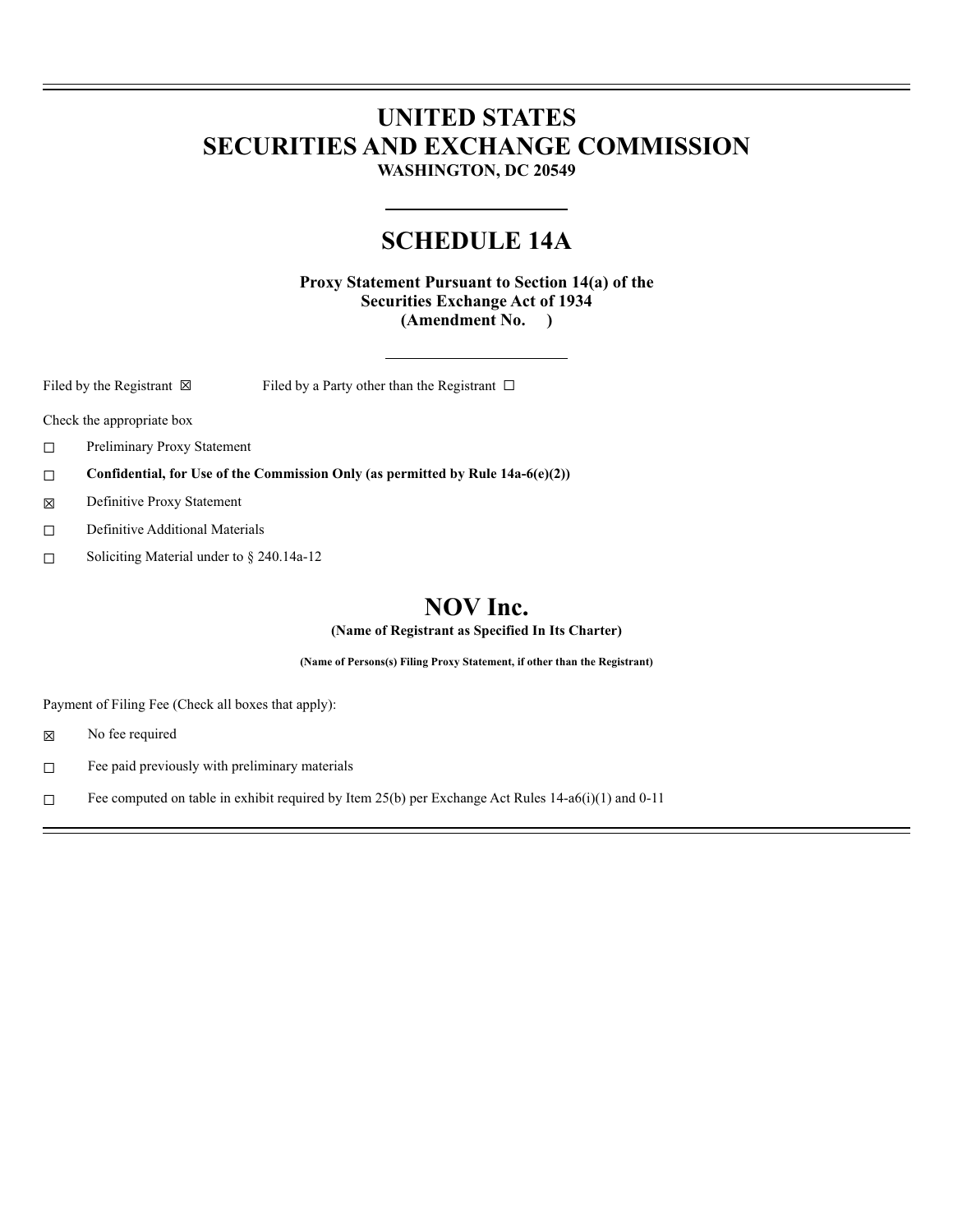

#### **NOV INC. 7909 Parkwood Circle Drive Houston, Texas 77036**

#### **NOTICE OF ANNUAL MEETING OF STOCKHOLDERS To Be Held May 24, 2022**

DATE: Tuesday, May 24, 2022 TIME: 10:00 a.m. (Houston time) PLACE: NOV Inc. 7909 Parkwood Circle Dr. Houston, Texas 77036

#### **The 2022 annual meeting of stockholders ("Annual Meeting") of NOV Inc. will be held at the Company's corporate headquarters located at 7909 Parkwood Circle Drive, Houston, Texas 77036 on Tuesday, May 24, 2022, at 10:00 a.m. Houston time, for the following purposes:**

- To elect ten directors to hold office for a one-year term;
- To consider and act upon a proposal to ratify the appointment of Ernst & Young LLP as independent auditors of the Company for 2022;
- To consider and act upon an advisory proposal to approve the compensation of our named executive officers;
- To consider and act upon amendments to the National Oilwell Varco, Inc. 2018 Long-Term Incentive Plan; and
- To consider and act upon any other matters that may properly come before the annual meeting or any postponement or adjournment thereof.

#### **The Board of Directors recommends that you vote "FOR" the election of the ten nominees for director (Proposal 1), "FOR" the proposal to ratify the appointment of Ernst & Young LLP as Independent Auditors of the Company for 2022 (Proposal 2), "FOR" the approval of the compensation of our named executive officers (Proposal 3), and "FOR" the proposal to approve the amendments to the National Oilwell Varco, Inc. 2018 Long-Term Incentive Plan (Proposal 4).**

Beginning on or about April 8, 2022, the Company is mailing a Notice Regarding the Availability of Proxy Materials (the "Notice") to our stockholders of record as of the record date (but excluding those stockholders who have previously requested a printed copy of our proxy materials) containing instructions on how to access the proxy materials (including our 2021 annual report) via the Internet, as well as instructions on voting shares via the Internet. The Notice also contains instructions on how to request a printed copy of the proxy materials by mail or an electronic copy of the proxy materials by email.

The Board of Directors has set March 25, 2022 as the record date for the Annual Meeting. If you were a stockholder of record at the close of business on March 25, 2022, you are entitled to vote at the Annual Meeting. A complete list of these stockholders will be available for examination at the Annual Meeting and during ordinary business hours at our offices at 7909 Parkwood Circle Drive, Houston, Texas for a period of ten days prior to the Annual Meeting.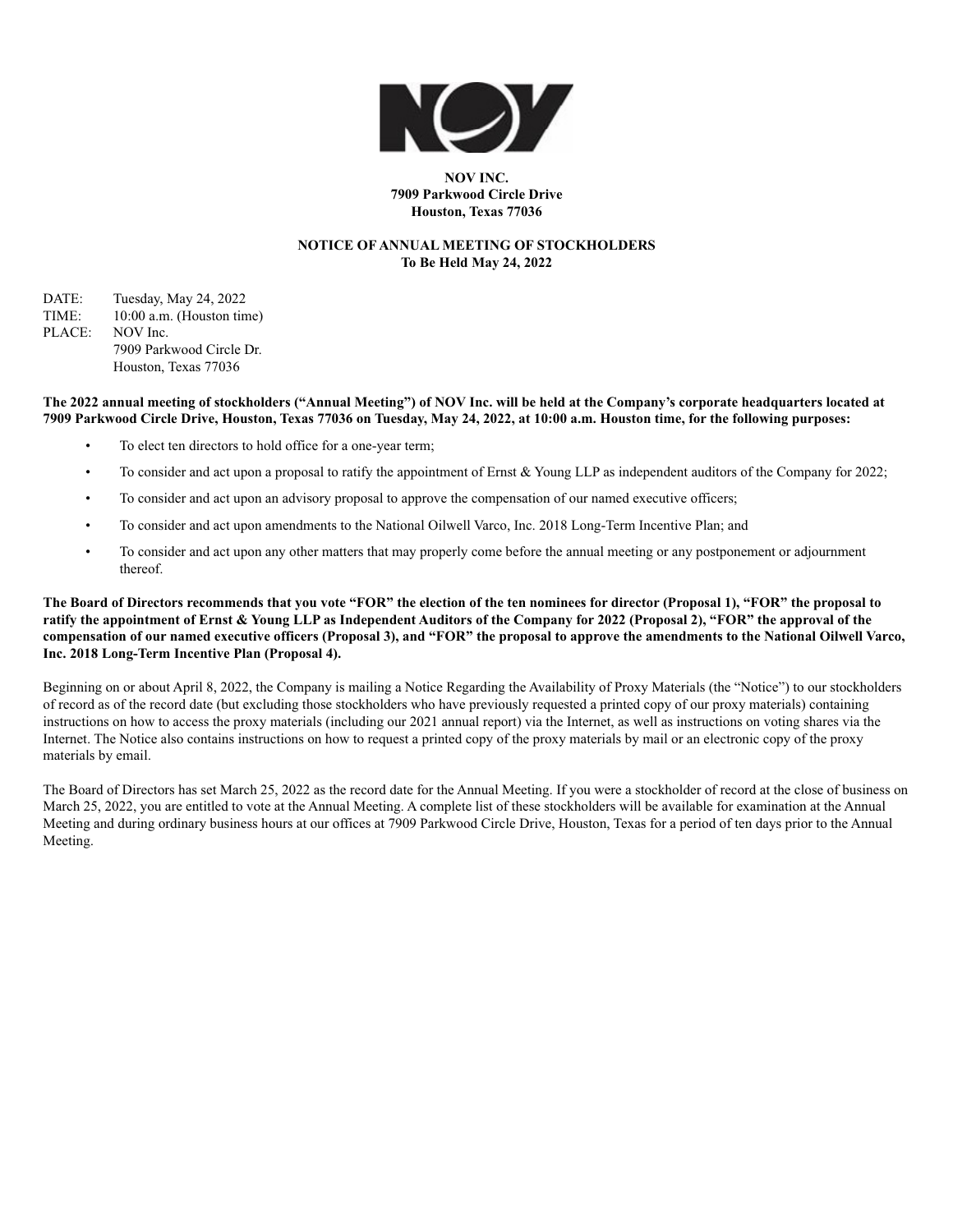You are cordially invited to join us at the Annual Meeting. However, to ensure your representation, we request that you vote via the Internet using the instructions in the Notice or, if you received a printed copy of the proxy materials, return your signed proxy card at your earliest convenience, whether or not you plan to attend the Annual Meeting. You may revoke your proxy at any time if you wish to attend and vote in person.

By Order of the Board of Directors

*/s/ Craig L. Weinstock*

Craig L. Weinstock Senior Vice President, General Counsel and Secretary

Houston, Texas April 8, 2022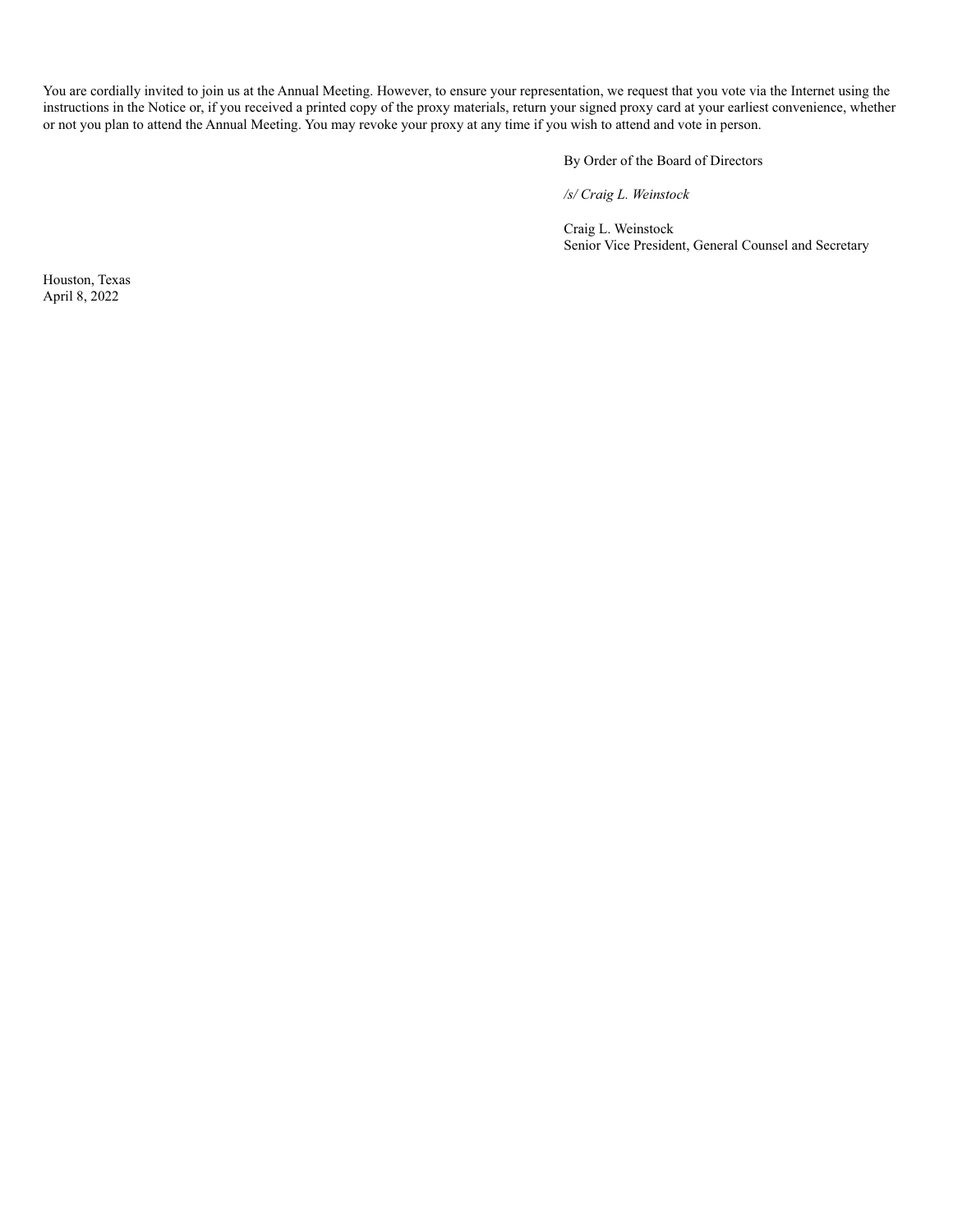#### **TABLE OF CONTENTS**

| NOTICE OF ANNUAL MEETING OF STOCKHOLDERS                                                                  | Page  |
|-----------------------------------------------------------------------------------------------------------|-------|
| PROXY STATEMENT                                                                                           |       |
| <u>Proposal No. <math>1</math> – Election of Directors</u>                                                |       |
| <b>Committees and Meetings of the Board</b>                                                               | 12    |
| <b>Board of Directors</b>                                                                                 | 15    |
| <b>Audit Committee Report</b>                                                                             | 18    |
| <u> Proposal No. 2 – Ratification of Independent Auditors</u>                                             | 20    |
| Proposal No. 3 - Approval of Compensation of our Named Executive Officers                                 | 21    |
| Proposal No. 4 – Approval of Amendments to the National Oilwell Varco, Inc. 2018 Long-Term Incentive Plan | 24    |
| <b>Corporate Governance</b>                                                                               | 33    |
| <b>Executive Officers</b>                                                                                 | 37    |
| <b>Stock Ownership</b>                                                                                    | 40    |
| <b>Compensation Discussion and Analysis</b>                                                               | 42    |
| <b>Compensation Committee Report on Executive Compensation</b>                                            | 59    |
| <b>Executive Compensation</b>                                                                             | 60    |
| <b>Certain Relationships and Related Transactions</b>                                                     | 72    |
| <b>Director Compensation</b>                                                                              | 73    |
| Stockholder Proposals for the 2023 Annual Meeting                                                         | 76    |
| <b>Annual Report and Other Matters</b>                                                                    | 76    |
| <u> Appendix I – Amended and Restated National Oilwell Varco, Inc. 2018 Long-Term Incentive Plan</u>      | $I-1$ |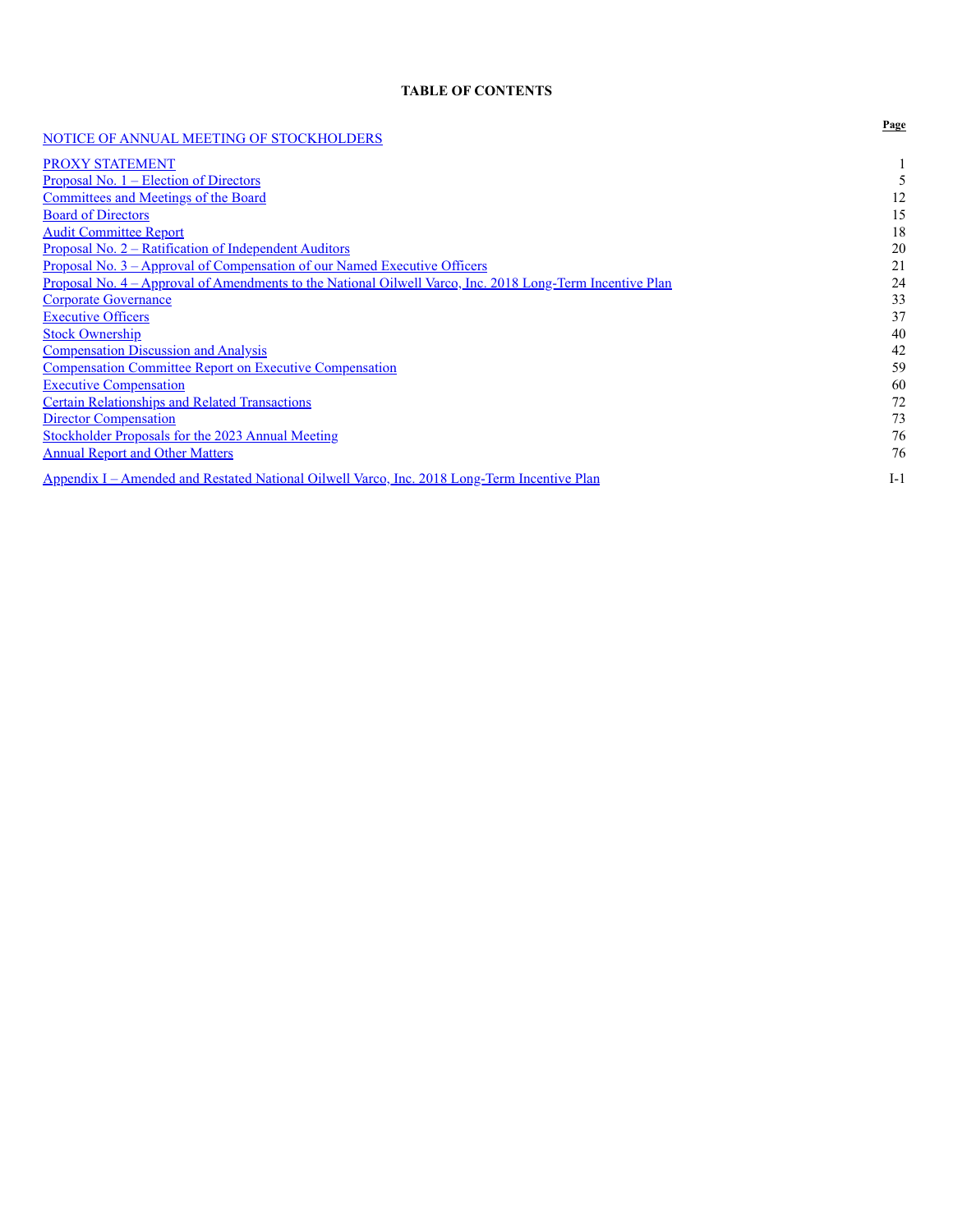#### **NOV INC. 7909 Parkwood Circle Drive Houston, Texas 77036**

# **PROXY STATEMENT**

Except as otherwise specifically noted in this Proxy Statement, the "Company," "we," "our," "us," and similar words in this Proxy Statement refer to NOV Inc.

| <b>ANNUAL MEETING:</b>               | Date: Tuesday, May 24, 2022<br>Time: 10:00 a.m. (Houston time)<br>Place: NOV Inc.<br>7909 Parkwood Circle Dr.<br>Houston, Texas 77036                                                                                                                                                                                                                                                                                                                                               |
|--------------------------------------|-------------------------------------------------------------------------------------------------------------------------------------------------------------------------------------------------------------------------------------------------------------------------------------------------------------------------------------------------------------------------------------------------------------------------------------------------------------------------------------|
| <b>AGENDA:</b>                       | Proposal 1: To elect ten nominees as directors of the Company for a term of one year.                                                                                                                                                                                                                                                                                                                                                                                               |
|                                      | Proposal 2: To ratify the appointment of Ernst & Young LLP as independent auditors of the Company for 2022.                                                                                                                                                                                                                                                                                                                                                                         |
|                                      | Proposal 3: To approve, on an advisory basis, the compensation of our named executive officers.                                                                                                                                                                                                                                                                                                                                                                                     |
|                                      | Proposal 4: To approve amendments to the National Oilwell Varco, Inc. 2018 Long-Term Incentive Plan.                                                                                                                                                                                                                                                                                                                                                                                |
|                                      | The Board of Directors recommends that you vote "FOR" the election of the ten nominees for director<br>(Proposal 1), "FOR" the proposal to ratify the appointment of Ernst & Young LLP as independent auditors<br>of the Company for 2022 (Proposal 2), "FOR" the approval of the compensation of our named executive<br>officers (Proposal 3), and "FOR" the proposal to approve the amendments to the National Oilwell Varco, Inc.<br>2018 Long-Term Incentive Plan (Proposal 4). |
| <b>RECORD DATE/ WHO CAN</b><br>VOTE: | All stockholders of record at the close of business on March 25, 2022 (the "Record Date") are entitled to vote. The<br>only class of securities entitled to vote at the Annual Meeting is NOV Inc. common stock. Holders of NOV Inc.<br>common stock are entitled to one vote per share at the Annual Meeting.                                                                                                                                                                      |
| <b>PROXIES SOLICITED BY:</b>         | Your vote and proxy is being solicited by the Board of Directors for use at the Annual Meeting. This Proxy<br>Statement and enclosed proxy card is being sent on behalf of the Board of Directors to all stockholders beginning<br>on or about April 8, 2022. By completing, signing and returning your proxy card, you will authorize the persons<br>named on the proxy card to vote your shares according to your instructions.                                                   |

- 1 -  $\,$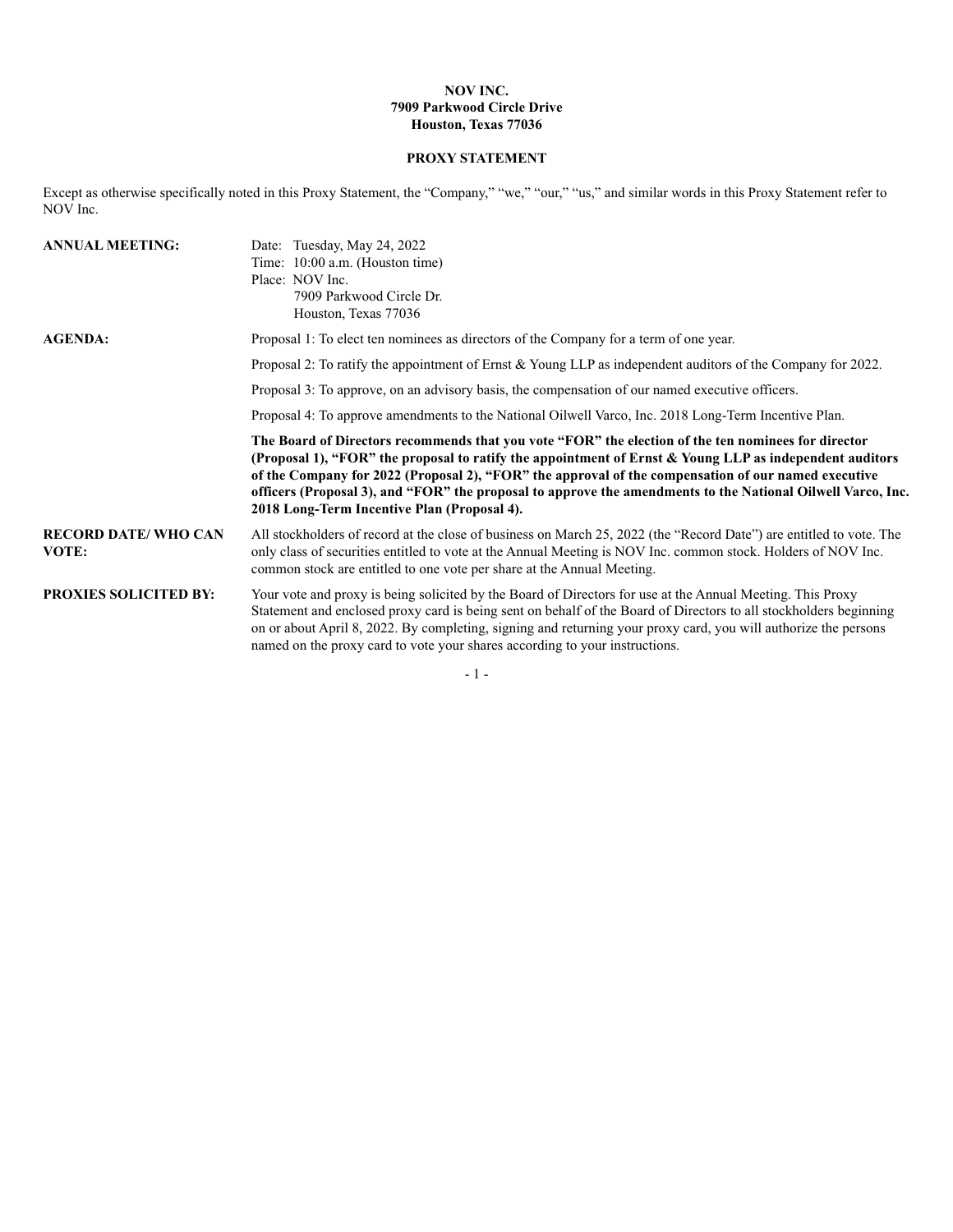| <b>PROXIES:</b>                              | If your properly executed proxy does not indicate how you wish to vote your common stock, the persons named on<br>the proxy card will vote FOR election of the ten nominees for director (Proposal 1), FOR the ratification of the<br>appointment of Ernst & Young LLP as independent auditors of the Company for 2022 (Proposal 2), FOR the<br>approval of the compensation of our named executive officers (Proposal 3), and FOR the approval of the<br>amendments to the National Oilwell Varco, Inc. 2018 Long-Term Incentive Plan (Proposal 4).                                                                                                                                                                                                                                                                                                                                                                                                                                                                                                                      |
|----------------------------------------------|---------------------------------------------------------------------------------------------------------------------------------------------------------------------------------------------------------------------------------------------------------------------------------------------------------------------------------------------------------------------------------------------------------------------------------------------------------------------------------------------------------------------------------------------------------------------------------------------------------------------------------------------------------------------------------------------------------------------------------------------------------------------------------------------------------------------------------------------------------------------------------------------------------------------------------------------------------------------------------------------------------------------------------------------------------------------------|
| <b>REVOKING YOUR PROXY:</b>                  | You can revoke your proxy at any time prior to the time that the vote is taken at the meeting by: (i) filing a written<br>notice revoking your proxy; (ii) filing another proxy bearing a later date; or (iii) casting your vote in person at the<br>Annual Meeting. Your last vote will be the vote that is counted.                                                                                                                                                                                                                                                                                                                                                                                                                                                                                                                                                                                                                                                                                                                                                     |
| <b>QUORUM:</b>                               | As of March 25, 2022, there were 392,824,830 shares of NOV Inc. common stock issued and outstanding. The<br>holders of these shares have the right to cast one vote for each share held by them. The presence, in person or by<br>proxy, of stockholders entitled to cast at least 196,412,416 votes constitutes a quorum for adopting the proposals at<br>the Annual Meeting. Abstentions will be included in determining the number of shares present at the meeting for<br>the purpose of determining a quorum, as will broker non-votes. A broker non-vote occurs when a broker is not<br>permitted to vote on a matter without instructions from the beneficial owner of the shares and no instruction is<br>given. If you have properly signed and returned your proxy card by mail, you will be considered part of the<br>quorum, and the persons named on the proxy card will vote your shares as you have instructed them.                                                                                                                                       |
| <b>VOTE REQUIRED FOR</b><br><b>APPROVAL:</b> | For the proposal to elect the ten director nominees (Proposal 1), our bylaws require that each director nominee be<br>elected by the majority of votes cast with respect to such nominee (i.e., the number of shares voted "for" a director<br>nominee must exceed the number of shares voted "against" that nominee). For additional information regarding our<br>majority voting policy, see page 5 of the Proxy Statement. With respect to the election of directors, you may vote<br>"for" or "against" each of the nominees for the Board, or you may "abstain" from voting for one or more nominees.<br>If you "abstain" from voting with respect to one or more nominees, your vote will have no effect on the election of<br>such nominees. Brokers are not permitted to vote your shares on the election of directors in the absence of<br>your specific instructions as to how to vote. Broker non-votes will have no effect on the election of the<br>director nominees. Please provide your broker with voting instructions so that your vote can be counted. |
|                                              | Approval of the proposal to ratify the appointment of Ernst & Young LLP as independent auditors of the Company<br>for 2022 (Proposal 2), the proposal to approve the compensation of our named executive officers (Proposal 3), and<br>the proposal to approve the amendments to the National Oilwell Varco, Inc. 2018 Long-Term Incentive Plan<br>(Proposal 4), will require the affirmative vote of a majority of the shares of our common stock entitled to vote and<br>present in person or by proxy. An abstention will have the same effect as a vote "against" such proposal. With<br>respect to Proposal 3 and Proposal 4, brokers are not permitted to vote your shares in the absence of your<br>specific instructions as to how to vote. Please provide your broker with voting instructions so that your vote<br>can be counted.                                                                                                                                                                                                                              |

# $\sim 2$  -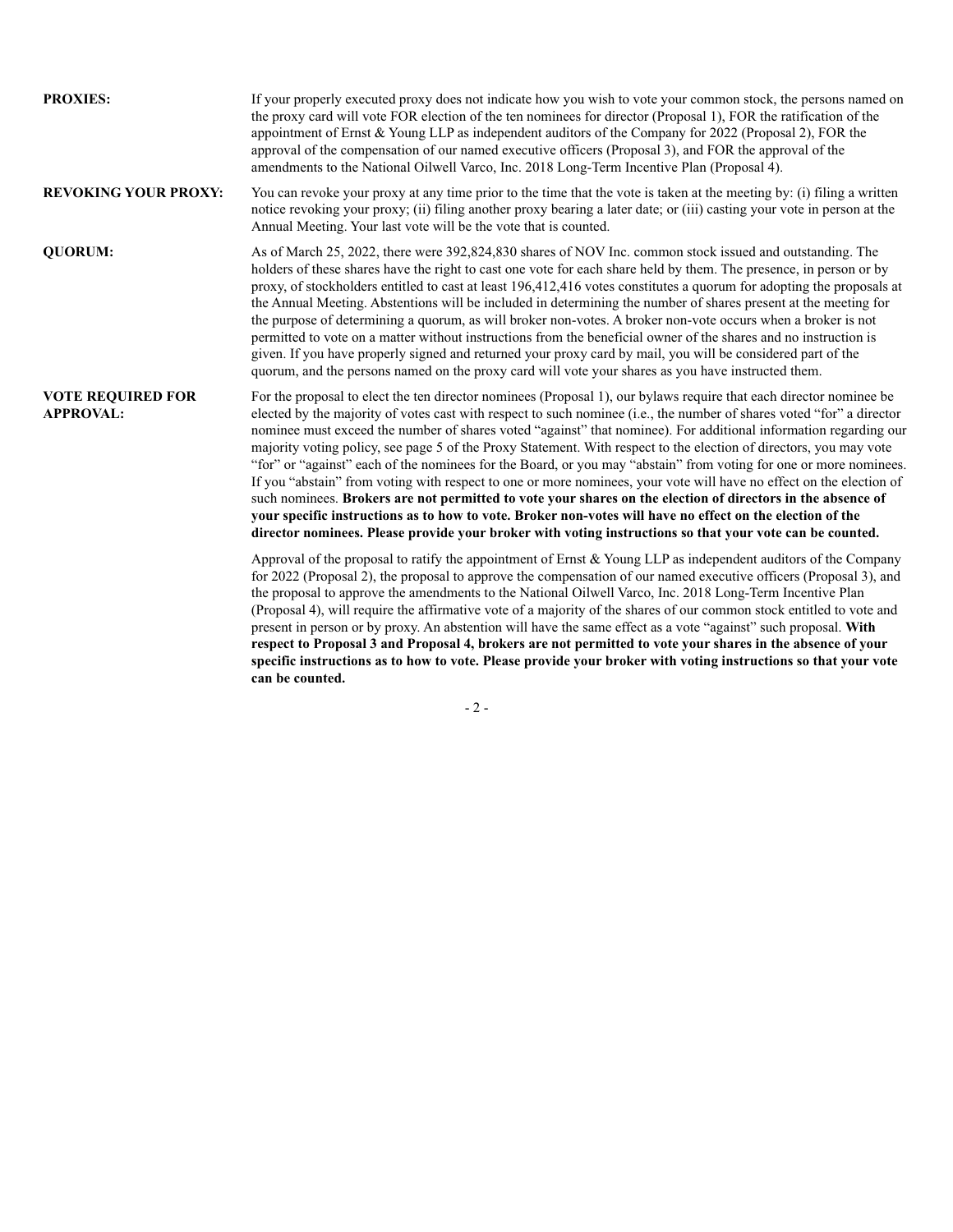| <b>MULTIPLE PROXY CARDS:</b>                                                     | If you receive multiple proxy cards, this indicates that your shares are held in more than one account, such as two<br>brokerage accounts, and are registered in different names. You should vote each of the proxy cards to ensure that all<br>of your shares are voted.                                                                                                                                                                                                                                                                                                                                                                                                                                                                                                                                                                                                                                                                                                                                                              |
|----------------------------------------------------------------------------------|----------------------------------------------------------------------------------------------------------------------------------------------------------------------------------------------------------------------------------------------------------------------------------------------------------------------------------------------------------------------------------------------------------------------------------------------------------------------------------------------------------------------------------------------------------------------------------------------------------------------------------------------------------------------------------------------------------------------------------------------------------------------------------------------------------------------------------------------------------------------------------------------------------------------------------------------------------------------------------------------------------------------------------------|
| <b>HOUSEHOLDING:</b>                                                             | The U.S. Securities and Exchange Commission (the "SEC"), has adopted rules that permit companies and<br>intermediaries, such as brokers, to satisfy the delivery requirements for proxy statements with respect to two or<br>more stockholders sharing the same address by delivering a copy of these materials, other than the Proxy Card, to<br>those stockholders. This process, which is commonly referred to as "householding," can mean extra convenience<br>for stockholders, potential benefits to the environment, and cost savings for the Company. Beneficial stockholders<br>can request information about householding from their banks, brokers, or other holders of record. Through<br>householding, stockholders of record who have the same address and last name will receive only one copy of our<br>Proxy Statement and Annual Report, unless one or more of these stockholders notifies us that they wish to continue<br>receiving individual copies. This procedure will reduce printing costs and postage fees. |
|                                                                                  | Stockholders who participate in householding will continue to receive separate Proxy Cards. If you are eligible for<br>householding, but you and other stockholders of record with whom you share an address currently receive multiple<br>copies of Proxy Statements and Annual Reports, or if you hold stock in more than one account and wish to receive<br>only a single copy of the Proxy Statement or Annual Report for your household, please contact Broadridge<br>Householding Department, in writing, at 51 Mercedes Way, Edgewood, New York 11717, or by phone at (866)<br>540-7095. If, at any time, you no longer wish to participate in householding and would prefer to receive a separate<br>Proxy Statement and Annual Report, please notify your broker if you are a beneficial stockholder.                                                                                                                                                                                                                         |
| <b>COST OF PROXY</b><br><b>SOLICITATION:</b>                                     | We have retained InvestorCom, Inc. to solicit proxies from our stockholders at an estimated fee of \$6,500, plus<br>expenses. This fee does not include the costs of preparing, printing, assembling, delivering and mailing the Proxy<br>Statement. The Company will pay for the cost of soliciting proxies. Some of our directors, officers and employees<br>may also solicit proxies personally, without any additional compensation, by telephone or mail. Proxy materials<br>also will be furnished without cost to brokers and other nominees to forward to the beneficial owners of shares held<br>in their names.                                                                                                                                                                                                                                                                                                                                                                                                              |
| <b>NOTICE REGARDING THE</b><br><b>AVAILABILITY OF PROXY</b><br><b>MATERIALS:</b> | This Proxy Statement, the accompanying notice of annual meeting of stockholders and form of proxy and our 2021<br>annual report are available via the Internet at:                                                                                                                                                                                                                                                                                                                                                                                                                                                                                                                                                                                                                                                                                                                                                                                                                                                                     |
|                                                                                  | http://investors.nov.com/phoenix.zhtml?c=97690&p=irol-sec and at www.proxyvote.com.                                                                                                                                                                                                                                                                                                                                                                                                                                                                                                                                                                                                                                                                                                                                                                                                                                                                                                                                                    |

# - 3 -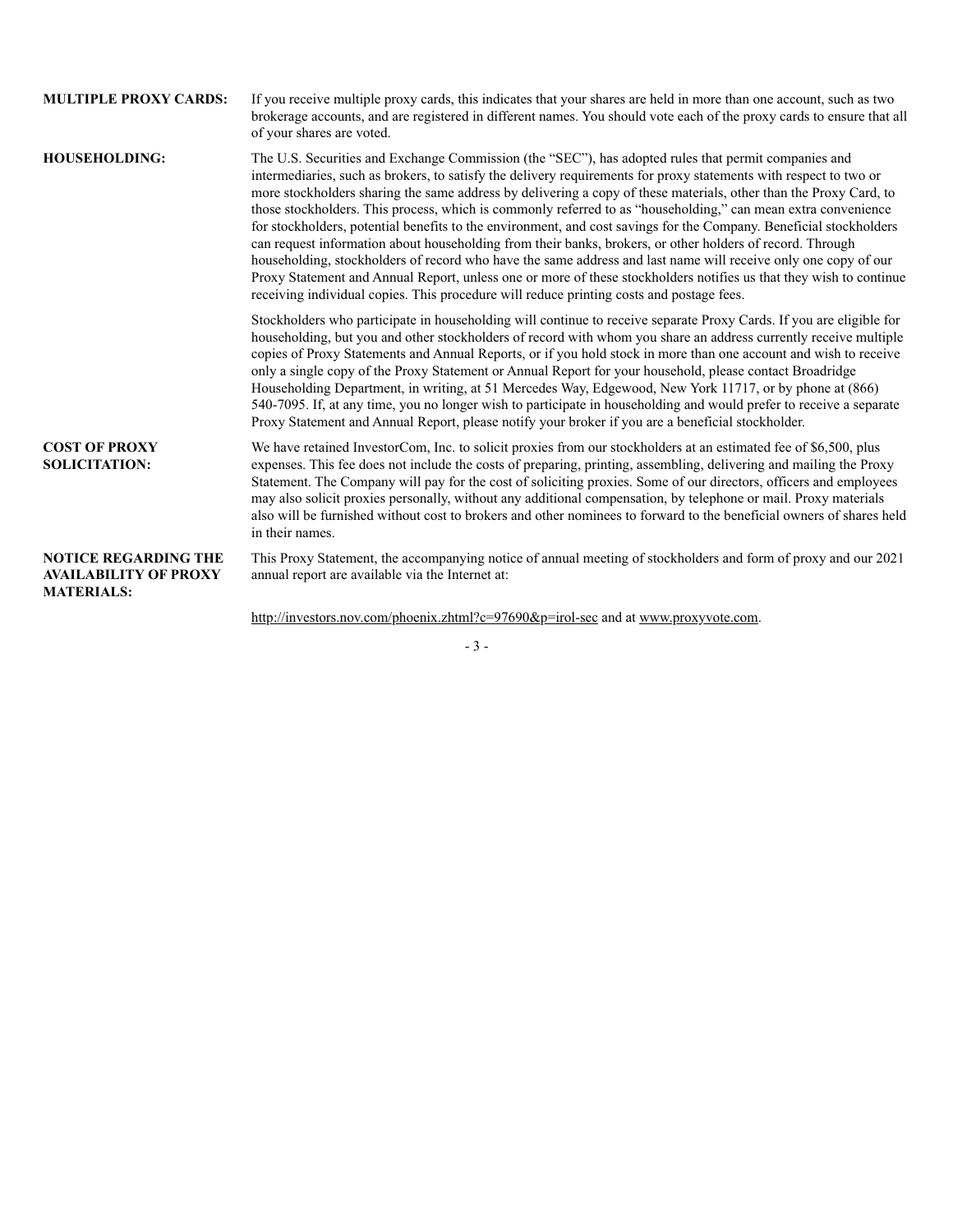Pursuant to SEC rules related to the Internet availability of proxy materials, we have elected to provide access to our proxy materials on the Internet instead of mailing a printed copy of the proxy materials to each stockholder of record. Accordingly, beginning on or about April 8, 2022, we are mailing a Notice Regarding the Availability of Proxy Materials (the "Notice") to our stockholders of record as of the Record Date (but excluding those stockholders who have previously requested a printed copy of our proxy materials) in lieu of mailing the printed proxy materials. Instructions on how to access the proxy materials via the Internet, on voting shares via the Internet and on how to request a printed or electronic copy of the proxy materials may be found in the Notice. All stockholders will have the option to access our proxy materials on the websites referred to above. Stockholders will not receive printed copies of the proxy materials unless they request (or have previously requested) such form of delivery. Printed copies will be provided upon request at no charge. In addition, stockholders may request to receive future proxy materials in printed form by mail or electronically by email on an ongoing basis. A request to receive proxy materials in printed form by mail or electronically by email will remain in effect until the stockholder terminates such request. Stockholders who do not expect to attend the Annual Meeting are encouraged to vote via the Internet using the instructions on the Notice or, if you received a printed copy of the proxy materials (which includes the proxy card), by signing and returning the proxy card in the pre-paid envelope provided or by voting via the Internet or by phone using the instructions provided on the proxy card.

#### **Important Notice Regarding the Availability of Proxy Materials for the Stockholder Meeting to Be Held on Tuesday, May 24, 2022.**

#### **The Company's 2022 Proxy Statement and the Annual Report to Stockholders for the year ended 2021 are also available at: http://www.proxyvote.com**

For directions to the Annual Meeting, please contact investor relations at 713-346-7500.

## **PLEASE VOTE – YOUR VOTE IS IMPORTANT**

- 4 -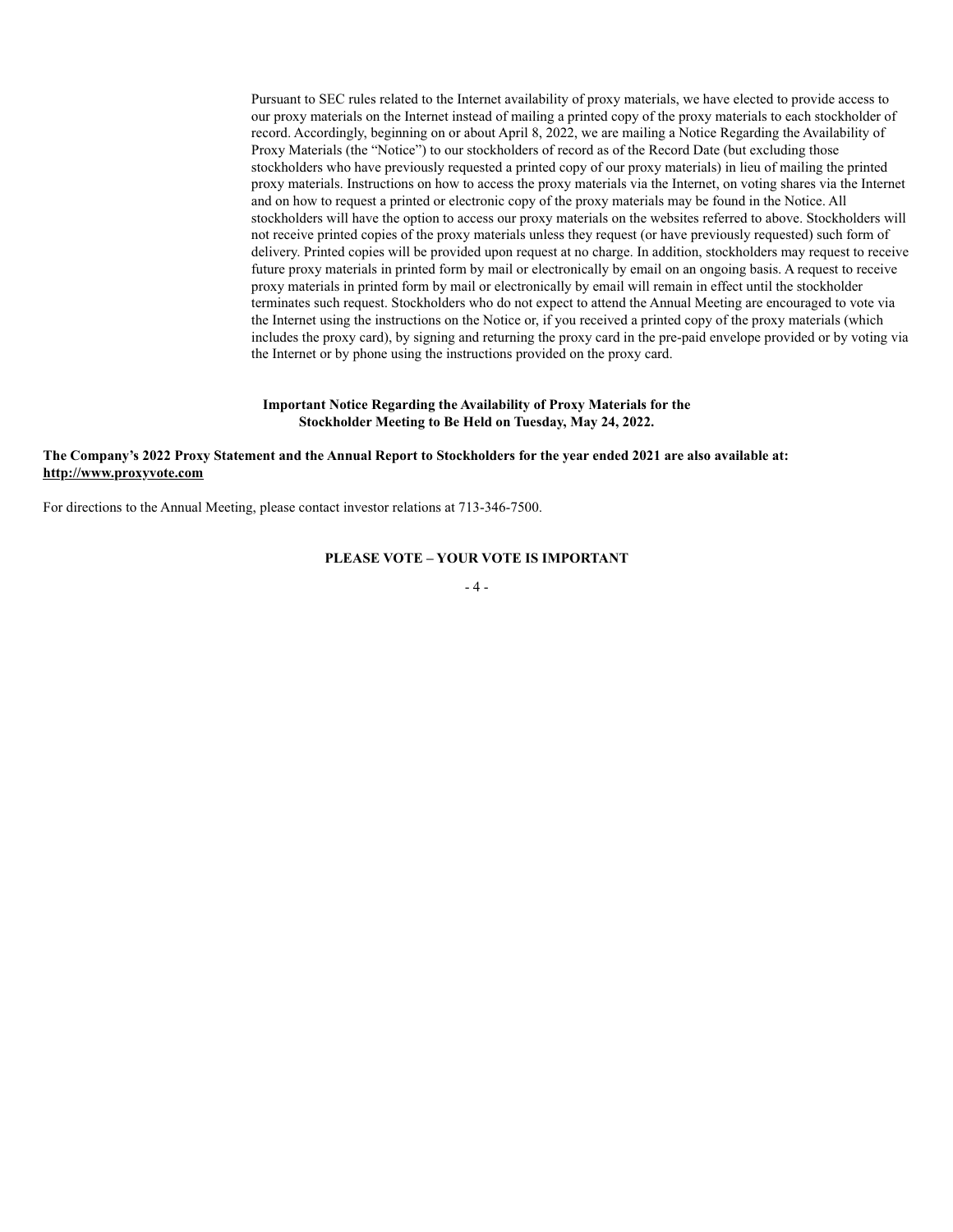#### **ELECTION OF DIRECTORS PROPOSAL NO. 1 ON THE PROXY CARD**

Clay C. Williams, Greg L. Armstrong, Marcela E. Donadio, Ben A. Guill, James T. Hackett, David D. Harrison, Eric L. Mattson, Melody B. Meyer, William R. Thomas and Robert S. Welborn are nominees for directors for a one-year term expiring at the Annual Meeting in 2023, or when their successors are elected and qualified. Each of the nominees was elected as a director at the 2021 Annual Meeting, with the exception of Mr. Welborn, who joined the Board of Directors in October 2021. We believe each of the nominees will be able to serve if elected. However, if any nominee is unable to serve, the remaining members of the Board have authority to nominate another person, elect a substitute, or reduce the size of the Board. Proxies cannot be voted for a greater number of persons than the number of nominees named.

#### **Vote Required for Approval**

Our Bylaws require that each director be elected by the majority of votes cast with respect to such director in uncontested elections (i.e., the number of shares voted "for" a director nominee must exceed the number of votes cast "against" that nominee). In a contested election (i.e., a situation in which the number of nominees exceeds the number of directors to be elected), the standard for election of directors would be a plurality of the shares represented in person or by proxy at any such meeting and entitled to vote on the election of directors. Whether an election is contested or not is determined as of a date that is 14 days in advance of when we file our definitive proxy statement with the SEC. This year's election was determined to be an uncontested election, and the majority vote standard will apply. If a nominee who is serving as a director is not elected at the annual meeting, Delaware law provides that the director would continue to serve on the Board as a "holdover director." However, under our Bylaws and Corporate Governance Guidelines, each director must submit an advance, contingent, irrevocable resignation that the Board may accept if the director fails to be elected through a majority vote. In that situation, the Nominating/Corporate Governance Committee would make a recommendation to the Board about whether to accept or reject the resignation, or whether to take other action. The Board will act on the Nominating/Corporate Governance Committee's recommendation and publicly disclose its decision and the rationale behind it within 90 days from the date the election results are certified. If a nominee who was not already serving as a director fails to receive a majority of votes cast at the annual meeting, Delaware law provides that the nominee does not serve on the Board as a "holdover director." All director nominees are currently serving on the Board.

#### **Brokers are not permitted to vote your shares on the election of directors in the absence of your specific instructions as to how to vote. Please provide your broker with voting instructions so that your vote can be counted.**

#### **Key Attributes, Experience and Qualifications**

The Company believes that each member of its Board of Directors possesses the basic attributes of being a director of the Company, namely having a reputation for integrity, honesty, candor, fairness and discretion. Each director has also become knowledgeable in major aspects of the Company's business and operations, which has allowed the Board to provide better oversight functions to the Company. The Company considered the foregoing factors in determining that the board member should serve on the Board.

- 5 -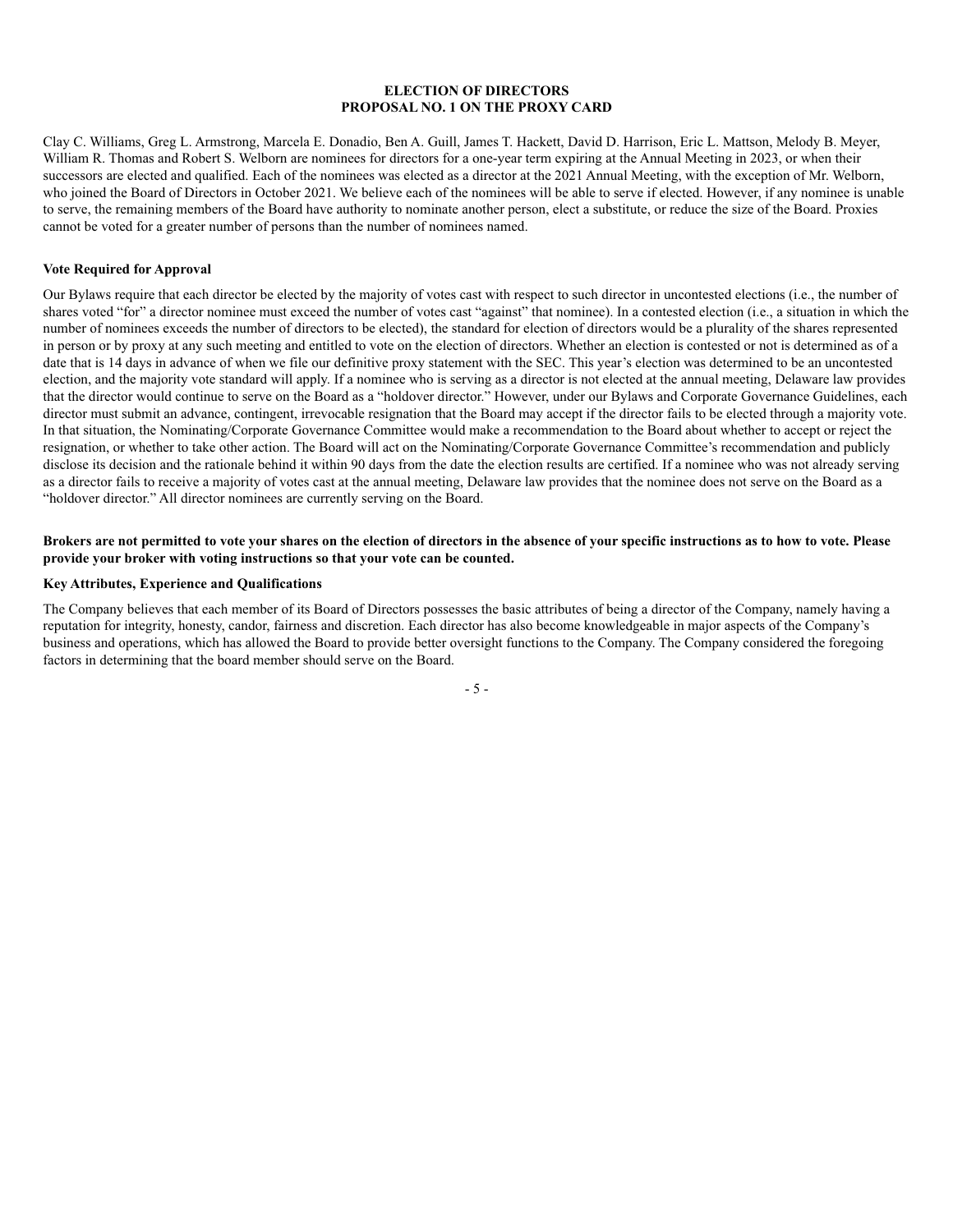#### **CLAY C. WILLIAMS, 59**



**GREG L. ARMSTRONG, 63**



Mr. Williams has been a Director of the Company since November 2013 and Chairman of the Board since May 2014. Mr. Williams has served as the Company's Chief Executive Officer since February 2014 and as the Company's President since December 2012. Mr. Williams served as the Company's Chief Operating Officer from December 2012 until February 2014. Mr. Williams previously served as the Company's Executive Vice President from February 2009 and as the Company's Senior Vice President and Chief Financial Officer from March 2005 until December 2012. He served as Varco's Vice President and Chief Financial Officer from January 2003 until its merger with the Company on March 11, 2005. From May 2002 until January 2003, Mr. Williams served as Varco's Vice President Finance and Corporate Development. From February 2001 until May 2002, and from February 1997 until February 2000, he served as Varco's VP-Corporate Development. Mr. Williams also serves as a director of Crestwood Equity Partners L.P. (NYSE: CEQP).

Mr. Williams has been an officer of a publicly traded company since 1997, occupying positions of increasing importance from VP-Corporate Development to Senior VP and CFO, to President and COO, to President and CEO. Mr. Williams has extensive experience with the Company and the oil service industry. Mr. Williams has an MBA degree from the University of Texas at Austin, as well as a Bachelor of Science degree in Civil/Geological Engineering from Princeton University. Mr. Williams has also gained valuable outside board experience from his tenure as a director of Benchmark Electronics, Inc.

Mr. Armstrong has been a Director of the Company since March 2005 and previously served as a Director of Varco from May 20, 2004 until its merger with the Company on March 11, 2005. Mr. Armstrong is a co-founder and retired Chairman and CEO of Plains All American Pipeline, L.P. (NASDAQ: PAA), a publicly traded master limited partnership engaged in the business of marketing, gathering, transporting, terminalling and storing crude oil. Mr. Armstrong retired as CEO of Plains in October 2018 and as Chairman in December 2019 and continues to serve as a member of its board of directors. Mr. Armstrong retired as a director and Chair of The Federal Reserve Bank of Dallas at the end of 2021 after 7 years of service. Mr. Armstrong was elected to the board of Memorial Hermann Healthcare System in 2021. Mr. Armstrong is a member of the adjunct faculty for the University of Oklahoma's Executive MBA in Energy program and the Advisory Board of the Cox School's Maguire Energy Institute at Southern Methodist University.

Mr. Armstrong has over 35 years of experience being a certified public accountant (currently inactive) and eight years of experience serving as a chief financial officer. Mr. Armstrong was an officer of a publicly traded energy company from 1981 until 2018, occupying positions of increasing importance ranging from controller, to CFO, to COO and CEO, the latter of which spanned 26 years. Through service in these roles, he gained extensive experience in assessing the risks associated with various energy industry cycles.

- 6 -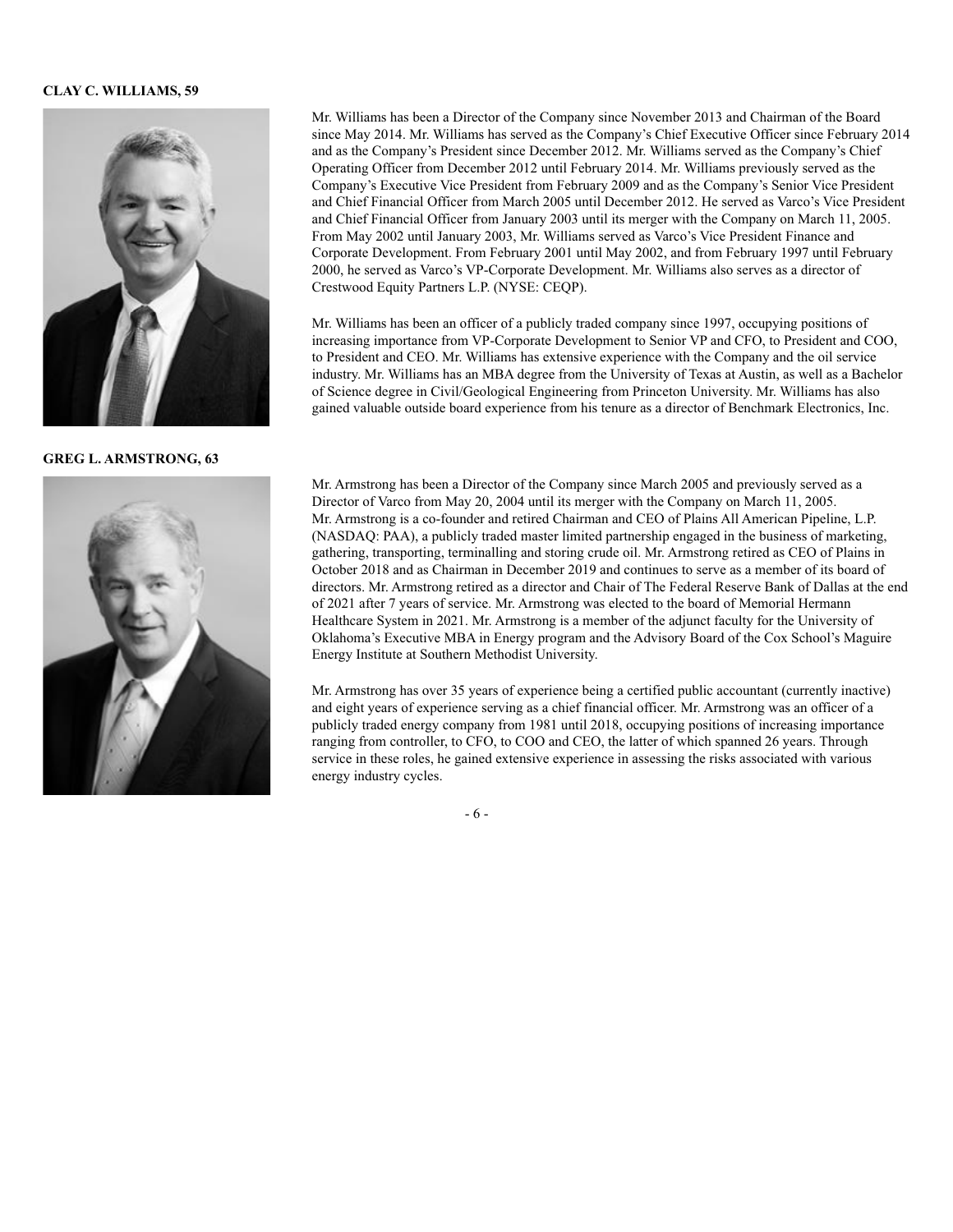#### **MARCELA E. DONADIO, 67**



**BEN A. GUILL, 71**



Ms. Donadio has been a Director of the Company since April 2014. She was the Americas Oil  $\&$ Gas Sector Leader of Ernst & Young LLP, from which she retired in March 2014. Ms. Donadio joined Ernst & Young LLP in 1976, serving since 1989 as audit partner for multiple companies in the oil and gas industry. She held various energy industry leadership positions until being named Americas Oil & Gas Sector Leader in 2007. In that role, she was responsible for one of the firm's most significant industry groups in the U.S. and throughout the Americas. Ms. Donadio also served as spokesperson of the firm on business and industry issues affecting energy companies, including those relevant to accounting standards. Ms. Donadio also serves as a director of Marathon Oil Corporation (NYSE: MRO), an energy company, Norfolk Southern Corporation (NYSE: NSC), a transportation company, and Freeport-McMoRan (NYSE: FCX), a mining company.

Ms. Donadio provides valuable service and experience to the Audit Committee, due to her 37 years of audit and public accounting experience with a specialization in domestic and international operations in all segments of the energy industry. Ms. Donadio has in-depth experience on numerous audit engagements of global energy companies conducted in compliance with the Sarbanes-Oxley Act and under the financial reporting requirements of the SEC. Ms. Donadio earned a Bachelor of Science degree in Accounting from Louisiana State University and is a licensed certified public accountant in the State of Texas.

Mr. Guill has served as a Director of the Company since 1999. He is a Founding Partner of White Deer Energy, a middle market private equity fund focused on energy investments. Until April 2007, he was President of First Reserve Corporation, a corporate manager of private investments focusing on the energy and energy-related sectors, which he joined in September 1998. Prior to joining First Reserve, Mr. Guill was the Managing Director and Co-head of Investment Banking of Simmons & Company International, an investment-banking firm specializing in the oil service industry.

Mr. Guill has an MBA degree and 25 years of experience in investment banking and 19 years of experience in private equity. Mr. Guill also served as president of a private investment firm focused on the energy sector. Mr. Guill has over 38 years of experience in the energy industry as an investment banker and private equity investor. Mr. Guill has also gained valuable outside board experience from his previous tenures as a director of: Emerald Oil, Inc., Dresser, Inc., Quanta Services, Inc., T-3 Energy Services, Inc., Chart Industries, Inc. and the general partner of Cheniere Energy Partners, L.P.

- 7 -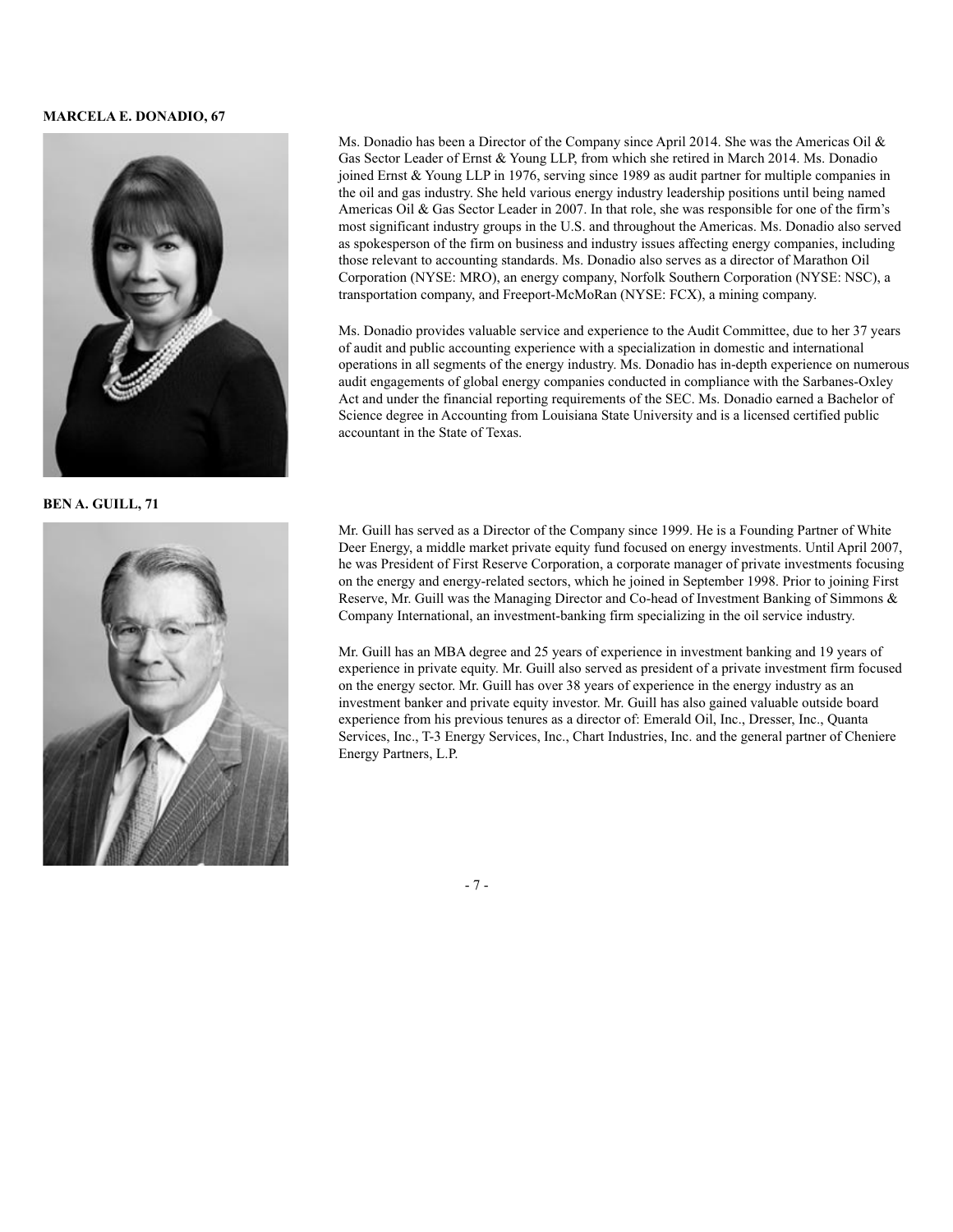#### **JAMES T. HACKETT, 68**



#### **DAVID D. HARRISON, 74**



Mr. Hackett has been a Director of the Company since April 2016. From February 2018 to February 2020, Mr. Hackett served as the Chairman of Alta Mesa Resources, Inc., an independent oil, gas, and NGL producer, gatherer, processor and transporter. Mr. Hackett was a Senior Advisor and Partner at Riverstone Holdings, LLC, an energy focused private investment firm from June 2013 to March 2020. Mr. Hackett also served as the Chairman of the Board from 2006 to 2013 and the Chief Executive Officer from 2003 to 2012 of Anadarko Petroleum Corporation. Before joining Anadarko, Mr. Hackett served as President and Chief Operating Officer of Devon Energy Corporation, following its merger with Ocean Energy, where he had served as Chairman, President, and Chief Executive Officer. Mr. Hackett has held senior positions at Seagull Energy Corporation, Duke Energy, and Pan Energy. He also held positions in engineering, finance and marketing with NGC Corp., Burlington Resources, and Amoco Oil Corp. Mr. Hackett also serves as a director of Enterprise Products Holdings, LLC (NYSE: EPD) and Fluor Corporation (NYSE: FLR).

Through the various leadership positions, he has held with several publicly traded energy companies, Mr. Hackett has gained valuable knowledge of the oil and gas industry and extensive experience in assessing the risks associated with various energy industry cycles. Mr. Hackett received a Bachelor of Science degree from the University of Illinois in 1975, a Master of Business Administration from Harvard Business School in 1979 and a Master of Theological Studies from Harvard Divinity School in 2016. Mr. Hackett has also gained valuable outside board experience from his previous tenures as a director of: Cameron International, Anadarko Petroleum Corporation, Bunge, Ltd., Halliburton Corporation, Federal Reserve Bank of Dallas and Temple-Inland, Inc, to name a few.

Mr. Harrison has been a Director of the Company since August 2003. He served as Executive Vice President and Chief Financial Officer of Pentair, Inc., a diversified manufacturer in water technologies and enclosures businesses, from February 2000 until his retirement in February 2007. He also served as Executive Vice President and Chief Financial Officer of Pentair, Inc. from 1994 to 1996. From 1972 through 1994, Mr. Harrison held various domestic and international finance positions with a combination of General Electric and Borg-Warner Chemicals. Mr. Harrison served as a director of Navistar International Corporation until his retirement from the Board in October 2012. Navistar is a holding company whose wholly owned subsidiaries produce International<sup>®</sup> brand commercial trucks. Mr. Harrison retired as a director of James Hardie Industries (ASX: JHX; NYSE: JHX) in November 2021 after thirteen years of service. James Hardie is a leading fiber cement technology company.

Mr. Harrison provides valuable service and experience to the Audit Committee, due to his 30 years of being a certified management accountant and 15 years of experience serving as a chief financial officer and chief accounting officer of publicly traded companies. Mr. Harrison has 50 years of continuous experience in major domestic and foreign companies in a variety of different industries. Mr. Harrison's experience outside the energy industry helps provide a different perspective for the Company. He has a bachelor's degree in accounting and an MBA degree. He has also gained valuable outside board experience from his tenure as a director of Navistar International Corporation and James Hardie Industries, where he served as the Chairman of the Remuneration Committee and Nominations and Governance.

- 8 -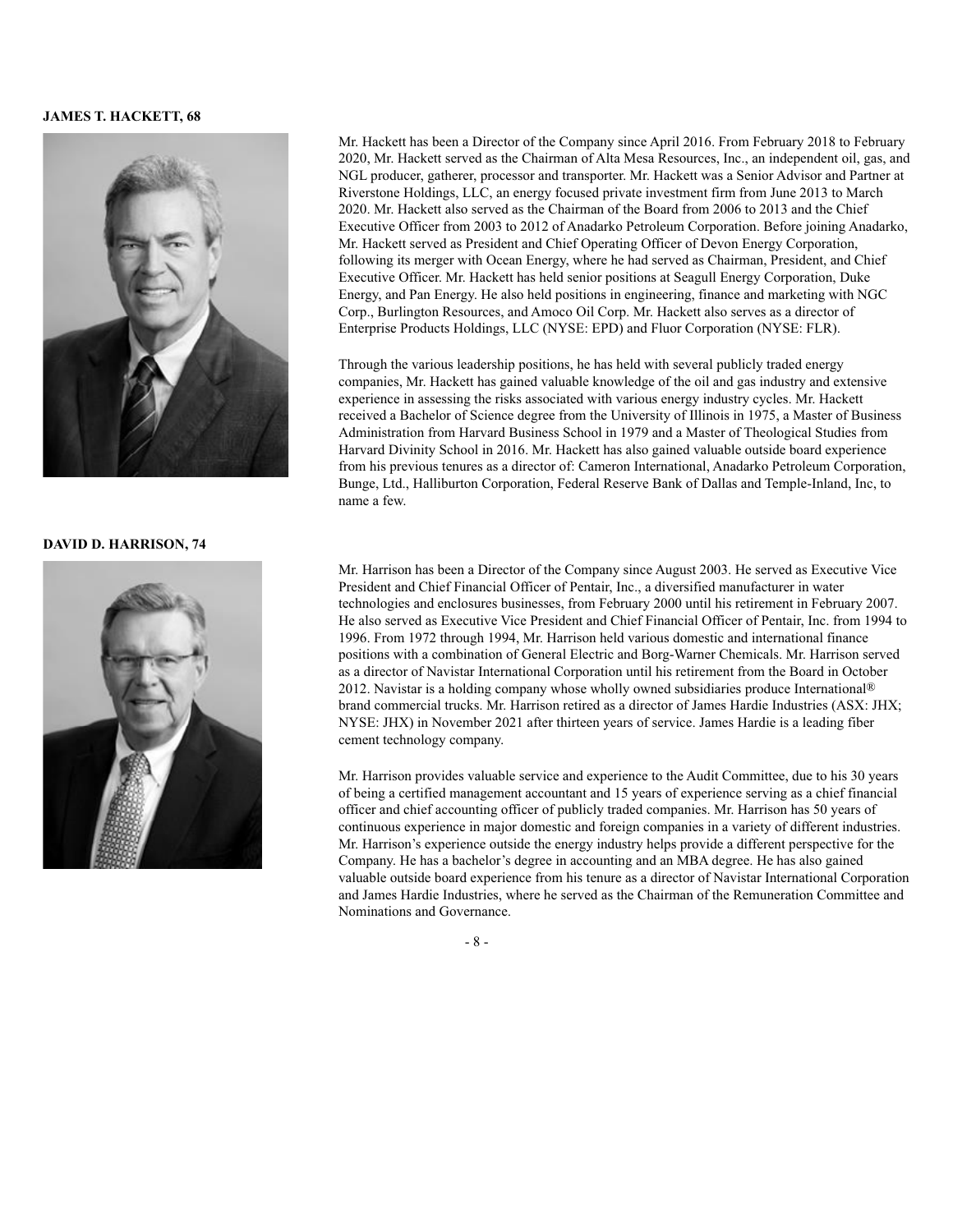#### **ERIC L. MATTSON, 70**



Mr. Mattson has been a Director of the Company since March 2005. Mr. Mattson served as a Director of Varco (and its predecessor, Tuboscope Inc.) from January 1994 until its merger with the Company on March 11, 2005. Mr. Mattson served as the EVP-Finance of Select Energy Services, Inc., a public oil service company located in Houston until his retirement in March 2018. Mr. Mattson also served as Senior Vice President and Chief Financial Officer of VeriCenter, Inc., a private provider of managed hosting services, from 2003 until its acquisition in August 2007. From November 2002 until October 2003, Mr. Mattson worked as an independent consultant. Mr. Mattson was the Chief Financial Officer of Netrail, Inc., a private Internet backbone and broadband service provider, from September 1999 until November 2002. From July 1993 until May 1999, Mr. Mattson served as Senior Vice President and Chief Financial Officer of Baker Hughes Incorporated, a provider of products and services to the oil, gas and process industries. Mr. Mattson also serves as a director of Holly Energy Partners L.P. (NYSE: HEP). Mr. Mattson previously served as a director of Rex Energy Corporation until November 2018.

Mr. Mattson has an MBA degree and 44 years of financial experience, including 25 years as a chief financial officer of four different companies. Mr. Mattson has extensive experience in the oil service business, having worked in that industry for over 35 years. He also has extensive mergers and acquisitions experience of over 35 years on a global basis. Mr. Mattson has dealt with all facets of potential risk areas for a global energy service company, as a former chief financial officer of Baker Hughes, and brings that experience and perspective to the Company.

- 9 -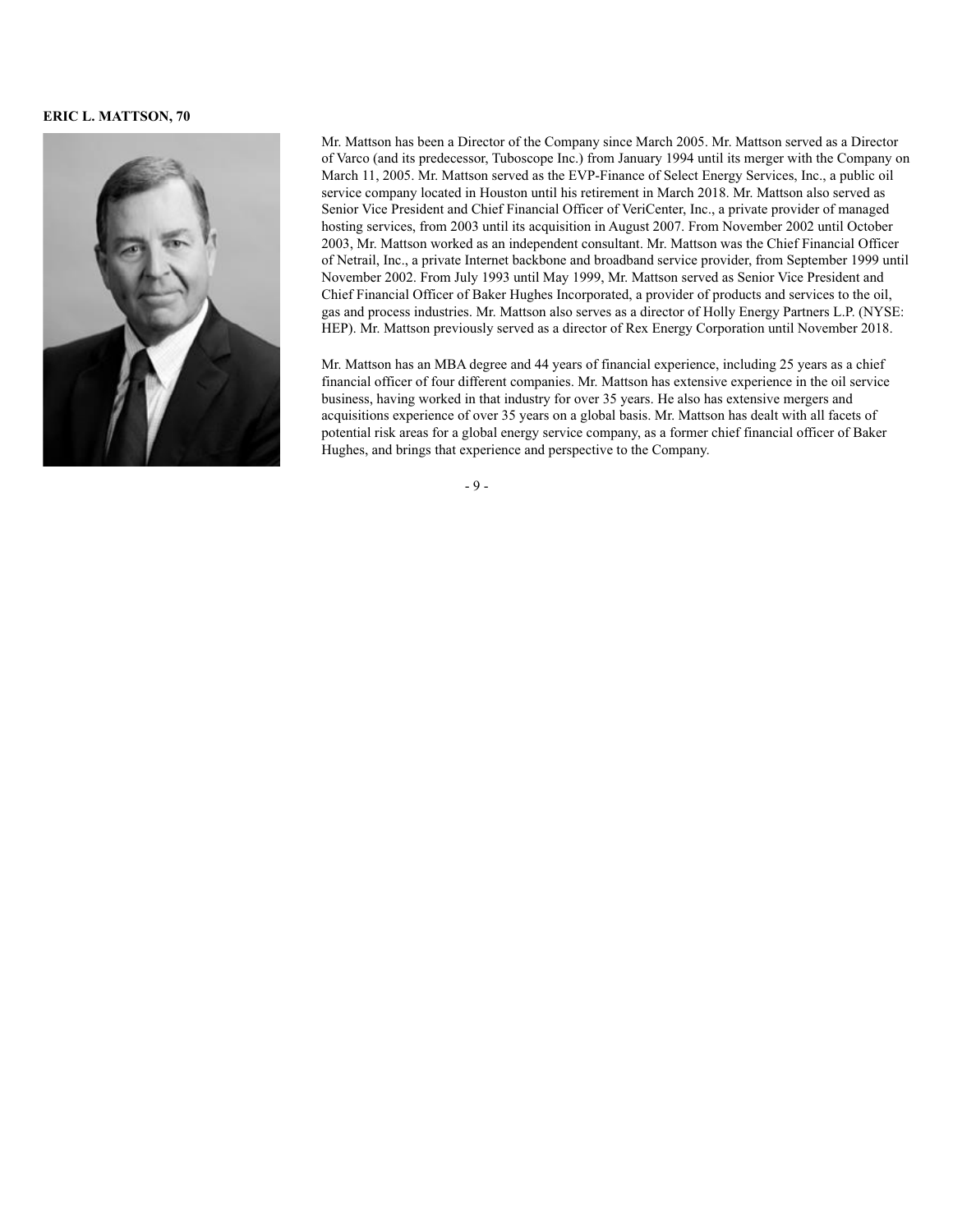#### **MELODY B. MEYER, 64**



**WILLIAM R. THOMAS, 68**



Ms. Meyer has been a Director of the Company since September 2017. Ms. Meyer was with Chevron for over 37 years and held various positions of increasing responsibility, including managing domestic and international operations, managing strategy and planning and leading new technology development for the organization. Ms. Meyer was the President of Chevron Asia Pacific Exploration and Production from 2011 until her retirement in 2016. Prior to that, Ms. Meyer served as the President of the Chevron Energy Technology Company from 2008 to 2011 and the Vice President of Chevron's Gulf of Mexico business unit from 2004 to 2008. Ms. Meyer also serves as a director of BP p.l.c. (NYSE: BP), AbbVie Inc. (NYSE: ABBV), and Energy Internet Corporation.

Ms. Meyer provides valuable service and experience to the Audit Committee, due to her experience as a former long serving executive at Chevron. Ms. Meyer has extensive experience in the upstream oil and gas industry, having worked in that industry for over 37 years. During her lengthy career at Chevron, Ms. Meyer had P&L responsibility for major segments of upstream exploration and production portfolios and was responsible for strategy and planning, global portfolio, large capital projects, as well as dual supervising financial managers in line management roles.

Mr. Thomas has been a Director of the Company since November 2015. Mr. Thomas is currently the Non-Executive Chairman of EOG Resources, Inc. (NYSE: EOG). From January 2014 to October 2021, Mr. Thomas served as the Chairman and CEO of EOG. Prior to that, he served as President and Chief Executive Officer from July 2013 through December 2013 and as President from September 2011 to July 2013. Mr. Thomas previously held other leadership positions at EOG, including Senior Executive Vice President, Exploitation and Senior Executive Vice President, Exploration. Mr. Thomas was with EOG and its predecessor companies from 1979 until his retirement, effective October 2021.

Mr. Thomas provides valuable service and experience to the Audit Committee and Compensation Committee due to his over seven years of experience serving as a director of, and as the Chief Executive Officer of, EOG. Through his service at EOG and various leadership positions held with EOG, he has gained valuable knowledge of the oil and gas industry and extensive experience in assessing the risks associated with various energy industry cycles. Mr. Thomas received a Bachelor of Science degree in Geology from Texas A&M University in 1975.

- 10 -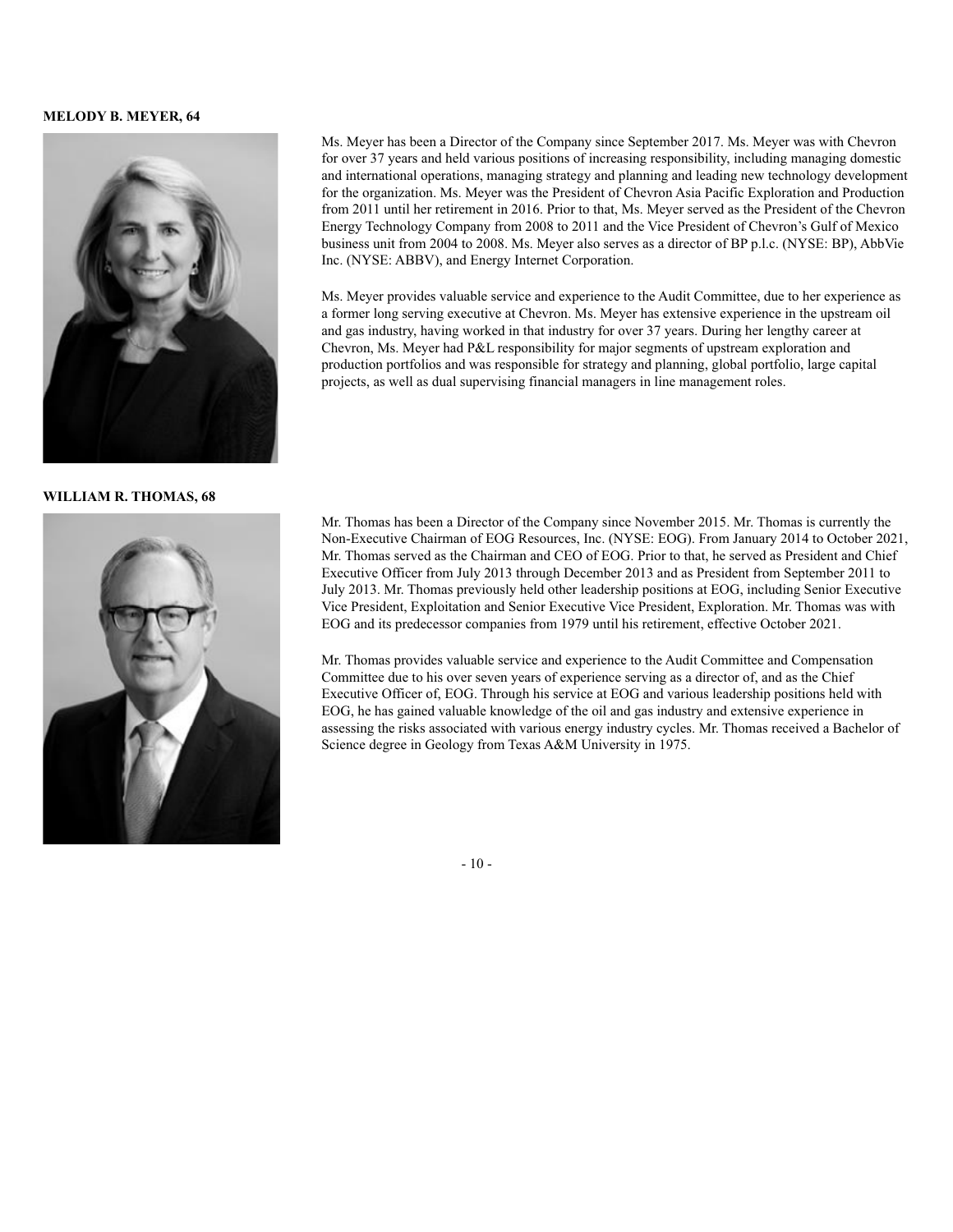#### **ROBERT S. WELBORN, 49**



Mr. Welborn has been a Director of the Company since October 2021. Since December 2021, Mr. Welborn has been serving as the Head of Meta Decision Science for Meta Inc. Prior to that, he was the Head of Programs Data Science, Small Business Group for Meta Inc. where he oversaw the development of solutions used by over 140 million businesses around the world. Before joining Meta Inc. in 2020, he held various positions within General Motors between 2018 and 2020, including Global Chief Data and Analytics Officer and served in several positions of increasing responsibility at USAA between 2009 and 2017, including Chief Data Scientist. From 1996 to 2009, Mr. Welborn was employed at Perot Systems and Wagonhound Investments.

Mr. Welborn provides valuable service and experience to the Audit Committee, due to his career experience, his current position as an executive at Meta Inc. and having successfully passed the first examination of the Chartered Financial Analyst certification, which largely focused on corporate finance, accounting, debt structure, and risk management. Mr. Welborn holds a Bachelor of Science in Engineering from Texas A&M University and a Master of Business Administration from the University of California, San Diego.

**Your Board of Directors recommends that you vote "FOR" the election of the ten nominees for director.**

- 11 -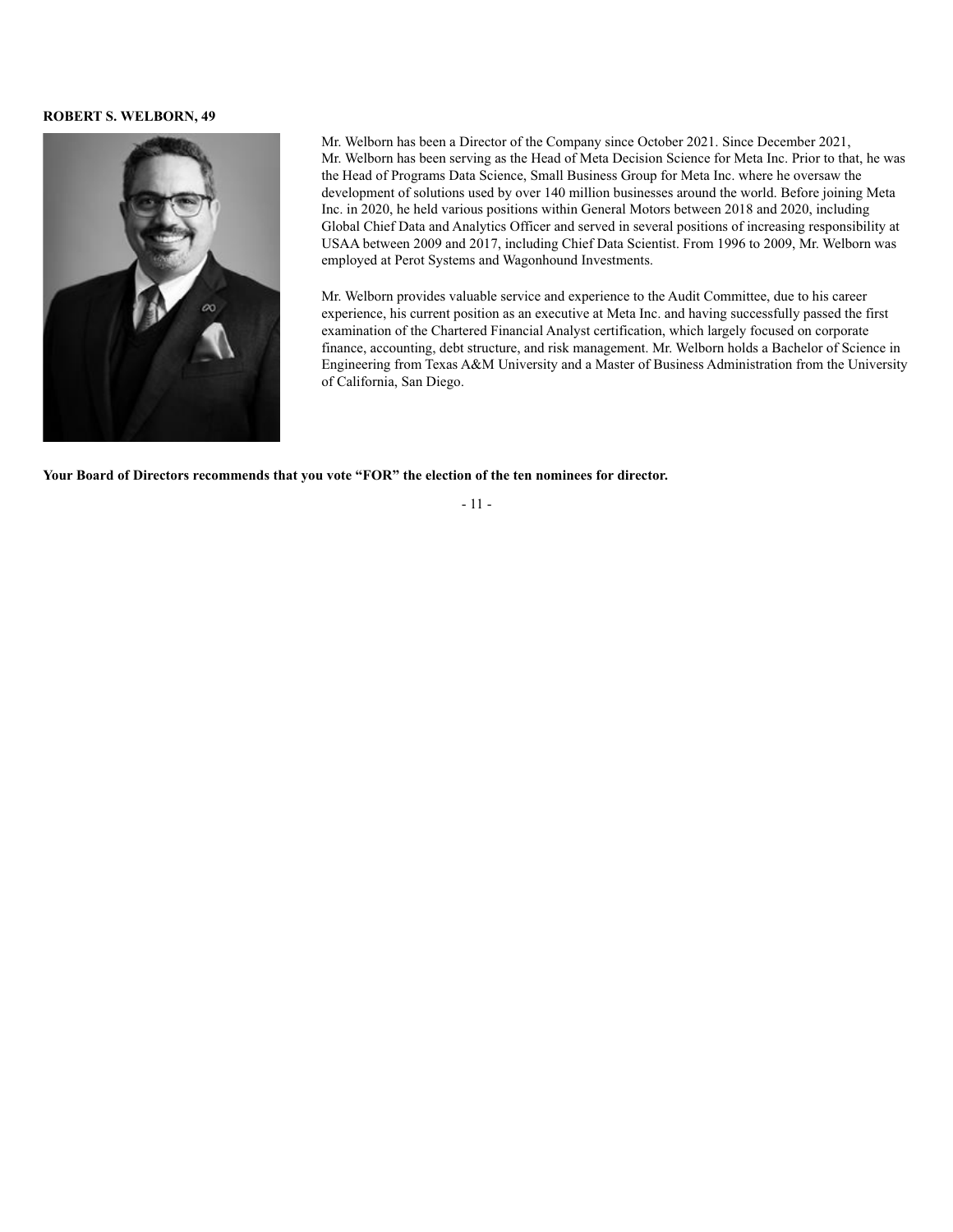#### **COMMITTEES AND MEETINGS OF THE BOARD**

#### **Committees**

The Board of Directors appoints committees to help carry out its duties. The Board of Directors has the following standing committees: Audit, Compensation, and Nominating/Corporate Governance. Last year, the Board of Directors met seven times and the committees met a total of 14 times. As an employee of the Company, Mr. Williams does not serve on any committees. The following table sets forth the committees of the Board of Directors and their members during 2021, as well as the number of meetings each committee held during 2021:

|                                   |       | Committee      |                                    |  |  |  |
|-----------------------------------|-------|----------------|------------------------------------|--|--|--|
| Director                          | Audit | Compensation   | Nominating/Corporate<br>Governance |  |  |  |
| Clay C. Williams                  |       |                |                                    |  |  |  |
| Greg L. Armstrong (Lead Director) |       |                |                                    |  |  |  |
| Marcela E. Donadio                | M     |                | M                                  |  |  |  |
| Ben A. Guill                      |       | C              |                                    |  |  |  |
| James T. Hackett                  |       |                | M                                  |  |  |  |
| David D. Harrison                 | C     |                |                                    |  |  |  |
| Eric L. Mattson                   |       | M              | C                                  |  |  |  |
| Melody B. Meyer                   | M     |                | M                                  |  |  |  |
| William R. Thomas                 | M     | M              |                                    |  |  |  |
| Robert S. Welborn                 | M     |                |                                    |  |  |  |
| Number of Meetings Held in 2021   | 9     | $\overline{2}$ |                                    |  |  |  |
| C: Chair M: Member                |       |                |                                    |  |  |  |

**Attendance at Meetings**

Each incumbent director attended at least 75% of the meetings of the Board and committees of which that director was a serving member.

#### **Audit Committee**

Messrs. Harrison (Chair), Thomas and Welborn and Mses. Donadio and Meyer are the current members of the Audit Committee. All members of this committee are "independent" within the meaning of the rules governing audit committees by the New York Stock Exchange, or NYSE.

The Audit Committee is appointed by the Board of Directors to assist the Board in fulfilling its oversight responsibilities. The Committee's primary duties and responsibilities are to:

- monitor the integrity of the Company's financial statements, financial reporting processes, systems of internal controls regarding finance, and disclosure controls and procedures;
- select and appoint the Company's independent auditors, pre-approve all audit and non-audit services to be provided, consistent with all applicable laws, to the Company by the Company's independent auditors, and establish the fees and other compensation to be paid to the independent auditors;
- monitor the independence and performance of the Company's independent auditors and internal audit function;
- establish procedures for the receipt, retention, response to and treatment of complaints, including confidential, anonymous submissions by the Company's employees, regarding accounting, internal controls, disclosure or auditing matters, and provide an avenue of communication among the independent auditors, management, the internal audit function and the Board of Directors;

- 12 -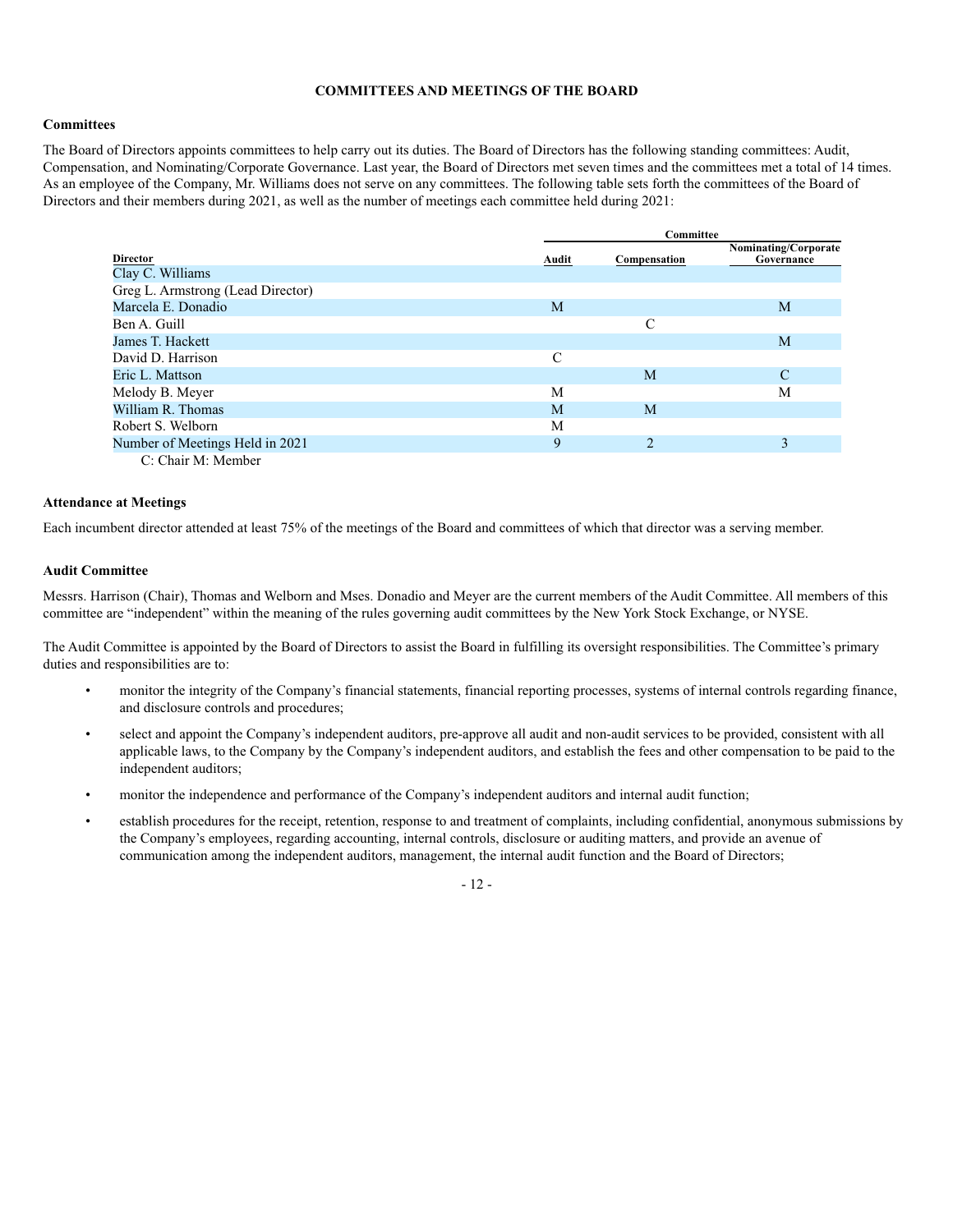- prepare an audit committee report as required by the SEC to be included in the Company's annual proxy statement; and
- monitor the Company's compliance with legal and regulatory requirements.

A copy of the Audit Committee Charter is available on the Company's website, www.nov.com, under the Investors/Corporate Governance section.

#### *Audit Committee Financial Expert/Literate*

The Board has determined that all members of the Audit Committee are financially literate and meet the NYSE standard of having accounting or related financial management expertise. In addition, the Board has determined that each of Messrs. Harrison (Chair) and Thomas and Mses. Donadio and Meyer meet the SEC's criteria of an Audit Committee Financial Expert.

#### **Compensation Committee**

Messrs. Guill (Chair), Mattson and Thomas are the current members of the Compensation Committee. All members of the Compensation Committee are independent as defined by the applicable NYSE listing standards.

The Compensation Committee is appointed by the Board of Directors to assist the Board in fulfilling its oversight responsibilities. The Committee's primary duties and responsibilities are to:

- discharge the Board's responsibilities relating to compensation of the Company's directors and executive officers;
- approve and evaluate all compensation of directors and executive officers, including salaries, bonuses, compensation plans, policies and programs of the Company; and
- administer all plans of the Company under which shares of common stock may be acquired by directors or executive officers of the Company.

A copy of the Compensation Committee Charter is available on the Company's website, www.nov.com, under the Investors/Corporate Governance section.

*Compensation Committee Interlocks and Insider Participation.* Each of Messrs. Guill, Mattson and Thomas served on the Compensation Committee during 2021. None of these members is a former or current officer or employee of the Company or any of its subsidiaries, is involved in a relationship requiring disclosure as an interlocking executive officer/director, or had any relationship requiring disclosure under Item 404 of Regulation S-K.

#### **Nominating/Corporate Governance Committee**

Messrs. Mattson (Chair), Hackett and Mses. Donadio and Meyer are the current members of the Nominating/Corporate Governance Committee. All members of the Nominating/Corporate Governance Committee are independent as defined by the applicable NYSE listing standards.

The Nominating/Corporate Governance Committee is appointed by the Board of Directors to assist the Board in fulfilling its oversight responsibilities. The Committee's primary duties and responsibilities are to:

- ensure that the Board and its committees are appropriately constituted so that the Board and directors may effectively meet their fiduciary obligations to stockholders and the Company;
- assess the continued service of Board members if material changes to their professional/employment status arise;
- approve service by a director, the Chief Executive Officer or any other member of senior management on the board of directors of any other public company;

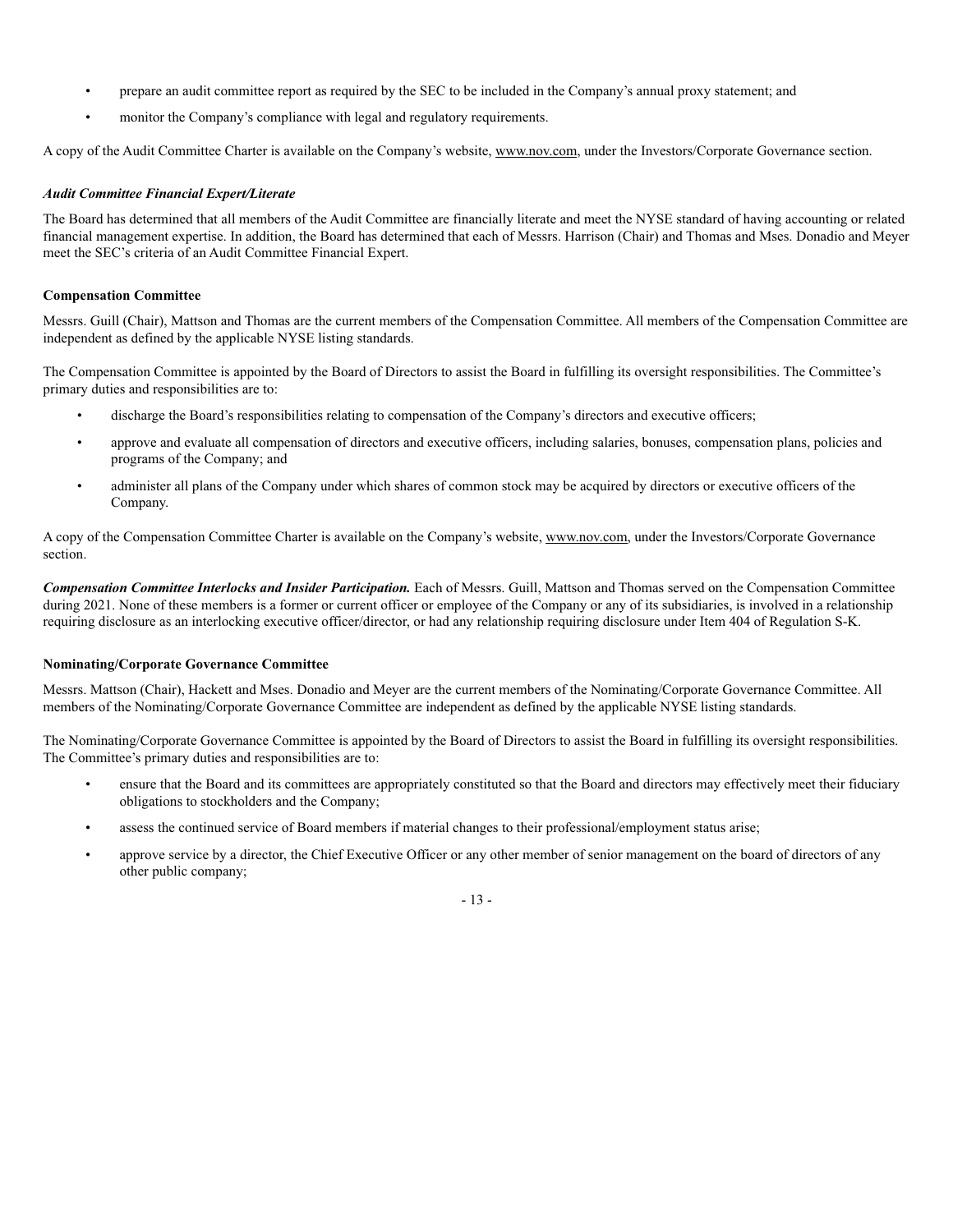- identify individuals qualified to become Board members and recommend director nominees to the Board for each annual meeting of stockholders and candidates to fill vacancies in the Board;
- recommend to the Board annually the directors to be appointed to Board committees;
- monitor, review, and recommend, when necessary, any changes to the Corporate Governance Guidelines; and
- monitor and evaluate annually the effectiveness of the Board and management of the Company, including their effectiveness in implementing the policies and principles of the Corporate Governance Guidelines.

A copy of the Nominating/Corporate Governance Committee Charter is available on the Company's website, www.nov.com, under the Investors/Corporate Governance section.

- 14 -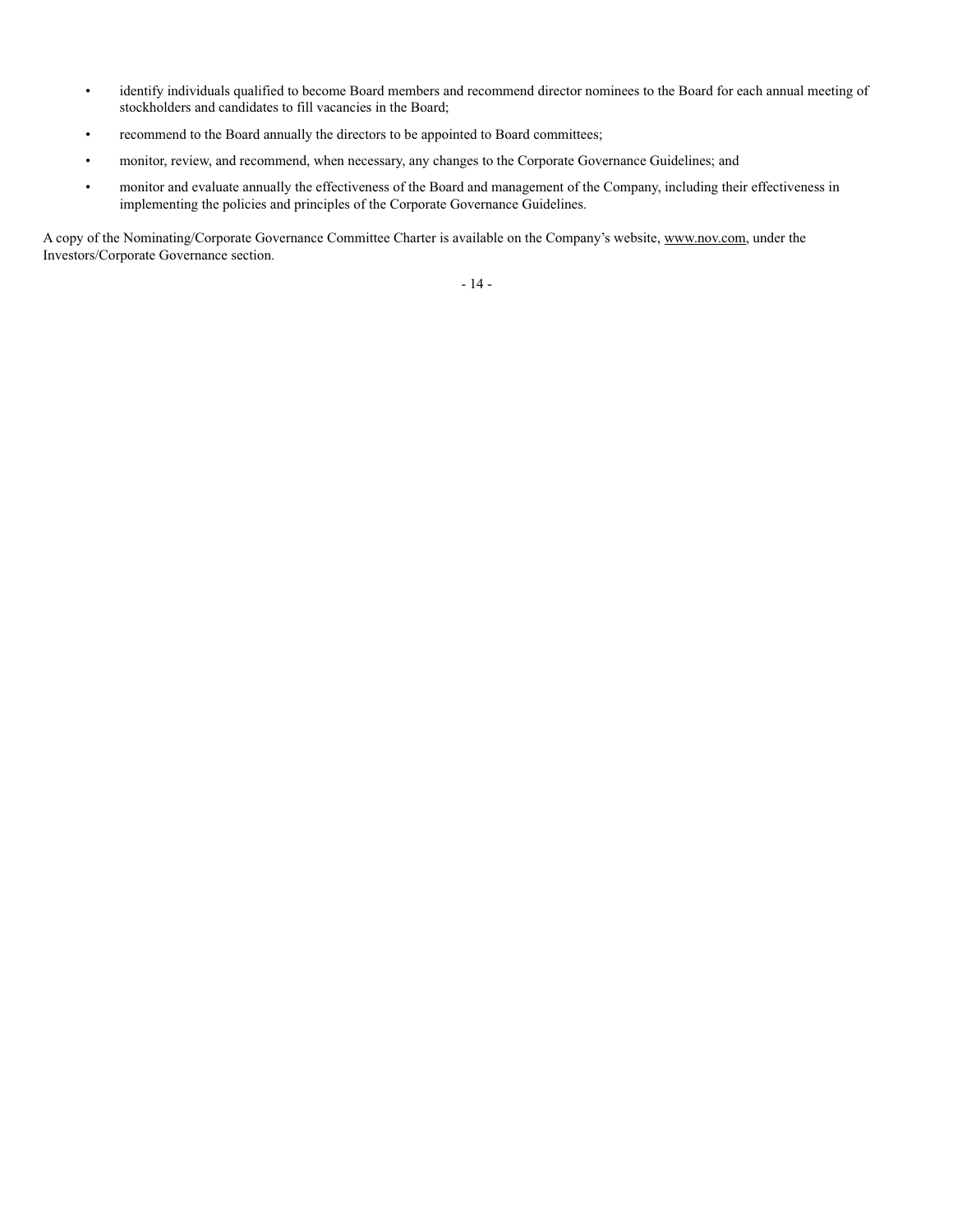#### **BOARD OF DIRECTORS**

#### **Director Nomination Process and Diversity Considerations**

The Nominating/Corporate Governance Committee has the responsibility of identifying candidates for election as directors, reviewing background information relating to candidates for director, and recommending to the Board of Directors nominees for directors to be submitted to stockholders for election. It is the policy of the Nominating/Corporate Governance Committee to consider director candidates recommended by stockholders. Nominees to be evaluated by the Nominating/Corporate Governance Committee are selected by the Nominating/Corporate Governance Committee from candidates recommended by multiple sources, including, candidates recommended to the Board by third parties, candidates identified by independent search firms (which firms may be paid by the Company for their services), other directors, management and stockholders, all of whom will be evaluated based on the same criteria. As of March 25, 2022, we had not received any recommendations from stockholders for potential director candidates. All of the current nominees for director are standing members of the Board that are proposed by the entire Board for re-election. Written suggestions for nominees should be addressed to: Craig L. Weinstock, Secretary, NOV Inc., 7909 Parkwood Circle Drive, Houston, Texas 77036.

The Board of Directors believes that nominees should reflect the following characteristics:

- have a reputation for integrity, honesty, candor, fairness and discretion;
- be knowledgeable, or willing to become so quickly, in the critical aspects of the Company's businesses and operations;
- be experienced and skillful in serving as a competent overseer of, and trusted advisor to, the senior management of at least one substantial enterprise; and
- have a range of talent, skill and expertise sufficient to provide sound and prudent guidance with respect to the full scope of the Company's operations and interests.

The Board values diversity and seeks to achieve a mix of directors that represents a diversity of viewpoints, backgrounds and experiences. The Board considers diversity in a variety of different ways and in a fairly expansive manner when identifying nominees for director. In evaluating the overall qualifications of a prospective nominee, the Nominating/Corporate Governance Committee and Board will take into account the individual's professional experience, including experience in the oil and gas industry, education, skills, gender, race and other qualities and attributes that contribute to board heterogeneity.

The Nominating/Corporate Governance Committee reviews Board composition annually to ensure that the Board reflects the knowledge, experience, skills, expertise, and diversity required for the Board to fulfill its duties. If and when the need arises for the Company to add a new director to the Board, the Nominating/Corporate Governance Committee will take every reasonable step to ensure that diverse candidates (including, women and other diverse candidates) are in the pool from which nominees are chosen and strive to obtain diverse candidates by searching in traditional corporate environments, as well as government, academia, and non-profit organizations.

#### **Director Commitment Policy**

Directors are expected to devote sufficient time to fulfill their responsibilities as directors of the Company. Accordingly, unless approved by the Board, a director may serve on the board of other public companies but shall limit such service to no more than four (4) boards of directors, including the Company's Board (excluding private companies and other non-public companies). The Board retains the discretion to retain, appoint or nominate for election candidates who sit on more than four (4) other public company boards of directors if the Board considers the addition of such candidate to the Board to be in the best interests of the Company and its stockholders. Directors shall seek approval from the Nominating/Corporate Governance Committee prior to joining the board of any other public company. Directors are not qualified for service on the Board unless they are able to make a commitment to prepare for, and attend, meetings of the Board and its committees on a reasonably regular basis.

- 15 -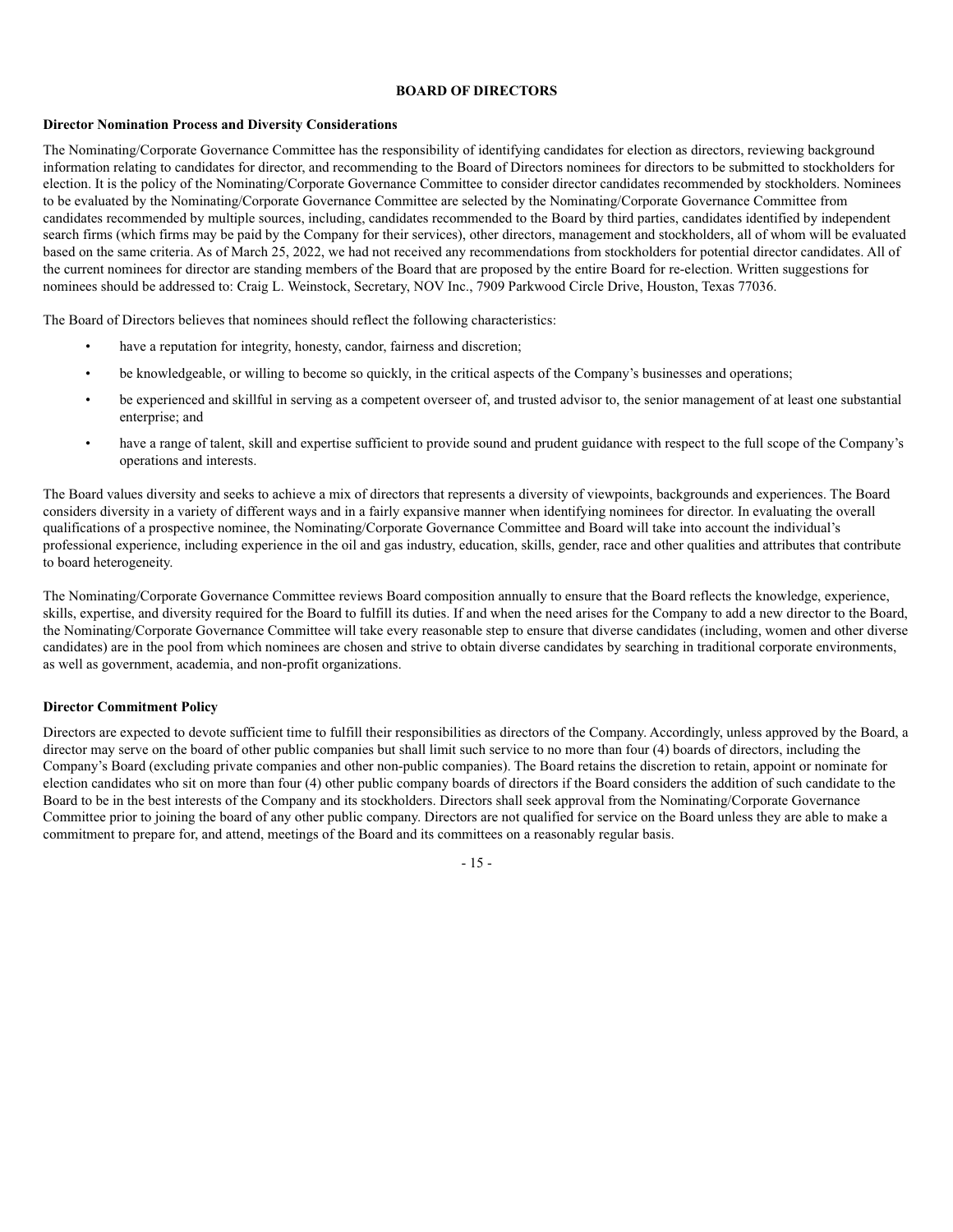Under the policy, the Nominating/Corporate Governance Committee Conduct shall conduct an annual assessment of each Director to determine if he or she devoted sufficient time to the affairs of the Company necessary to carry out the responsibilities of a Director and affirm that all directors are compliant with the Company's policy concerning other public company directorships as set forth in the Company's Corporate Governance Guidelines. The Nominating/Corporate Governance Committee shall consider the number of other public company boards on which a Director is a member and shall consider whether that Director's membership on such other board(s) is, or has the potential to be, in conflict with the duties of membership of the Board.

The following are some of the key skills and experience, as well as background details of our Board.

|                                | Greg<br>Armstrong | Marcela<br>Donadio | Ben<br>Guill | James<br>Hackett | David<br>Harrison | Eric<br>Mattson | Melody<br>Meyer | William<br>Thomas | Robert<br>Welborn | Clay<br>Williams |
|--------------------------------|-------------------|--------------------|--------------|------------------|-------------------|-----------------|-----------------|-------------------|-------------------|------------------|
| <b>Skills &amp; Experience</b> |                   |                    |              |                  |                   |                 |                 |                   |                   |                  |
| Operations                     | $\checkmark$      |                    |              | $\checkmark$     | $\checkmark$      |                 |                 | √                 |                   | √                |
| International business         |                   | $\checkmark$       |              | $\sqrt{}$        | $\checkmark$      | $\sqrt{}$       | $\checkmark$    | $\checkmark$      | $\sqrt{}$         | $\sqrt{}$        |
| Risk management                | $\checkmark$      | $\checkmark$       | $\checkmark$ | $\checkmark$     | $\checkmark$      | $\checkmark$    |                 | √                 | $\checkmark$      | $\checkmark$     |
| Financial expertise/literacy   | $\checkmark$      | $\checkmark$       | $\checkmark$ | $\sqrt{}$        | $\checkmark$      | $\checkmark$    | $\checkmark$    | $\checkmark$      | $\checkmark$      | $\checkmark$     |
| Strategic planning             | $\checkmark$      | $\checkmark$       | $\checkmark$ | $\checkmark$     | $\checkmark$      | $\checkmark$    | $\checkmark$    | $\checkmark$      | √                 | ✓                |
| Oil & gas industry             | $\checkmark$      | $\checkmark$       | $\checkmark$ | $\sqrt{}$        | $\checkmark$      | $\checkmark$    | $\checkmark$    | $\checkmark$      |                   | $\checkmark$     |
| Engineering/technology         |                   |                    |              | ✓                | $\checkmark$      | $\checkmark$    | $\checkmark$    | $\checkmark$      | $\checkmark$      | $\checkmark$     |
| Sales/marketing                | $\checkmark$      |                    |              | $\sqrt{}$        | $\sqrt{}$         | $\checkmark$    |                 | $\checkmark$      | $\checkmark$      |                  |
| <b>Background</b>              |                   |                    |              |                  |                   |                 |                 |                   |                   |                  |
| Age                            | 63                | 67                 | 71           | 68               | 74                | 70              | 64              | 69                | 49                | 59               |
| Gender                         | Male              | Female             | Male         | Male             | Male              | Male            | Female          | Male              | Male              | Male             |
| Race                           | White             | Hispanic           | White        | White            | White             | White           | White           | White             | Hispanic          | White            |
| Year joined Board              | 2005              | 2014               | 1999         | 2016             | 2003              | 2005            | 2017            | 2015              | 2021              | 2013             |
| Independent                    | $\checkmark$      | $\checkmark$       | $\checkmark$ | $\checkmark$     | $\sqrt{}$         | $\checkmark$    |                 | $\checkmark$      | $\checkmark$      |                  |

Nominations of persons for election to the Board of Directors may be made at an annual or special meeting of stockholders by any stockholder entitled to vote for the election of directors at the meeting, who complies with the notice procedures set forth in Article II, Section 9 of our Amended and Restated Bylaws dated as of January 1, 2021 (the "Bylaws"), and who is a stockholder of record both at the time of the giving of notice provided for in Article II, Section 9 of the Bylaws and at the time of the meeting. Such nominations shall be made pursuant to timely notice in writing to our Secretary. To be timely under Article II, Section 9 of the Bylaws, a stockholder's notice must be delivered to and received by our Secretary at our principal executive offices by hand or by certified or registered mail, return receipt requested: (i) with respect to an election to be held at an annual meeting of stockholders, not less than one hundred twenty (120) days nor more than one hundred fifty (150) days prior to the first anniversary of the date on which we released our proxy materials for the preceding year's annual meeting; provided, however, that in the event the annual meeting of stockholders is to be held more than thirty (30) days before or more than thirty (30) days after the first anniversary of the date of the preceding year's annual meeting, not less than one hundred twenty (120) days prior to the date of such annual meeting or the tenth (10th) day following the public announcement of the date of such annual meeting; and (ii) with respect to an election to be held at a special meeting of stockholders, other than a request of a stockholder or stockholders pursuant to Article II, Section 4 of the Bylaws requesting that a special meeting be called to elect Directors pursuant to the requirements of that section, not later than the close of business on the tenth (10th) day following the first public announcement of the date of such special meeting. In no event shall any adjournment, rescheduling or postponement of a meeting commence a new time period (or extend any time period) for the giving of a stockholder's notice. Article II, Section 9 of the Bylaws prescribes specific information that must be included in a stockholder's notice, eligibility requirements for the proposed nominee

- 16 -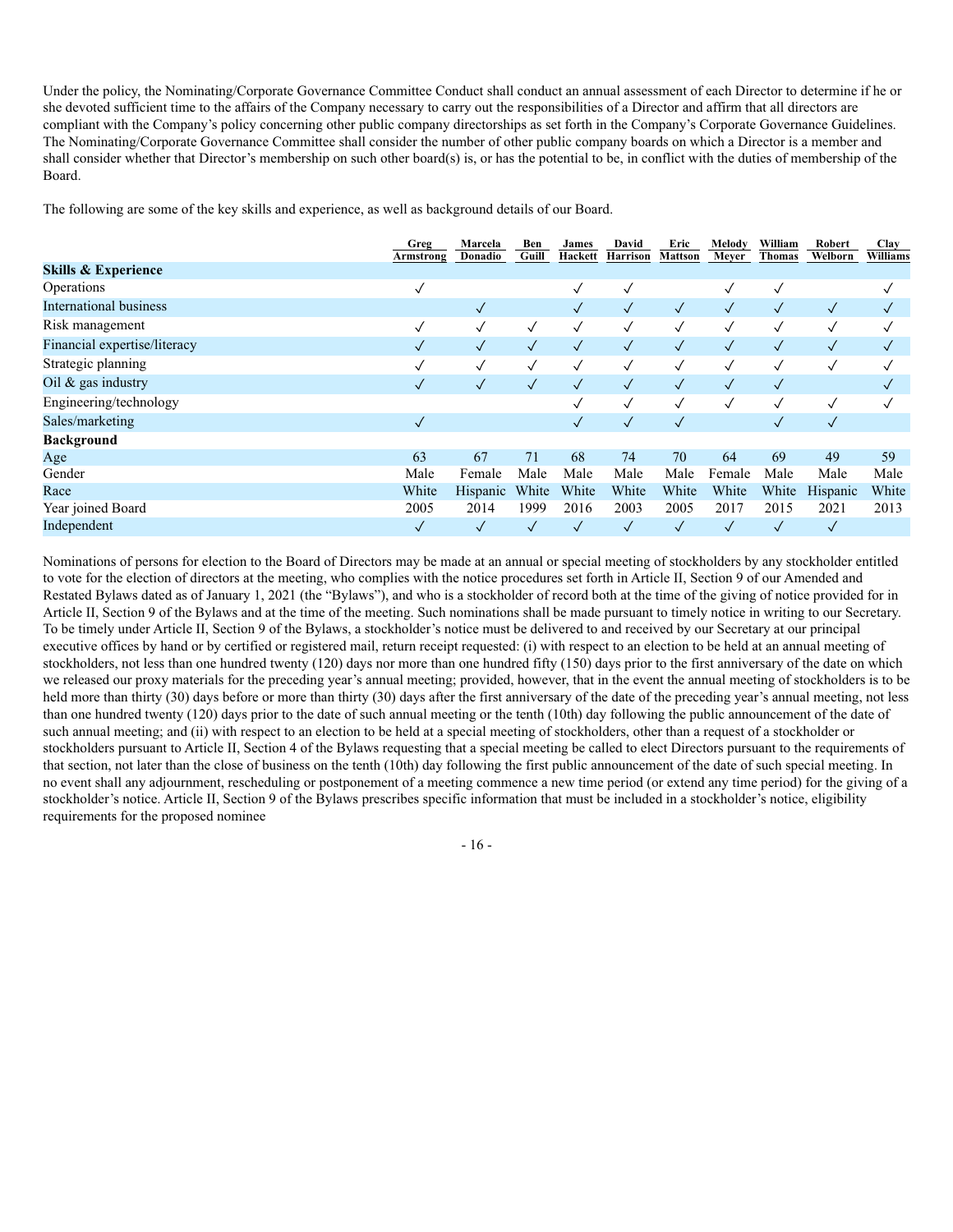and other requirements for a valid nomination. With respect to our annual meeting of stockholders for 2023, a stockholder's notice to nominate a person for election as director must be received no earlier than November 9 2022 and no later than December 9, 2022. Article II, Section 10 of the Bylaws prescribes the procedures and requirements for inclusion of a stockholder nominee in our proxy materials.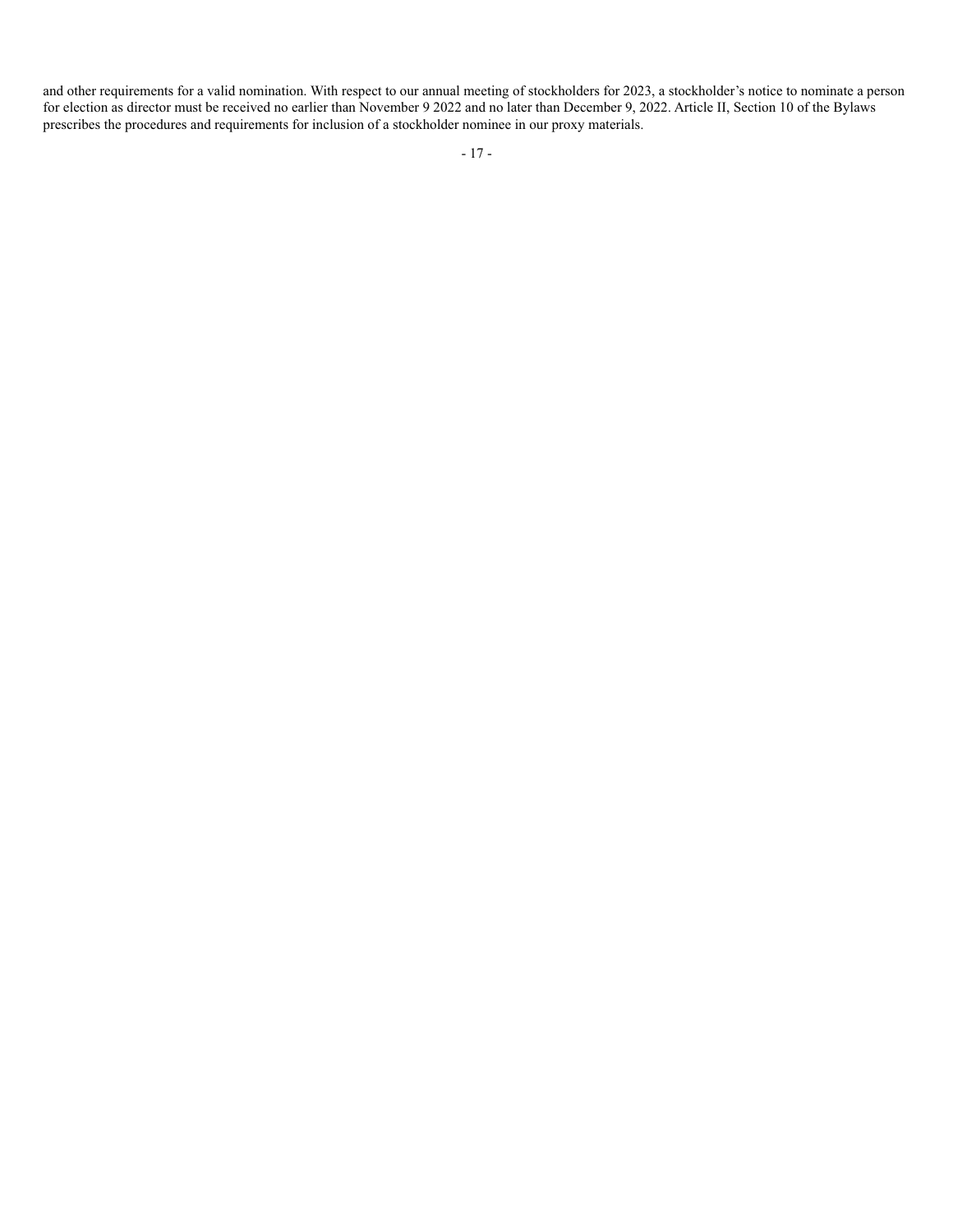#### **AUDIT COMMITTEE REPORT**

The responsibilities of the Audit Committee, which are set forth in the Audit Committee Charter adopted by the Board of Directors, include providing oversight to the Company's financial reporting process through periodic combined and separate meetings with the Company's independent auditors and management to review accounting, auditing, internal controls and financial reporting matters. The management of the Company is responsible for the preparation and integrity of the financial reporting information and related systems of internal controls. The Audit Committee, in carrying out its role, relies on the Company's senior management, including senior financial management, and its independent auditors.

In this context, during the quarterly in person and virtual meetings of the committee, the Audit Committee meets separately in executive session with the Internal Audit Vice President, the Chief Compliance Officer, the Senior Vice President and General Counsel, the Senior Vice President and Chief Financial Officer and the independent audit partner, without other management being present. The Audit Committee Chair receives regular reports of any "hotline" activity from the Internal Audit Vice President and/or Chief Compliance Officer.

The Audit Committee reviewed and discussed with senior management the audited financial statements included in the Company's 2021 Annual Report on Form 10-K. Management has confirmed to the Audit Committee that such financial statements have been prepared with integrity and objectivity and in conformity with generally accepted accounting principles in the United States ("GAAP").

The Audit Committee is directly responsible for the appointment, compensation, retention and oversight of the independent external audit firm retained to audit the Company's financial statements. The Audit Committee has appointed Ernst & Young LLP as the Company's independent external auditor for fiscal year 2021. The Audit Committee pre-approves the audit fees for all audit services provided by Ernst & Young LLP.

The Audit Committee discussed with Ernst  $&$  Young LLP, the Company's independent auditors, the matters required to be discussed under the applicable rules of the Public Company Accounting Oversight Board ("PCAOB"), which require independent auditors to communicate certain matters related to the conduct of an audit to those who have responsibility for oversight of the financial reporting process. Among the matters to be communicated to the audit committee are: (1) methods used to account for significant unusual transactions; (2) the effect of critical and significant accounting policies in controversial or emerging areas for which there is a lack of authoritative guidance or consensus; (3) the process used by management in formulating particularly sensitive accounting estimates and the basis for the auditor's conclusions regarding the reasonableness of those estimates; (4) critical audit matters which were material and involved especially challenging, subjective or complex judgements; and (5) disagreements with management over the application of accounting principles, the basis for management's accounting estimates, and the disclosures in the financial statements. In addition, the Audit Committee reviewed with Ernst & Young LLP their judgment as to the quality, not just the acceptability, of the Company's accounting principles.

The Audit Committee has received the written disclosures and the letter from Ernst & Young LLP required by applicable requirements of the PCAOB, regarding Ernst & Young LLP's communication with the Audit Committee concerning independence, and has discussed Ernst & Young LLP's independence with Ernst & Young LLP.

Based on the foregoing, the Audit Committee recommended to the Board of Directors that the audited financial statements be included in the Company's 2021 Annual Report on Form 10-K.

- 18 -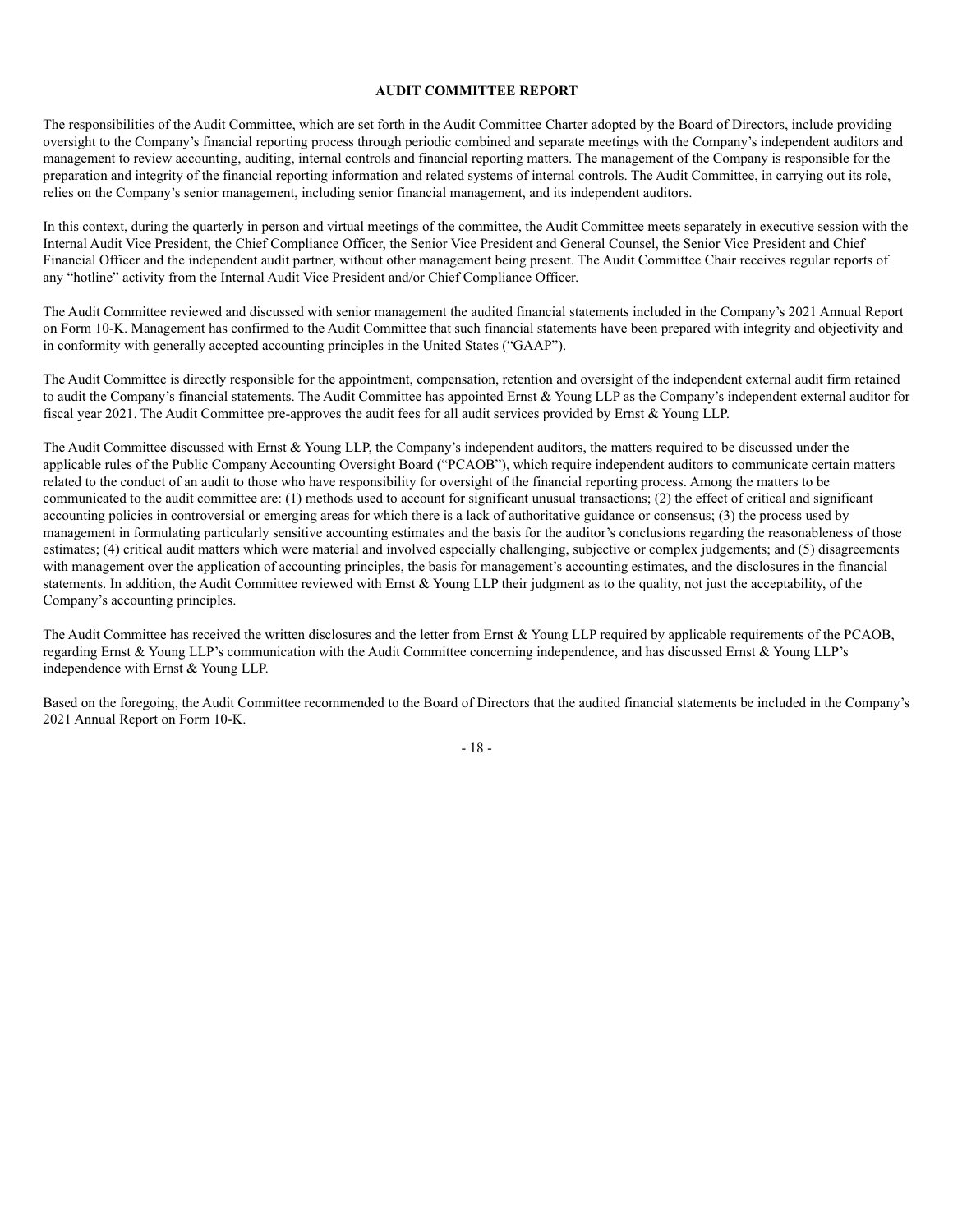Notwithstanding the foregoing, the Audit Committee's charter clarifies that it is not the Audit Committee's duty to conduct audits or to determine that the Company's financial statements are complete and accurate and are in accordance with GAAP. Management is responsible for the Company's financial reporting process, including its system of internal controls, and for the preparation of financial statements in accordance with GAAP. Management is also responsible for assuring compliance with laws and regulations and the Company's corporate policies, subject to the Audit Committee's oversight in the areas covered by the Audit Committee's charter. The independent auditors are responsible for expressing opinions on those financial statements and on the effectiveness of the Company's internal control over financial reporting.

#### **Members of the Audit Committee**

David D. Harrison, Committee Chair Marcela E. Donadio Melody B. Meyer William R. Thomas Robert S. Welborn

- 19 -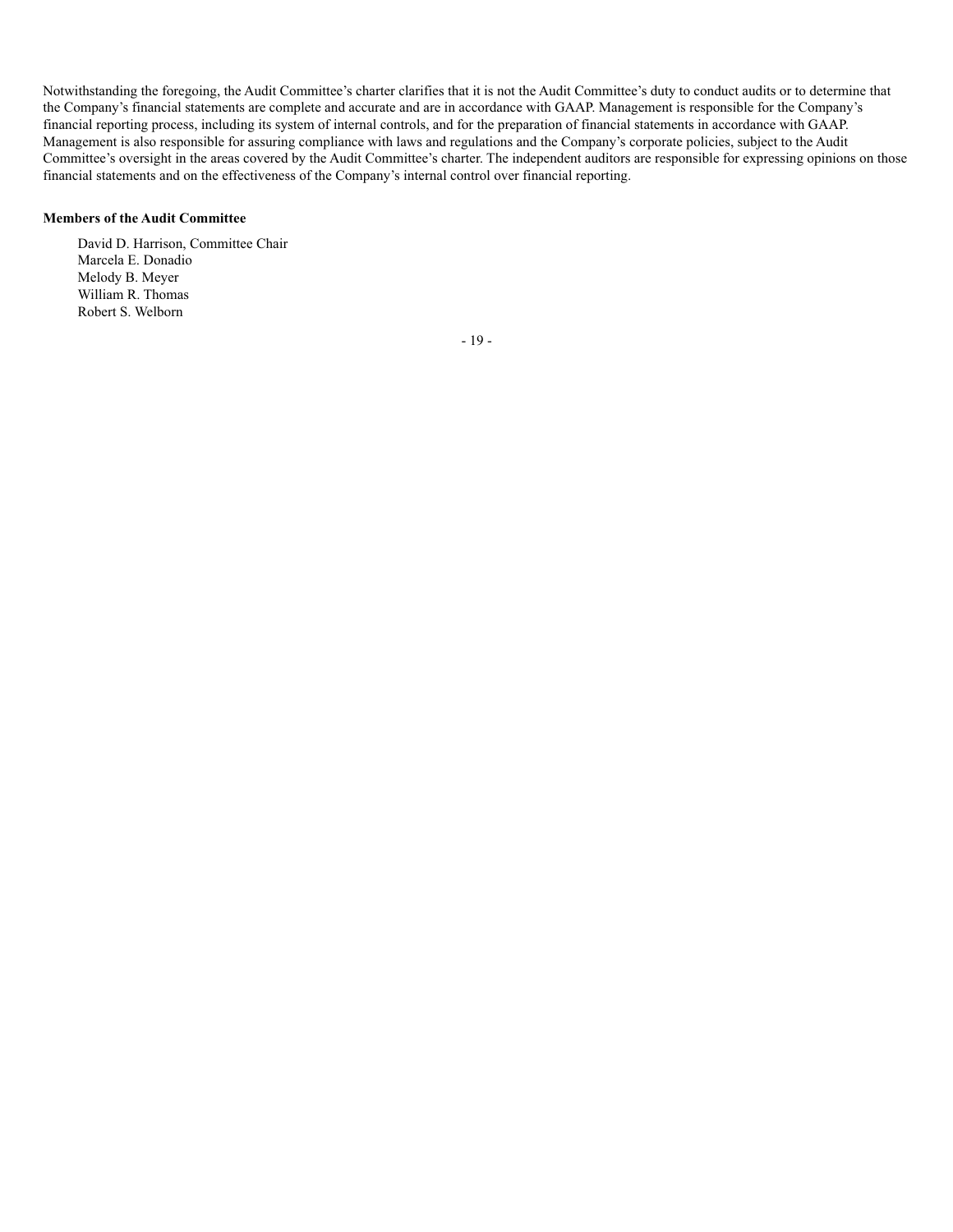#### **RATIFICATION OF APPOINTMENT OF INDEPENDENT AUDITORS PROPOSAL NO. 2 ON THE PROXY CARD**

#### **Information Regarding our Independent Auditors**

The Audit Committee of the Board of Directors has reappointed Ernst & Young LLP as independent auditors of the Company for 2022. Stockholders are being asked to vote upon the ratification of the appointment. We expect representatives of Ernst & Young LLP to attend the Annual Meeting, where they will be available to respond to appropriate questions and have the opportunity to make a statement if they desire.

#### **Vote Required for Approval**

The proposal to ratify the appointment of Ernst & Young LLP as independent auditors of the Company for 2022 will require approval of a majority of the shares of our common stock entitled to vote and present in person or by proxy. In accordance with NYSE rules, a proposal to ratify independent auditors is considered to be a "discretionary" item. This means that brokerage firms may vote in their discretion on this matter on behalf of beneficial owners who have not furnished voting instructions within the time period specified in the voting instructions submitted by such brokerage firms. Abstentions, which will be counted as votes present for the purpose of determining a quorum, will have the effect of a vote against the proposal. Your shares will be voted as you specify on your proxy. If your properly executed proxy does not specify how you want your shares voted, we will vote them for the ratification of the appointment of Ernst & Young LLP as independent auditors. In the event the stockholders do not ratify the appointment, the appointment will be reconsidered by the Audit Committee. Approval of the proposal will in no way limit the Audit Committee's ability to terminate or otherwise change the engagement of Ernst & Young LLP for 2022.

#### **Audit Fees**

The Audit Committee pre-approves all services provided by the Company's independent auditors to the Company and its subsidiaries. Consideration and approval of such services generally occurs in the regularly scheduled quarterly meetings of the Audit Committee. The Audit Committee has delegated the Audit Committee Chair to pre-approve allowed non-audit services, subject to review by the full committee at the next regularly scheduled meeting. The Audit Committee has considered whether the provision of all services other than those rendered for the audit of the Company's financial statements is compatible with maintaining Ernst & Young LLP's independence and has concluded that their independence is not compromised.

The following table sets forth Ernst & Young LLP's fees for services rendered during 2021 and 2020. All services provided by Ernst & Young LLP were pre-approved by the Audit Committee.

|                           | 2021     | 2020           |
|---------------------------|----------|----------------|
|                           |          | (in thousands) |
| <b>Audit Fees</b>         | \$ 8,657 | \$8,536        |
| <b>Audit Related Fees</b> | 10       | 15             |
| Tax Fees $(1)$            | \$4,962  | \$5,312        |
| All Other Fees            | £.<br>15 |                |
| Total                     | \$13.644 | \$13,862       |

(1) Consists primarily of fees for compliance, planning and advice with respect to various domestic and foreign corporate tax matters.

#### **Your Board of Directors recommends that you vote "FOR" the proposal to ratify the appointment of Ernst & Young LLP.**

#### - 20 -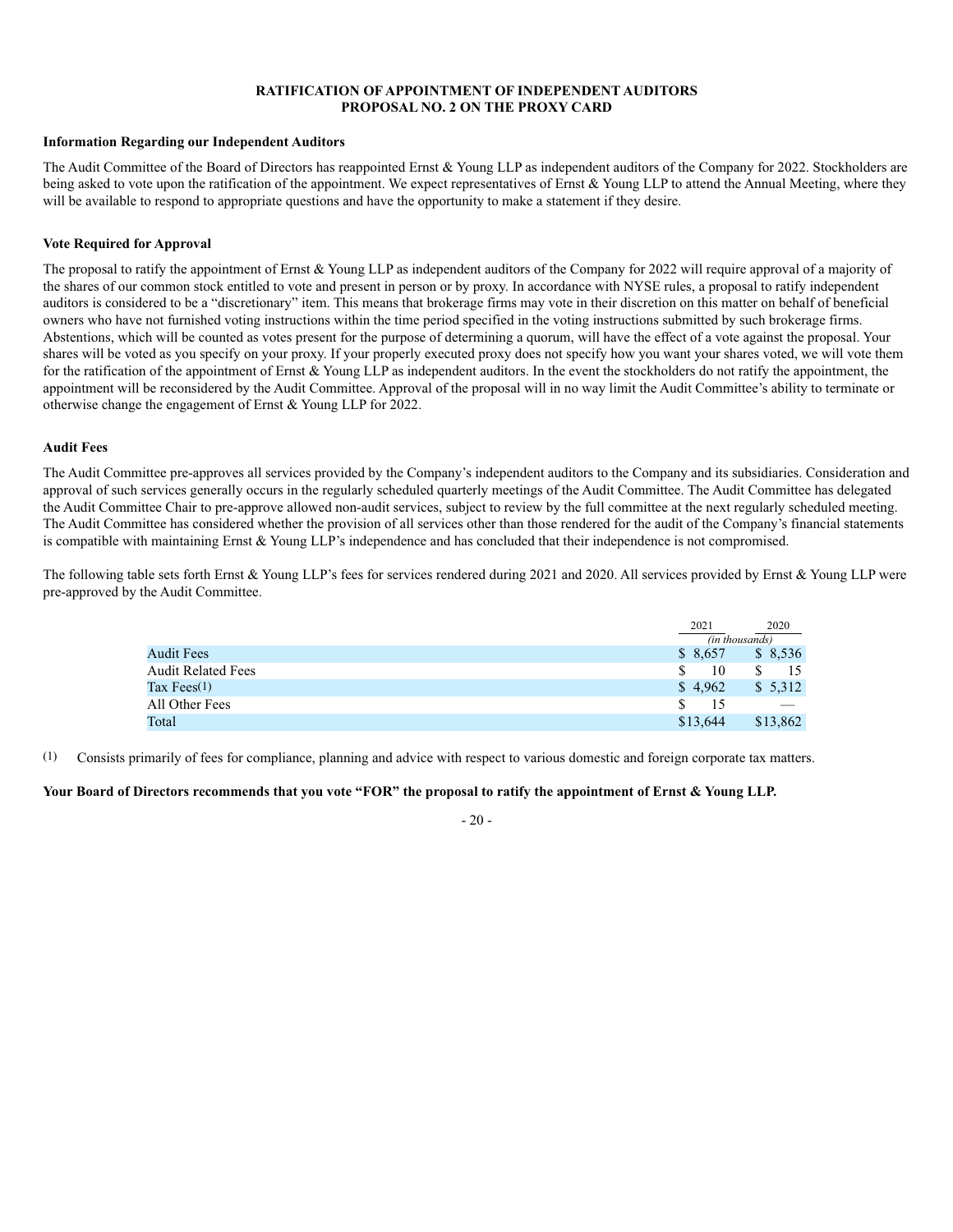#### **APPROVAL OF COMPENSATION OF OUR NAMED EXECUTIVE OFFICERS PROPOSAL NO. 3 ON THE PROXY CARD**

A proposal will be presented at the meeting asking stockholders to approve on an advisory basis the compensation of the Company's named executive officers as described in this proxy statement.

#### **Why You Should Approve our Executive Compensation Program**

The Company's compensation philosophy is designed to attract and retain executive talent and emphasize pay for performance, including the creation of stockholder value and when required, the reduction in costs as needed to preserve shareholder value. The Company encourages its stockholders to read the Executive Compensation section of this Proxy Statement, including the compensation tables, as well as the Compensation Discussion and Analysis (CD&A) section of this Proxy Statement, for a more detailed discussion of our compensation programs and policies. The Company believes its compensation programs and policies are appropriate and effective in implementing its compensation philosophy and in achieving its goals, and that they are aligned with stockholder interests and worthy of continued stockholder support.

In the past, our stockholders have overwhelmingly approved the compensation of our named executive officers. In May 2021, our stockholders approved, on an advisory basis, the compensation of our named executive officers with approximately 98% of stockholder votes cast in favor of our say-on-pay resolution. We believe this strong result indicates general approval from our stockholders of the Company's existing approach to its compensation programs and policies.

We believe that stockholders should consider the following in determining whether to approve this proposal:

#### **Performance-Based Compensation and Long-Term Incentives**

- *Annual Incentive Plan awards are aligned with our performance:* The Company's Annual Incentive Plan is designed to incentivize near termgeneration of EBITDA, a measure of profitability, and improvement in working capital efficiency, both of which play a role the generation of free cash flow. For 2021, the Company's focus on improving its working capital efficiency continued to result in stronger performance with modified working capital as a percent of revenue decreasing from 52% to 40% year over year. Despite this meaningful improvement, the stretch targets that were set for incentive compensation for 2021 resulted in performance that was just short of working capital targets. Similarly, while the Company achieved many business objectives in 2021, the Company fell short of Adjusted EBITDA targets, but exceeded its minimal entry level target. As a result, our named officers realized a payout equal to 26% of target.
- *Long-term incentives linked to shareholder value:* Long-term incentives comprise the largest portion of pay for our named executive officers. The Company's long-term incentive awards consist of stock options, restricted stock and performance share awards (as used herein, the terms "performance awards" and "performance share awards" shall have the same meaning), which reward the named executive officers for financial returns, absolute stock price appreciation, and relative shareholder return performance. Performance share awards are tied to the Company improving its absolute return on capital and outperforming other oilfield service stocks.
- *Minimum three-year vesting for equity awards:* One material concern of our Board has been retention of strong management, as the Company has navigated a challenging market environment. The Company's compensation program is designed to enhance retention of key management through a three-year vesting of equity awards.

- 21 -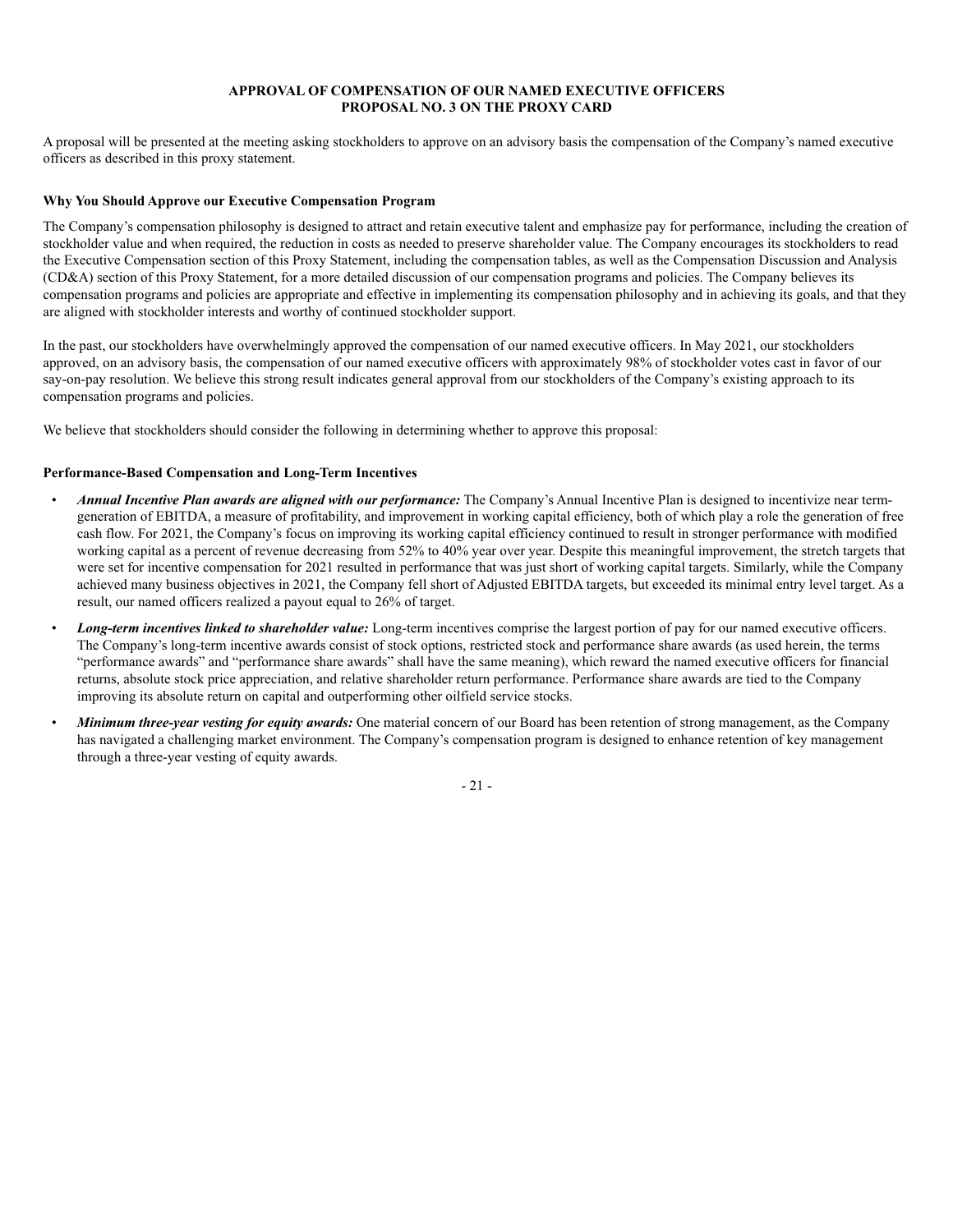• *New Energy Transition Performance Measure:* In 2022, the Company introduced a new energy transition performance measure to its annual incentive plan design. The new measure will be tied to revenues earned from the Company's energy transition product and service offerings.

#### **Summary of Good Governance and Risk Mitigating Factors**

- *Limited Bonus Payouts:* Bonus awards cannot exceed 200% of target, thus capping payouts for short-term performance.
- *Balanced Pay Mix:* The mix of pay is balanced between annual and long-term compensation.
- *Multiple Year Vesting of Long-Term Incentives:* Long-term incentive awards do not vest in their entirety until three years after the grant.
- *Performance-Based CEO Pay:* CEO base salary level has generally been below the competitive peer median. Moreover, CEO compensation does not include any discretionary bonus award. Instead, the CEO's bonus is entirely formulaic, based on the Company's financial performance against a budget target approved by the Board. The budget typically requires management execute cost reductions in years in which it faces challenging market conditions, such as 2021. Additionally, the CEO (Mr. Clay C. Williams) voluntarily reduced his base salary in May 2020 from \$940,000 to \$750,000 in light of the severe industry downturn and difficult 2020 operating environment. This was the third year within the past seven years that the CEO voluntarily reduced his base salary. In January 2021, the Compensation Committee reinstated the CEO's annual base salary of \$940,000.
- *Adoption of Executive Stock Ownership Guidelines:* The Company has stock ownership guidelines for executive officers that help align the interests of the Company's executive officers and the Company's stockholders by requiring executives to accumulate and retain a meaningful level of the Company's stock.
- *Clawback Policy:* Awards of long-term equity compensation and compensation under the Company's annual cash incentive plan can be recouped by the Compensation Committee if it determines that the recipient of such award has engaged in material misconduct that requires the Company to make a restatement of its reported financial statements.
- *Returns Focused Incentives:* The performance measures for the Company's Annual Incentive Plan (i.e., Adjusted EBITDA with a working capital modifier) encourage the reduction of costs and inventory levels and the improvement of cash flow and working capital. Additionally, the long-term incentive includes a value-creation metric aligned with generating financial returns above the cost of capital, thereby encouraging the prudent deployment of capital over the long term.

The Company's compensation program for its named executive officers has been thoughtfully designed to support the Company's long-term business strategies and drive creation of stockholder value. During challenging market conditions such as those experienced over the past few years, the program is designed to incentivize proactive measures to reduce operating costs, such as workforce reductions and facility consolidation and closures. The program does not encourage excessive risk-taking by management. Nor does it encourage sacrificing longer-term investments that will create shareholder value over a long-term horizon. It strikes a balance of incentivizing necessary short-term tactical measures with the continued cultivation of longer-term corporate opportunities. It is aligned with the competitive market for talent, and highly sensitive to Company performance. The Company believes its program delivers reasonable pay that is strongly linked to Company performance over time.

- 22 -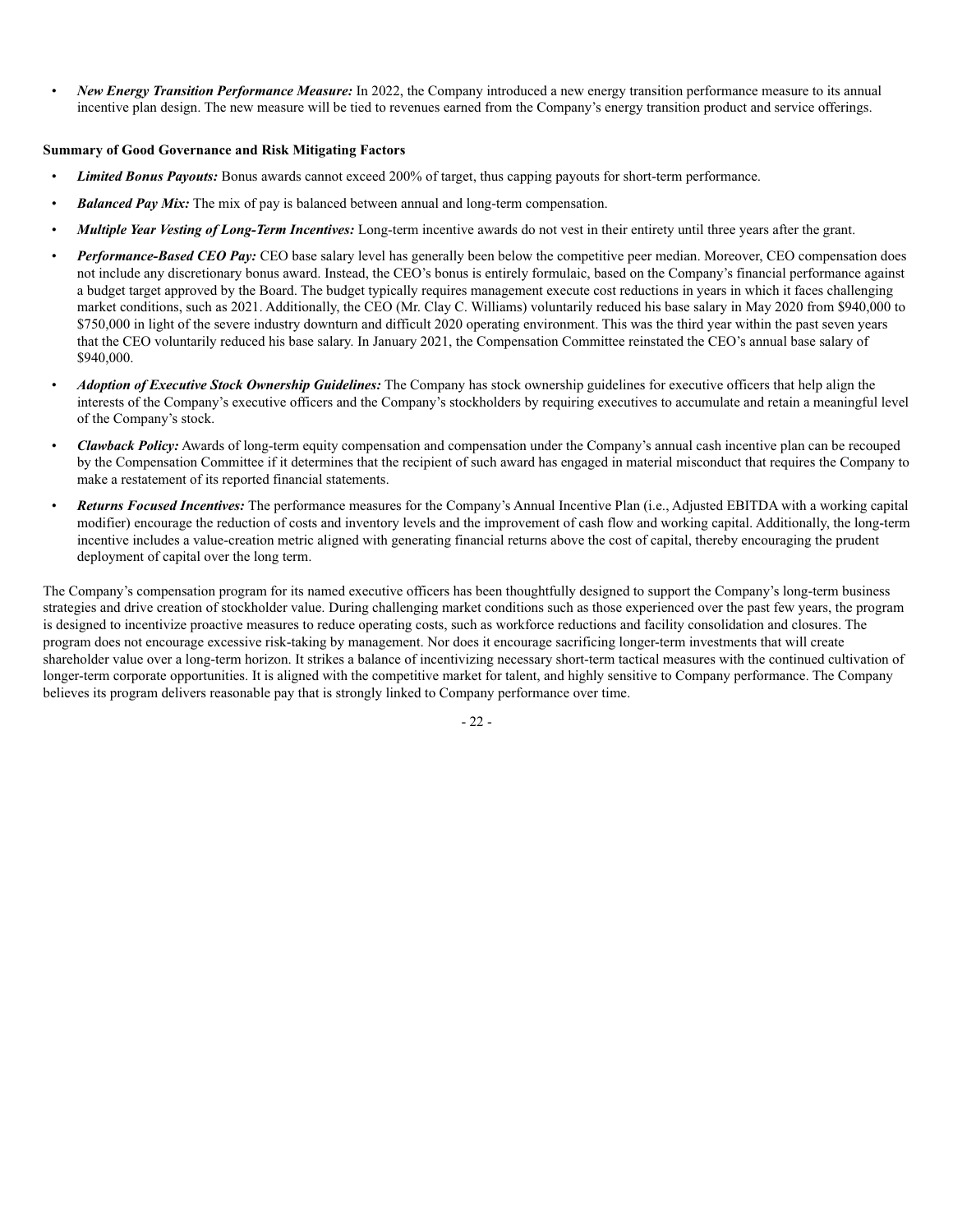The following resolution will be submitted for a stockholder vote at the Annual Meeting:

"RESOLVED, that the stockholders of the Company approve, on an advisory basis, the compensation of the Company's named executive officers listed in the 2022 Summary Compensation Table included in the proxy statement for this meeting, as such compensation is disclosed pursuant to Item 402 of Regulation S-K in this proxy statement under the section entitled "Executive Compensation", including the compensation tables and other narrative executive compensation disclosures set forth under that section, as well as the section in the proxy statement entitled "Compensation Discussion and Analysis"."

This advisory vote on the compensation of the Company's named executive officers gives stockholders another mechanism to convey their views about the Company's compensation programs and policies. Although your vote on executive compensation is not binding on the Company, the Board values the views of stockholders. The Board and Compensation Committee will review the results of the vote and take them into consideration in addressing future compensation policies and decisions.

#### **Your Board of Directors recommends that you vote "FOR" the proposal to approve the compensation of our named executive officers.**

- 23 -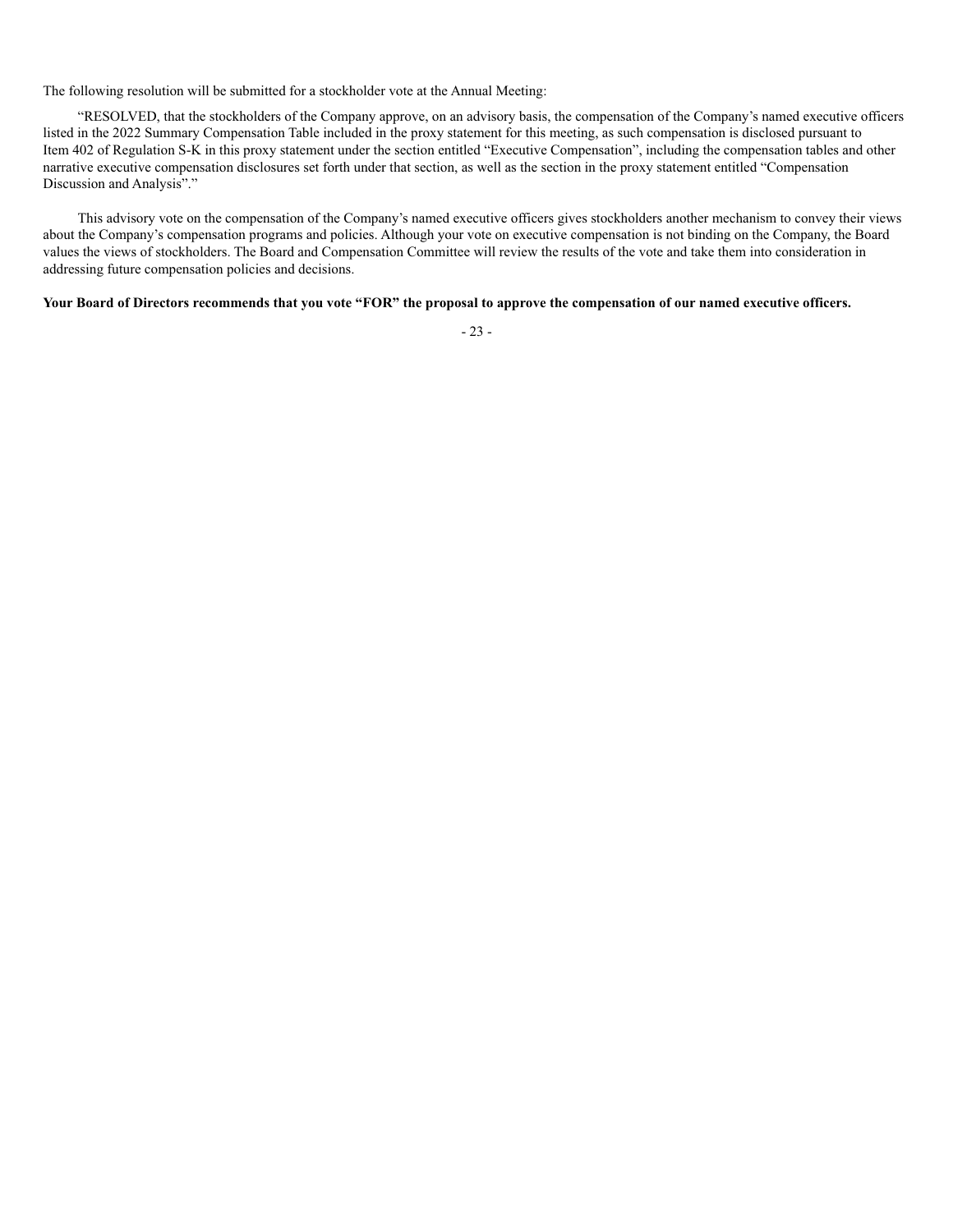#### **APPROVAL OF AMENDMENTS TO THE NATIONAL OILWELL VARCO, INC. 2018 LONG-TERM INCENTIVE PLAN PROPOSAL NO. 4 ON THE PROXY CARD**

In 2018, the stockholders approved the National Oilwell Varco, Inc. 2018 Long-Term Incentive Plan (the "2018 Equity Plan") and authorized 17,800,000 shares for issuance. In 2019, the stockholders approved an amendment to the 2018 Equity Plan to increase by 2,400,000 the number of authorized shares available under the 2018 Equity Plan. In 2020, the stockholders approved an amendment to the 2018 Equity Plan to increase by 22,500,000 the number of authorized shares available under the 2018 Equity Plan.

As of March 25, 2022, of the 42,700,000 shares authorized for issuance under the 2018 Equity Plan, there were 4,086,778 shares remaining available for future grants under the 2018 Equity Plan (counting performance awards at target performance level). The 2018 Equity Plan is the only Company equity plan from which shares remain available for future grants. The Compensation Committee of the Board of Directors and the Board itself considers this number to be inadequate to achieve the stated purpose of the 2018 Equity Plan in the future; namely, to promote the long-term financial interests of the Company by: (i) encouraging directors, officers and employees of the Company to acquire an ownership position in the Company; (ii) enhancing the ability of the Company to attract and retain directors, officers and key employees of outstanding ability; and (iii) providing directors, officers and key employees with an interest in the Company aligned with that of the Company's stockholders.

The Board has approved, and stockholders are being asked to approve, amendments to the 2018 Equity Plan, which will be documented through a restatement of the 2018 Equity Plan (the "Restatement"). The proposed amended and restated 2018 Equity Plan, highlighting the proposed changes, is provided as Appendix I to this Proxy Statement. You should read Appendix I in its entirety, as the following summary of the proposed changes and the 2018 Equity Plan is not exhaustive.

The Company's proposal would increase by 13,000,000 the number of authorized shares available for issuance under the 2018 Equity Plan – resulting in a total of 55,700,000 shares authorized under the 2018 Equity Plan. This increase would result in 17,086,778 shares being available for future grants, including the number of shares remaining available on March 25, 2022.

The Company proposes to utilize shares authorized under the 2018 Equity Plan under a fungible ratio design, whereby options and stock appreciation rights will reduce the number of available shares under the 2018 Equity Plan on a 1-for-1 basis and full value awards, such as restricted stock and performance awards, will reduce the number of available shares on a 1.5-for-1 basis.

The proposed increase to the number of authorized shares available under the 2018 Equity Plan and the change to the fungible ratio are the only substantive amendments to the 2018 Equity Plan, however the name of the 2018 Equity Plan and the Restatement date have also been revised.

As of March 25, 2022, there were 392,824,830 shares of NOV Inc. common stock issued and outstanding. If the additional 13,000,000 of authorized shares is approved by the stockholders, then the additional 13,000,000 shares of our common stock that could be issued under the 2018 Equity Plan, as of March 25, 2022, would represent approximately 2.96% of the total number of shares of our common stock outstanding on a fully diluted basis as of such date. In determining this percentage, we divided the new shares requested by the common shares outstanding plus the new shares added, plus the shares reserved for outstanding stock options, plus unvested full value awards and plus the shares remaining available for future grants. However, we expect in the future, to continue to grant full value awards, such as restricted stock, which count against available shares under the 2018 Equity Plan on a 1.5-to-1 basis and would reduce this dilution percentage.

The Company's proposal would also change the name of the 2018 Equity Plan to the "NOV Inc. Long-Term Incentive Plan".

- 24 -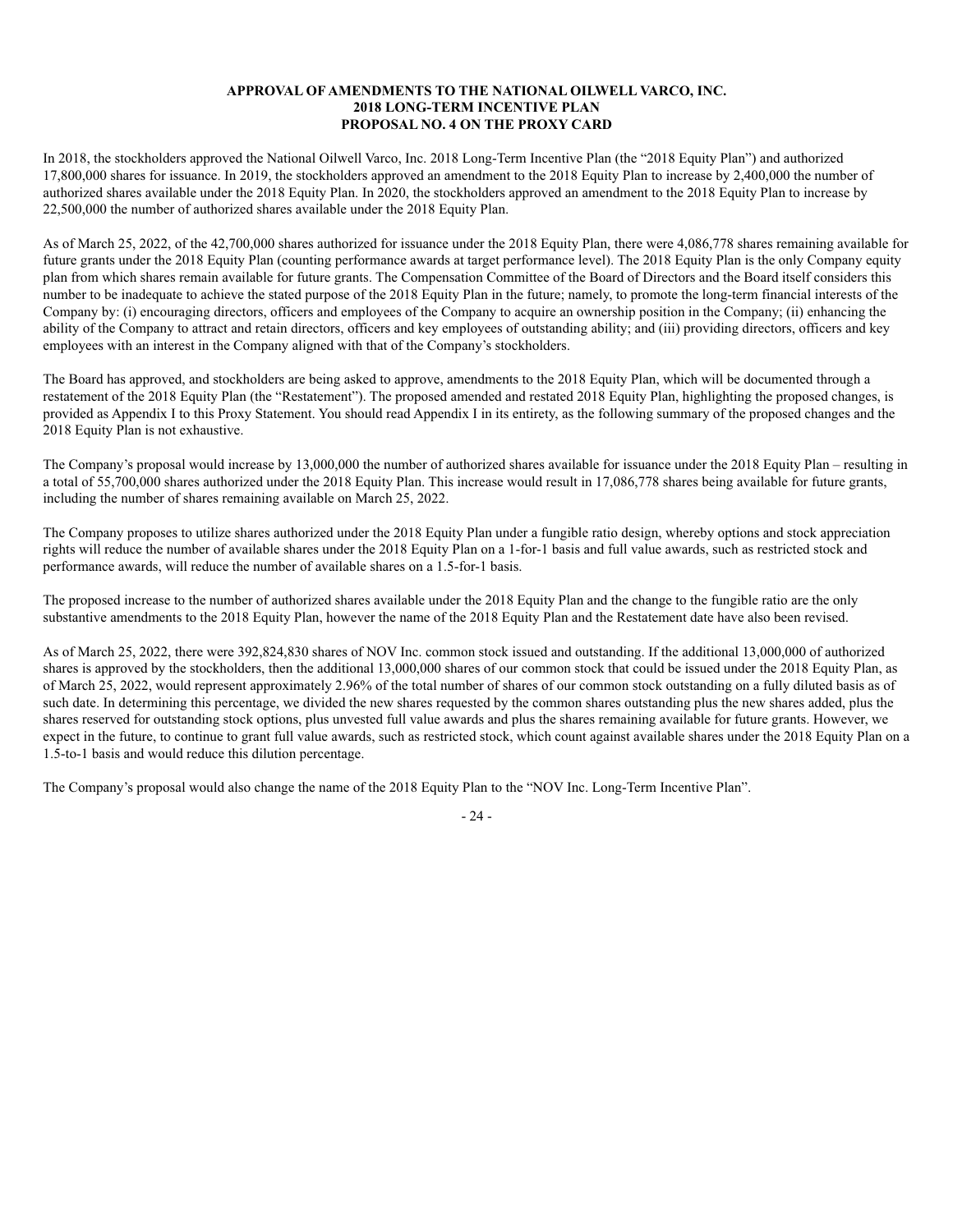#### **Reasons for Seeking Shareholder Approval**

The 2018 Equity Plan provides for long-term compensation and incentive opportunities for directors, executives and key employees of the Company and its subsidiaries. The Board believes that the future success of the Company is dependent upon the quality and continuity of management, and that compensation programs such as stock options and restricted stock grants are important in attracting and retaining individuals of superior ability and in motivating their efforts on behalf of the Company.

Shareholder approval of the Restatement is required under the rules of the NYSE applicable to the Company. If the Restatement is not approved, the Restatement will not go into effect. If that occurs, awards may continue to be made under the 2018 Equity Plan in accordance with its terms until the shares remaining for Awards under the 2018 Equity Plan are exhausted. The Company is also asking the stockholders to approve the Restatement for purposes of Section 421 of the Internal Revenue Code of 1986, as amended (the "Code").

#### **Securities Authorized for Issuance under Equity Compensation Plans**

As of March 25, 2022, there were 7,451,752 full-value awards outstanding (i.e., performance awards/restricted stock grants, counting performance awards at target performance level) and 21,633,632 options outstanding under all Company equity plans (including the 2018 Equity Plan and all discontinued Company equity plans).

As of March 25, 2022, the weighted-average exercise price and the weighted-average remaining term for the Company's outstanding stock options under all Company equity plans were \$42.47 and 4.77 years, respectively.

As of March 25, 2022, there were 392,824,830 shares of NOV Inc. common stock issued and outstanding.

The following table sets forth information as of March 25, 2022, with respect to compensation plans under which our common stock may be issued:

| <b>Plan Category</b>                                          | <b>Number of securities</b><br>to be issued upon<br>exercise of warrants<br>and rights (a) | Weighted-average<br>exercise price of<br>outstanding<br>rights (b) | <b>Number of securities</b><br>remaining available<br>for equity compensation<br>plans (excluding<br>securities reflected in<br>column (a)) (c) $(1)$ |
|---------------------------------------------------------------|--------------------------------------------------------------------------------------------|--------------------------------------------------------------------|-------------------------------------------------------------------------------------------------------------------------------------------------------|
| Equity compensation plans approved by                         |                                                                                            |                                                                    |                                                                                                                                                       |
| security holders                                              | 21,633,632                                                                                 | \$42.47                                                            | 4,086,778                                                                                                                                             |
| Equity compensation plans not approved by<br>security holders |                                                                                            |                                                                    |                                                                                                                                                       |
|                                                               |                                                                                            |                                                                    |                                                                                                                                                       |
| Total                                                         | 21,633,632                                                                                 | \$42.47                                                            | 4,086,778                                                                                                                                             |

(1) Shares could be issued through equity instruments other than stock options, warrants or rights; however, none are anticipated during 2022.

#### **Vote Required for Approval**

Approval of the proposal to approve the amendment of the 2018 Equity Plan will require the affirmative vote of the majority of the votes cast on the proposal. An abstention will have the same effect as a vote "against" such proposal. Your shares will be voted as you specify on your proxy. If your properly executed proxy does not specify how you want your shares voted, we will vote them for the adoption of the 2018 Equity Plan.

- 25 -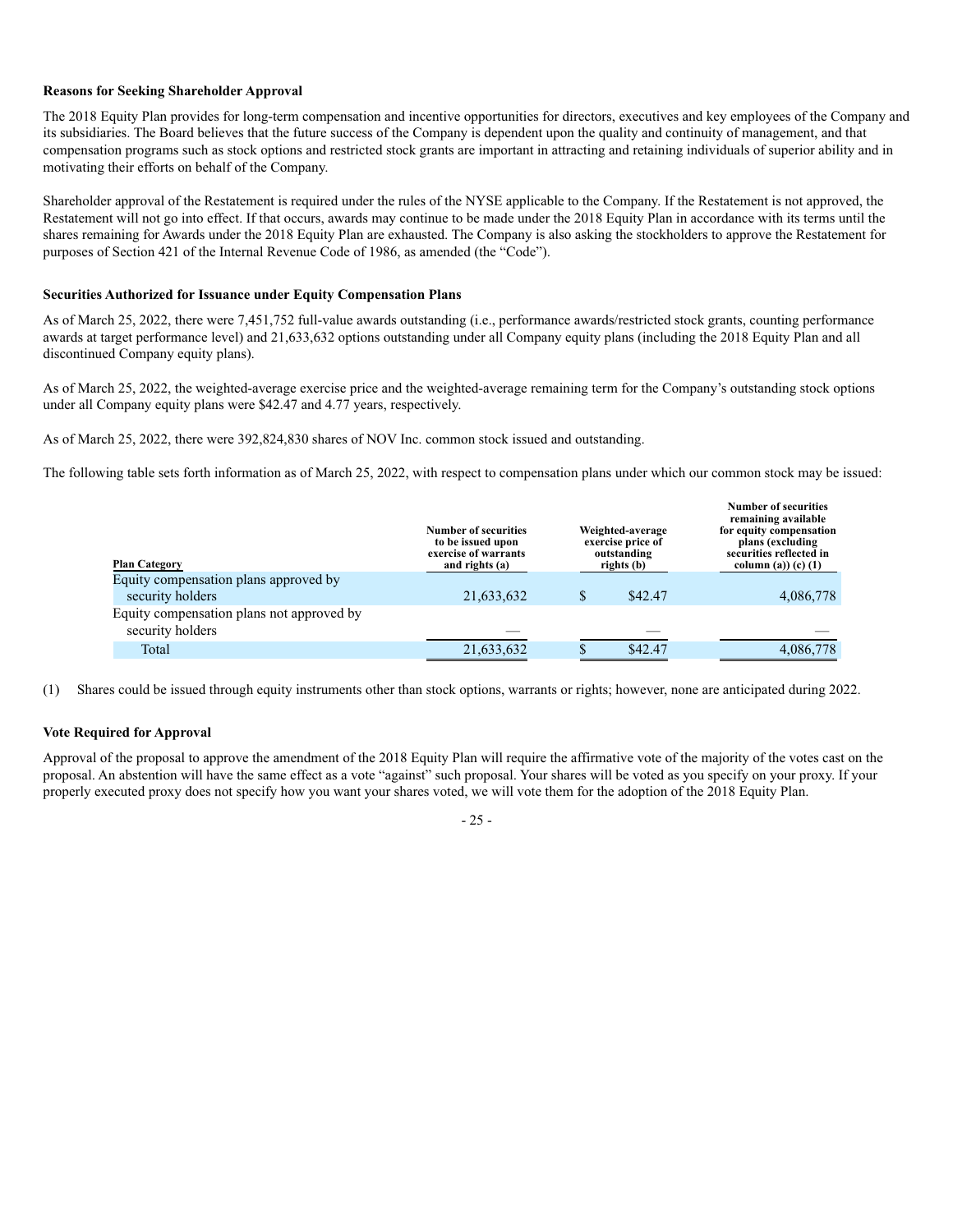#### **Description of the Plan**

The following summary describes briefly the principal features of the proposed 2018 Equity Plan, as amended, and is qualified in its entirety by reference to the full text of the proposed 2018 Equity Plan, which is provided as Appendix I to this Proxy Statement.

#### **General Terms**

The purpose of the 2018 Equity Plan is to promote the long-term financial interests of the Company, including its growth and performance, by encouraging directors, officers and employees of the Company and its affiliates to acquire an ownership position in the Company, by enhancing the ability of the Company to attract and retain directors, officers and key employees of outstanding ability, and by providing directors, officers and key employees with an interest in the Company aligned with that of the Company's stockholders. It is not possible to determine at this time the number of shares of Company common stock covered by options or restricted stock awards that may be granted in the future under the 2018 Equity Plan to any employee.

#### **Administration**

Generally, the 2018 Equity Plan will be administered by the Compensation Committee, which is and will be composed of independent directors of the Company. The Board will administer the 2018 Equity Plan as to awards to members of the Board. In addition, the Compensation Committee has the authority to delegate to one or more members of the Board or one or more officers of the Company the power to administer the plan as to employees, other than persons subject to Section 16 of the Securities Exchange Act of 1934, as amended (the "Exchange Act").

The Compensation Committee will have full authority, subject to the terms of the 2018 Equity Plan, to establish rules and regulations for the proper administration of the 2018 Equity Plan, to select the employees, consultants and directors to whom awards are granted, and to set the date of grant, the type of award that shall be made and the other terms of the awards.

#### **Eligibility**

All employees, consultants and directors of the Company and its affiliates are eligible to participate in the 2018 Equity Plan. The selection of those employees, consultants and directors, from among those eligible, who will receive awards is within the discretion of the Compensation Committee. As of February 28, 2022, there were approximately 26,292 worldwide employees working for the Company and its affiliates who were eligible to participate in the long-term incentive plan. Of the approximate 28,832 worldwide employees, approximately 1,432 were contingent workers and approximately 1,108 were temporary employees (the majority of which were non-US employees) and a small subset of these groups may be classified by the Company as "consultants". It is not possible at this time to determine the benefits or amounts that will be received by or allocated to eligible participants under the 2018 Equity Plan.

#### **Term of the Plan**

The 2018 Equity Plan will terminate on May 11, 2028, after which time no additional awards may be made or options granted under the 2018 Equity Plan.

#### **Number of Shares Subject to 2018 Equity Plan and Award Limits**

A total of 17,086,778 shares will be available for future grants under the 2018 Equity Plan.

- 26 -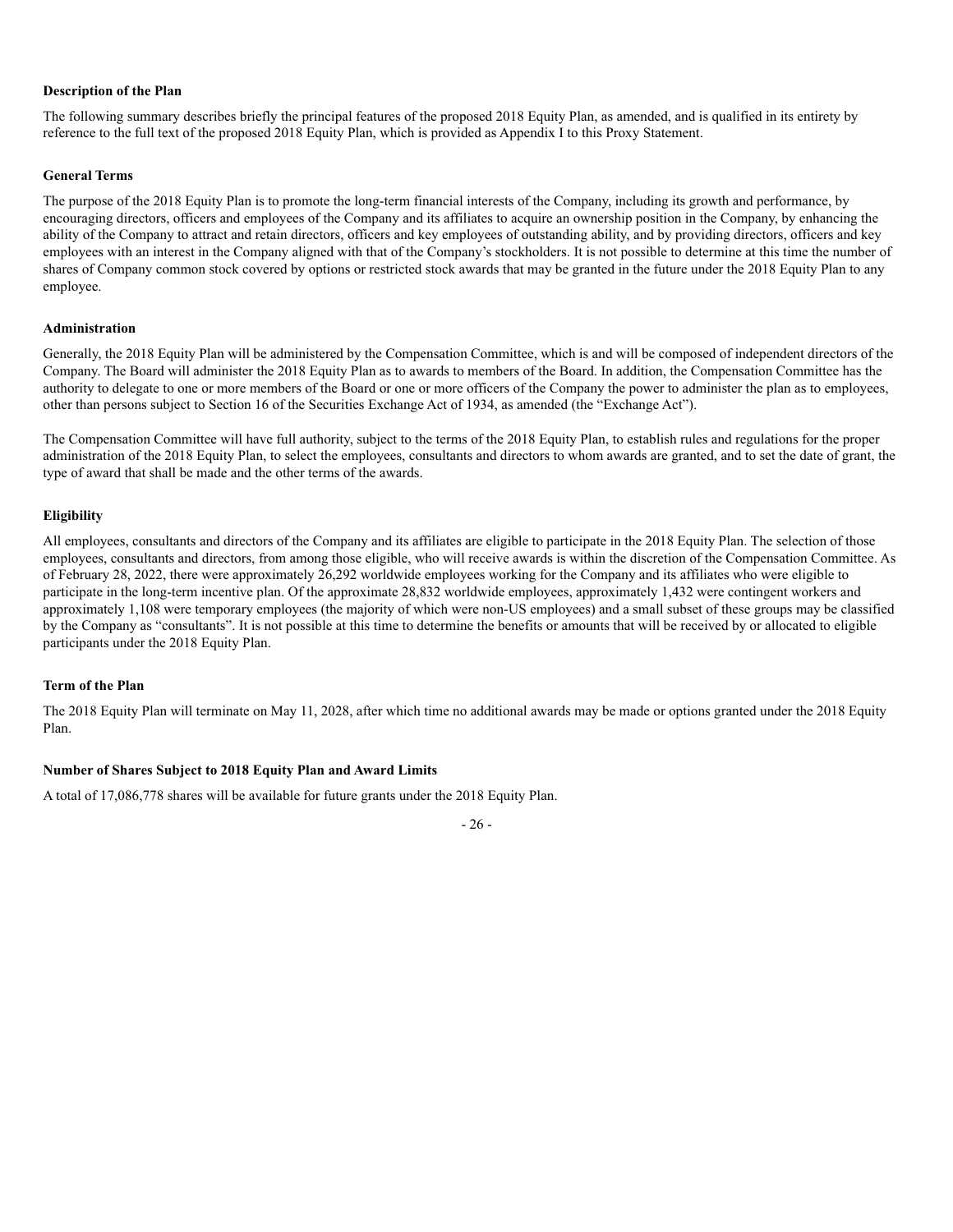In connection with the granting of an option or stock appreciation rights ("SAR"), the number of shares available for issuance under the 2018 Equity Plan shall be reduced by the number of shares in respect of which the option or SAR is granted or denominated. For example, upon the grant of stocksettled SARs, the number of shares available for issuance shall be reduced by the full number of SARs granted, and the number of shares available for issuance shall not thereafter be increased upon the exercise of the SARs and settlement in shares, even if the actual number of shares delivered in settlement of the SARs is less than the full number of SARs exercised. In connection with the granting of an award that is not an option or SAR, the number of shares available for issuance under the 2018 Equity Plan shall be reduced by a number of shares equal to the product of (i) the number of shares in respect of which the award is granted, and (ii) 1.5. However, awards that by their terms do not permit settlement in shares shall not reduce the number of shares available for issuance under the 2018 Equity Plan.

Any shares that are tendered by a participant or withheld as full or partial payment of withholding or other taxes or as payment for the exercise or conversion price of an award under the 2018 Equity Plan shall not be added back to the number of shares available for issuance under the 2018 Equity Plan.

Whenever any outstanding option or other award (or portion thereof) expires, is cancelled or forfeited or is otherwise terminated for any reason without having been exercised or payment having been made in the form of shares, the number of shares available for issuance under the 2018 Equity Plan shall be increased by the number of shares allocable to the expired, forfeited, cancelled or otherwise terminated option or other award (or portion thereof). For the sake of clarification, with respect to awards that are not stock options and were issued prior to May 24, 2022, the number of shares available for issuance when the award expires, is forfeited, is cancelled or is otherwise terminated shall be increased by the number of shares cancelled, forfeited or otherwise terminated on a 2.5-for-1 basis. In contrast, for awards that are not stock options, are issued on or after May 24, 2022, and are subsequently cancelled, forfeited or otherwise terminated, the number of shares available for issuance shall be increased by the number of shares cancelled, forfeited or otherwise terminated on a 1.5-for-1 basis. To the extent that any award is forfeited, or any option or SAR terminates, expires or lapses without being exercised, the shares subject to such awards will not be counted as shares delivered under the 2018 Equity Plan.

No participant may receive awards with respect to more than 4,000,000 shares in any calendar year. The maximum amount of awards denominated in cash that may be granted to any participant during any calendar year may not exceed \$10,000,000. The maximum value for any award issued to a director during any calendar year, determined on the date of grant, may not exceed \$600,000. The limitations described in the preceding two sentences may be adjusted upon a reorganization, stock split, recapitalization or other change in the Company's capital structure.

### **Types of Awards**

The 2018 Equity Plan permits the granting of any or all of the following types of awards ("Awards"): (1) stock options, (2) restricted stock, (3) restricted stock units, (4) performance awards, (5) phantom shares, (6) stock appreciation rights, (7) stock payments, and (8) substitute awards.

### *Restricted Stock*

Awards may be granted in the form of restricted stock ("Restricted Stock Award"). Restricted Stock Awards may be awarded in such numbers and at such times as the Compensation Committee may determine. Restricted Stock Awards will be subject to certain terms, conditions or restrictions, including vesting terms that may be linked to performance criteria or other specified criteria including passage of time. The Compensation Committee may, in its discretion, waive any restrictions on any outstanding Restricted Stock Award as of a date determined by the Compensation Committee. Cash dividends paid with respect to a Restricted Stock Award will not be paid during the vesting period but shall be accrued and paid in cash at the time, and to the extent, the underlying shares of Company common stock are delivered.

- 27 -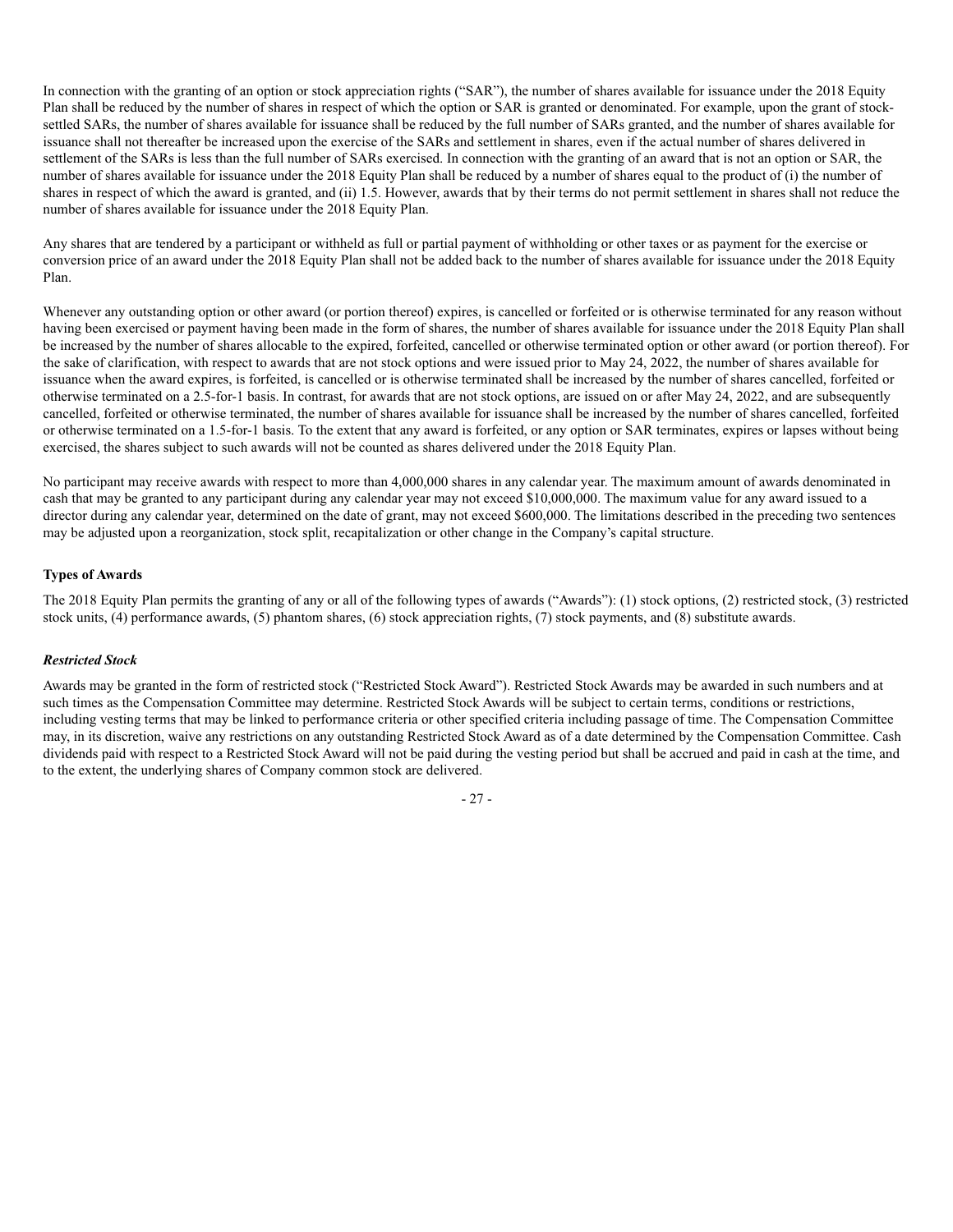#### *Performance Awards*

The Compensation Committee may, in its sole discretion, grant Performance Awards under the 2018 Equity Plan that may be paid in cash, shares of Company common stock, or a combination thereof as determined by the Compensation Committee. At the time of the grant, the Compensation Committee will establish the maximum dollar amount of each Performance Award, the performance goals which may be linked to performance criteria or other specified criteria, including passage of time, and the performance period over which the performance goals will be measured.

Performance Awards will be granted by the Compensation Committee no later than ninety days following the commencement of the performance period, will designate, in writing, the performance criteria applicable to the performance period, and establish performance goals and amounts of awards, as applicable, which may be earned for the performance period. Following the completion of the performance period, the Compensation Committee must certify in writing whether the applicable performance goals have been achieved for the performance period, and no award or portion of an award will be considered earned or vested until the Compensation Committee certifies in writing that the conditions to which the distribution, earning or vesting of such award is subject have been achieved.

If a change of control occurs during a performance period and a Participant is employed by the Company or one of its Affiliates on the date a Change of Control occurs and the Participant's employment is, within the 24 month period commencing on the effective date of such Change of Control, either involuntarily terminated by the Company or, if the Participant has an employment agreement which permits resignation for "good reason", the Participant resigns for "good reason" as defined in such employment agreement (each referred to as a "Qualifying Termination"), the payment level for any then outstanding Performance Awards shall be the greater of (i) the amount payable if each of the performance criteria shall be deemed to be satisfied at the target payment level, provided the Award shall be prorated based on the total number of days during the performance period prior to the date of the Employee's Qualifying Termination in relation to the total number of days during the performance period, or (ii) the amount payable based on the actual performance for each of the performance criteria through the date of the Employee's Qualifying Termination.

#### *Stock Options*

The term of each option will be as specified by the Compensation Committee at the date of grant (but not more than ten years). The effect of the termination of an optionee's employment, consulting relationship, or membership on the Board will be specified in the Award agreement that evidences each option grant. The Compensation Committee shall also determine the performance or other conditions, if any, that must be satisfied before all or part of an option may vest and be exercised. The period during which an option is exercisable shall be set forth in the Award agreement. No portion of an option which is unexercisable at termination of the participant's employment or service, as applicable, shall thereafter become exercisable, except as may be otherwise provided by the Compensation Committee either in the Award agreement or by action following the grant of the option. At the election of the Compensation Committee, any option may be exercised by an optionee with a "net exercise".

The option price will be determined by the Compensation Committee and will be no less than the fair market value of the shares on the date that the option is granted, except for adjustments for certain changes in the Company's common stock.

The Compensation Committee may determine the method by which the option price may be paid upon exercise, including in cash, check, other shares of Company common stock owned by the optionee, shares issuable upon option exercise, other securities or property, withholding of shares, or by a combination thereof. The 2018 Equity Plan also allows the Compensation Committee, in its discretion, to establish procedures pursuant to which an optionee may affect a cashless broker exercise of an option. No participant who is a member of the board of directors or an executive officer shall be permitted to pay the exercise price or tax withholding obligation of an option or any other Award in any method that would violate Section 13(k) of the Exchange Act.

- 28 -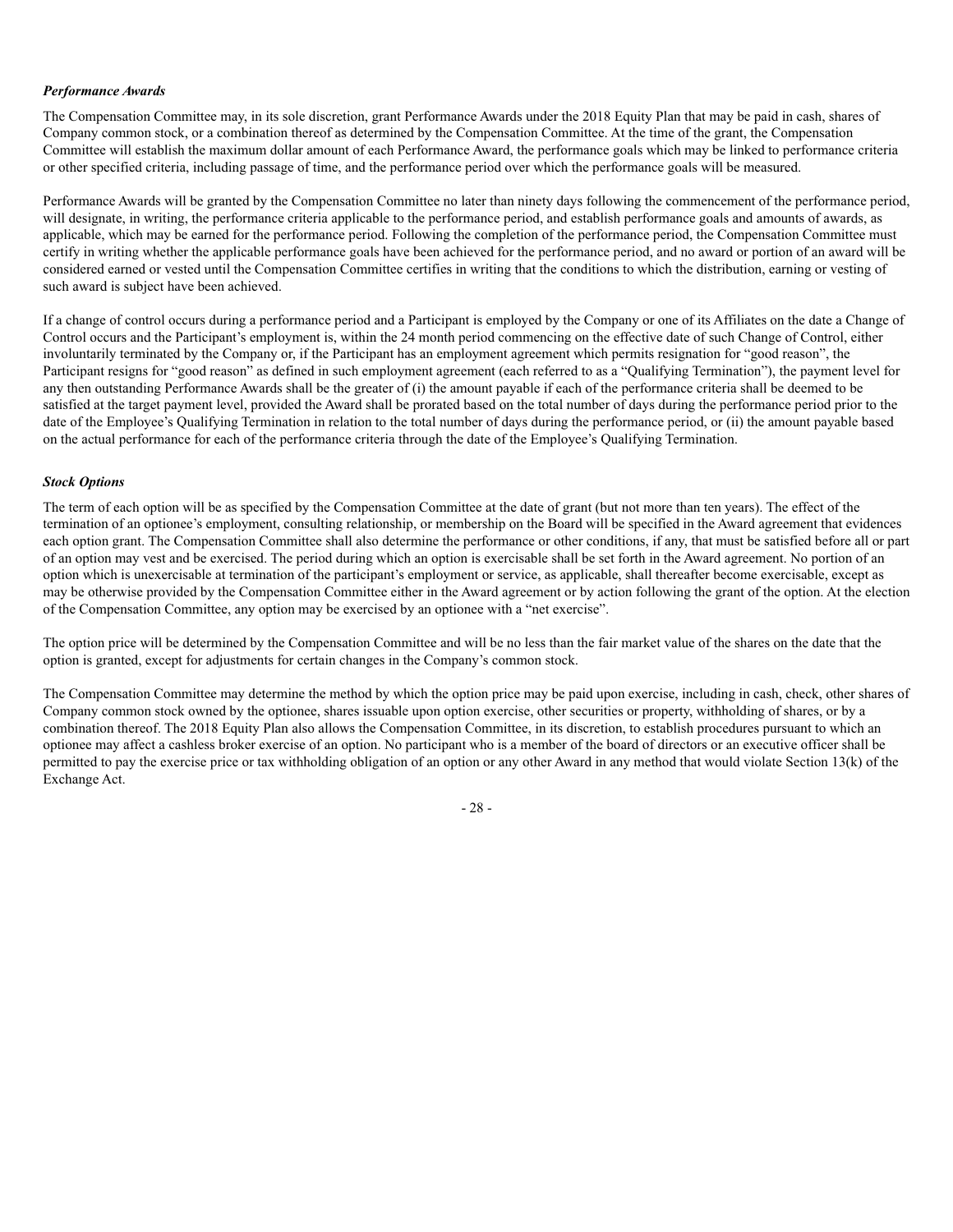#### *Restricted Stock Units*

Restricted Stock Units are rights to receive shares of Company common stock, which vest over a period of time as established by the Compensation Committee and with the satisfaction of certain performance criteria or objectives. The Compensation Committee may, in its discretion, require payment or other conditions of the Participant respecting any Restricted Stock Unit. The Compensation Committee shall establish, with respect to and at the time of each Restricted Stock Unit, a period over which the award shall vest with respect to the Participant. Following the end of the vesting period for a Restricted Stock Unit (or at such other time as the applicable Restricted Stock Unit Agreement may provide), the holder of a Restricted Stock Unit shall be entitled to receive one share of Stock for each Restricted Stock Unit then becoming vested or otherwise able to be settled on such date. Cash dividend equivalents will not be paid during the vesting period but shall be accrued and paid in cash at the time, and to the extent, the underlying shares of Company common stock are delivered.

A Restricted Performance Unit will terminate if the Participant does not remain continuously in the employ of the Company and its subsidiaries or does not continue to perform services as a consultant or a director for the Company and its subsidiaries at all times during the applicable vesting period, except as may be otherwise determined by the Compensation Committee. The terms and provisions of Restricted Stock Unit Agreements need not be identical.

#### *Phantom Shares*

Phantom Shares under the 2018 Equity Plan are awards of, or rights to receive amounts equal to, a specified number of shares of Company common stock over or following a specific period of time. Such awards may be subject to fulfillment of conditions, which may be linked to performance criteria or other specified criteria, including the passage of time, if any, as the Compensation Committee may specify.

Payment of Phantom Shares may be made in cash, Company common stock, or a combination thereof and shall be paid in a lump sum or installments, following the close of the performance period or at such later deferral date elected by the participant each as prescribed by the Compensation Committee. Any payment to be made in cash will be based on the fair market value of the Company' common stock on the payment date. For this purpose, fair market value shall be based on the closing price of the Company's common stock on the NYSE on the day the Phantom Shares become vested.

#### *Stock Appreciation Rights*

The Compensation Committee may grant to employees, consultants and directors stock appreciation rights, which consist of a right to receive amounts equal to the share appreciation in the Company's common stock over a specified period of time. The payment may be made in shares of Company common stock, cash or both. A SAR may be granted (1) in connection and simultaneously with the grant of an option, (2) with respect to a previously granted option, or (3) independent of an option.

#### *Stock Payments*

Stock Payments may be awarded in such number of shares of Company common stock and may be based upon performance criteria or other specific criteria, if any, as determined appropriate by the Compensation Committee, determined on the date such Stock Payment is made or on any date thereafter. Stock Payments may be made as part of any bonus, deferred compensation or other arrangement, in lieu of all or any portion of such compensation. Cash dividends paid with respect to Stock Payments will not be paid during the vesting period but shall be accrued and paid in cash at the time, and to the extent, the underlying shares of Company common stock are delivered.

 $-29 -$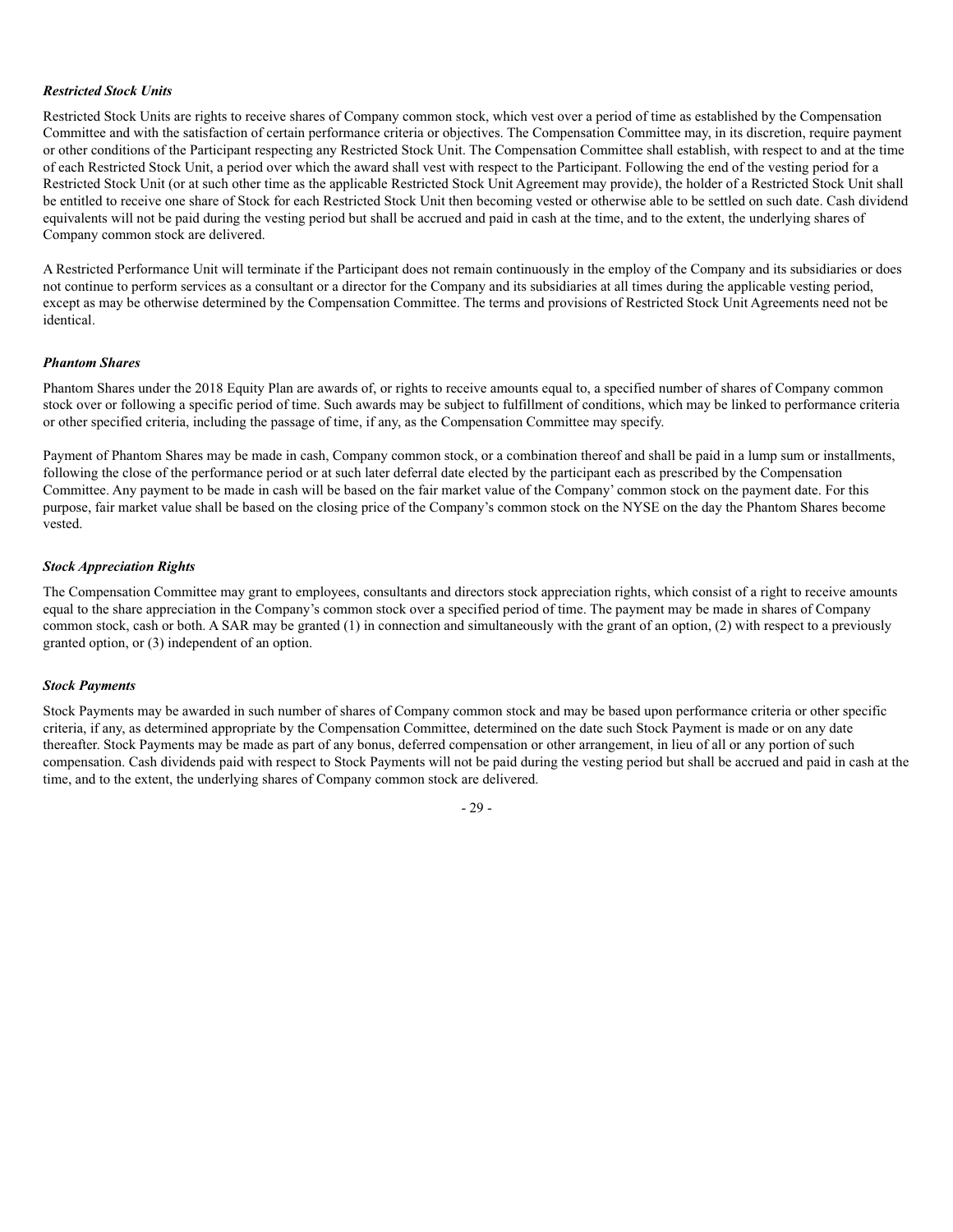#### *Substitute Awards*

The Compensation Committee may also grant to individuals who become employees, consultants or directors of the Company or its subsidiaries in connection with a merger or other corporate transaction awards under the 2018 Equity Plan in substitution of an award such person may have held under his or her prior employer's plan. It is expected that a substitute award will have substantially the same terms as the award it replaces.

#### **Dividend Treatment for Performance Based Awards**

Distributions on shares of Company common stock underlying performance awards or awards with performance criteria, including dividends and dividend equivalents, will accrue and be held by the Company without interest until the award with respect to which the distribution was made becomes vested or is forfeited and then paid to the award recipient or forfeited, as the case may be.

#### **Federal Income Tax Consequences**

The following is a brief summary of the U.S. federal income tax consequences of the grant, vesting and exercise of awards under the 2018 Equity Plan. This summary is not intended to be exhaustive, and, among other things, does not describe state, local or non-United States tax consequences, or the effect of gift, estate or inheritance taxes. References to the "Company" in this summary mean NOV Inc., or any affiliate of NOV Inc. that employs or receives the services of a recipient of an award under the 2018 Equity Plan. Individuals receiving awards under the 2018 Equity Plan should rely upon their own tax advisors for advice concerning the specific tax consequences applicable to them, including the applicability and effect of state, local and foreign tax laws.

#### *Incentive Stock Options*

An optionee will not recognize any taxable income at the time of the award of an incentive stock option. In addition, an optionee will not recognize any taxable income at the time of the exercise of an incentive stock option (although taxable income may arise at the time of exercise for alternative minimum tax purposes) if the optionee has been an employee of the Company at all times beginning with the option award date and ending three months before the date of exercise (or twelve months in the case of termination of employment due to disability). If the optionee has not been so employed during that time, the optionee will be taxed as described below for non-statutory stock options. If the optionee disposes of the shares purchased through the exercise of an incentive stock option more than two years after the option was granted and more than one year after the option was exercised, then the optionee will recognize any gain or loss upon disposition of those shares as capital gain or loss. However, if the optionee disposes of the shares prior to satisfying these holding periods (known as a "disqualifying disposition"), the optionee will be obligated to report as taxable ordinary income for the year in which that disposition occurs the excess, with certain adjustments, of (i) the fair market value of the shares disposed of on the date of exercise, over (ii) the exercise price paid for those shares. Any additional gain realized by the optionee on the disqualifying disposition would be capital gain. If the total amount realized in a disqualifying disposition is less than the exercise price of the incentive stock option, the difference would be a capital loss for the optionee. The Company will, subject to Section  $162(m)$  of the Code, generally be entitled at the time of the disqualifying disposition to a tax deduction equal to that amount of ordinary income reported by the optionee.

- 30 -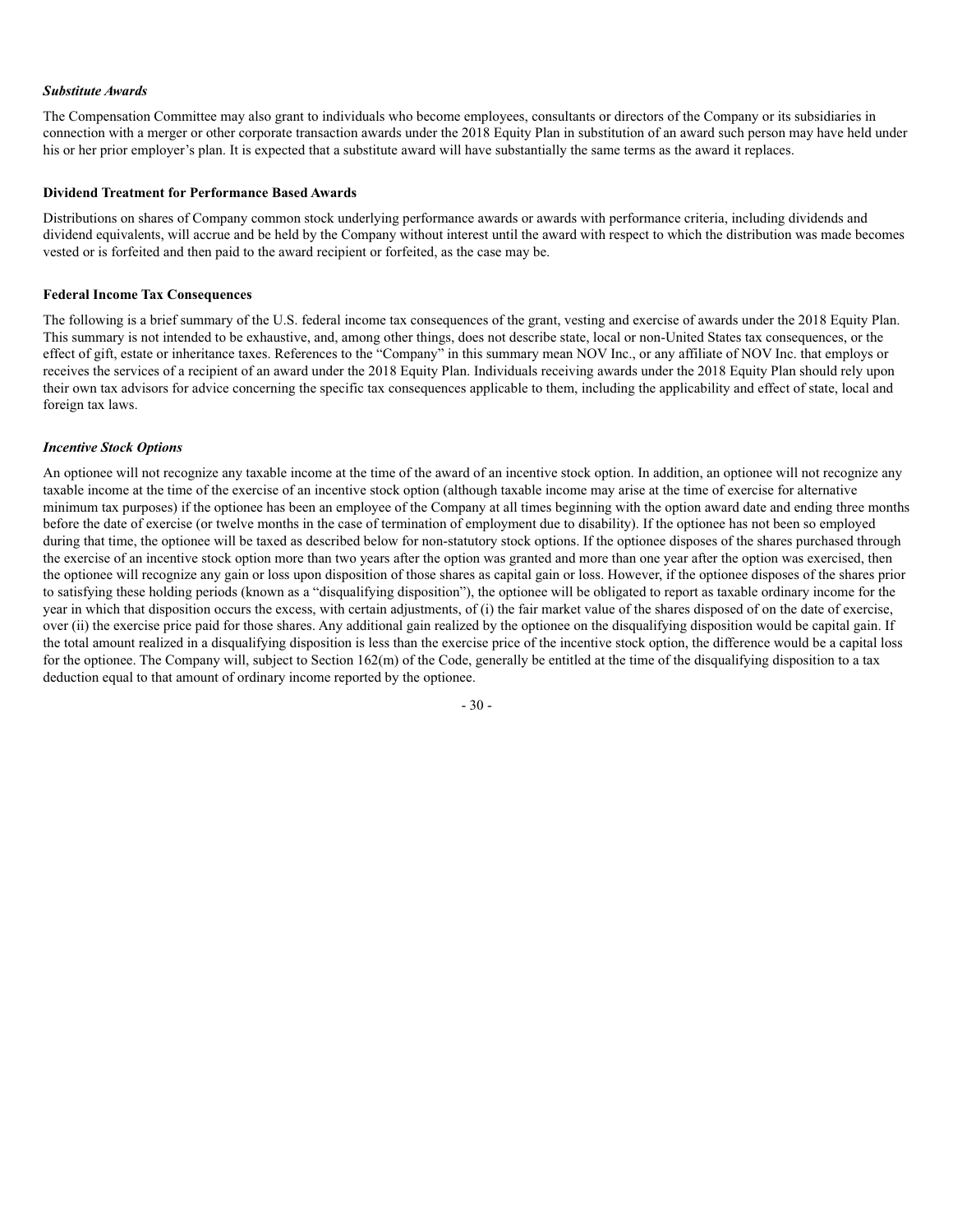#### *Non-Statutory Options*

An optionee will not recognize any taxable income at the time of the award of a non-statutory option. The optionee will recognize ordinary income in the year in which the optionee exercises the option equal to the excess of the fair market value of the purchased shares on the exercise date over the exercise price paid for the shares, and the optionee will be required at that time to satisfy the tax withholding requirements applicable to such income. Any appreciation or depreciation in the fair market value of those shares after the exercise date will generally result in a capital gain or loss to the optionee at the time he or she disposes of those shares. The Company will, subject to Section 162(m) of the Code, generally be entitled to an income tax deduction at the time of exercise equal to the amount of ordinary income recognized by the optionee at that time.

#### *Phantom Shares*

Phantom shares units are not subject to taxation at the time of grant, and the Company will not be entitled to a deduction at that time, assuming that the restrictions constitute a substantial risk of forfeiture for federal income tax purposes. Phantom shares settled in cash generally result in taxable income to the Participant and, subject to Section 162(m) of the Code, a compensation deduction by the Company at the time the cash payment is made. Phantom shares settled in shares of Company common stock generally result in taxable income to the Participant and, subject to Section 162(m) of the Code, a compensation deduction by the Company, in an amount equal to the fair market value of the shares of Company common stock on the date of the award is settled through the actual or constructive delivery of shares to the Participant. Phantom shares are subject to federal income and employment tax withholding.

#### *Restricted Stock Awards*

The recipient of shares of restricted stock will not recognize any taxable income at the time of the award so long as the shares of Company common stock are not transferable and are subject to a substantial risk of forfeiture. Accordingly, the Company is not entitled to a compensation deduction at that time. The recipient will have to report as ordinary income as and when those shares of Company common stock subsequently vest, that is, when they either become transferable or are no longer subject to a substantial risk of forfeiture, an amount equal to the excess of (i) the fair market value of the shares upon vesting over (ii) the cash consideration (if any) paid for the shares. The Company will, subject to Section 162(m) of the Code, then be entitled to a corresponding compensation deduction. All dividends and distributions (or the cash equivalent thereof) with respect to a restricted stock award paid to the employee before the risk of forfeiture lapses will also be compensation income to the Participant when paid. Notwithstanding the foregoing, the recipient of a restricted stock award may elect under Section 83(b) of the Code to be taxed at the time of grant of the restricted stock award based on the fair market value of the shares of common stock on the date of the award, in which case (1) subject to Section 162(m) of the Code, the Company will be entitled to a deduction at the same time and in the same amount, (2) dividends paid to the recipient during the period the forfeiture restrictions apply will be taxable as dividends and will not be deductible by the Company, and (3) there will be no further federal income tax consequences when the risk of forfeiture lapses. In such case, any appreciation or depreciation in the fair market value of those shares of Company common stock after grant will generally result in a capital gain or loss to the recipient at the time he or she disposes of those shares. This election must be made not later than thirty days after the grant of the restricted stock award and is irrevocable.

#### *Restricted Stock Units*

Restricted stock units are not subject to taxation at the time of grant, and the Company will not be entitled to a deduction at that time, assuming that the restrictions constitute a substantial risk of forfeiture for federal income tax purposes. On the date a restricted stock unit is settled through the actual or constructive delivery of shares of Company common stock to the Participant, the Participant will realize ordinary income in an amount equal to the fair market value of the shares received in settlement for the units at such time over the amount, if any, paid for the shares, and subject to Section 162(m) of the Code, the Company will be entitled to a corresponding deduction.

- 31 -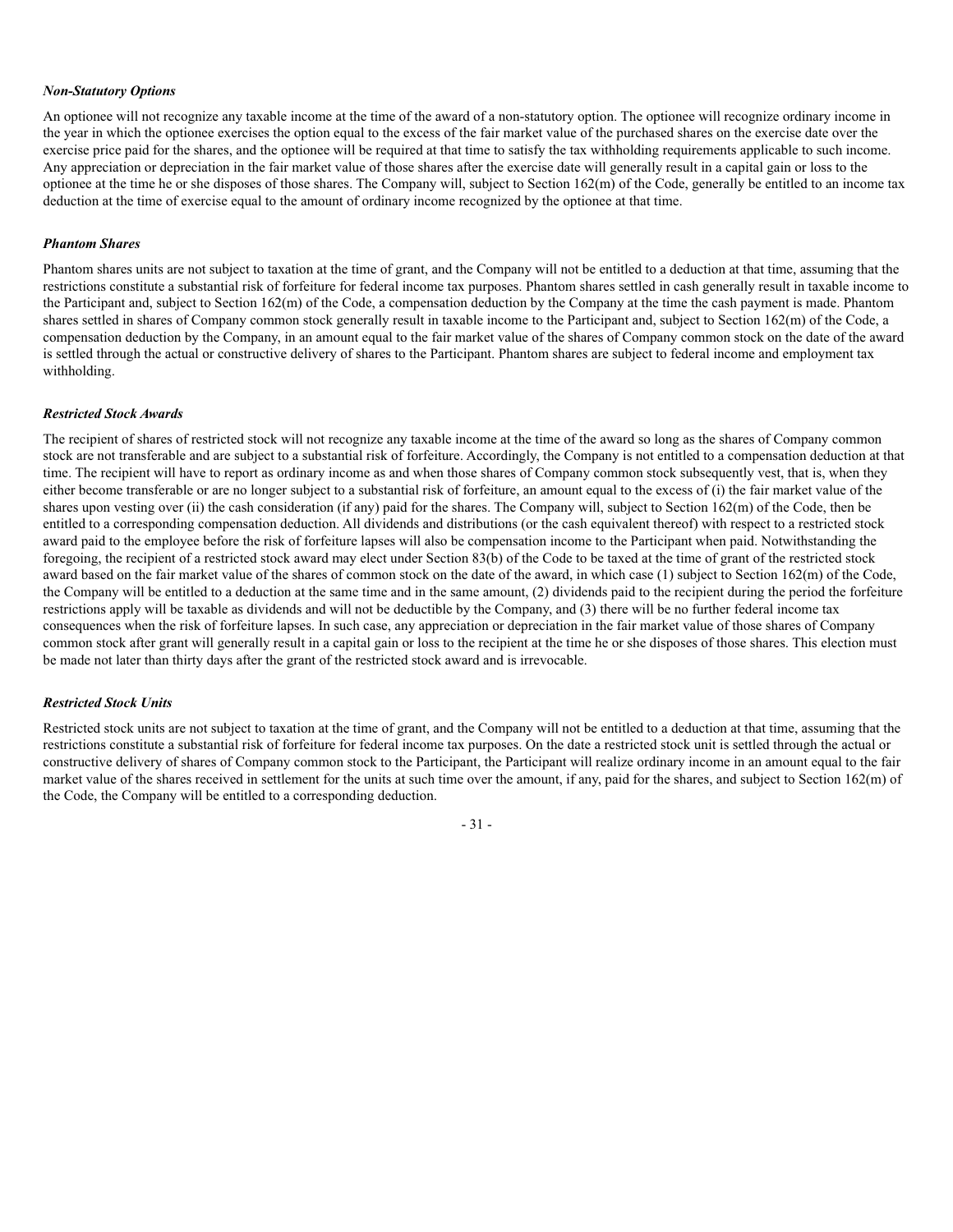#### *Stock Appreciation Rights*

The recipient of a stock appreciation right will not recognize taxable income at the time of the award. The recipient will recognize ordinary income when the stock appreciation right is exercised in an amount equal to the excess of (i) the fair market value of the underlying shares of Company common stock on the exercise date over (ii) the base price in effect for the stock appreciation right, and the recipient will be required to satisfy the tax withholding requirements applicable to such income. The Company will, subject to Section 162(m) of the Code, generally be entitled at the time of exercise to an income tax deduction equal to the amount of ordinary income recognized by the recipient in connection with the exercise of the stock appreciation right.

#### *Performance Awards*

Performance Awards paid in cash generally result in taxable income to the Participant and, subject to Section 162(m) of the Code, a compensation deduction by the Company at the time the cash payment is made. Performance Awards paid in shares of Company common stock generally result in taxable income to the Participant and, subject to Section 162(m) of the Code, a compensation deduction by the Company, in an amount equal to the fair market value of the shares of Company common stock on the date of the award is settled through the actual or constructive delivery of shares to the Participant. Performance Awards are subject to federal income and employment tax withholding.

#### *Deductibility of Executive Compensation*

Section 162(m) of the Internal Revenue Code places a limit of \$1 million on the amount of compensation that the Company may deduct in any taxable year with respect to our chief executive officer, chief financial officer, the next three highest paid executives (the "covered employees") and any employee who was previously classified as a covered employee.

#### *Prohibition on Deferred Compensation*

No award shall be "deferred compensation" subject to Section 409A of the Code unless and to the extent that the Compensation Committee specifically determines otherwise, and the 2018 Equity Plan and the terms and conditions of all awards shall be interpreted accordingly. The terms and conditions governing any awards that the Compensation Committee determines will be subject to Section 409A of the Code, including any rules for elective or mandatory deferral of the delivery of cash or shares pursuant thereto, shall be set forth in the applicable award agreement, and shall comply in all respects with Section 409A of the Code. Notwithstanding any provision herein to the contrary, any award issued under the 2018 Equity Plan that constitutes a deferral of compensation under a "nonqualified deferred compensation plan" as defined under Section 409A(d)(1) of the Code and is not specifically designated as such by the Compensation Committee shall be modified or cancelled to comply with the requirements of Section 409A of the Code, including any rules for elective or mandatory deferral of the delivery of cash or shares pursuant thereto.

#### *Miscellaneous*

The Compensation Committee may amend or modify the 2018 Equity Plan at any time; provided, however, that stockholder approval will be obtained for any amendment (1) to the extent necessary and desirable to comply with any applicable law, regulation or stock exchange rule, (2) to increase the number of shares available, or (3) to permit the exercise price of any outstanding option or SAR be reduced or for an "underwater" option or SAR to be cancelled and replaced with a new Award or cash. The Company's Corporate Governance Guidelines do not permit the repricing of options.

#### **Your Board of Directors recommends that you vote "FOR" the proposal to approve the amendments to the National Oilwell Varco, Inc. 2018 Long-Term Incentive Plan.**

- 32 -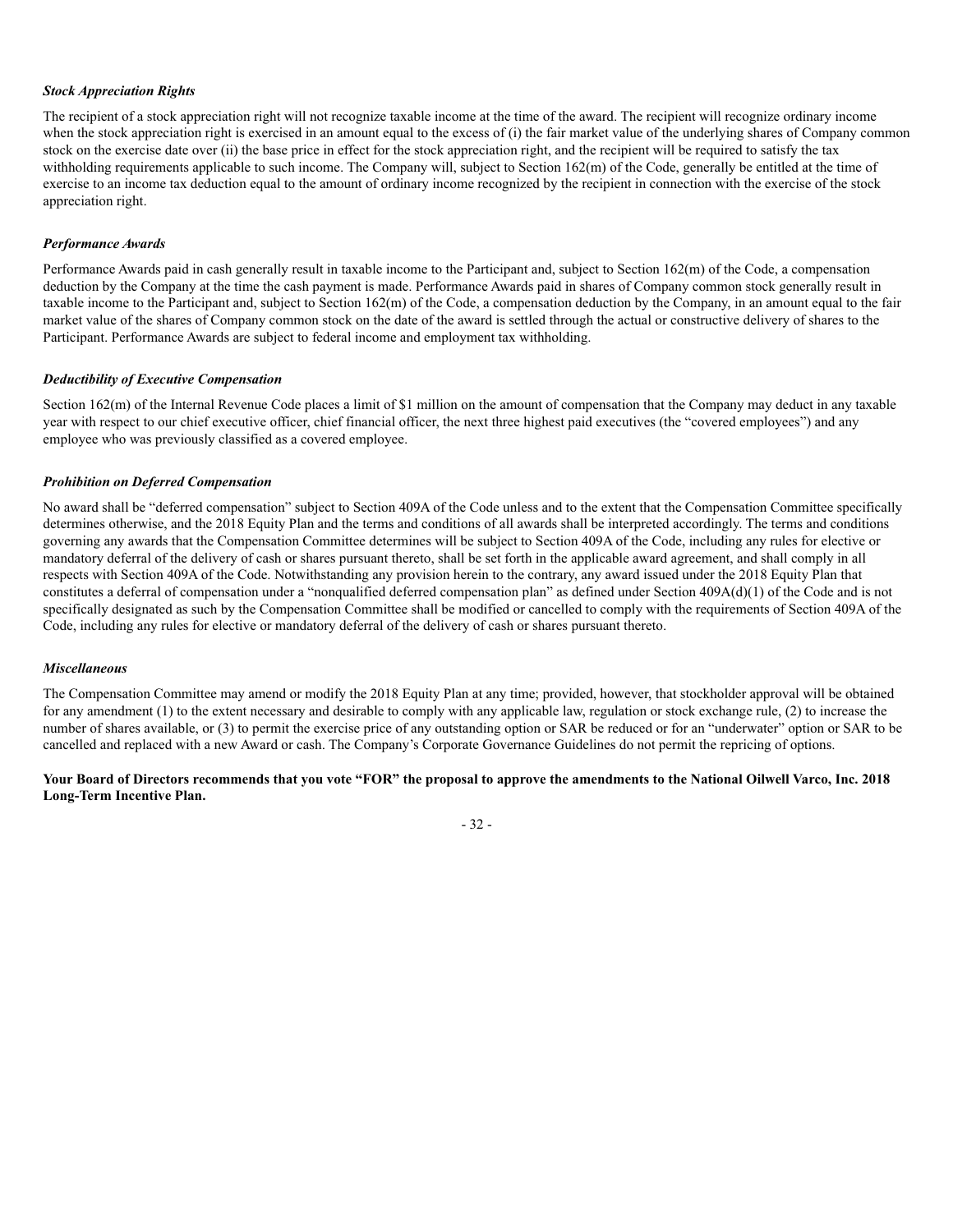#### **CORPORATE GOVERNANCE**

NOV Inc.'s Board of Directors is committed to promoting transparency in reporting material information about the Company and compliance with the purposes as well as the literal requirements of applicable laws, rules and regulations. NOV Inc.'s Board of Directors is also committed to promoting conduct that conforms to corporate governance standards that substantially exceed minimum acceptable corporate governance standards. The Board of Directors adopted Corporate Governance Guidelines which established provisions for the Board's composition and function, Board committees and committee membership, evaluation of director independence, the roles of the Chairman of the Board, the Chief Executive Officer and the Lead Director, the evaluation of the Chief Executive Officer, regular meetings of non-employee directors, board conduct and review, selection and orientation of directors, director compensation, access to management and independent advisors, and annual review of the Corporate Governance Guidelines. A copy of the Corporate Governance Guidelines is available on the Company's website, www.nov.com, under the Investors/Corporate Governance section. The Company will furnish print copies of the Corporate Governance Guidelines, as well as its Committee charters, to interested stockholders without charge, upon request. Written requests for such copies should be addressed to: Craig L. Weinstock, Secretary, NOV Inc., 7909 Parkwood Circle Drive, Houston, Texas 77036.

#### **Director Independence**

The Corporate Governance Guidelines address, among other things, standards for evaluating the independence of the Company's directors. The Board undertakes an annual review of director independence and considers transactions and relationships during the prior year between each director or any member of his or her immediate family and the Company and its affiliates, including those reported under "Certain Relationships and Related Transactions" in this Proxy Statement. As a result of this annual review, the Board affirmatively determined that a majority of the members of the Board of Directors are independent of the Company and its management under the standards set forth in the Corporate Governance Guidelines. The following directors were affirmed as independent: Greg L. Armstrong, Marcela E. Donadio, Ben A. Guill, James T. Hackett, David D. Harrison, Eric L. Mattson, Melody B. Meyer, William R. Thomas and Robert S. Welborn.

#### **Board Leadership**

Currently, the roles of Chairman of the Board and Chief Executive Officer are combined at the Company. The Company believes that effective corporate governance, including the independent oversight of management, does not require that the Chairman of the Board be an independent director or that the offices of Chairman and Chief Executive Officer be separated. The Company believes that its stockholders are best served by a Board that has the flexibility to establish a leadership structure that fits the needs of the Company at a particular point in time.

The Board believes that our current Chief Executive Officer is best situated to serve as Chairman because Mr. Williams is the director most familiar with our business and most capable of effectively identifying strategic priorities and leading the discussion and execution of our strategy. The Board also believes that the combined role of Chairman and Chief Executive Officer facilitates information flow between management and the Board.

To assist with providing independent oversight of management and the Company's strategy, the non-employee members of the Board of Directors have appointed an independent director, as Lead Director, Mr. Greg L. Armstrong. The Lead Director is responsible for: (1) developing the agenda for, and presiding over the executive sessions of, the Board's non-management directors, (2) facilitating communications between the Chairman of the Board and other members of the Board, (3) coordinating, with the Chairman, the assessment of the committee structure, organization, and charters, and evaluating the need for any changes, (4) acting as principal liaison between the non-management directors and the Chief Executive Officer on matters dealt with in executive session, and (5) assuming such further tasks as the independent directors may determine.

- 33 -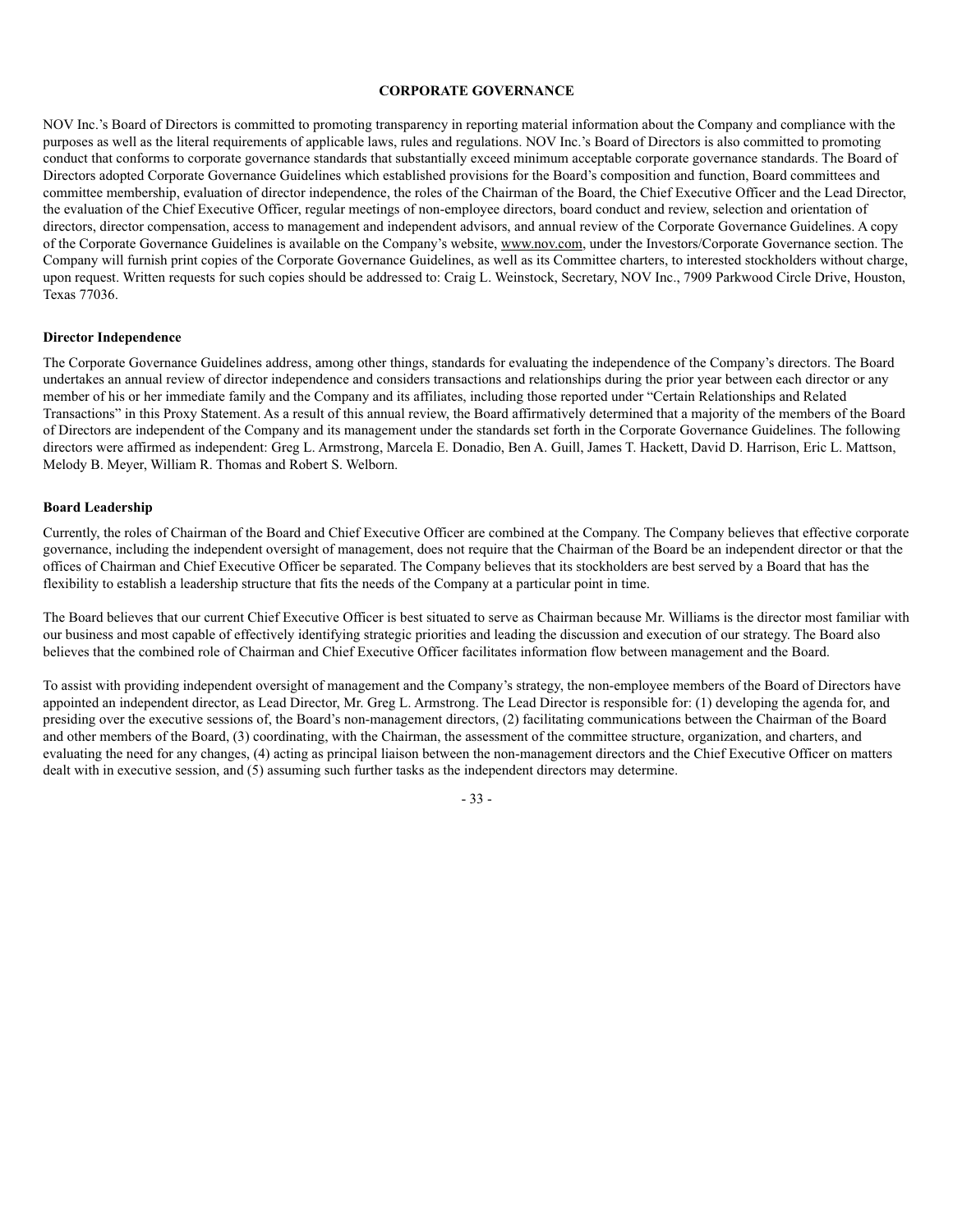The Board also holds executive sessions on a quarterly basis at which only non-employee directors are present. In addition, the committees of the Board provide independent oversight of management. Each of the committees of the Board is composed entirely of independent directors.

The Board has concluded that the combined role of Chairman and Chief Executive Officer, together with an independent Lead Director having the duties described above, is in the best interest of stockholders because it provides an appropriate balance between our Chairman's ability to lead the Board and the Company and the ability of our independent directors, under the leadership of our Lead Director, to provide independent objective oversight of our management.

# **Board Role in Risk Oversight**

The Board of Directors and its committees help conduct certain risk oversight functions for the Company. The Board is periodically advised on the status of various factors that could impact the business and operating results of the Company, including oil and gas prices, the Company's backlog for capital equipment, and a variety of other risk factors, some of which are listed below, which may impact the Company's performance. The full Board is also responsible for reviewing the Company's strategy, business plan, and capital expenditure budget at least annually. The full Board also oversees and monitors the Company's policies and practices with respect to overall enterprise risk management including, any mission critical risks related to product and technology development, product safety and quality, human rights (including matters related to compliance with modern slavery and human trafficking laws and regulations), geopolitical developments, environmental stewardship, employee health and safety, energy transition, political contributions, data integrity and cybersecurity, (e.g. data privacy, business continuity, information security, etc.), and other mission critical risks as they are identified from time to time. The full Board also monitors the Company's people-related strategies, programs and initiatives, including such matters related to recruitment, retention, engagement, talent management and development, pay equity, and diversity, equity, and inclusion. Through such oversight, the Board is able to promote management's handling of mission critical risks and identifying and implementing mitigating actions.

The Audit Committee serves an important role in providing risk oversight, as further detailed in its charter. One of the Audit Committee's primary duties and responsibilities is to monitor the integrity of the Company's financial statements, financial reporting processes, systems of internal controls regarding finance, and disclosure controls and procedures. The Audit Committee is also responsible for establishing procedures for the receipt, retention, response to and treatment of complaints, including confidential, anonymous submissions by the Company's employees, regarding accounting, internal controls, disclosure, auditing or other matters , and providing an avenue of communication among the independent auditors, management, the internal audit function, and the Board. In addition, the Audit Committee monitors the Company's compliance with legal and regulatory requirements. The Company considers the Audit Committee an important part of the risk management oversight process, and senior management works closely with the Audit Committee on these matters in managing material risks to the Company.

The other committees of the Board also assist in the risk oversight function. The Nominating/Corporate Governance Committee is responsible for ensuring that the Board and its committees are appropriately constituted so that the Board and its directors may effectively meet their fiduciary obligations to stockholders and the Company. The Nominating/Corporate Governance Committee is also responsible for monitoring and evaluating on an annual basis the effectiveness of the Board and management of the Company, including their effectiveness in implementing the policies and principles of the Corporate Governance Guidelines. The Compensation Committee is responsible for compensation of the Company's directors and executive officers. The Compensation Committee also oversees the Incentive Compensation Plan for employee bonuses as an employee retention tool. The Compensation Committee also oversees succession planning to ameliorate succession risk. These various responsibilities of these committees allow them to work with the Company to make sure these areas do not pose undue risks to the Company.

- 34 -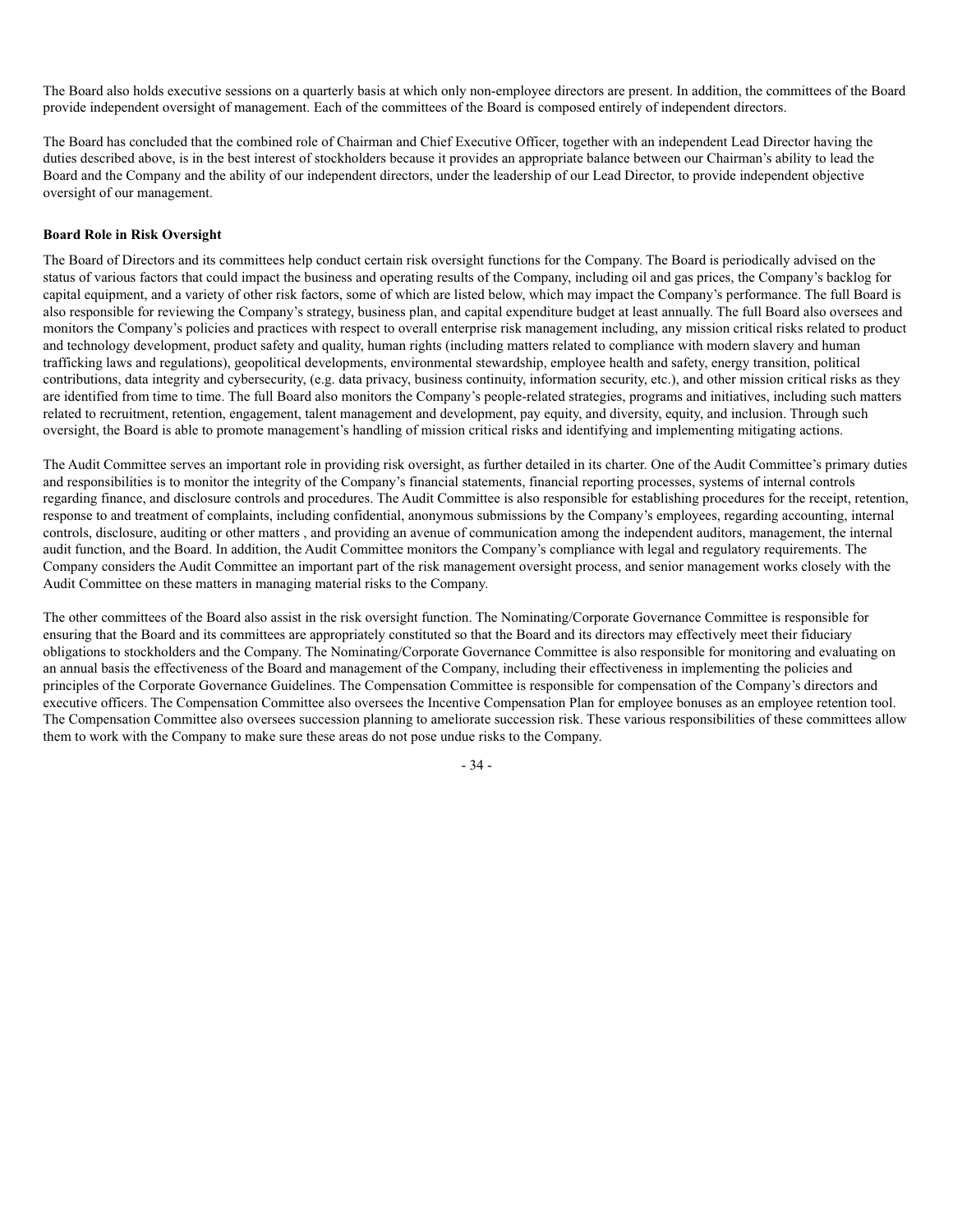# **Risk Assessment in Compensation Programs**

Consistent with SEC disclosure requirements, the Company, the Compensation Committee and the Compensation Committee's independent compensation consultant assess the Company's executive and broad-based compensation programs on an annual basis and have concluded that the Company's compensation policies and practices do not create risks that are reasonably likely to have a material adverse effect on the Company. The Compensation Committee reviewed all material compensation programs, and the Compensation Committee focused on the programs with variability of payout, with the ability of a participant to directly affect payout and the controls on participant action and payout.

During such review, the Compensation Committee noted that the variable forms of compensation, namely the annual cash incentive program and longterm equity incentives, have structural limitations and other mitigating controls which are designed to prevent the Company from being exposed to unexpected or unbudgeted compensation cost. For example, bonus payments to an executive under the annual cash incentive program are capped at a defined percentage of the executive's base salary, and the number of shares of restricted stock and stock options granted under the Company's long-term equity incentive plan are fixed amounts of shares.

After such review and assessment, the Company, the Compensation Committee and the Compensation Committee's consultant believe that the Company's compensation policies and practices do not create inappropriate or unintended significant risk to the Company as a whole. The Company and the Compensation Committee also believe that the Company's incentive compensation arrangements provide incentives that do not encourage risktaking beyond the organization's ability to effectively identify and manage significant risks, and are supported by the oversight and administration of the Compensation Committee with regard to executive compensation programs.

# **Anti-Hedging Policy**

Our Board has adopted an Insider Trading Compliance Policy, which applies to each director, officer, employee and certain consultants of the Company and its subsidiaries. The policy prohibits each director, officer, employee and certain consultants from engaging in all hedging or monetization transactions, such as prepaid variable forwards, equity swaps, collars and exchange funds.

# **Policies on Business Ethics and Conduct**

The Company has a long-standing Business Ethics Policy. In April 2003, the Board adopted the Code of Business Conduct and Ethics for Members of the Board of Directors and Executive Officers and the Code of Ethics for Senior Financial Officers. These codes are designed to focus the Board and management on areas of ethical risk, provide guidance to personnel to help them recognize and deal with ethical issues, provide mechanisms to report unethical conduct and help to foster a culture of honesty and accountability. As set forth in the Corporate Governance Guidelines, the Board may not waive the application of the Company's policies on business ethics and conduct for any director or executive officer. The Company has a robust training program for employees on its Code of Conduct, which includes annual computer training. Copies of the Code of Business Conduct and Ethics for Members of the Board of Directors and Executive Officers and the Code of Ethics for Senior Financial Officers, as well as the code of conduct applicable to employees of the Company, are available on the Company's website, www.nov.com, under the Investors/Corporate Governance/Conduct and Ethics section. The Company will furnish print copies of these codes to interested stockholders without charge, upon request. Written requests for such copies should be addressed to: Craig L. Weinstock, Secretary, NOV Inc., 7909 Parkwood Circle Drive, Houston, Texas 77036.

- 35 -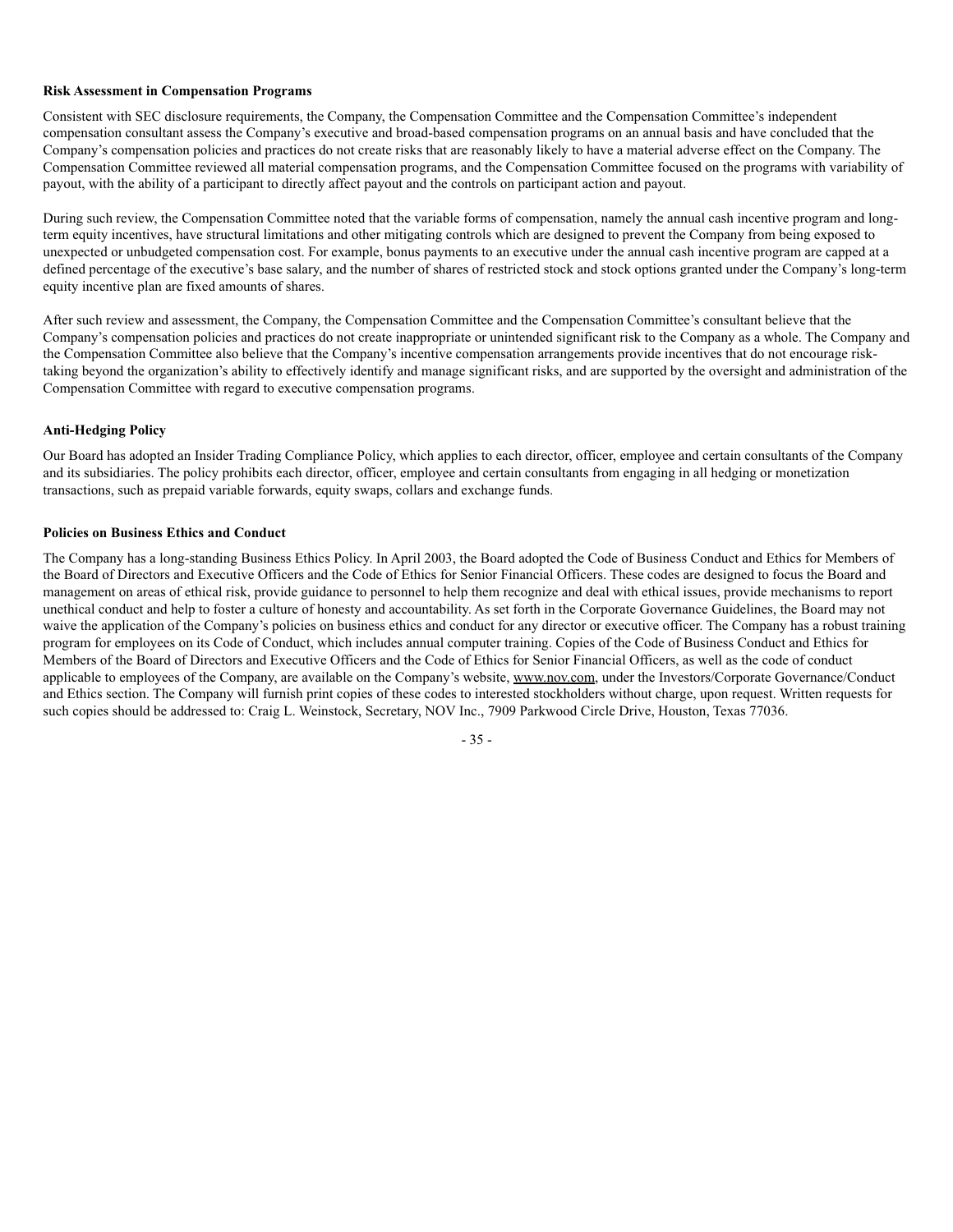# **Corporate, Social and Environmental Responsibility**

The Company's approach to corporate, social and environmental responsibility revolves around protecting the health and safety of our employees, maintaining a diverse and inclusive environment, defending human rights across the globe, reducing the environmental footprint of our products, and improving our processes and technologies. We continuously strive to align our business strategies with our mission to support our environment, and stakeholders, including employees, customers, and communities.

In 2022, the Company published its most recent sustainability report detailing its Environmental, Social, and Governance ("ESG") approach. We encourage you to read our 2021 Sustainability Report available on the Company's website at: www.nov.com/sustainability.

# **Governance Hotline and Communications with Directors**

The Company has established a hotline for any parties with an interest in the Company including, but not limited to employees and investors, to communicate with the Company's non-management directors. Such communication, including complaints and concerns, can be reported confidentially and anonymously, where allowed by local law, via phone, email or mail to the contact information below. This hotline is part of the procedures established by the Company's Audit Committee for the receipt, retention, and treatment of complaints received by the Company, in accordance with SEC regulation. Parties wishing to communicate with our non-employee directors may do so by calling 1-800-676-4380. This procedure is described on the Company's website, www.nov.com, in the Investors/Corporate Governance/Conduct and Ethics section. Calls to this number will be answered by an independent, automated system 24 hours a day, 365 days a year.

Parties wishing to send written communications to the Board, other than sales-related communications, should send a letter addressed to the member or members of the Board to whom the communication is directed, care of the Secretary, NOV Inc., 7909 Parkwood Circle Drive, Houston, Texas, 77036. All such communications will be forwarded to the Board member or members specified.

# **Director Attendance at Annual Meetings**

The Company does not have a formal policy with respect to director attendance at annual stockholder meetings. In 2021, all members of the Board were in attendance at the annual meeting, with the exception of Mr. Welborn, who joined the Board of Directors in October 2021.

# **NYSE Corporate Governance Matters**

As a listed company with the NYSE, our Chief Executive Officer, as required under Section 303A.12(a) of the NYSE Listed Company Manual, must certify to the NYSE each year whether or not he is aware of any violation by the Company of NYSE Corporate Governance listing standards as of the date of the certification. On June 14, 2021, the Company's Chief Executive Officer submitted such a certification to the NYSE which stated that he was not aware of any violation by the Company of the NYSE Corporate Governance listing standards.

On February 11, 2022, the Company filed its 2021 Form 10-K with the SEC, which included as Exhibits 31.1 and 31.2 the Chief Executive Officer and Chief Financial Officer certifications required under Section 302 of the Sarbanes-Oxley Act of 2002.

- 36 -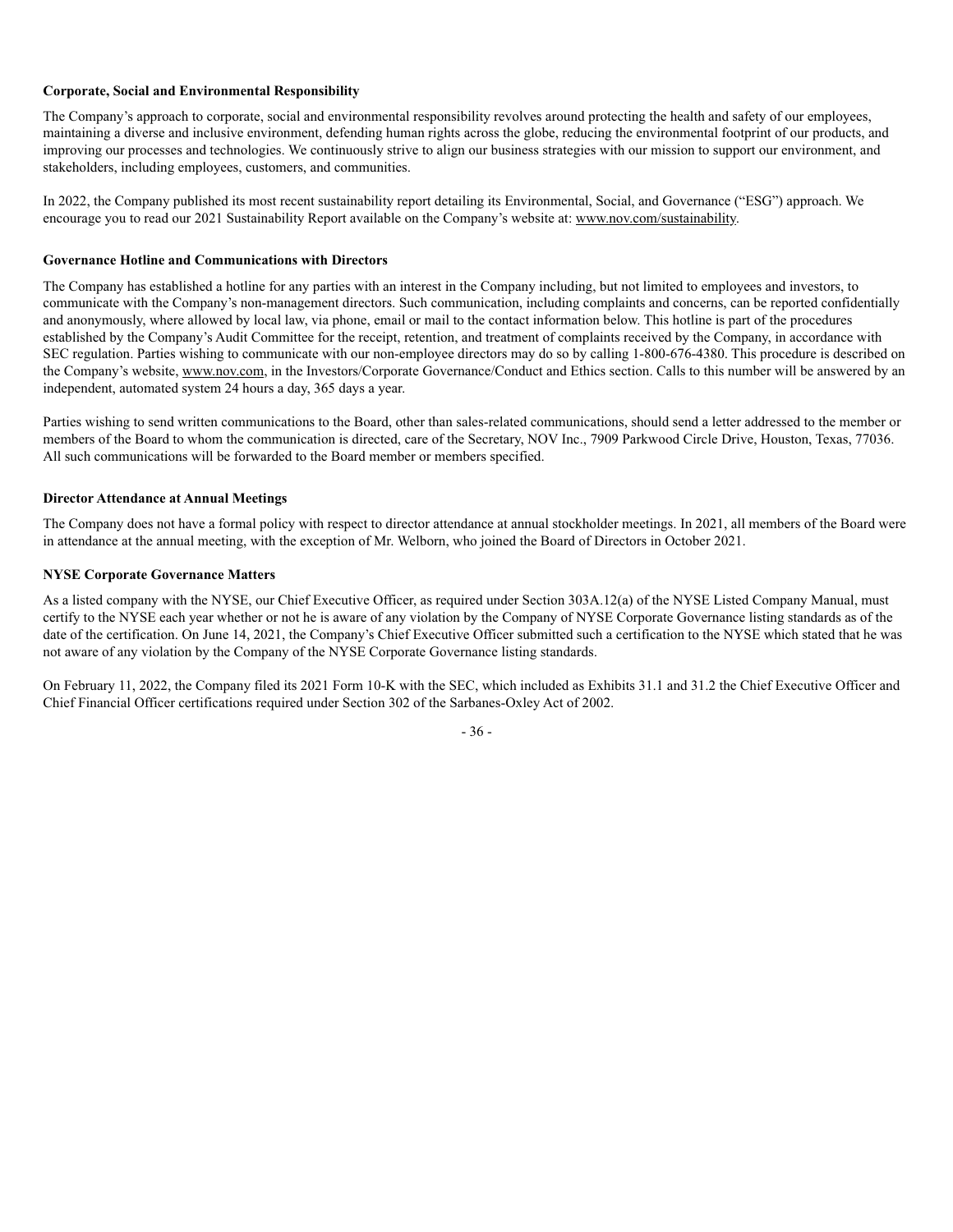# **EXECUTIVE OFFICERS**

The following persons constitute our current named executive officers. The executive officers of the Company serve at the pleasure of the Board of Directors and are subject to annual appointment by the Board of Directors. None of the executive officers, directors, or nominees for director has any family relationships with each other. Information regarding our current executive officers is below:

#### **CLAY C. WILLIAMS, 59**

For a detailed description of Mr. Williams' background, please refer to page 6.



**JOSE A. BAYARDO, 50**



Mr. Bayardo has served as the Company's Senior Vice President and Chief Financial Officer since August 2015. Prior to joining the Company in 2015, Mr. Bayardo served as Senior Vice President, Resource and Business Development at Continental Resources, Inc. and spent nine years serving in various roles at Complete Production Services, Inc. including Senior Vice President, Chief Financial Officer and Treasurer. Prior to joining Complete Production Services, Mr. Bayardo was an investment banker with J.P. Morgan. Mr. Bayardo holds a Bachelor of Science in Chemical Engineering from the University of Texas at Austin, a Master of Engineering Management from the McCormick School of Engineering at Northwestern University and a Master of Business Administration from the Kellogg Graduate School of Management at Northwestern University. Mr. Bayardo also serves as a director of Louisiana-Pacific Corporation (NYSE: LPX).

- 37 -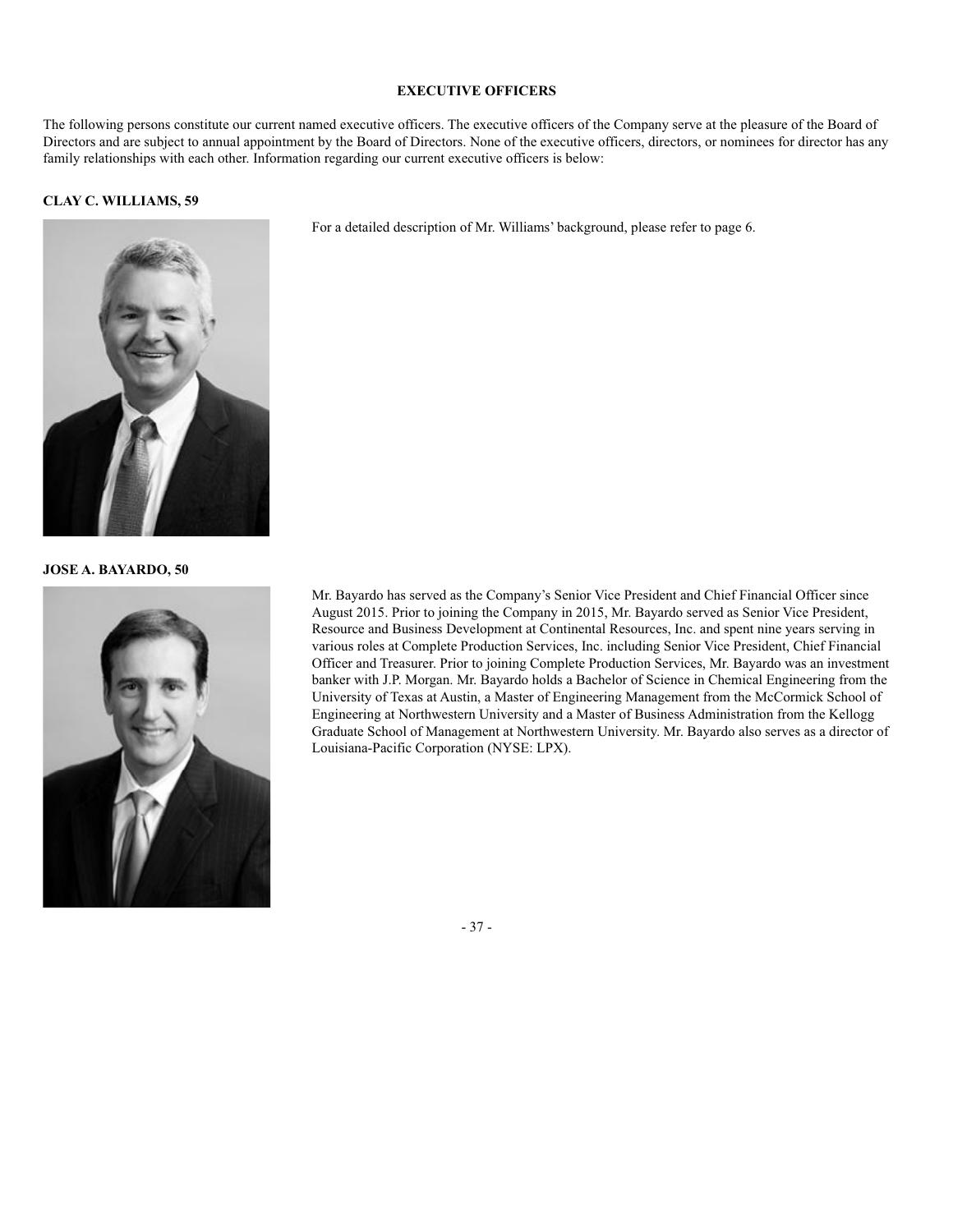# **ISAAC H. JOSEPH, 65**



**JOSEPH W. ROVIG, 61**



Mr. Joseph has served as the President of Wellbore Technologies since June 2016. Prior to that, Mr. Joseph was the President of the Tuboscope business unit from 2005 until 2014, where he led a global team of more than 6,500 employees. Mr. Joseph joined the Company through the merger of National Oilwell and Varco. In 2002, Tuboscope acquired ICO and Mr. Joseph was named Vice President, Western Hemisphere. From 1998 to 2002, Mr. Joseph was the President ICO Worldwide, which was acquired by Tuboscope in 2002. Mr. Jospeh joined ICO Worldwide in 1995, was promoted to Senior Vice President of Sales and named President in 1998. Mr. Joseph worked in various positions from 1982 to 1995 in sales, operations and sales management roles for Plastic Applicators and Tuboscope Vetco International. Mr. Joseph began his oil & gas career with Tennessee Gas Pipeline. Mr. Joseph graduated from the University of Southwestern Louisiana, obtaining a Bachelor's degree in business management.

Mr. Rovig has served as the President of Rig Technologies since March 2014. Mr. Rovig has also served as Group Vice President of Global Operations, Vice President of the Eastern Hemisphere, Director of Service and Repair and Senior Vice President of the Offshore Drilling Equipment group within the Company's Rig Technologies division. Prior to joining the Company, he worked for two drilling contractors in various positions, both domestically and internationally. Mr. Rovig's internationally-based positions cover twenty years of experience with multiple locations in Asia and Europe.

- 38 -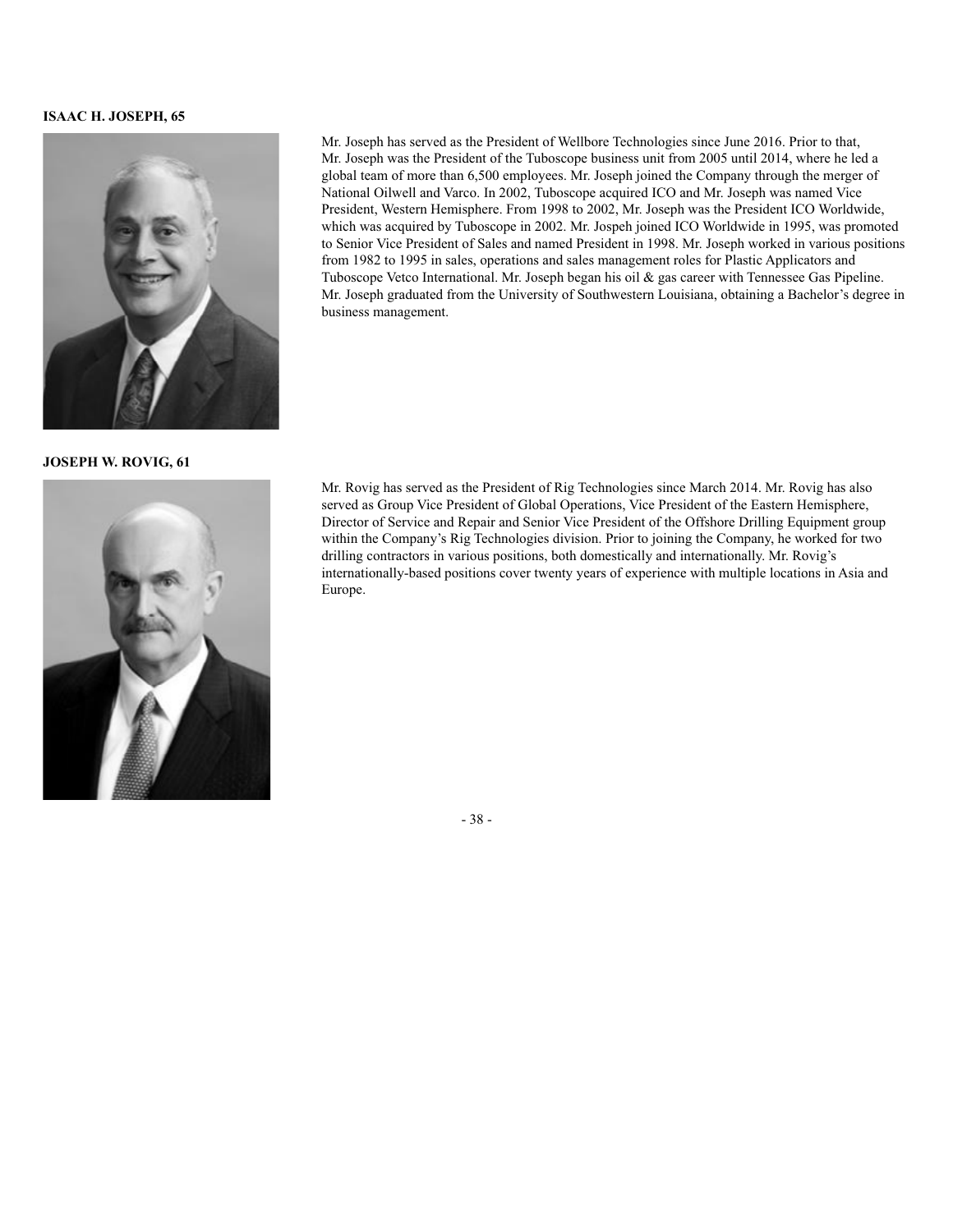# **KIRK M. SHELTON, 64**



Mr. Shelton has served as the President of the Completion and Production Solutions segment since March 2014. Prior to this role, he served as President of the Mission business unit from 2007 until 2014, when it became part of the Completions and Production Solutions segment. Before becoming the President of this group, he served as Vice President of Sales and Operations from 2000 to 2007. In prior years he worked in various roles in sales, operations, and management. Mr. Shelton started his career in 1980 working for TRW Mission, which ultimately became part of NOV in 1997. Mr. Shelton graduated from East Central University, obtaining a Bachelors degree in Management with background in Marketing.

The Company's other executive officers are Craig L. Weinstock, Senior Vice President, General Counsel and Secretary and Christy H. Novak, Vice President, Corporate Controller and Chief Accounting Officer.

Mr. Weinstock, age 63, has served as the Company's Senior Vice President, Secretary and General Counsel since October 2014. Prior to his promotion, Mr. Weinstock served as the Company's Chief Compliance Officer. Before joining the Company in October 2013, he practiced law at Locke Lord, LLP in Texas for 29 years counseling corporate boards and independent directors regarding governance, securities and compliance matters. While practicing with Locke Lord, Mr. Weinstock worked on behalf of the Company on a variety of matters. Mr. Weinstock holds a Bachelor of Arts from the State University of New York and a J.D. from Vanderbilt Law School.

Ms. Novak, age 49, has served as the Company's Vice President, Corporate Controller and Chief Accounting Officer since November 2021. Prior to her promotion, Ms. Novak served as the Company's Vice President of Accounting Systems since 2020. From 2013 to 2020, she served as the Vice President of Finance for the Company's Rig Technologies operating segment. Since joining the Company in 2005, Ms. Novak has advanced through several positions of increasing responsibility and has successfully led initiatives to strengthen and streamline the accounting function and develop talent within the finance organization. Prior to joining the Company, she spent nearly 10 years in public accounting with Ernst & Young where she served various audit clients in the manufacturing and energy industries. Ms. Novak graduated from Texas A&M University with a BBA in Accounting and is a Certified Public Accountant.

- 39 -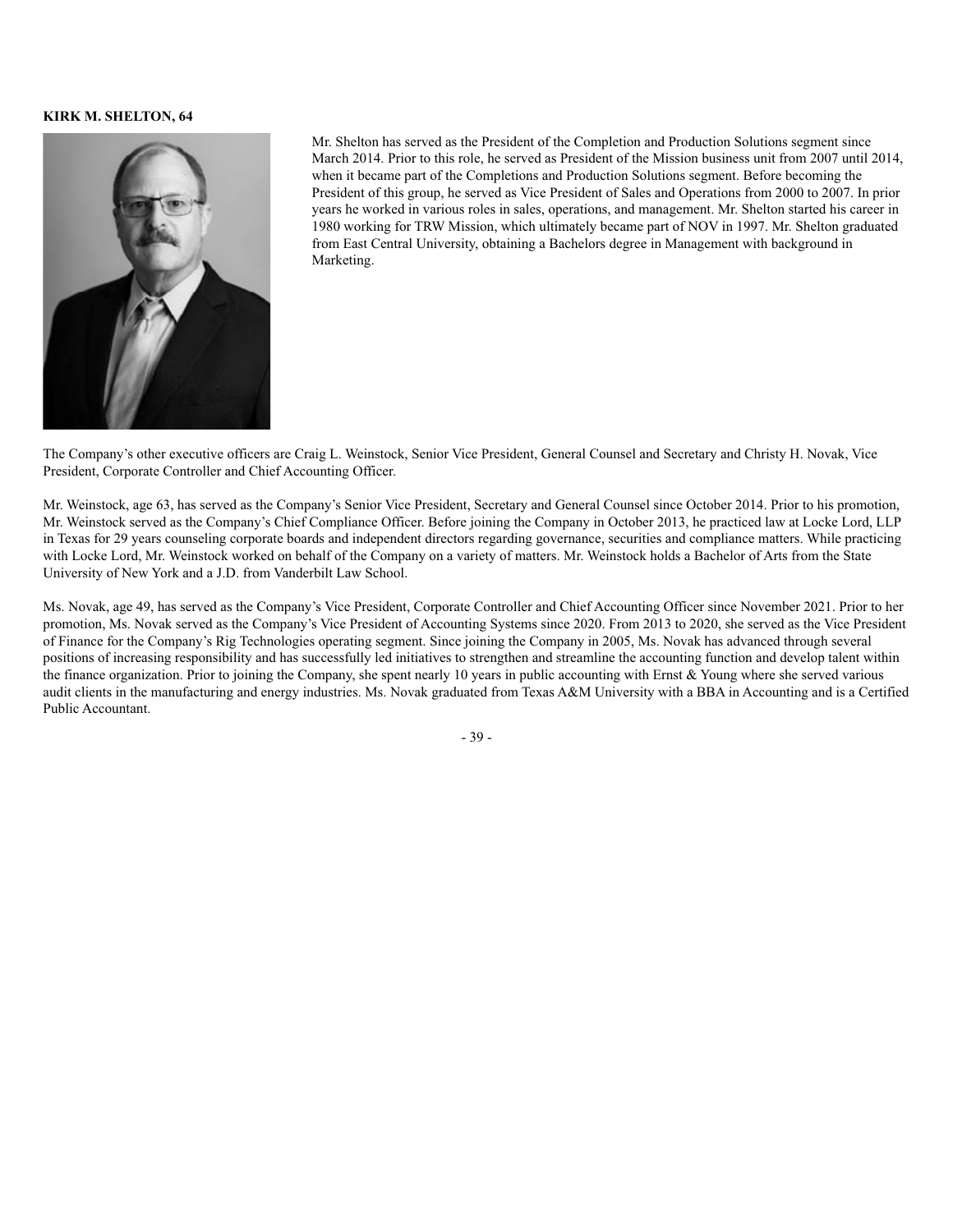# **STOCK OWNERSHIP**

#### **Security Ownership of Certain Beneficial Owners**

Based on information filed with the SEC as of the most recent practicable date, this table shows the number and percentage of shares beneficially owned by owners of more than five percent of the outstanding shares of the common stock of the Company at December 31, 2021 (except where noted below). The number and percentage of shares of common stock beneficially owned is based on 392,824,830 shares outstanding as of March 25, 2022.

| 5% Owners                                                     | <b>Number of Shares</b> | <b>Percent of Class</b> |
|---------------------------------------------------------------|-------------------------|-------------------------|
| Pzena Investment Management, LLC (1) 320 Park Avenue, 8th     |                         |                         |
| Floor New York, NY 10022                                      | 40,666,965              | $10.35\%$               |
| The Vanguard Group (2) 100 Vanguard Blvd. Malvern, PA 19355   | 37,602,871              | 9.57%                   |
| BlackRock, Inc. (3) 55 East 52nd Street New York, NY 10055    | 34,095,857              | 8.68%                   |
| First Eagle Investment Management, LLC (4) 1345 Avenue of the |                         |                         |
| Americas New York, NY 10105                                   | 34,050,900              | $8.67\%$                |
| Hotchkis and Wiley Capital Management, LLC (5) 601 S.         |                         |                         |
| Figueroa Street 39th Floor Los Angeles, CA 90017              | 28, 191, 545            | 7.18%                   |

- (1) Shares owned at December 31, 2021, as reflected in Amendment No. 3 to the Schedule 13G filed with the SEC on January 19, 2022 by Pzena Investment Management, LLC.
- (2) Shares owned at December 31, 2021, as reflected in Amendment No. 8 to the Schedule 13G filed with the SEC on February 9, 2022 by The Vanguard Group.
- (3) Shares owned at December 31, 2021, as reflected in the Schedule 13G filed with the SEC on February 1, 2022 by BlackRock, Inc. ("Blackrock"). Within the BlackRock group are the following subsidiaries: BlackRock Life Limited, BlackRock Advisors, LLC, Aperio Group, LLC, BlackRock (Netherlands) B.V., BlackRock Fund Advisors, BlackRock Institutional Trust Company, National Association, BlackRock Asset Management Ireland Limited, BlackRock Financial Management, Inc., BlackRock Asset Management Schweiz AG, BlackRock Investment Management, LLC, BlackRock Investment Management (UK) Limited, BlackRock Asset Management Canada Limited, BlackRock Investment Management (Australia) Limited, BlackRock Advisors (UK) Limited, BlackRock Fund Managers Ltd.
- (4) Shares owned at December 31, 2021, as reflected in Amendment No. 5 to the Schedule 13G filed with the SEC on February 10, 2022 by First Eagle Investment Management, LLC.
- (5) Shares owned at December 31, 2021, as reflected in Amendment No. 2 to the Schedule 13G filed with the SEC on February 10, 2022 by Hotchkis and Wiley Capital Management, LLC.

 $-40-$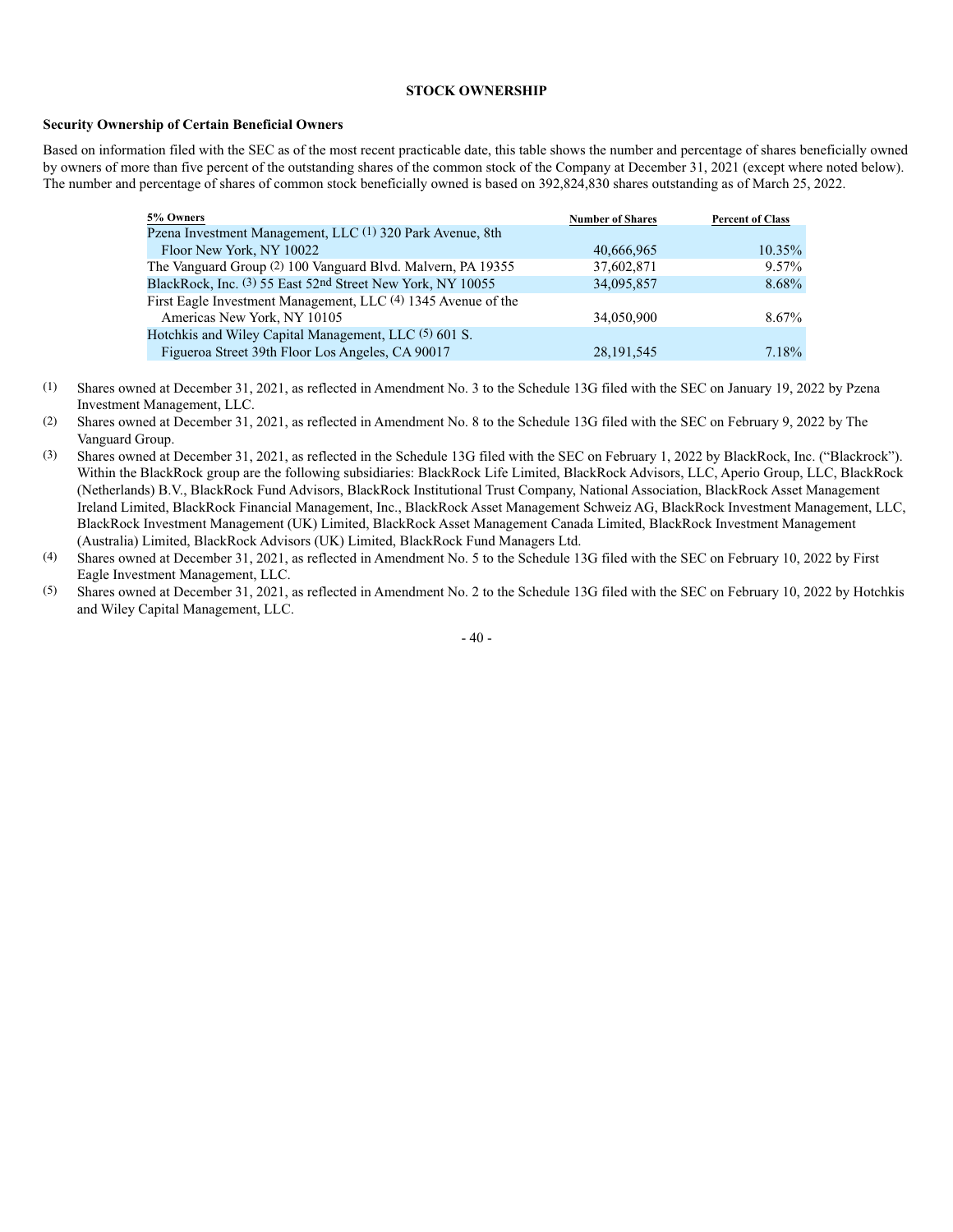# **Security Ownership of Management**

This table shows the number and percentage of shares of the Company's common stock beneficially owned as of March 25, 2022 by each of our current directors and executive officers and by all current directors and executive officers as a group. The number and percentage of shares of common stock beneficially owned is based on 392,824,830 shares outstanding as of March 25, 2022. Beneficial ownership includes any shares as to which the director or executive officer has the right to acquire within 60 days of March 25, 2022 through the exercise of any stock option, warrant or other right. Each stockholder has sole voting and investment power, or shares these powers with his spouse, with respect to the shares beneficially owned.

|                                                              | <b>Shares Beneficially Owned</b>  |                                                                 |                      |  |  |  |
|--------------------------------------------------------------|-----------------------------------|-----------------------------------------------------------------|----------------------|--|--|--|
| <b>Name of Individual</b>                                    | Number of<br>Common<br>Shares (1) | <b>Outstanding Options</b><br><b>Exercisable Within 60 Days</b> | Percent<br>of Class* |  |  |  |
| Greg L. Armstrong                                            | 84,632                            | O                                                               | $\ast$               |  |  |  |
| Jose A. Bayardo                                              | 318,606                           | 665,361                                                         | $\ast$               |  |  |  |
| Marcela E. Donadio                                           | 51,453                            | $\Omega$                                                        | $\star$              |  |  |  |
| Ben A. Guill                                                 | 117,868                           | 0                                                               | $\ast$               |  |  |  |
| James T. Hackett                                             | 55,480                            | $\mathbf{0}$                                                    | $\star$              |  |  |  |
| David D. Harrison                                            | 85,824                            | $\theta$                                                        | $\ast$               |  |  |  |
| Isaac H. Joseph                                              | 166,213                           | 399,314                                                         |                      |  |  |  |
| Eric L. Mattson                                              | 68,627                            | $_{0}$                                                          | $\ast$               |  |  |  |
| Melody B. Meyer                                              | 34,929                            | $\theta$                                                        | $\star$              |  |  |  |
| Joseph W. Rovig                                              | 161,242                           | 427,230                                                         | $\ast$               |  |  |  |
| Kirk M. Shelton                                              | 206,061                           | 436,234                                                         | $\star$              |  |  |  |
| William R. Thomas                                            | 45,737                            | $_{0}$                                                          | $\ast$               |  |  |  |
| Robert S. Welborn                                            | $\Omega$                          | $\Omega$                                                        | $\star$              |  |  |  |
| Clay C. Williams                                             | 853,441                           | 2,101,719                                                       | $\ast$               |  |  |  |
| All current directors and executive officers as a group (14) |                                   |                                                                 |                      |  |  |  |
| persons)                                                     | 2,250,113                         | 4,029,858                                                       | 1.59%                |  |  |  |

# \* Less than 1 percent<br>(1) Includes shares deen

(1) Includes shares deemed held by executive officers and directors in trusts, brokerage accounts and in the Company's 401(k) plans, supplemental savings plans and deferred compensation plans.

- 41 -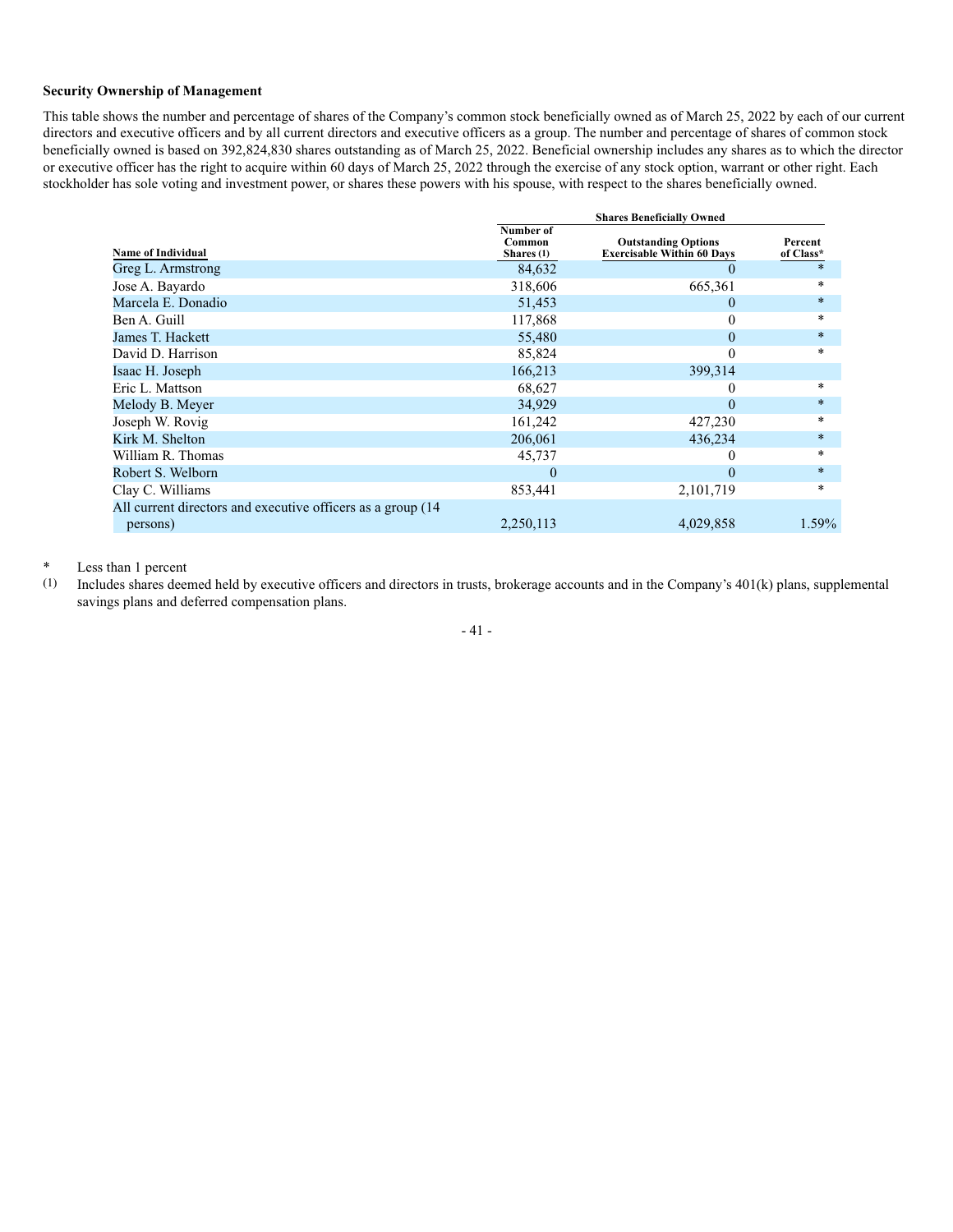# **COMPENSATION DISCUSSION AND ANALYSIS**

#### **General Overview**

The following Compensation Discussion and Analysis (CD&A) describes our executive compensation program and provides information relevant to understanding the decisions our Compensation Committee has made under that program with regards to our Named Executive Officers' (as defined below under "Executive Compensation") 2021 compensation.

The following is a list of our Named Executive Officers by name and position, as of December 31, 2021:

| <b>Name</b>      | Position                                          |
|------------------|---------------------------------------------------|
| Clay C. Williams | Chairman, President and Chief Executive Officer   |
| Jose A. Bayardo  | Senior Vice President and Chief Financial Officer |
| Isaac H. Joseph  | President, Wellbore Technologies                  |
| Joseph W. Rovig  | President, Rig Technologies                       |
| Kirk M. Shelton  | President, Completion and Production Solutions    |

# **Oil and Gas Market in 2021**

The COVID-19 pandemic spread rapidly across the world in 2020, driving sharp demand destruction for crude oil as countries took measures that curtailed economic activity to slow the spread of the outbreak. Companies across the energy industry responded with severe capital spending budget cuts, curtailed production, cost reductions, personnel layoffs, facility closures and bankruptcy filings. Towards the end of 2020 and into 2021, commodity prices stabilized and began to recover resulting in improving industry activity levels in North America. The greater availability of COVID-19 vaccines in 2021 resulted in the gradual reopening of certain economies around the world. Still, the disparate distribution of vaccines as well as the varied governmental responses to COVID-19, impeded travel and commerce throughout 2021 resulting in sometimes severe supply chain disruptions.

In 2021, pent-up consumer and industrial demand combined with government economic stimulus programs helped drive higher demand for oil and gas, which the Company believes is setting the stage for a global recovery in drilling activity. Oil and gas drilling activity levels increased in every major region of the world during 2021, reflecting this growing demand. Improving oil, gas and offshore wind power activity helped fuel double-digit sequential revenue growth in all three of the Company's operating segments during the fourth quarter of 2021. Nevertheless, continued COVID-19 pandemic impacts and related economic repercussions, such as supply chain disruptions and inflationary challenges are significant and are expected to continue to have a significant impact on our business well into 2022.

Despite near-term disruptions from ongoing COVID-19 outbreaks, pandemic related supply chain disruptions, and inflationary forces, we are optimistic that improving market fundamentals and the actions the Company has taken to position its business for the future will drive growth and improve profitability for the Company. The Company remains committed to improving organizational efficiencies while focusing on the development and commercialization of innovative products and services, including environmentally friendly technologies, that are responsive to the longer-term needs of the Company's customers. We believe this strategy will further advance the Company's competitive position, regardless of the market.

# **Energy Transition**

As a leading independent global energy technology and equipment provider, the Company expects to be a key participant in the world's transition to a low-carbon future. While oil and gas will remain critical to many parts of the global economy, the transition to clean, carbon-neutral energy sources represents an enormous economic opportunity for organizations that can improve the economic competitiveness of renewable energy. The

- 42 -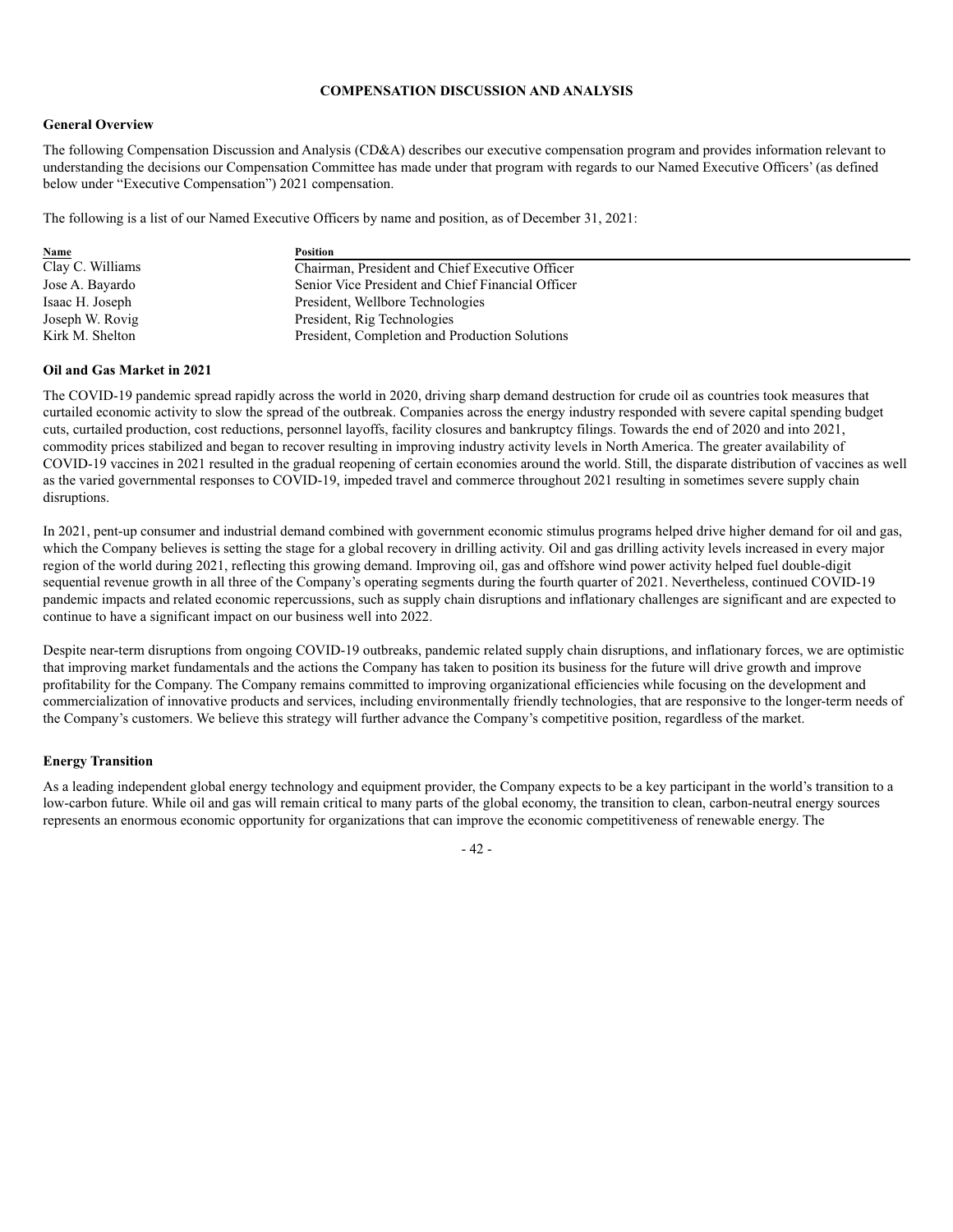Company is working to develop proprietary solutions to improve project execution, drive higher capital returns, and lower levelized costs of energy associated with renewable energy, such as becoming the leading global equipment and design provider for offshore wind turbine installation vessels, developing new products and technologies to support the floating offshore wind industry, investing in development of increasingly tall wind towers, and supplying products used for drilling geothermal wells. In addition, the Company is positioned to play a meaningful role in the growing carbon capture and sequestration industry.

The Company is also committed to providing products and services that economically reduce carbon intensity and deliver superior performance and has pioneered numerous solutions for improving the industry's safety and environmental footprint. By designing and developing products which reduce carbon intensity for our customers while promoting more efficient production of high-density energy products such as natural gas (compared to low density energy or high GHG fuels, e.g., coal), the Company supports the energy transition, including the Company's closed-loop solids control and thermal desorption systems, dual-containment flowline technologies, solar pumping systems, and hydrocarbon leak detection systems, among others. The Company remains committed to reducing emissions and improving industry sustainability.

# **2021 Performance**

Market conditions in 2021 fell short of the expectations in the Company's original 2021 Plan due primarily to issues posed by the COVID-19 global pandemic, including severe supply chain and logistical challenges. Despite challenging market conditions in 2021, the Company made significant progress towards our key priorities, as evidenced by the following highlights:

- The Company achieved an estimated \$840 million in annualized cost savings since the 2019 inception of its cost cutting program, which enabled the Company to remain Adjusted EBITDA-positive throughout unprecedented market conditions.
- The Company continued to improve working capital efficiency to drive better returns on capital. Working capital declined from 29% of annualized revenue in the fourth quarter of 2020 to 25% of annualized revenue in the fourth quarter of 2021.
- The Company continued to generate cash flow despite difficult market conditions (full-year 2021 cash flow from operations of \$290 million and free cash flow of \$90 million), further de-levering our balance sheet (net debt exited 2021 at only \$123 million) and enabling the Company to re-institute a common dividend of \$0.05 per share in the fourth quarter.
- Results for the Company's Wellbore Technologies segment, which contains many of the Company's shorter cycle businesses, improved considerably year over year with revenue and Adjusted EBITDA improving 5% and 47%, respectively.
- Orders for the Company's, longer cycle, capital equipment businesses began to inflect higher as the global economy emerged from the COVID-19 pandemic and demand for oil & gas began to normalize. The Company's Completion & Production Solutions and Rig Technologies segments both realized book-to-bill ratios greater than 100% during 2021, resulting in a combined year-end backlog that was 21% greater than that of year-end 2020.
- Market conditions in 2021 fell short of expectations and supply chain disruptions caused by the lockdown proved greater than anticipated in the Company's original 2021 Plan. The Company's revenue and EBITDA fell short of the 2021 Plan by 3% and 23%, respectively. Continued issues posed by the COVID-19 global pandemic, including the Omicron variant and severe supply chain and logistical challenges, negatively impacted EBITDA generation, partially offset by continued cost cuts.

- 43 -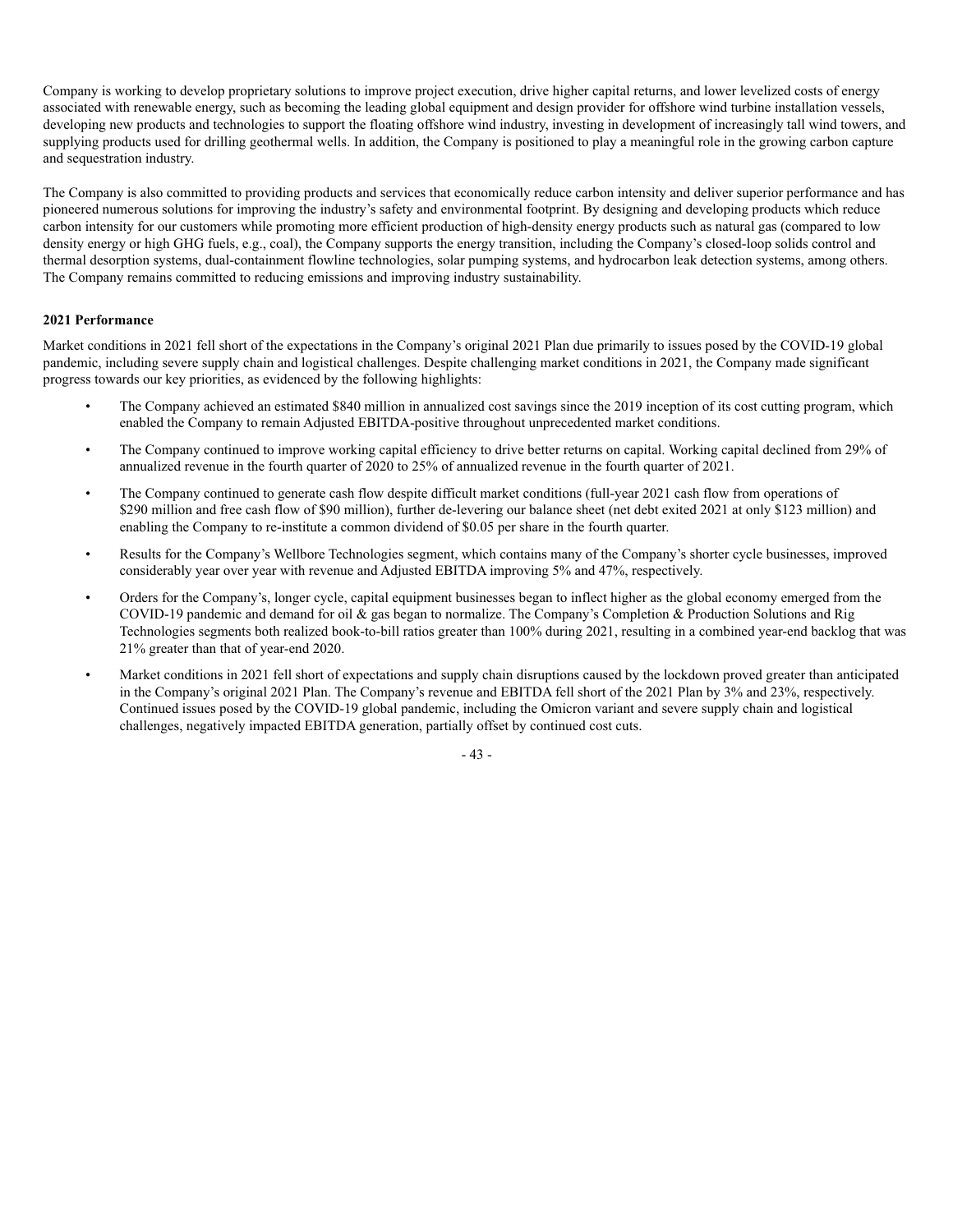• The Company continued to enhance its strategic exposure to the energy transition and the global move to a lower-carbon future. During 2021, the Company booked more than \$400 million of orders for offshore wind-related equipment and continued to cement itself as a market leader in the offshore wind installation vessel equipment market. During the fourth quarter, the Company was able to achieve its goal of more than \$200 million of annualized revenue from its wind installation vessel business. Additionally, the Company continued to advance commercial plans for its other energy transition businesses within solar, geothermal and CCUS areas.

# **COVID-19: Employee Safety and Health**

In 2021, the COVID-19 pandemic continued to present challenges for our organization and the communities in which we operate. Naturally, the health and safety of our workforce is a top priority and we continue to engrain safety into our corporate culture and strive to conduct all our operations as safely as possible. In response to the COVID-19 pandemic, the Company implemented programs tailored to each location that included, among other things, working from home, virtual meetings, social distancing, masking, contact tracing and quarantining, facility and machine sanitizing, staggered work shifts, and staggered workdays.

#### **2021 Executive Compensation Decisions**

In response to the challenging operating environment in 2021, the Company took the following approach regarding compensation:

- **No Salary Increases:** No salary increases were made for the Named Executive Officers, other than the restoration of the CEO's salary following its reduction in 2020.
- **Incentive Goals Unadjusted:** No adjustments or amendments were made to the measures and goals established in February 2021 under the annual cash and long-term incentive plans due to the impact of the COVID-19 global pandemic on the Company's business.
- **Stretch Bonus Targets Set:** To manage the cost of the annual incentive plan within the challenging environment, stretch goals were set, where budgeted EBITDA performance generated a bonus payout significantly below target. This cost management approach contributed to 2021 bonus payouts below target.
- **Reduction of Expected Bonus Payments:** During 202, through a combination of removing certain participating employees, and reducing target percentages for others, the Company reduced its expected bonus payments at target by \$26 million. The Company also reduced the number of employees that participate in its LTI Plan by approximately 700 participants over the past few years in order to reduce costs.
- **LTI Values Held Flat:** Maintained the LTI grant value reductions implemented in 2020 (10% reduction from 2019 levels for Named Executive Officers).

Additionally, to continue to manage costs, the Company restructured the bonus plan for 2022, resulting in reductions in the individual targets for each Named Executive Officer.

#### **Pay for Performance**

Our Compensation Committee believes that the Company's executive compensation program is appropriately designed to align executives' interest with those of our shareholders and to reward based on performance. The majority of our executive officers' total compensation opportunity is provided in "at-risk" compensation components and tied to the achievement of our annual and long-term performance goals.

- 44 -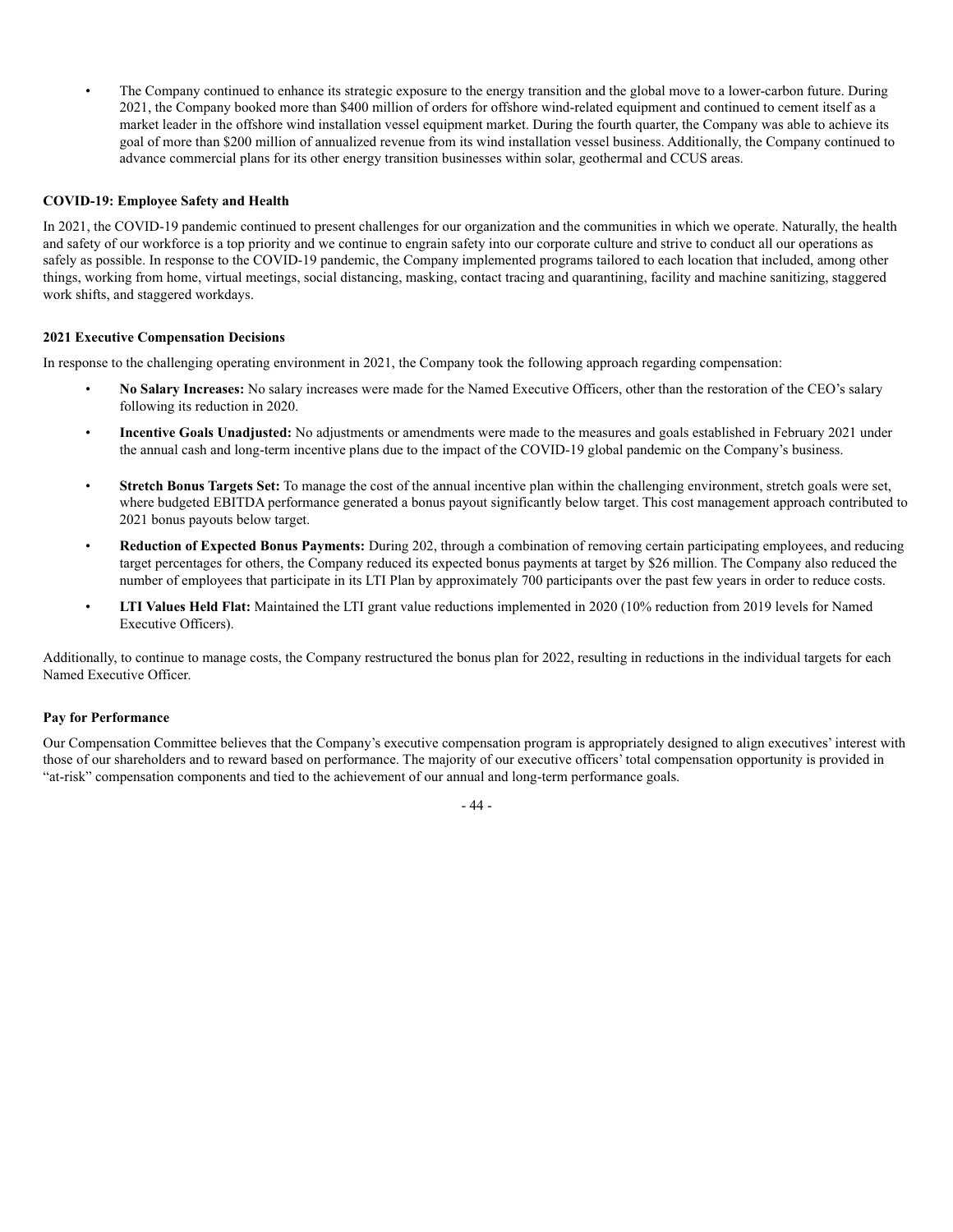Our annual incentives are tied to profitability and growth (Adjusted EBITDA) as well as improving capital efficiency and cash flow (working capital modifier).

Our long-term incentives are tied to our returns to shareholders: in absolute stock price gains, shareholder returns relative to industry peers, and improving absolute returns on capital relative to our cost of capital.

In 2021, we continued our emphasis on performance-based awards and maintained our measure of 3-year improvement in NVA (NOV Value Added, as defined on page 55) as an additional performance measure to the Company's long-term performance shares. The Company believes that the Adjusted EBITDA and adjusted working capital metrics are well-suited for short-term incentives, while TSR (total shareholder return) and NVA better serve as long-term incentive targets.

For 2021 the payouts under our "at-risk" incentive programs were as follows:

- **Below Target Annual Bonus Payout:** Despite achieving many of our business objectives in 2021 (as described earlier), we only modestly exceeded minimum entry level of our pre-set financial threshold goals and consequently bonuses for 2021 performance for Named Executive Officers were paid out below the target level.
- **Mixed Long-Term Incentive Outcomes:** All previously granted stock options remained underwater as of December 31, 2021.
- The **2019 performance shares** were earned at 59.84% of target based on our 3-year TSR performance relative to the OSX index and pre-established NVA goals. When combined with the stock price reduction from grant date, earned performance shares were valued at 28% of the original grant date target value.

- 45 -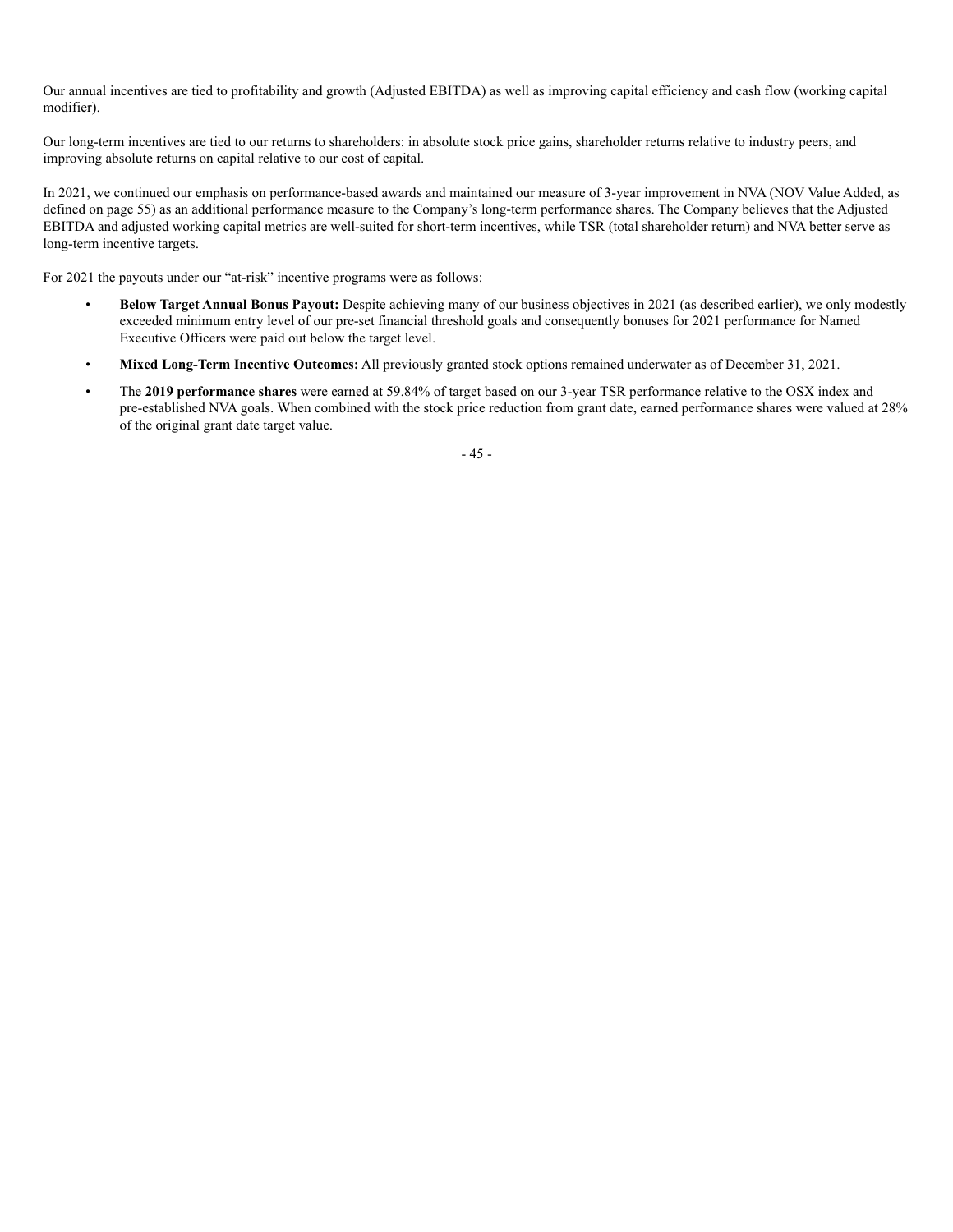# **CEO Realizable Pay**

The majority of the compensation value our CEO will ultimately receive is directly tied to the Company's actual operational and financial performance and absolute and relative stock price performance.

The following table demonstrates the strong link between pay and performance by comparing the CEO's intended target compensation value relative to his realizable value as of December 31, 2021. *(\$ in thousands*)



In the chart above, "Target Compensation" refers to the annual target total compensation opportunities offered to the CEO across 2019, 2020 and 2021 and includes base salary, target bonus opportunity, and the grant date intended value of the long-term incentive awards in each of the three years. The amounts indicated in the Realizable columns refer to the corresponding amounts earned, or on track to be earned, from the 2019, 2020 and 2021 target compensation opportunities as of December 31, 2021. "Realizable Compensation" includes base salary and bonus actually earned each year as well as the intrinsic value of long-term incentive awards based on the Company's closing stock price on December 31, 2021. Mr. Williams' 2020 earned salary also incorporates the temporary reduction taken in May 2020. The salary reduction reduced his target bonus opportunity as well. The 2019 performance award reflects the actual total payout of 59.84% of target; 2020 and 2021 awards reflect 100% of target since the performance period for those awards will not be completed until December 2021 and 2023 respectively.

- 46 -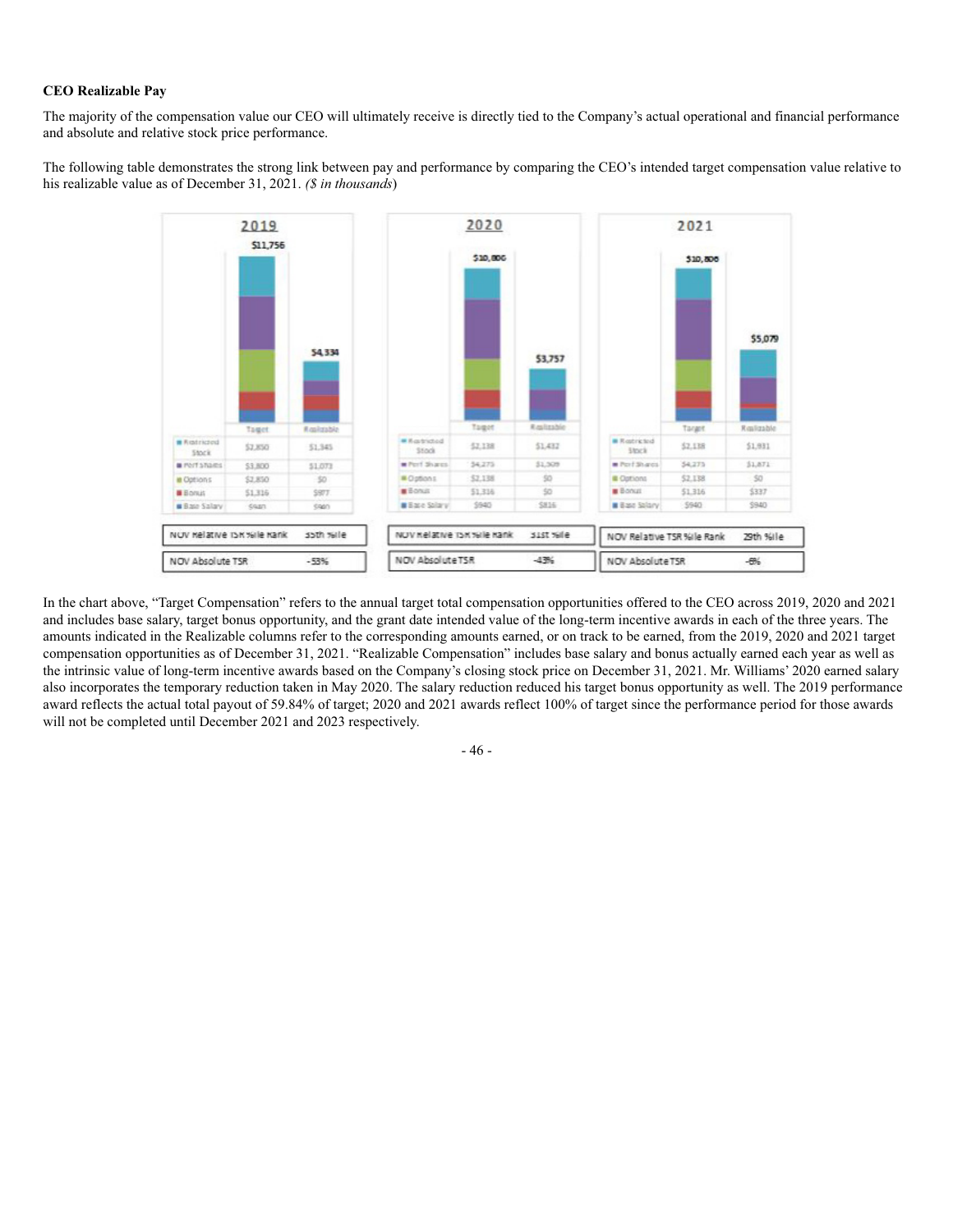# **Good Pay Practices**

Our compensation program and policies include key features that are designed to align the interests of our executives and stockholders and to mitigate compensation-related risks. The table below highlights our practices:

# **What We Do . . . What We Do . . .** *What We Do . . .* **<b>***What We Do . . .*

- ☑   Pay for Performance ☒   No gross-up payments to cover excise taxes or perquisites
- ☑   Tie significant levels of compensation to key corporate goals ☒   No guaranteed annual or multi-year bonuses
- ☑   Annual Bonuses and Long-Term Incentives are subject to the Company's clawback policy
- ☑   Bonus payments to executives under the annual cash incentive program are capped at a certain percentage of the executive's base salary
- 
- ☑   Varied performance metrics under short-term and long-term incentive plans and the contract of the contract of the contract of the contract of the contract of the contract of the contract of the contract of the contract of the contract of the contract of the contract of the contract of the
- ☑   Double Trigger Provisions for Change in Control
- ☑   Independent Consultant Reports Directly to the Compensation Committee
- ☑   Review Tally Sheets When Making Executive Compensation Decisions
- ☑   Mitigate Undue Risk in Compensation Programs

# **Shareholder Engagement**

- ☒   No repricing of underwater stock options
- ☒   No dividend equivalents paid prior to vesting of performance awards (and never on unearned portion of awards)
- ☑   Stock Ownership Guidelines for executives and directors ☒   No dividends payable on any other unvested awards
	- ☒   No significant compensation in the form of perquisites for executives

Throughout the year, management actively engaged in conversations and sought feedback on management's approach to long-term planning for the business, including, but not limited to, cost right-sizing efforts in response to current market conditions, new technology research and development, energy transition, the say-on-pay vote and general satisfaction with the Company's compensation programs, and ESG matters.

- 47 -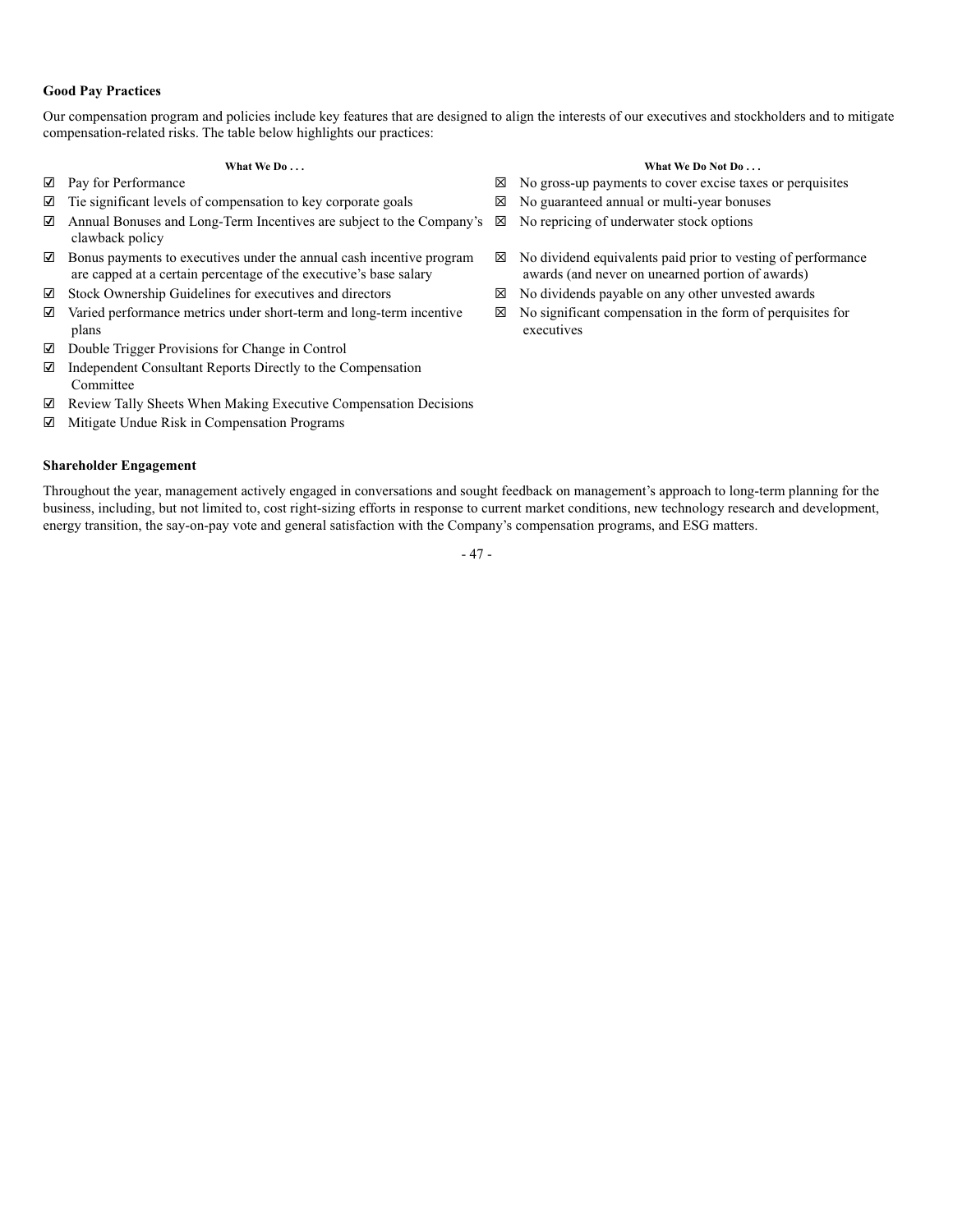# **Approach to Executive Compensation Program**

# **Compensation Philosophy**

The Company believes that in order to attract, motivate, and retain talented executives, its compensation program should be properly designed to:

- Provide a strong emphasis on performance, tied to balanced short and long-term objectives,
- Provide a market competitive pay level,
- Provide alignment with shareholder interests, and
- Provide a certain level of financial security.

# **Components of NOV's Compensation Program:**

| <b>Total Compensation</b><br><b>Components</b><br>of Compensation |               |                             | <b>Purpose</b>                                                                                                         |
|-------------------------------------------------------------------|---------------|-----------------------------|------------------------------------------------------------------------------------------------------------------------|
|                                                                   | Fixed Pay     | <b>Base Salary</b>          | Fixed level of compensation to attract and retain executive talent<br>٠                                                |
|                                                                   |               |                             | Salary level based on tenure, expertise, scope of responsibility and individual<br>performance                         |
|                                                                   | "At Risk" Pay | Annual Incentives<br>(Cash) | Incentivize and reward executives for achieving the Company's corporate growth<br>$\bullet$<br>and profitability goals |
|                                                                   |               |                             | Encourage smart investments and prudent deployment of capital                                                          |
|                                                                   |               |                             | Attract, motivate, and retain high quality management talent                                                           |
|                                                                   |               |                             | Provide competitive cash compensation opportunity                                                                      |
|                                                                   |               | <b>Stock Options</b>        | Link a portion of executive compensation to the enhancement of stockholder value                                       |
|                                                                   |               |                             | Focus executives on share price appreciation and reward for creating long-term<br>stockholder value                    |
|                                                                   |               |                             | Require three-year level vesting, thus serving as a retention tool                                                     |
|                                                                   |               | Performance                 | Recognize the Company's total shareholder performance relative to industry peers                                       |
|                                                                   |               | <b>Shares</b>               | NVA and TSR performance measures                                                                                       |
|                                                                   |               |                             | Provide a long-term incentive vehicle tied to a three-year performance goal                                            |
|                                                                   |               | <b>Restricted Stock</b>     | Align interests of executives with shareholders by providing long-term stock<br>$\bullet$<br>ownership                 |
|                                                                   |               |                             | Provide forfeitable ownership stake (three-year level vesting) to encourage retention                                  |

Given the inherent nature of these forms of compensation and the cyclical nature of the industry in which we operate, the Company has tried to provide a balance between aligning pay with absolute performance and relative performance to peers through both up and down cycles.

There are no compensation policy differences among the individual executives, except that the more senior officers, such as our Chief Executive Officer, receive a higher compensation level with a greater percentage of that compensation "at-risk," consistent with their increased responsibilities. These differences are reviewed and considered in connection with the compensation analysis performed by the Compensation Committee.

- 48 -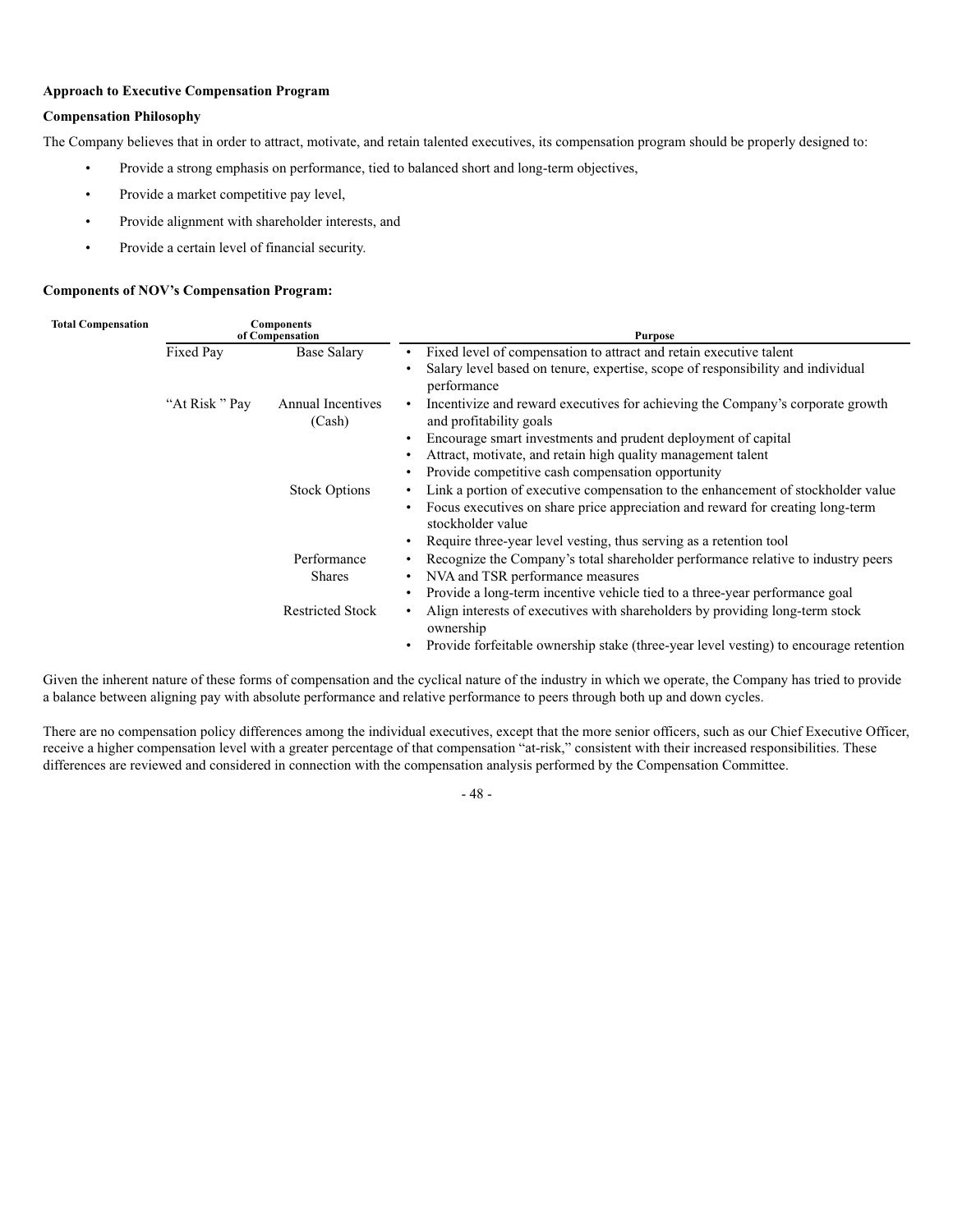# **How Executive Compensation Decisions are Determined**

# **Role of Compensation Committee**

The Company's executive compensation program is administered by the Compensation Committee of the Board of Directors. The Compensation Committee establishes specific compensation levels for the Company's executive officers and administers the Company's long-term incentive award plans.

The Compensation Committee's objective regarding executive compensation is to design and implement a compensation program that will attract and retain the best available individuals to serve on the Company's executive team and properly incentivize those executives to achieve the Company's short-term and long-term financial and operational goals. To this end, the Compensation Committee strives to provide compensation packages for key executives that generally offer compensation opportunities competitive with the peer group of companies described below.

#### **Role of Compensation Consultant**

Since 2016, Meridian Compensation Partners ("Meridian") has been engaged as the Compensation Committee's compensation consultant to serve as its advisor on executive compensation matters. Meridian provides advice and analysis to the Compensation Committee on the design, structure and level of executive compensation. Meridian has previously conducted a competitive review of executive compensation for the Company's Named Executive Officers relative to its peer companies, as well as to analyze internal pay equity, share usage and dilution. Meridian analyzed and compared each position's responsibilities and job title to develop competitive market data based on data from proxy statements and other public filings. In November 2020, Meridian generated data on the components of the Company's compensation program compared to the competitive market data range (25th percentile to 75th percentile) of the designated peer group.

#### **Role of CEO and Management**

Management plays an important role in assisting the Compensation Committee in determining executive compensation. At the request of the Compensation Committee, management works with Meridian to provide relevant information for the Compensation Committee to make informed decisions. Additionally, our CEO provides the Compensation Committee with his assessment of the performance of our other executive officers and recommends compensation for those officers.

#### **Market Considerations**

As part of its process to establish compensation levels for the Company's Named Executive Officers, the Compensation Committee compares each of the major elements of compensation (base salary, annual bonus and long-term incentives) for each of its Named Executive Officers against the compensation provided to comparable executive officers at companies in a designated peer group.

The Company's peer group, as approved by the Compensation Committee in 2020, was as follows:

Apache Corporation Baker Hughes, a GE Company ChampionX Corporation Cummins Inc. Halliburton Co. Helmerich & Payne, Inc. Illinois Tool Works Inc. The Ingersoll-Rand PLC Marathon Oil Corporation Noble Energy, Inc.<br>
Parker Hannifin Corporation<br>
Parker Hannifin Corporation<br>
Parker Hannifin Corporation<br>
Parker Hannifin Corporation<br>
Schlumberger Ltd.<br>
Schlumberger Ltd. Patterson-UTI Energy, Inc. RPC, Inc. RPC, Inc. Schlumberger Ltd. Schlumberger Ltd. TechnipFMC Transocean Ltd.

- 49 -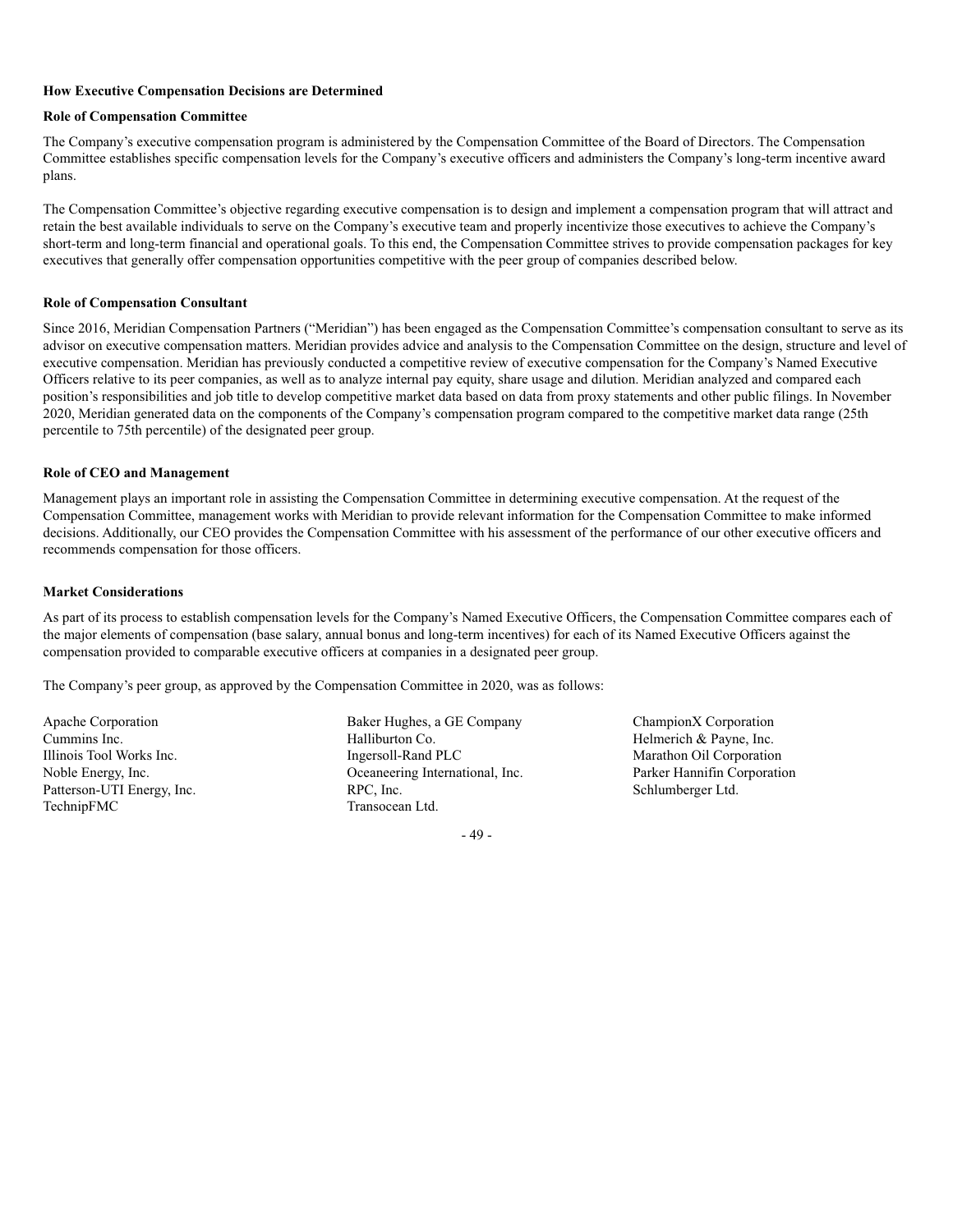#### **Internal Considerations**

While the Compensation Committee considers market-competitive levels in setting pay, it also considers numerous other factors such as tenure, individual performance, and level and scope of responsibility.

Specific to the CEO, the Compensation Committee also takes into account Mr. Williams' level of achievement for his goals and objectives when setting his compensation opportunity. For 2021, Mr. Williams' performance was measured in four key areas of the Company:

- Financial performance,
- Formulation and implementation of Company strategy,
- Operational and safety performance, and
- Management and employee development.

#### **2021 Compensation Actions**

The following section describes the elements of the Company's compensation program for 2021, why the elements were selected, and how the amounts of each element were determined. The mix of target total compensation for our CEO and other Named Executive Officers is shown in the chart below:



#### **Base Salary**

Salary adjustments are typically based on the individual's experience and background, the individual's performance during the prior year, the general movement of salaries in the marketplace, our financial position and, for each executive other than the Chief Executive Officer, the recommendations of our Chief Executive Officer.

None of our Named Executive Officers received an increase in 2020, 2021 or 2022 due to the current economic environment. In May 2020, Mr. Williams' base salary was voluntarily reduced by 20% through the remainder of the year to reflect the deteriorating industry conditions in 2020. Prior to the reduction, Mr. Williams' base salary was in the 12th percentile of the Company's peer group.

# - 50 -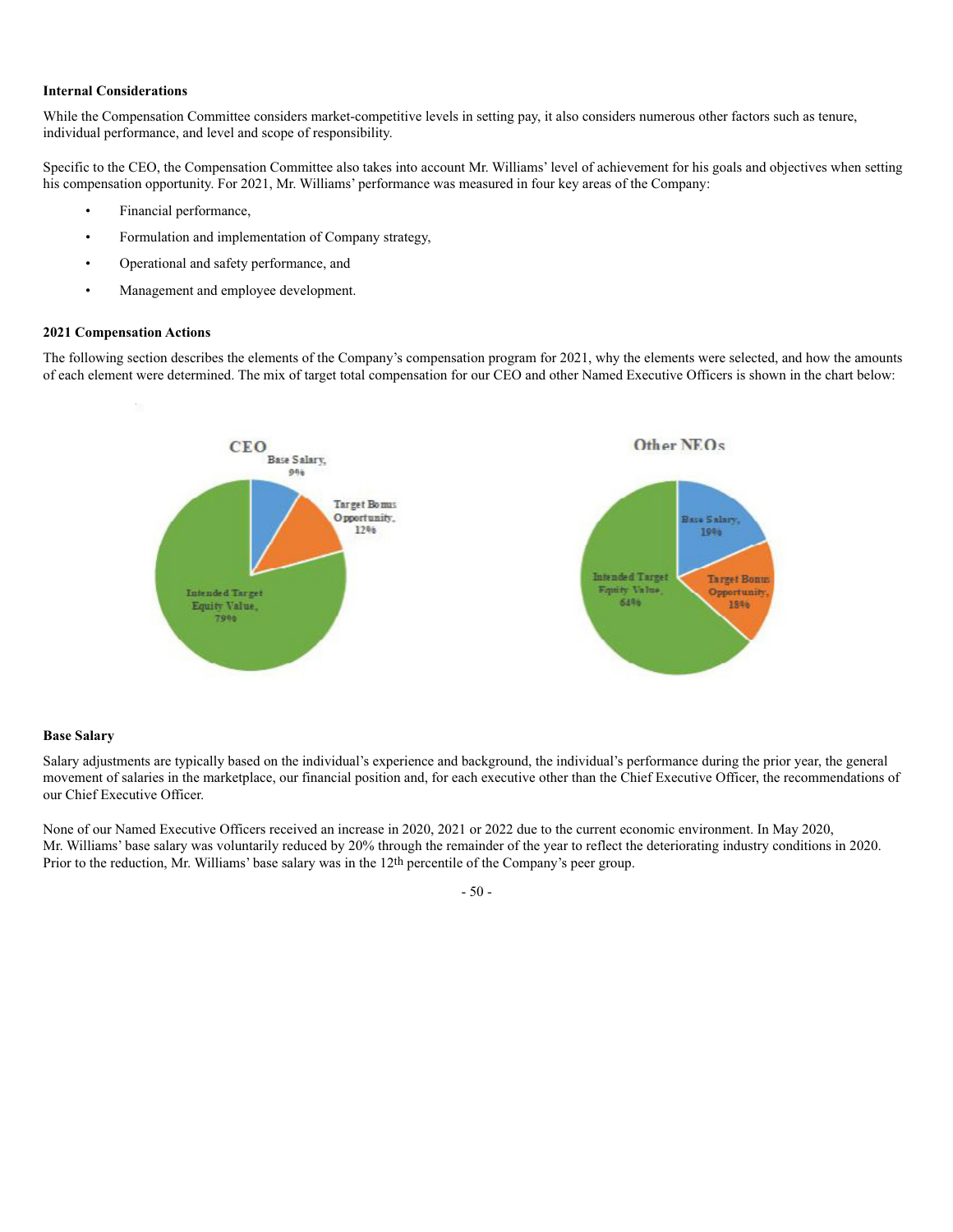| <b>Name</b>      | 2019 Salary | 2020 Salary | 2021 Salary | 2021 Increase % |
|------------------|-------------|-------------|-------------|-----------------|
| Clay C. Williams | \$940,000   | $$816.448*$ | \$940,000   | $0\%$           |
| Jose A. Bayardo  | \$685,000   | \$685,000   | \$685,000   | $0\%$           |
| Isaac H. Joseph  | \$570,000   | \$570,000   | \$570,000   | $0\%$           |
| Joseph W. Rovig  | \$570,000   | \$570,000   | \$570,000   | $0\%$           |
| Kirk M. Shelton  | \$550,000   | \$550,000   | \$550,000   | $0\%$           |

\* Mr. Williams' 2020 base salary was reduced voluntarily from \$940,000 to \$750,000 effective from May 2020 through the end of the calendar year*.*

# **Annual Incentive Plan**

The objectives of the Company's annual cash incentive plan are to incentivize performance to achieve the Company's corporate growth and profitability goals, encourage smart investments and prudent return on capital, and provide competitive compensation opportunities to attract and retain high quality management talent.

# *Annual Incentive Award Opportunities*

Annual incentive opportunities are provided to the Company's Named Executive Officers under the Company's 2021 Incentive Compensation Plan. Each year, the Compensation Committee establishes the target annual incentive opportunity for each Named Executive Officer as a specified percentage of his or her base salary. These target percentages are based on each executive's level of responsibility for the Company's financial performance. Incentive payouts will vary based on actual performance against performance objectives. The Compensation Committee did not make any changes to the Named Executive Officers' target annual incentive opportunities for 2021.

|                                                | <b>Annual Target Bonus Opportunity (As Percent of Salary)</b> |      |  |  |  |
|------------------------------------------------|---------------------------------------------------------------|------|--|--|--|
|                                                | 2020                                                          | 2021 |  |  |  |
| $\frac{\text{Name}}{\text{Clay C}}$ . Williams | 140%                                                          | 140% |  |  |  |
| Jose A. Bayardo                                | 95%                                                           | 95%  |  |  |  |
| Isaac H. Joseph                                | 95%                                                           | 95%  |  |  |  |
| Joseph W. Rovig                                | 95%                                                           | 95%  |  |  |  |
| Kirk M. Shelton                                | 95%                                                           | 95%  |  |  |  |

#### *Performance Metrics*

The incentive plan provides for cash awards if the Company achieves certain pre-established financial objectives based on the Company's financial plan. The Company's annual financial plan is established through a comprehensive budget and financial planning process, which includes a detailed analysis of the Company's market outlook, available strategic alternatives, and anticipated cost reductions and it is approved by the Board each year.

Adjusted EBITDA was selected as a measure for the 2021 annual incentive plan given our continued focus on the operating profitability of our business and the ongoing macroeconomic challenges in the oil and gas industry. The Company discloses Adjusted EBITDA in its periodic earnings press releases and other public disclosures to provide investors additional information about the results of ongoing operations. In 2021, the Company included a working capital modifier in the annual incentive plan. First introduced in 2018, the purpose of the working capital modifier is to drive improvements in capital efficiency and cash flow.

# - 51 -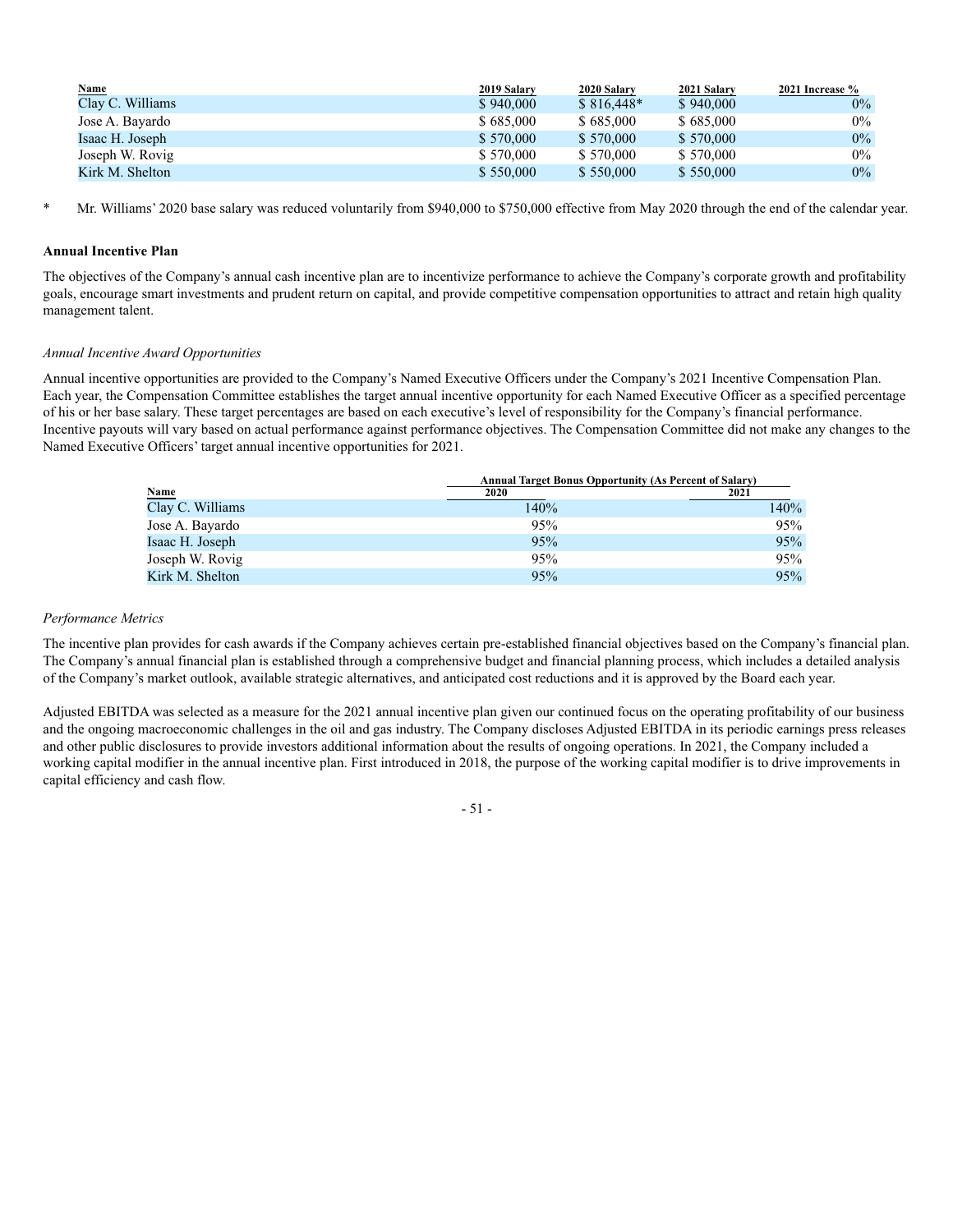| Metric        | <b>Definition</b>                                  | Rationale                                                                                                                             |
|---------------|----------------------------------------------------|---------------------------------------------------------------------------------------------------------------------------------------|
|               |                                                    |                                                                                                                                       |
| Adjusted      | Operating Profit excluding Depreciation,           | Adjusted EBITDA was selected given our                                                                                                |
| <b>EBITDA</b> | Amortization and, when applicable, Other Items.    | continued focus on operating profitability,<br>particularly given the ongoing macroeconomic<br>challenges in the oil and gas industry |
| Working       | Adjusted Working Capital shall be calculated as    | The purpose of the working capital modifier is                                                                                        |
|               |                                                    |                                                                                                                                       |
| Capital       | follows: (Accounts Receivable + Inventory +        | to drive improvements in capital efficiency                                                                                           |
| Modifier      | Contract Assets + Prepaid) – (Accounts Payable     | and cash flow.                                                                                                                        |
|               | $+$ Contract Liabilities $+$ Accrued Cost of Goods |                                                                                                                                       |
|               | Sold). Adjusted EBITDA will be increased by        |                                                                                                                                       |
|               | \$0.15 for each \$1 of Adjusted Working Capital    |                                                                                                                                       |
|               | savings below the target and reduced by \$0.15     |                                                                                                                                       |
|               | for each \$1 of working capital used above the     |                                                                                                                                       |
|               | target.                                            |                                                                                                                                       |

#### *Payout Calibration*

Payouts under the annual incentive plan are formulaically determined and vary based on performance against pre-established objectives. The Adjusted EBITDA metric has a Threshold, Target, and Maximum level of achievement, which corresponds to a Threshold, Target, and Maximum level of payout. Below the threshold level of performance, there is no payout. The payout is capped once the Maximum performance level is achieved.

# *Payout Results*



In response to the challenging operating environment in 2021 and to manage the cost of the annual incentive plan stretch goals were set for 2021, where budgeted EBITDA performance generated a bonus payout significantly below target. We did not adjust our goals following the significant decline in demand for our products. As a result, our corporate NOV performance and the performance of most of our business segments was between our Threshold and Target level of Adjusted EBITDA and actual bonuses paid to executives were calculated as follows:

|                                              | Actual<br>Min<br>Performance<br><b>Actual Pavout %</b><br><b>Target</b><br>Max |                                |                                           |                                           |                                         |                                      |                                  |                                      |
|----------------------------------------------|--------------------------------------------------------------------------------|--------------------------------|-------------------------------------------|-------------------------------------------|-----------------------------------------|--------------------------------------|----------------------------------|--------------------------------------|
|                                              | Weight                                                                         | $(10%$ of<br>target<br>payout) | $(100\% \text{ of }$<br>target<br>payout) | $(200\% \text{ of }$<br>target<br>payout) | Without<br><b>WCM</b><br><b>Applied</b> | With<br><b>WCM</b><br><b>Applied</b> | Without<br>WCM<br><b>Applied</b> | With<br><b>WCM</b><br><b>Applied</b> |
| <b>Corporate (Williams and Bayardo)</b>      |                                                                                |                                |                                           |                                           |                                         |                                      |                                  |                                      |
| <b>NOV EBITDA</b>                            | $100\%$                                                                        | \$<br>148                      | S<br>593                                  | \$1,185                                   | 230<br>S.                               | \$<br>225                            | 27%                              | 26%                                  |
| <b>Rig Technologies (Rovig)</b>              |                                                                                |                                |                                           |                                           |                                         |                                      |                                  |                                      |
| <b>NOV EBITDA</b>                            | 50%                                                                            | \$.<br>148                     | 593<br>S.                                 | \$1,185                                   | 230<br>S.                               | \$.<br>225                           | 27%                              | 26%                                  |
| RIG EBITDA                                   | 50%                                                                            | S.<br>66                       | S.<br>266                                 | 532<br>S                                  | 135<br>S.                               | 130<br>S.                            | 41%                              | 39%                                  |
| <b>Completion &amp; Production (Shelton)</b> |                                                                                |                                |                                           |                                           |                                         |                                      |                                  |                                      |
| <b>NOV EBITDA</b>                            | 50%                                                                            | S.<br>148                      | 593<br>\$.                                | \$1,185                                   | 230<br>S.                               | \$225                                | 27%                              | 26%                                  |
| <b>CP EBITDA</b>                             | 50%                                                                            | 62                             | 247<br>S                                  | 493<br>S                                  | (S<br>4)                                | $N/A$ (1)                            | $0\%$                            | $0\%$                                |
| <b>Wellbore Technologies (Joseph)</b>        |                                                                                |                                |                                           |                                           |                                         |                                      |                                  |                                      |
| <b>NOV EBITDA</b>                            | 50%                                                                            | S.<br>148                      | 593<br>S                                  | \$1.185                                   | 230<br>S.                               | 225<br>S.                            | 27%                              | 26%                                  |
| <b>WT EBITDA</b>                             | 50%                                                                            | 103<br>\$                      | 412<br>S.                                 | 823<br>\$                                 | 261<br>\$.                              | \$272                                | 56%                              | 59%                                  |
|                                              |                                                                                |                                |                                           |                                           |                                         |                                      |                                  |                                      |

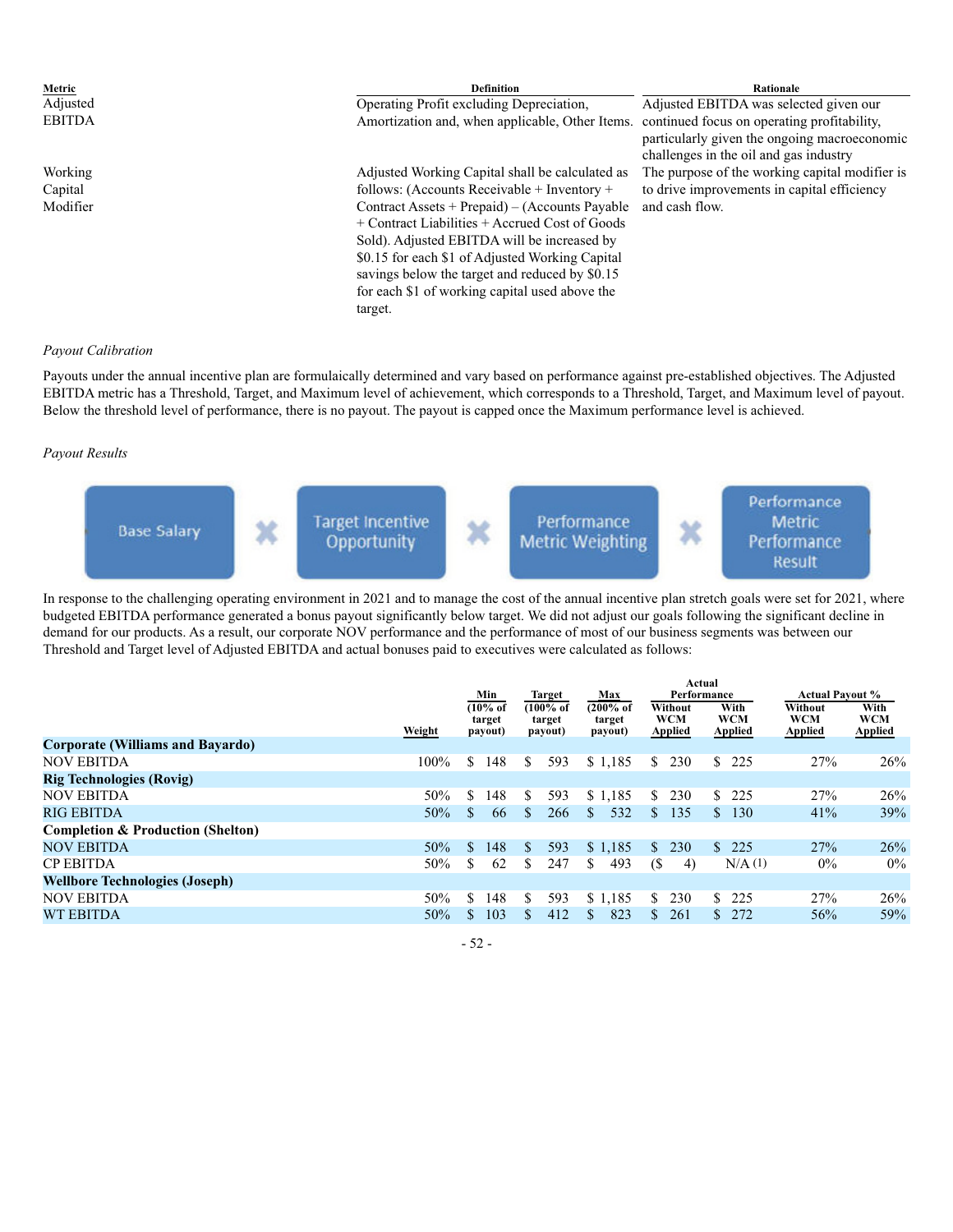# **Working Capital Modifier**

|                                          | <b>Target</b><br><b>Adiusted</b><br>Working<br>Capital | Actual<br>Adiusted<br>Working<br>Capital | Working<br>Capital<br><b>Savings</b> |     | Change to<br>Adjusted<br>EBITDA (\$M) |
|------------------------------------------|--------------------------------------------------------|------------------------------------------|--------------------------------------|-----|---------------------------------------|
| NOV <sub>(2)</sub>                       | \$2,204                                                | \$2,234                                  | $(\$30)$                             | $=$ | (S5)                                  |
| $\text{Rig}$ Technologies <sup>(3)</sup> | \$786                                                  | \$818                                    | $($ \$32)                            | $=$ | (S5)                                  |
| Completion & Production(4)               | \$656                                                  | \$707                                    | $N/A$ (1)                            | $=$ | \$0                                   |
| Wellbore Technologies <sup>(5)</sup>     | \$713                                                  | \$642                                    | \$71                                 | $=$ | \$11                                  |

(1) N/A WCM due to Actual Adjusted EBITDA below Minimum

(2) Target Adjusted Working Capital equal to 40% of 2021 annualized revenue

(3) Target Adjusted Working Capital equal to 45% of 2021 annualized revenue

(4) Target Adjusted Working Capital equal to 33% of 2021 annualized revenue

(5) Target Adjusted Working Capital equal to 36% of 2021 annualized revenue

# **2021 Annual Incentive Compensation Bonus Payouts**

| <b>Name</b>      | <b>Base Salary</b> | <b>Target</b><br><b>Bonus</b> % | <b>Target</b><br><b>Bonus</b> \$ | Overall<br>Payout % | Actual<br><b>Bonus</b> \$ |
|------------------|--------------------|---------------------------------|----------------------------------|---------------------|---------------------------|
| Clay C. Williams | \$940,000          | 140%                            | \$1,316,000                      | $25.6\%$            | \$337.291                 |
| Jose A. Bayardo  | \$685,000          | 95%                             | \$ 650,750                       | $25.6\%$            | \$166,787                 |
| Isaac H. Joseph  | \$570,000          | 95%                             | 541,500<br>S.                    | $42.4\%$            | \$230,002                 |
| Joseph W. Rovig  | \$570,000          | 95%                             | S.<br>541.500                    | 32.1%               | \$173,794                 |
| Kirk M. Shelton  | \$550,000          | 95%                             | 522,500                          | 12.8%               | \$66,958                  |

# **Long-Term Incentive Compensation**

The primary purpose of the Company's long-term incentive compensation program is to:

- Focus its executives on the Company's long-term development and prosperity in addition to annual financial goals;
- Balance long-term versus short-term business objectives, reinforcing that one should not be achieved at the expense of the other; and
- Link the officers' interests with those of the Company's stockholders.

In 2021, we continued to increase our emphasis on performance-based awards. The executives' long-term incentive awards are benchmarked to ensure the type, value and amount of each award are consistent with market practices and aligned with the Company's philosophy.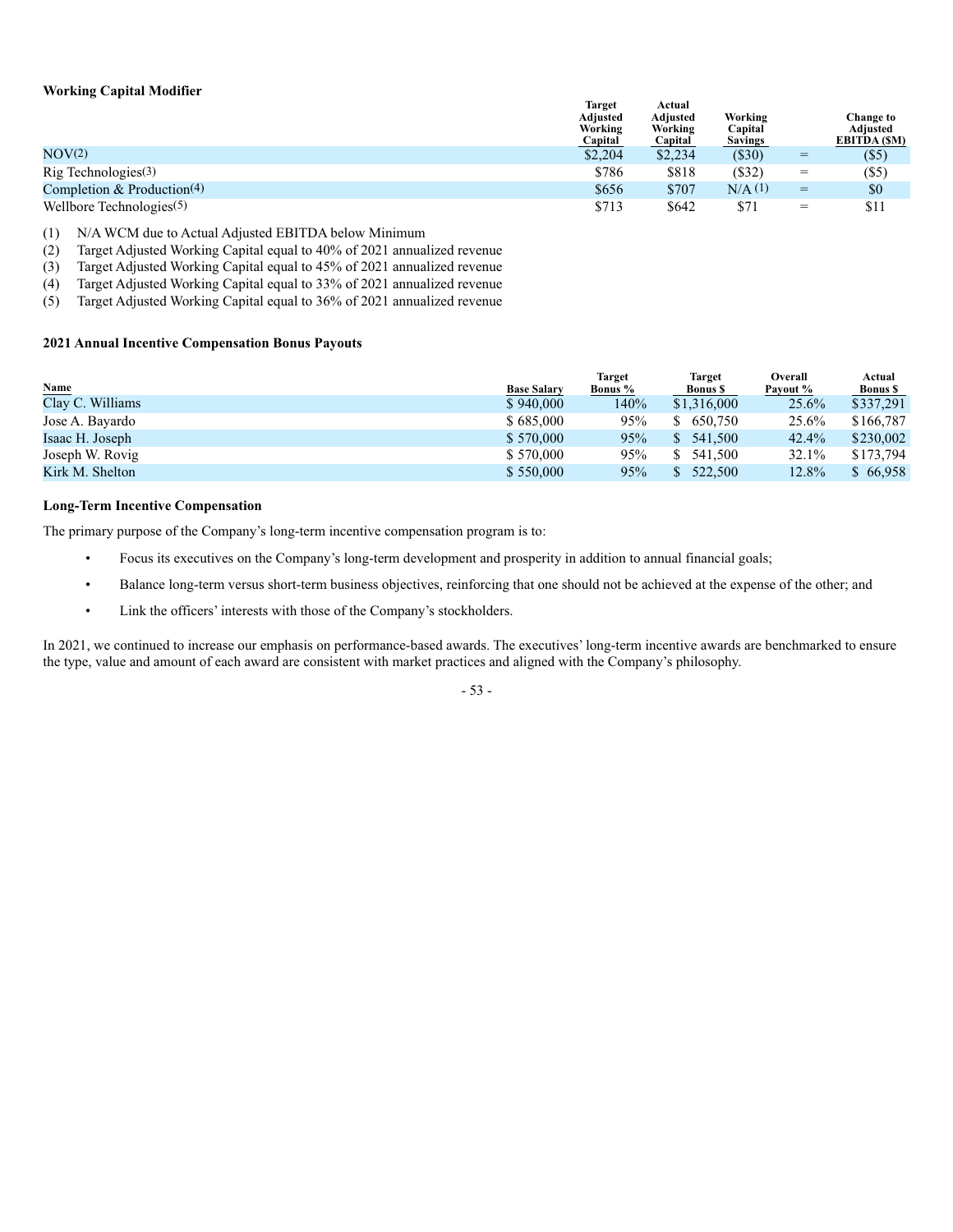For 2021 long-term incentive awards, the Compensation Committee maintained the 10% reduction in target equity values for the Named Executive Officers adopted in 2020.



Based on the foregoing, on February 22, 2021, the Compensation Committee approved the grant of stock options, restricted stock awards and performance share awards to the Company's executive officers pursuant to the National Oilwell Varco, Inc. 2018 Long-Term Incentive Plan:

|                  | <b>Intended Target</b> | <b>Securities</b><br><b>Underlying Stock</b> | <b>Restricted</b><br><b>Stock</b> | Performance<br>Awards |
|------------------|------------------------|----------------------------------------------|-----------------------------------|-----------------------|
| Name             | <b>Equity Value*</b>   | Options $(\#)$                               | Awards $(\#)$                     | (Target # of Shares)  |
| Clay C. Williams | \$8,550,000            | 375,659                                      | 142,500                           | 285,000               |
| Jose A. Bayardo  | 2.700,000              | 118,629                                      | 45,000                            | 90,000                |
| Isaac K. Joseph  | 1,800,000              | 79,086                                       | 30,000                            | 60,000                |
| Joseph W. Rovig  | 1.800.000              | 79,086                                       | 30,000                            | 60,000                |
| Kirk M. Shelton  | 1,800,000              | 79,086                                       | 30,000                            | 60,000                |

The intended target value differs somewhat from the required accounting values used in the Summary Compensation Table. Final share amounts for the performance awards and restricted stock awards were determined by dividing the value of the award by the closing price on February 22, 2021 (\$15.00). The final number of stock options was determined using an estimated Black-Scholes value based on the closing price on February 22, 2021.

# *Stock Options*

The options were granted at a price equal to the closing trading price of the Company's common stock on the NYSE on the date of approval of the grants by the Compensation Committee (\$15.00 per share). Each of such options has a term of 10 years and vests in three equal annual installments commencing on the first anniversary of the grant.

#### *Restricted Stock*

The restricted stock awards granted vest in three equal annual installments commencing on the first anniversary of the date of grant.

- 54 -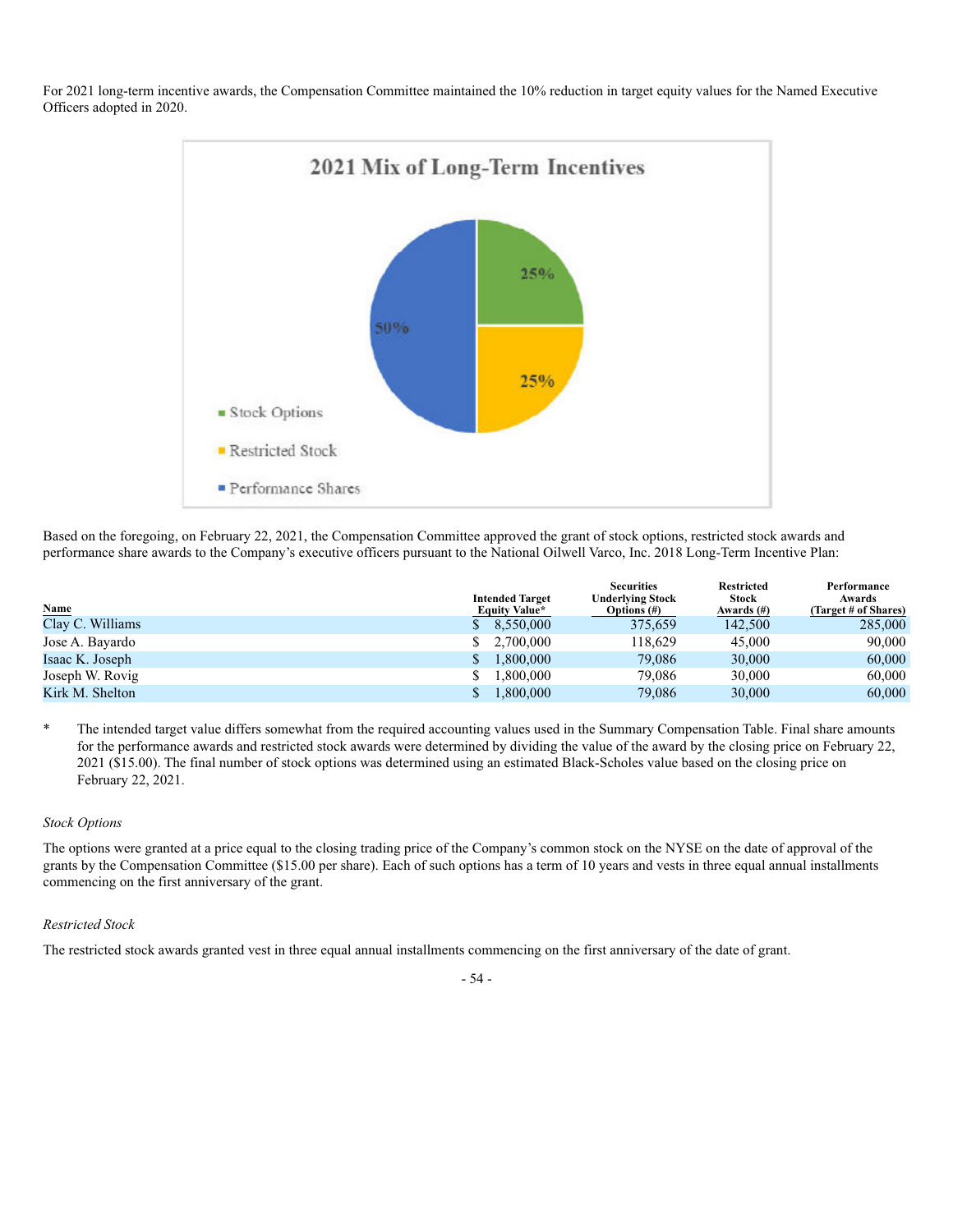# *Performance Share Awards*

The performance share awards can be earned based on performance against pre-established goals and vest three years from the grant date (performance period is January 1, 2021 to December 31, 2023). The performance share awards are divided into two independent parts that are subject to two separate performance metrics: 85% in value based on the Company's TSR (total shareholder return) goal and 15% in value based on the Company's internal NVA goal (returns-based metric).

The TSR goal can only be achieved if the percentile ranking of the Company's TSR (total shareholder return) as measured against the TSR of the constituent members of the OSX Index over a three-year performance period exceeds certain levels. The Compensation Committee believes that the members of the OSX index are an appropriate benchmark against which to compare the Company's TSR performance.

The TSR goal is subject to a vesting cap equal to 100% of the target level if the Company's absolute TSR over the performance period is negative, regardless of relative TSR results. Conversely, if the Company's absolute TSR is greater than 15% annualized over the performance period, the payout amount shall not be less than 50% of the target level, regardless of relative TSR results.

The following table summarizes the absolute TSR collar limitation:

| <b>Annualized 3-year Absolute TSR</b> | <b>Impact on Final Payout</b>                                    |
|---------------------------------------|------------------------------------------------------------------|
| $>15\%$                               | Floor of 50% of Target Level, regardless of relative TSR results |
| $0\%$ to 15%                          | No adjustment                                                    |
| $< 0\%$                               | Cap of 100% of Target Level, regardless of relative TSR results  |

The NVA goal is based on the Company's improvement in NVA (NOV Value Added) from the beginning of the three-year performance period until the end of the performance period. NVA shall be calculated as an amount equal to the Company's (a) gross cash earnings less (b) average gross operating assets times a 9% required return on assets. Additionally, the NVA component requires that the Company reach breakeven and earn the cost of capital before the maximum target level will be paid.

The following table summarizes the payout thresholds for the 2021 performance share awards:

|           | <b>TSR: Percentile Rank vs</b>   | <b>NVA: NVA Performance</b><br>Improvement<br>Compared | Pavout            |  |
|-----------|----------------------------------|--------------------------------------------------------|-------------------|--|
| Level     | <b>OSX Comparator Group 85%)</b> | to 2020 $(15%)$                                        | Percentage*       |  |
| Maximum   | 75th Percentile & above          | \$476M                                                 | 200% Target Level |  |
| Target    | 50th Percentile                  | $$238M*$                                               | 100% Target Level |  |
| Threshold | 25th Percentile                  | \$0M                                                   | 50% Target Level  |  |
| No payout | Below 25th Percentile            | $50M$                                                  | 0%                |  |

2020 Actual NVA as adjusted for timing of write-offs, tax rate of  $23\%$ , cost of capital of 9%.

Results falling between threshold, target, and maximum will result in a linearly interpolated payout.

#### *2019 Performance Share Awards Results*

The 2019 performance share awards were divided into two independent parts subject to two separate performance metrics: 85% in value based on the Company's TSR (total shareholder return) goal and 15% in value based on the Company's internal NVA goal (returns on capital metric). The performance period commenced on January 1, 2019 and ended on December 31, 2021. The TSR portion of the award was based on the Company's TSR performance as measured against the TSR of the constituents of the OSX Index over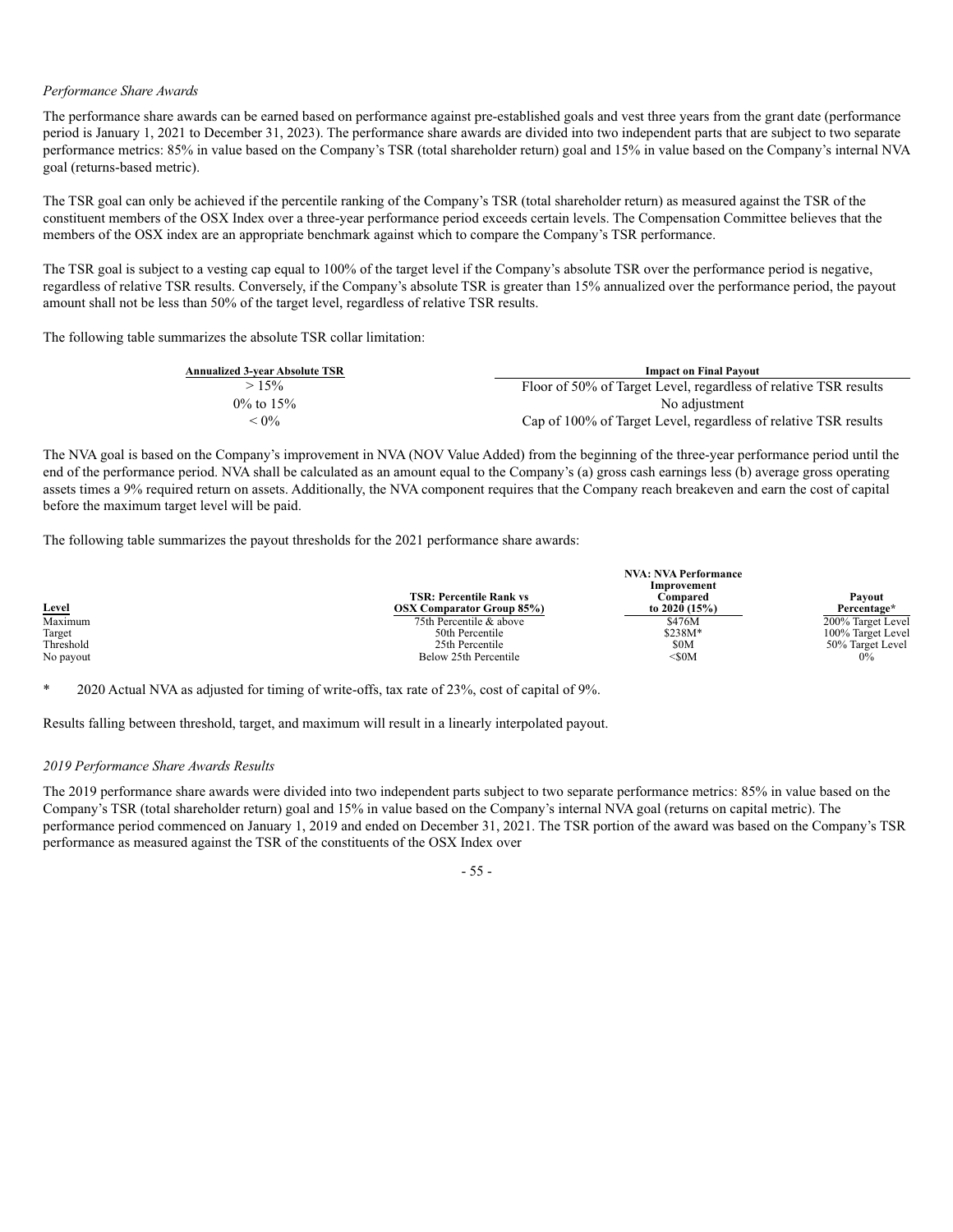a three-year performance period. The TSR calculation ranked the Company's stock performance against the OSX peer group using the average of the first and last 30 days of the vesting period and assumes the reinvestment of dividends. The NVA portion of the award was based on the Company's improvement in NVA from the beginning of the three-year performance period until the end of the performance period. NVA was calculated as an amount equal to the Company's (a) gross cash earnings less (b) average gross operating assets times an amount equal to a required return on assets.

The Company's three-year average TSR was -53%, which ranked 12th in the OSX comparator group during the 2019-2021 performance period. Within the OSX comparator group, the Company placed above the 25th percentile but below the 50th percentile. The TSR result was above the entry level but below the target level. As a result, 70.4% of the target shares from the TSR-based awards vested. The Company's absolute NVA performance at the end of the performance period was \$(1,097.7) million. The NVA results were below the minimum threshold level. As a result, none of the shares from the NVA-based awards vested. The total payout percent for 2019 performance share awards grant was 59.84%. The Compensation Committee certified the results for the 2019 performance share awards on February 15, 2022.

# **Retirement, Health and Welfare Benefits**

The Company offers retirement, health, welfare and wellness programs to all eligible employees. The Company's executive officers generally are eligible for the same benefit programs on the same basis as the rest of the Company's employees. The health and welfare programs cover medical, pharmacy, dental, vision, life, accidental death and dismemberment and disability insurance. A selection of supplemental benefits is also available for employees to elect at their own expense. U.S. employees may also earn wellness incentives by participating in voluntary wellness activities.

The Company offers retirement programs that are intended to supplement the employee's personal savings. The programs include the NOV Inc. 401(k) and Retirement Savings Plan ("401k Plan") and the NOV Inc. Supplemental Savings Plan ("Supplemental Plan"). The Company's U.S. employees, including its executives, are generally eligible to participate in the 401k Plan. Employees of the Company whose base salary meets or exceeds a certain dollar threshold and whose position is deemed to be eligible as established by the Company's benefits plan administrative committee are generally eligible to participate in the Supplemental Plan. Participation in the 401k Plan and Supplemental Plan are voluntary. The Supplemental Plan is a non-qualified plan that allows participants to continue saving and receiving Company contributions towards retirement when, due to compensation and contribution ceilings established under the Internal Revenue Code, they or the Company can no longer contribute to the 401k Plan.

# **401k Contributions Reinstated**

Due to the deteriorating operating environment in 2020, the Company suspended all employer match and retirement contributions made on behalf of eligible employee participants (excluding some union groups) under both the 401k Plan and the Supplemental Plan, however the Company partially reinstated the employer contributions for the 401k Plan and the Supplemental Plan during the fourth quarter of 2021.

# **U.S. Income Tax Limits on Deductibility**

In establishing total compensation for our executive officers, the Compensation Committee considers the accounting treatment and tax treatment of its compensation decisions, including Code Section 162(m). Section 162(m) generally disallows an income tax deduction to publicly traded corporations for compensation in excess of \$1,000,000 paid for any fiscal year to the Company's "covered employees," defined in Section 162(m) as the CEO, the Chief Financial Officer, the three other most highly compensated executive officers, other than the CEO and Chief Financial Officer, and any other individual who has been classified as a "covered employee" on or after January 1, 2017. The Compensation Committee believes that the potential deductibility

- 56 -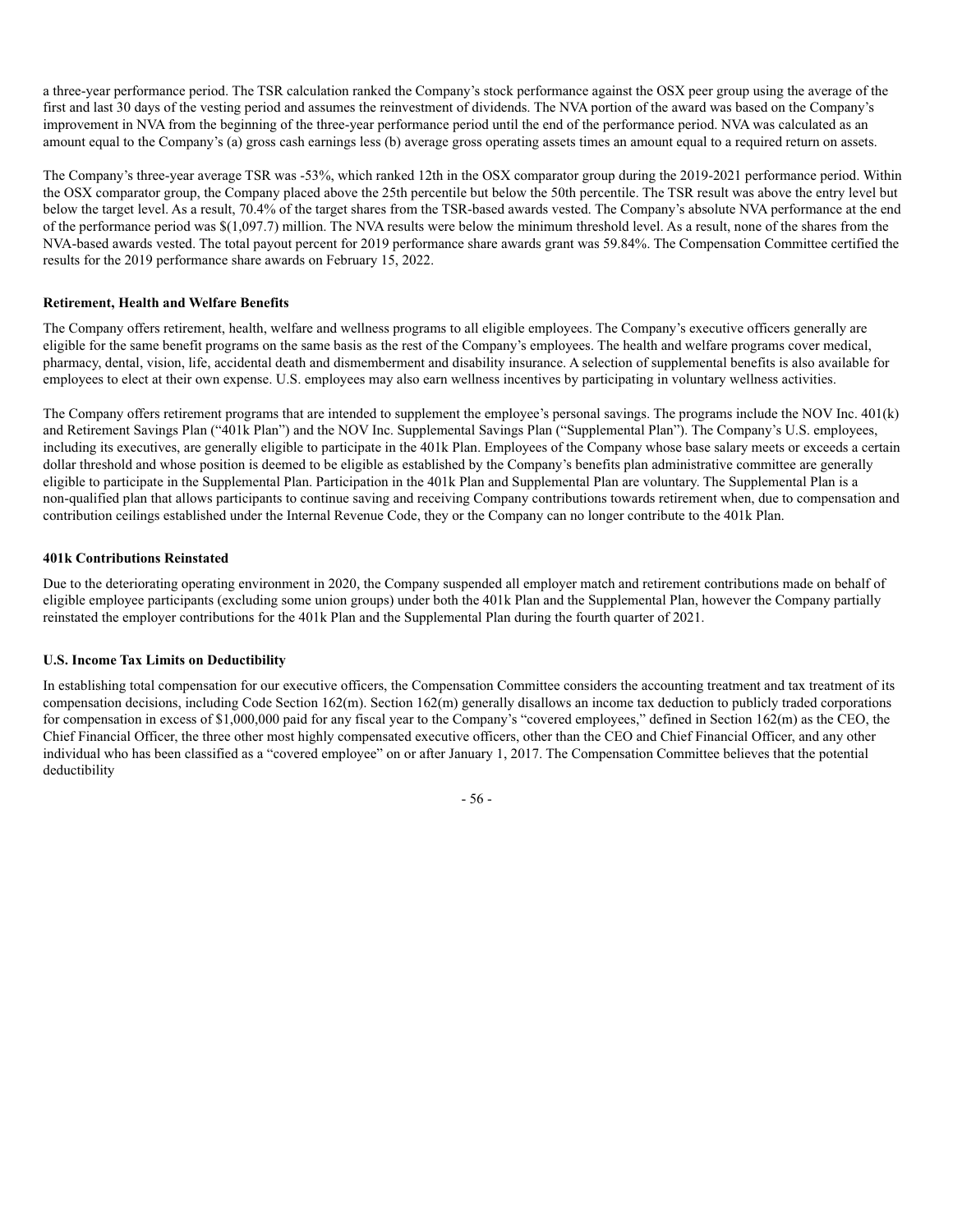of the compensation payable under its incentive compensation plans and arrangements should be only one of a number of relevant factors taken into consideration in establishing those plans and arrangements for our executive officers and not the sole governing factor. For that reason, the Compensation Committee intends to structure its incentive compensation plans and arrangements in a manner which, acknowledging that a portion of those compensation payments may not be deductible under Section 162(m), assures appropriate levels of total compensation for our executive officers based on and aligned with the Company's performance.

# **Option Grant Practices**

Historically, the Company has granted stock options to its key employees, including executives, in the first quarter of the year. The Company does not have any program, plan or practice to time its option grants to its executives in coordination with the release of material non-public information and has not timed its release of material non-public information for the purposes of affecting the value of executive compensation. The Company does not set the grant date of its stock option grants to new executives in coordination with the release of material non-public information.

The Compensation Committee has the responsibility of approving any Company stock option grants and does not delegate material aspects of long-term incentive plan administration to any other person. The Company's senior executives in coordination with the Compensation Committee set a time for the Compensation Committee to meet during the first quarter of the year to review and approve stock option grants proposed by the senior executives. The specific timing of the meeting during the quarter is dependent on committee member schedules and availability and the Company finalizing its stock option grant proposal. If approved by the Compensation Committee, the grant date for stock option awards is the date the Compensation Committee meets and approves the grant, with the exercise price for the option equal to the Company's closing stock price on the date of grant.

The Company recognizes that its stock price fluctuates over time and in certain cases quite significantly. As stock option grants have historically been granted on an annual basis during the first quarter of the calendar year, executives who have been employed with the Company for some time have received grants with varying exercise prices. The ten-year term of the options also helps reward its executives who remain with the Company, as it provides the executives time, so long as they continue employment with the Company, to realize financial benefits from their option grants after vesting.

# **Recoupment Policy**

On March 23, 2018, the Compensation Committee approved the Company's Clawback Policy to allow the Compensation Committee, at its sole discretion, to terminate any award of stock options, performance awards and/or restricted stock if it determines that the recipient of such award has engaged in material misconduct that requires the Company to make a restatement of its reported financial statements. A similar clawback provision was included in the National Oilwell Varco, Inc. 2018 Long-Term Incentive Plan and the participants' equity award agreements. For purposes of this clawback policy, material misconduct includes conduct adversely affecting the Company's financial condition, results of operations, or conduct which constitutes fraud or theft of Company assets, any of which require the Company to make a restatement of its reported financial statements. If any material misconduct results in any error in financial information used in the determination of compensation paid to the recipient of any equity award and the effect of such error is to increase the payment amount pursuant to such award, the Compensation Committee may also require the recipient to reimburse the Company for all or a portion of such increase in compensation provided in connection with any such award. In addition, if there is a material restatement of the Company's financial statements that affects the financial information used to determine the compensation paid to the recipient of an award, then the Compensation Committee may take whatever action it deems appropriate to adjust such compensation.

- 57 -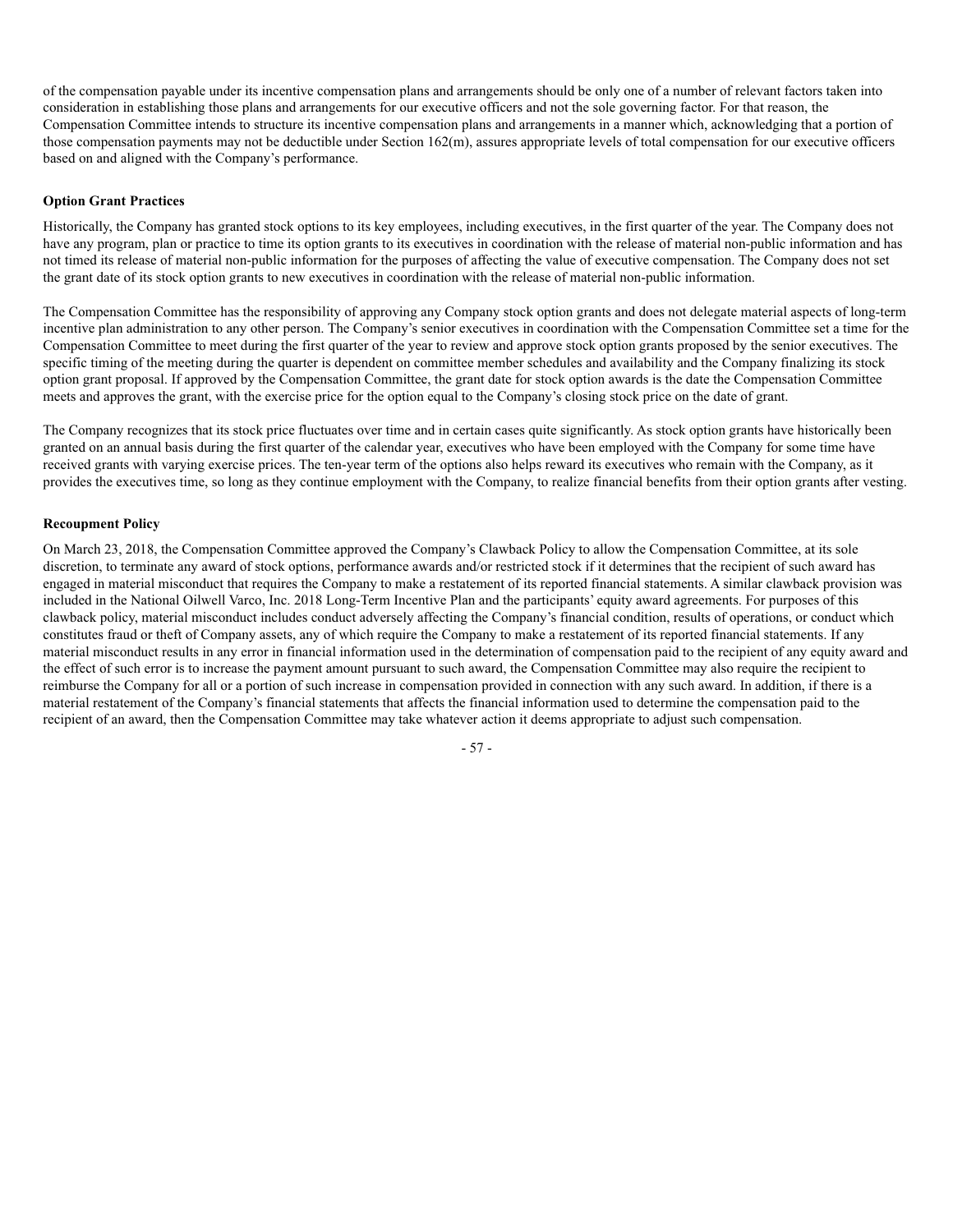#### **Stock Ownership Guidelines for Executives**

The Company adopted stock ownership guidelines for its executive officers in February 2013 and amended in November 2020. The Company's stock ownership guidelines for its executive officers are intended to align the interests of the Company's executive officers and the Company's stockholders by requiring executives to accumulate and retain a meaningful amount of the Company's stock. Under the Company's guidelines, the executive officers must comply with the following ownership requirements:

| Title                       | <b>Multiple of Base Salary</b> |
|-----------------------------|--------------------------------|
| Chairman, President & CEO   |                                |
| Senior Vice President & CFO |                                |
| Other executive officers    |                                |

The Company's executive officers must attain the applicable stock ownership level within five years after first becoming subject to the guidelines. The following shares of Company stock count towards compliance with the guidelines: shares owned by the executive; shares owned jointly by the executive and his or her spouse; shares held in a trust established by the executive for the benefit of the executive and his or her family members; shares equal to the number of vested deferred stock units credited to the executive; shares equal to the in-the-money portion of any vested, unexercised options; unvested shares of time-based restricted stock or restricted stock units; and shares credited to the executive's 401(k) plan account. Unvested and unearned performance shares or units and unvested stock options do not count towards compliance guidelines. For purposes of determining compliance with the guidelines, as of January 1 of each year, the executive's total eligible shares (as described above) will be multiplied by the greater of (a) the average of the month-end closing prices of the Company's common stock for the prior twelve months or (b) the value on the date of grant or purchase. All of the Company's Named Executive Officers are currently in compliance with the Company's stock ownership guidelines as of January 1, 2022.

# **Compensation Consultant Independence**

In furtherance of maintaining the independence of the Compensation Committee's compensation consultant, the Compensation Committee has the sole authority to retain or terminate its compensation consultant. The Compensation Committee annually reviews and approves total expenditures paid to the independent compensation consultant. Meridian and its affiliates did not provide any services to the company or any of the company's affiliates other than advising the Compensation Committee on director and executive officer compensation during 2021.

#### **Recent Developments for 2022 Compensation**

On February 15, 2022, the Compensation Committee, in connection with its annual review of executive compensation and performance, and in consultation with Meridian, approved the base salaries, annual incentive targets and long-term incentive awards of the Company's executive officers. The Compensation Committee decided to maintain our general approach to executive compensation, with an emphasis on short and long-term incentive compensation that rewards our executives when they achieve the Company's financial and operational goals and deliver value for our stockholders. The Committee determined to grant restricted stock units in lieu of restricted stock awards to enable the Company to offer the retention of equity in a future retirement program. Additionally, the Compensation Committee decided the following:

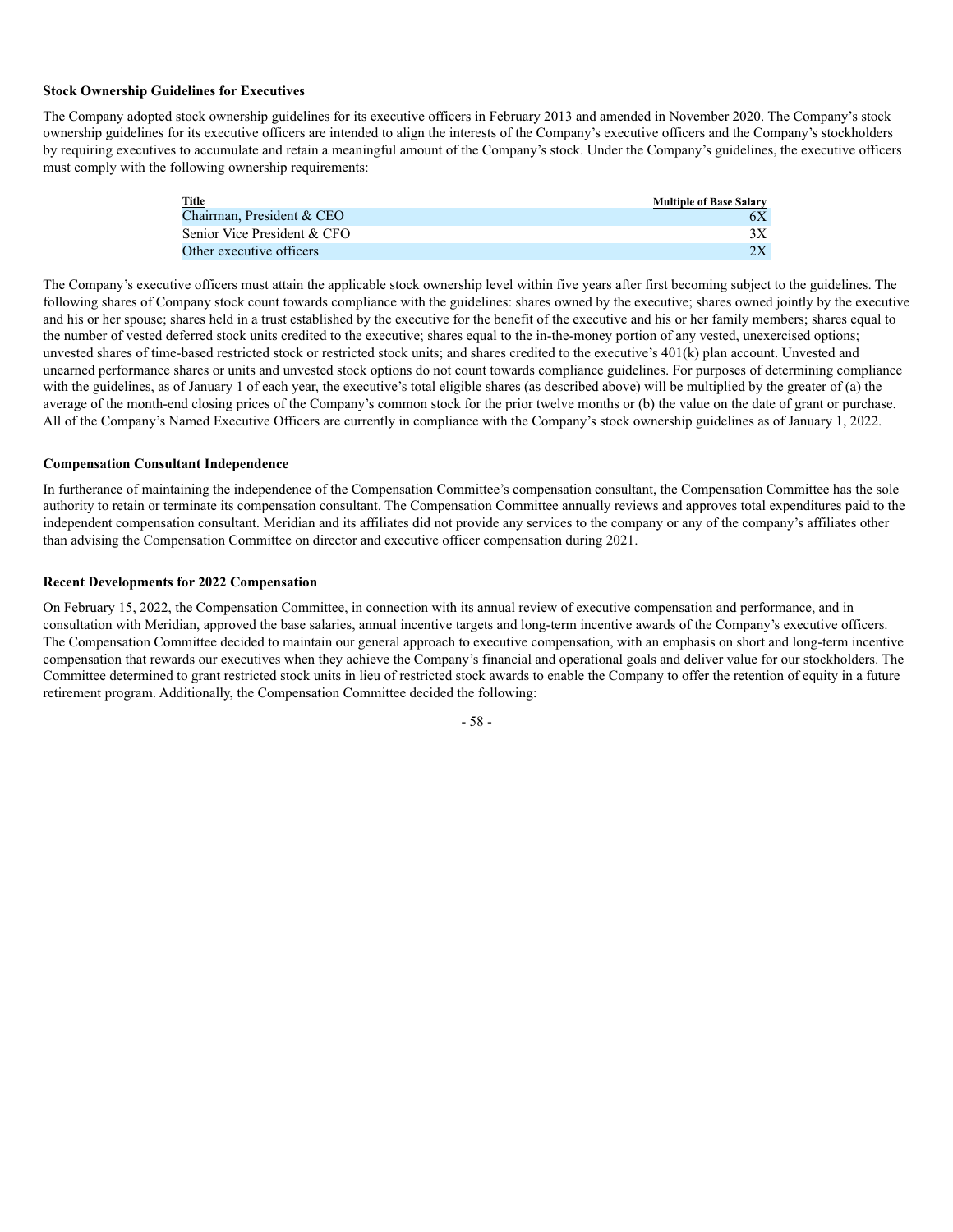- Held 2022 base salaries flat.
- Reduced target bonus levels for the Named Executive Officers (i.e., a 15% reduction for the CEO and a 10% reduction for the other Named Executive Officers) as part of a restructuring of the annual bonus program.
- Introduced a new energy transition performance measure to the annual incentive plan.
- Maintained the reduced value of long-term incentive awards from 2021.

The new energy transition performance measure shall be tied to revenues earned from energy transition product and service offerings, including those related to wind, geothermal, CCUS (carbon capture, utilization and storage), biogas, hydrogen, solar, rare-earth metals, and energy storage, and other technologies used to improve energy efficiency or reduce emissions. The Company believes this new measure will incentivize revenue growth for the Company's energy transition product portfolio and emphasize its strategic importance. All participants, including the Named Executive Officers, will have 10% of their bonus target tied to the new energy transition performance measure in 2022.

#### **Compensation Committee Report**

The responsibilities of the Compensation Committee, which are set forth in the Compensation Committee Charter adopted by the Board of Directors, include approving and evaluating all compensation of directors and executive officers, including salaries, bonuses, and compensation plans, policies and programs of the Company.

We have reviewed and discussed with senior management the Compensation Discussion and Analysis section included in this proxy statement. Based on this review and discussion, the Compensation Committee recommended to the Board of Directors that the Compensation Discussion and Analysis be included in the Company's 2022 Proxy Statement.

#### **Members of the Compensation Committee**

Ben A. Guill, Committee Chair Eric L. Mattson William R. Thomas

- 59 -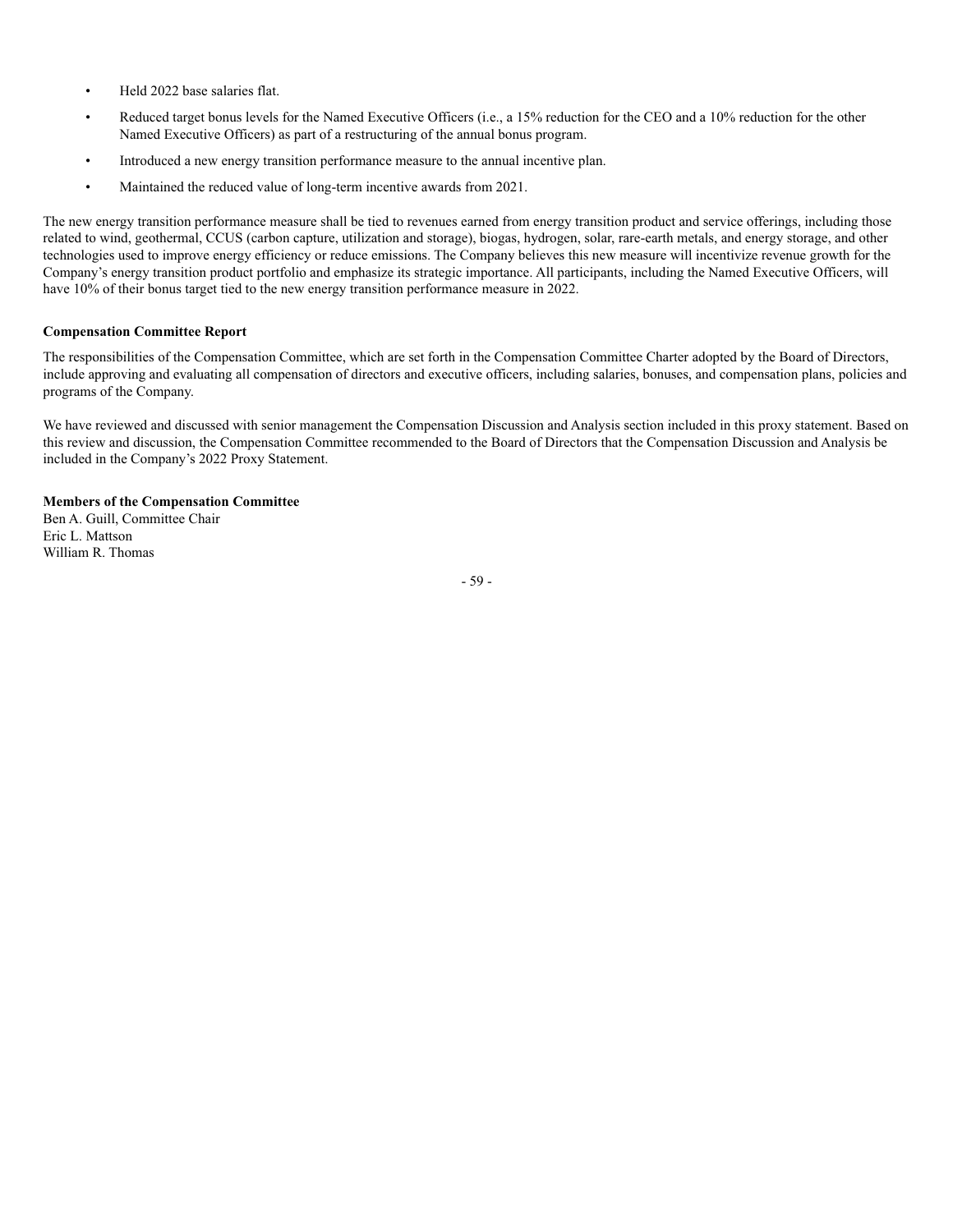#### **EXECUTIVE COMPENSATION**

The following table sets forth for the year ended December 31, 2021 the compensation paid by the Company to its Chief Executive Officer and Chief Financial Officer and three other most highly compensated executive officers (the "Named Executive Officers") serving in such capacity at December 31, 2021.

#### **Summary Compensation Table**

| Name and<br>Principal<br><b>Position</b> | Year | <b>Salary</b><br>(S) | <b>Bonus</b><br>(S)             | <b>Stock</b><br>Awards<br>(S)(1) | Option<br>Awards<br>(S)(2) | <b>Non-Equity</b><br>Incentive<br><b>Plan Comp</b><br>(S)(3) | Change in<br><b>Pension Value</b><br>and<br>Nonqualified<br><b>Deferred</b><br>Compensation<br>Earnings<br>\$)(4) | All<br>Other<br>Comp<br>(S)(5) | Total (\$)   |
|------------------------------------------|------|----------------------|---------------------------------|----------------------------------|----------------------------|--------------------------------------------------------------|-------------------------------------------------------------------------------------------------------------------|--------------------------------|--------------|
| Clay C. Williams                         | 2021 | \$940,000            |                                 | \$8,125,350                      | \$2,161,279                | \$337,291                                                    |                                                                                                                   | \$18,144                       | \$11,582,064 |
| Chairman, President & Chief              | 2020 | \$816,448            | $\overline{\phantom{m}}$        | \$8,109,405                      | \$2,137,500                |                                                              | 217,866<br>\$                                                                                                     | \$8,570                        | \$11,289,789 |
| <i>Executive Officer (6)</i>             | 2019 | \$940,000            | $\overline{\phantom{m}}$        | \$7,801,115                      | \$2,837,474                | \$976,998                                                    | 217,277                                                                                                           | \$53,500                       | \$12,826,364 |
| Jose A. Bayardo                          | 2021 | \$685,000            | $\hspace{0.1mm}-\hspace{0.1mm}$ | \$2,565,900                      | 682,508<br>S.              | \$166,787                                                    | $\hspace{0.1mm}-\hspace{0.1mm}$                                                                                   | \$10,118                       | \$4,110,313  |
| Senior VP & Chief Financial              | 2020 | \$685,000            | $\overline{\phantom{m}}$        | \$2,560,869                      | 674,997<br>S               |                                                              |                                                                                                                   | \$ 6,303                       | \$3,927,169  |
| <i>Officer</i>                           | 2019 | \$685,000            | $\hspace{0.1mm}-\hspace{0.1mm}$ | \$2,463,519                      | S.<br>896,043              | \$483,117                                                    |                                                                                                                   | \$47,950                       | \$4,575,629  |
| Isaac H. Joseph                          | 2021 | \$570,000            | $\overline{\phantom{m}}$        | \$1,710,600                      | 455,005<br>S.              | \$230,002                                                    | $\overline{\phantom{m}}$                                                                                          | \$9,052                        | \$2,974,659  |
| President – Wellbore Technologies        | 2020 |                      |                                 |                                  |                            |                                                              |                                                                                                                   |                                |              |
| (7)                                      | 2019 |                      |                                 |                                  |                            |                                                              |                                                                                                                   |                                |              |
| Joseph W. Rovig                          | 2021 | \$570,000            | $\overline{\phantom{m}}$        | \$1,710,600                      | 455,005<br>S               | \$173,794                                                    | $\overbrace{\phantom{12333}}$                                                                                     | \$5,426                        | \$2,914,825  |
| President – Rig Technologies             | 2020 | \$570,000            | $\overline{\phantom{m}}$        | \$1,707,227                      | \$<br>450,000              |                                                              |                                                                                                                   | \$8,628                        | \$2,735,855  |
|                                          | 2019 | \$570,000            |                                 | \$1,642,324                      | 597,362<br>S.              | \$460,519                                                    | $\hspace{0.05cm}$                                                                                                 | \$45,600                       | \$ 3,315,805 |
| Kirk M. Shelton                          | 2021 | \$550,000            |                                 | \$1,710,600                      | 455,005<br>S.              | \$66,958                                                     |                                                                                                                   | \$6,959                        | \$2,789,522  |
| President – Completion and               | 2020 |                      |                                 |                                  |                            |                                                              |                                                                                                                   |                                |              |
| <b>Production Solutions (8)</b>          | 2019 |                      |                                 |                                  |                            |                                                              |                                                                                                                   |                                |              |

(1) The amounts reported in this column represent the aggregate grant date fair value of stock awards granted in the relevant year compiled in accordance with FASB Topic 718, excluding forfeiture estimates. Refer to the Company's 2021 Annual Report, Financial Report to Stockholders for all relevant valuation assumptions used to determine the grant date fair value of the stock awards included in this column.

- 60 -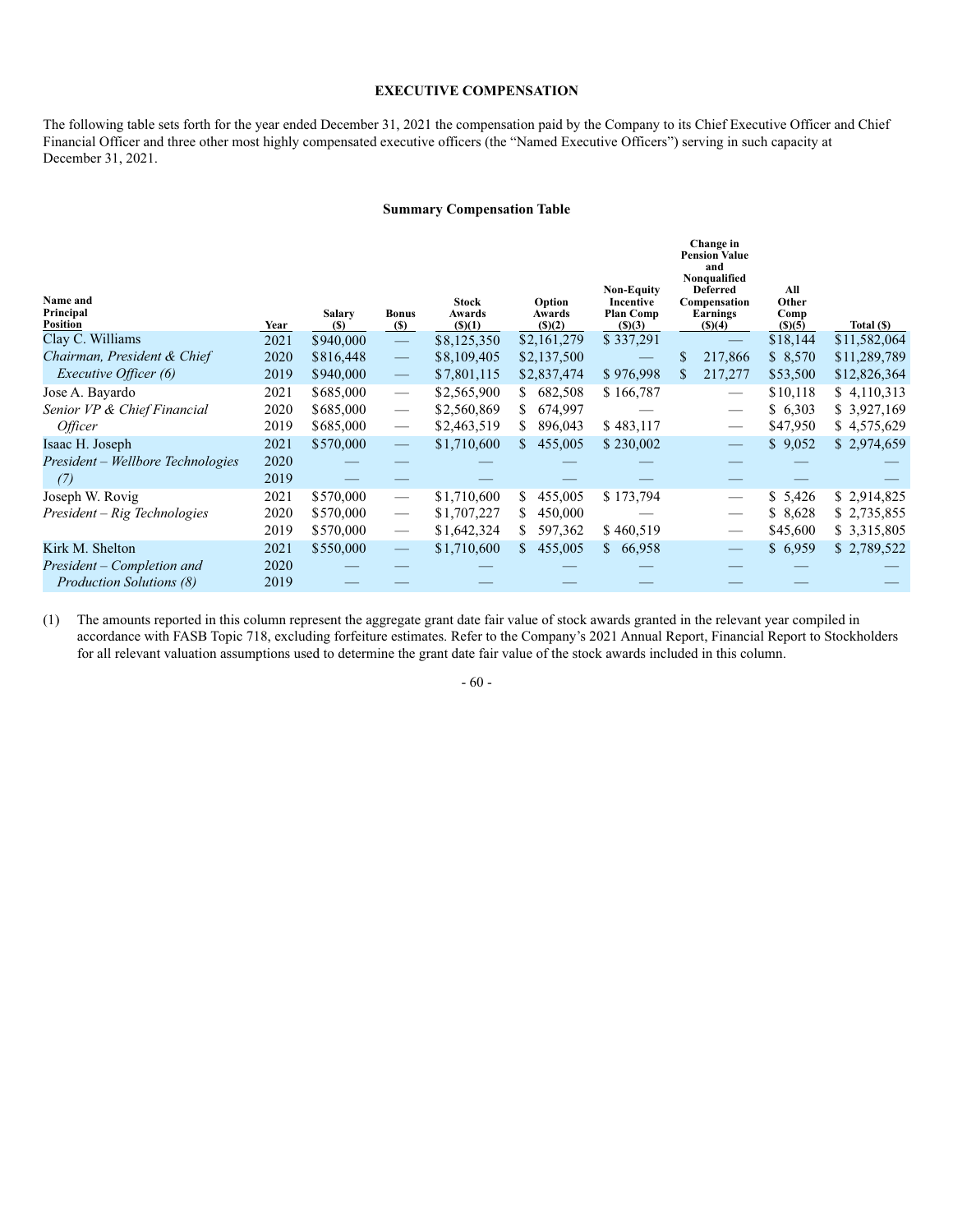- (2) The amounts reported in this column represent the aggregate grant date fair value of option awards granted in the relevant year compiled in accordance with FASB Topic 718, excluding forfeiture estimates. Refer to the Company's 2021 Annual Report, Financial Report to Stockholders for all relevant valuation assumptions used to determine the grant date fair value of option awards included in this column.
- (3) The amounts shown in this column represent the value of the annual cash bonus awards under the Company's 2021 annual incentive plan. The Company's Adjusted EBITDA performance at the Company's consolidated level and for the Company's Rig Technologies, Wellbore Technologies and Completion & Production Solutions segments was below the target level but above the minimum threshold Adjusted EBITDA and working capital objectives set under the 2021 annual incentive plan. As a result, the Named Executive Officers received the foregoing incentive compensation bonus payout for 2021.
- (4) Total earnings in Mr. Williams' pension account were a negative \$67,756 in 2021. This amount is primarily attributable to an increase in the discount rate from the prior fiscal year end measurement.
- (5) The amounts include:
	- a) The amounts shown in this column reflect the changes made to the Company's employer match and retirement contributions under the 401k Plan and the Supplemental Plan, as discussed further in the Retirement, Health and Welfare Benefits section above.
	- b) The Company's cash contributions for 2021 under the Company's 401(k) Plan, a defined contribution plan, on behalf of Mr. Williams \$0; Mr. Bayardo - \$0; Mr. Joseph - \$0; Mr. Rovig - \$0 and Mr. Shelton - \$0.
	- c) The Company's cash contributions for 2021 under the Supplemental Plan, a defined contribution plan, on of behalf Mr. Williams \$18,144; Mr. Bayardo - \$10,118; Mr. Joseph - \$9,052; Mr. Rovig - \$5,426 and Mr. Shelton - \$6,959.
- (6) Mr. Williams' 2020 base salary was reduced voluntarily from \$940,000 to \$750,000 in May 2020 for the remainder of the year.
- (7) Mr. Joseph was not a Named Executive Officer in 2019 or 2020.
- (8) Mr. Shelton was not a Named Executive Officer in 2019 or 2020.

The following table provides information concerning stock options and restricted stock awards granted to Named Executive Officers during the fiscal year ended December 31, 2021. The Company did not grant any stock appreciation rights to the Named Executive Officers during the year ended December 31, 2021.

#### **Grants of Plan-Based Awards**

|                  | <b>Estimated Possible Payouts Under Non-</b><br><b>Equity Incentive Plan Awards</b> |                            |                           | Thres-                     | <b>Estimated Future Payouts Under</b><br><b>Equity Incentive Plan Awards</b> |                         | <b>All Other</b><br><b>Stock</b><br><b>Awards:</b><br><b>Number</b><br>of Shares<br>of Stock | All Other<br>Option<br>Awards:<br>Number of<br><b>Securities</b><br>Underlying | <b>Exercise</b><br>or Base<br>Price of<br>Option<br>Awards | <b>Grant Date</b><br><b>Fair Value</b><br>of Stock and |                                               |
|------------------|-------------------------------------------------------------------------------------|----------------------------|---------------------------|----------------------------|------------------------------------------------------------------------------|-------------------------|----------------------------------------------------------------------------------------------|--------------------------------------------------------------------------------|------------------------------------------------------------|--------------------------------------------------------|-----------------------------------------------|
| Name             | Grant<br>Date                                                                       | <b>Threshold</b><br>() (1) | Target<br>$($ S $)$ $(1)$ | Maximum<br>$($ S $)$ $(1)$ | hold<br>$(4)$ (2)                                                            | <b>Target</b><br>(#)(2) | Maximum<br>(#)(2)                                                                            | or Units<br>(#)(3)                                                             | <b>Options</b><br>(# )                                     | (per<br>share)                                         | Option<br>Awards                              |
| Clay C. Williams | 2021<br>2021<br>2021<br>2021                                                        | \$131,600                  | \$1,316,000               | \$2,632,000                | 142,500                                                                      | 285,000                 | 570,000                                                                                      | 142,500                                                                        | 375,659                                                    | \$15.00                                                | \$5,987,850<br>\$2,137,500<br>\$2,161,279     |
| Jose A. Bayardo  | 2021<br>2021<br>2021<br>2021                                                        | \$65,075                   | 650,750<br>S              | \$1,301,500                | 45,000                                                                       | 90,000                  | 180,000                                                                                      | 45,000                                                                         | 118,629                                                    | \$15.00                                                | \$1,890,900<br>675,000<br>682,508<br>\$       |
| Isaac H. Joseph  | 2021<br>2021<br>2021<br>2021                                                        | \$54,150                   | 541,500<br>\$.            | \$1,083,000                | 30,000                                                                       | 60,000                  | 120,000                                                                                      | 30,000                                                                         | 79,086                                                     | \$15.00                                                | \$1,260,600<br>\$<br>450,000<br>\$<br>455,005 |
| Joseph W. Rovig  | 2021<br>2021<br>2021<br>2021                                                        | \$<br>54,150               | S<br>541,500              | \$1,083,000                | 30,000                                                                       | 60,000                  | 120,000                                                                                      | 30,000                                                                         | 79,086                                                     | \$15.00                                                | \$1,260,600<br>\$<br>450,000<br>455,005<br>S  |
| Kirk M. Shelton  | 2021<br>2021<br>2021<br>2021                                                        | \$<br>52,250               | 522,500<br>\$             | \$1,045,000                | 30,000                                                                       | 60,000                  | 120,000                                                                                      | 30,000                                                                         | 79,086                                                     | \$15.00                                                | \$1,260,600<br>450,000<br>455,005<br>\$       |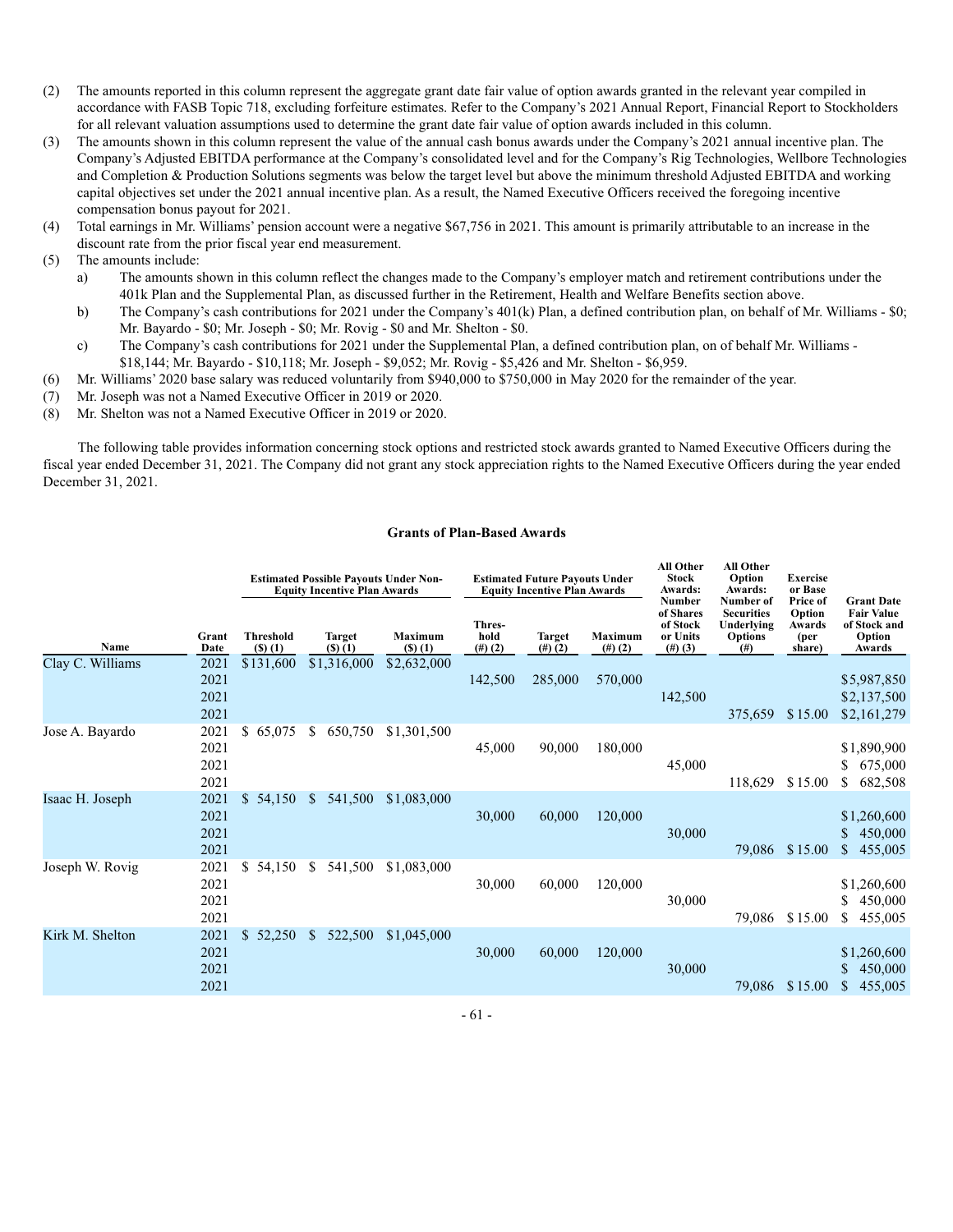- (1) Represents the range of possible payouts under our annual incentive compensation plan.
- (2) On February 22, 2021, the Compensation Committee approved the 2021 Performance Share Award Grant. The performance share awards can be earned by the executives only by performance against established goals and vest three years from the grant date. The performance share awards are divided into two independent parts that are subject to two separate performance metrics: 85% in value based on the Company's TSR (total shareholder return) goal and 15% in value based on the Company's internal NVA goal (returns on capital metric).
- (3) On February 22, 2021, the Compensation Committee approved a grant of restricted stock awards to these executive officers pursuant to the National Oilwell Varco, Inc. 2018 Long-Term Incentive Plan. The restricted stock awards granted by the Company to its executive officers vests in three equal annual installments commencing on the first anniversary of the date of grant, provided that such executive officer remains continuously employed with the Company during such time period.

#### **Exercises and Holdings of Previously-Awarded Equity Disclosure**

The following table provides information regarding outstanding awards that have been granted to Named Executive Officers where the ultimate outcomes of such awards have not been realized, as of December 31, 2021.

|                  |                                                                                                     |                                                                                             | <b>Option Award</b>                                                                                                                                |                                         |                                     | <b>Stock Award</b>                                                                                    |                                                                                                                  |                                                                                                                                                                 |                                                                                                                                                                                                                  |  |
|------------------|-----------------------------------------------------------------------------------------------------|---------------------------------------------------------------------------------------------|----------------------------------------------------------------------------------------------------------------------------------------------------|-----------------------------------------|-------------------------------------|-------------------------------------------------------------------------------------------------------|------------------------------------------------------------------------------------------------------------------|-----------------------------------------------------------------------------------------------------------------------------------------------------------------|------------------------------------------------------------------------------------------------------------------------------------------------------------------------------------------------------------------|--|
| Name             | Number of<br><b>Securities</b><br>Underlying<br>Unexercised<br>Options $(\#)$<br><b>Exercisable</b> | Number of<br><b>Securities</b><br>Underlying<br>Unexercised<br>Options (#)<br>Unexercisable | <b>Equity</b><br><b>Incentive Plan</b><br>Awards:<br>Number of<br><b>Securities</b><br>Underlying<br>Unexercised<br>Unearned<br><b>Options</b> (#) | Option<br><b>Exercise</b><br>Price (\$) | Option<br><b>Expiration</b><br>Date | Number<br>of Shares<br>or Units of<br><b>Stock</b><br><b>That Have</b><br><b>Not</b><br>Vested $(\#)$ | Market<br>Value of<br><b>Shares</b> or<br><b>Units of</b><br><b>Stock That</b><br><b>Have Not</b><br>Vested (\$) | Equity<br>Incentive<br><b>Plan Awards:</b><br>Number of<br>Unearned<br><b>Shares</b> , Units<br>or Other<br><b>Rights That</b><br><b>Have Not</b><br>Vested (#) | <b>Equity</b><br>Incentive<br><b>Plan Awards:</b><br>Market or<br><b>Payout Value</b><br>of Unearned<br><b>Shares</b> , Units<br>or Other<br><b>Rights That</b><br><b>Have Not</b><br><b>Vested</b><br>$(S)$ (1) |  |
| Clay C. Williams |                                                                                                     | 375,659(2)                                                                                  |                                                                                                                                                    | \$15.00                                 | 2/23/31                             |                                                                                                       |                                                                                                                  |                                                                                                                                                                 |                                                                                                                                                                                                                  |  |
|                  | 122,212                                                                                             | 244,426 (3)                                                                                 |                                                                                                                                                    | \$<br>20.23                             | 2/26/30                             |                                                                                                       |                                                                                                                  |                                                                                                                                                                 |                                                                                                                                                                                                                  |  |
|                  | 208,791                                                                                             | 104,396(4)                                                                                  |                                                                                                                                                    | \$<br>28.72                             | 2/28/29                             |                                                                                                       |                                                                                                                  |                                                                                                                                                                 |                                                                                                                                                                                                                  |  |
|                  | 339,642                                                                                             |                                                                                             |                                                                                                                                                    | \$<br>35.09                             | 2/29/28                             |                                                                                                       |                                                                                                                  |                                                                                                                                                                 |                                                                                                                                                                                                                  |  |
|                  | 289,920                                                                                             |                                                                                             |                                                                                                                                                    | \$<br>38.86                             | 2/23/27                             |                                                                                                       |                                                                                                                  |                                                                                                                                                                 |                                                                                                                                                                                                                  |  |
|                  | 232,558                                                                                             |                                                                                             |                                                                                                                                                    | \$<br>28.24                             | 2/25/26                             |                                                                                                       |                                                                                                                  |                                                                                                                                                                 |                                                                                                                                                                                                                  |  |
|                  | 310,053                                                                                             |                                                                                             |                                                                                                                                                    | \$54.74                                 | 2/26/25                             |                                                                                                       |                                                                                                                  |                                                                                                                                                                 |                                                                                                                                                                                                                  |  |
|                  | 172,966                                                                                             |                                                                                             |                                                                                                                                                    | \$68.997                                | 2/26/24                             |                                                                                                       |                                                                                                                  |                                                                                                                                                                 |                                                                                                                                                                                                                  |  |
|                  | 73,749                                                                                              |                                                                                             |                                                                                                                                                    | \$63.926                                | 2/16/23                             |                                                                                                       |                                                                                                                  |                                                                                                                                                                 |                                                                                                                                                                                                                  |  |
|                  | 58,565                                                                                              |                                                                                             |                                                                                                                                                    | \$77.987                                | 2/22/22                             |                                                                                                       |                                                                                                                  |                                                                                                                                                                 |                                                                                                                                                                                                                  |  |
|                  |                                                                                                     |                                                                                             |                                                                                                                                                    |                                         |                                     |                                                                                                       |                                                                                                                  | 132,312(5)                                                                                                                                                      | \$1,792,828                                                                                                                                                                                                      |  |
|                  |                                                                                                     |                                                                                             |                                                                                                                                                    |                                         |                                     |                                                                                                       |                                                                                                                  | 33,078 (6)                                                                                                                                                      | 448,207<br>S.                                                                                                                                                                                                    |  |
|                  |                                                                                                     |                                                                                             |                                                                                                                                                    |                                         |                                     |                                                                                                       |                                                                                                                  | 211,320(7)                                                                                                                                                      | \$2,863,386                                                                                                                                                                                                      |  |
|                  |                                                                                                     |                                                                                             |                                                                                                                                                    |                                         |                                     |                                                                                                       |                                                                                                                  | 70,440 (8)                                                                                                                                                      | 954,462<br>\$                                                                                                                                                                                                    |  |
|                  |                                                                                                     |                                                                                             |                                                                                                                                                    |                                         |                                     |                                                                                                       |                                                                                                                  | 285,000(9)                                                                                                                                                      | \$3,861,750                                                                                                                                                                                                      |  |
|                  |                                                                                                     |                                                                                             |                                                                                                                                                    |                                         |                                     |                                                                                                       |                                                                                                                  | 142,500(10)                                                                                                                                                     | \$1,930,875                                                                                                                                                                                                      |  |
| Jose A. Bayardo  |                                                                                                     | 118,629(2)                                                                                  |                                                                                                                                                    | \$15.00                                 | 2/23/31                             |                                                                                                       |                                                                                                                  |                                                                                                                                                                 |                                                                                                                                                                                                                  |  |
|                  | 38,593                                                                                              | 77,187(3)                                                                                   |                                                                                                                                                    | \$<br>20.23                             | 2/26/30                             |                                                                                                       |                                                                                                                  |                                                                                                                                                                 |                                                                                                                                                                                                                  |  |
|                  | 65,934                                                                                              | 32,967(4)                                                                                   |                                                                                                                                                    | \$<br>28.72                             | 2/28/29                             |                                                                                                       |                                                                                                                  |                                                                                                                                                                 |                                                                                                                                                                                                                  |  |
|                  | 107,256                                                                                             |                                                                                             |                                                                                                                                                    | \$<br>35.09                             | 2/29/28                             |                                                                                                       |                                                                                                                  |                                                                                                                                                                 |                                                                                                                                                                                                                  |  |
|                  | 118,260                                                                                             |                                                                                             |                                                                                                                                                    | \$38.86                                 | 2/23/27                             |                                                                                                       |                                                                                                                  |                                                                                                                                                                 |                                                                                                                                                                                                                  |  |

# **Outstanding Equity Awards at Fiscal Year-End**

- 62 -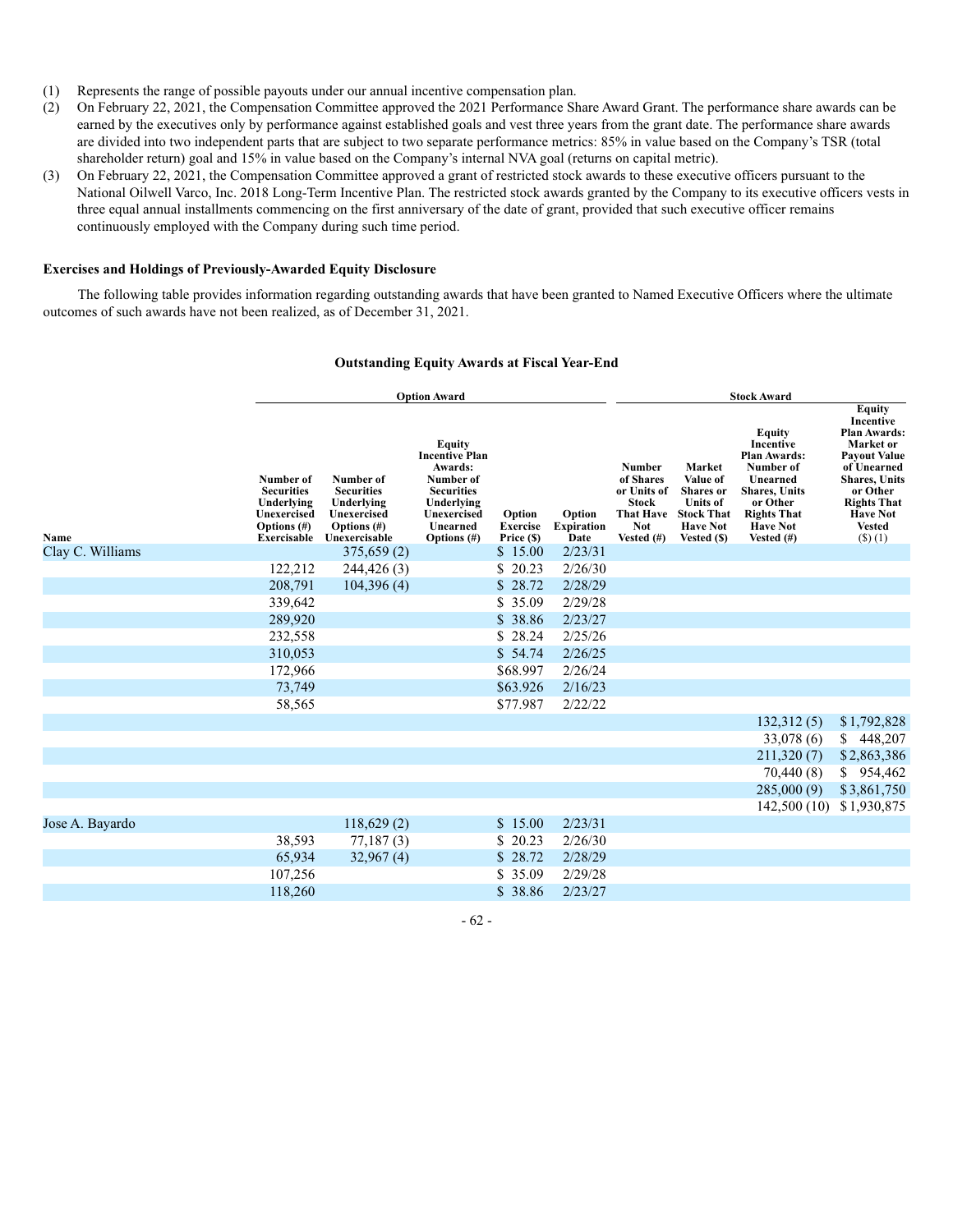|                 |                                                                                                  |                                                                                                | <b>Option Award</b>                                                                                                                         |                                  |                                     | <b>Stock Award</b>                                                                             |                                                                                                                  |                                                                                                                                                                           |              |                                                                                                                                                                                                              |
|-----------------|--------------------------------------------------------------------------------------------------|------------------------------------------------------------------------------------------------|---------------------------------------------------------------------------------------------------------------------------------------------|----------------------------------|-------------------------------------|------------------------------------------------------------------------------------------------|------------------------------------------------------------------------------------------------------------------|---------------------------------------------------------------------------------------------------------------------------------------------------------------------------|--------------|--------------------------------------------------------------------------------------------------------------------------------------------------------------------------------------------------------------|
| Name            | Number of<br><b>Securities</b><br>Underlying<br>Unexercised<br><b>Options</b> (#)<br>Exercisable | Number of<br><b>Securities</b><br>Underlying<br>Unexercised<br>Options $(\#)$<br>Unexercisable | Equity<br><b>Incentive Plan</b><br>Awards:<br>Number of<br><b>Securities</b><br>Underlying<br>Unexercised<br>Unearned<br><b>Options</b> (#) | Option<br>Exercise<br>Price (\$) | Option<br><b>Expiration</b><br>Date | Number<br>of Shares<br>or Units of<br><b>Stock</b><br>That Have<br><b>Not</b><br>Vested $(\#)$ | Market<br>Value of<br><b>Shares</b> or<br><b>Units of</b><br><b>Stock That</b><br><b>Have Not</b><br>Vested (\$) | <b>Equity</b><br>Incentive<br><b>Plan Awards:</b><br>Number of<br>Unearned<br><b>Shares</b> , Units<br>or Other<br><b>Rights That</b><br><b>Have Not</b><br>Vested $(\#)$ |              | <b>Equity</b><br>Incentive<br>Plan Awards:<br>Market or<br><b>Payout Value</b><br>of Unearned<br><b>Shares, Units</b><br>or Other<br><b>Rights That</b><br><b>Have Not</b><br><b>Vested</b><br>$($ \$ $)(1)$ |
|                 | 224,215                                                                                          |                                                                                                |                                                                                                                                             | \$28.24                          | 2/25/26                             |                                                                                                |                                                                                                                  |                                                                                                                                                                           |              |                                                                                                                                                                                                              |
|                 |                                                                                                  |                                                                                                |                                                                                                                                             |                                  |                                     |                                                                                                |                                                                                                                  | 41,783(5)<br>10,445(6)                                                                                                                                                    | \$           | 566,160                                                                                                                                                                                                      |
|                 |                                                                                                  |                                                                                                |                                                                                                                                             |                                  |                                     |                                                                                                |                                                                                                                  | 66,733(7)                                                                                                                                                                 | \$<br>\$     | 141,530<br>904,232                                                                                                                                                                                           |
|                 |                                                                                                  |                                                                                                |                                                                                                                                             |                                  |                                     |                                                                                                |                                                                                                                  | 22,244(8)                                                                                                                                                                 | $\$$         | 301,406                                                                                                                                                                                                      |
|                 |                                                                                                  |                                                                                                |                                                                                                                                             |                                  |                                     |                                                                                                |                                                                                                                  | 90,000(9)                                                                                                                                                                 |              | \$1,219,500                                                                                                                                                                                                  |
|                 |                                                                                                  |                                                                                                |                                                                                                                                             |                                  |                                     |                                                                                                |                                                                                                                  | 45,000(10)                                                                                                                                                                |              | \$609,750                                                                                                                                                                                                    |
| Isaac H. Joseph |                                                                                                  | 79,086 (2)                                                                                     |                                                                                                                                             | \$15.00                          | 2/23/31                             |                                                                                                |                                                                                                                  |                                                                                                                                                                           |              |                                                                                                                                                                                                              |
|                 | 25,729                                                                                           | 51,458(3)                                                                                      |                                                                                                                                             | \$20.23                          | 2/26/30                             |                                                                                                |                                                                                                                  |                                                                                                                                                                           |              |                                                                                                                                                                                                              |
|                 | 43,956                                                                                           | 21,978 (4)                                                                                     |                                                                                                                                             | 28.72<br>\$                      | 2/28/29                             |                                                                                                |                                                                                                                  |                                                                                                                                                                           |              |                                                                                                                                                                                                              |
|                 | 71,504                                                                                           |                                                                                                |                                                                                                                                             | \$35.09                          | 2/29/28                             |                                                                                                |                                                                                                                  |                                                                                                                                                                           |              |                                                                                                                                                                                                              |
|                 | 39,240                                                                                           |                                                                                                |                                                                                                                                             | 34.32<br>\$                      | 2/25/26                             |                                                                                                |                                                                                                                  |                                                                                                                                                                           |              |                                                                                                                                                                                                              |
|                 | 79,830                                                                                           |                                                                                                |                                                                                                                                             | \$38.86                          | 2/23/27                             |                                                                                                |                                                                                                                  |                                                                                                                                                                           |              |                                                                                                                                                                                                              |
|                 | 25,900                                                                                           |                                                                                                |                                                                                                                                             | \$54.74                          | 2/26/25                             |                                                                                                |                                                                                                                  |                                                                                                                                                                           |              |                                                                                                                                                                                                              |
|                 | 13,753                                                                                           |                                                                                                |                                                                                                                                             | \$68.997                         | 2/26/24                             |                                                                                                |                                                                                                                  |                                                                                                                                                                           |              |                                                                                                                                                                                                              |
|                 | 12,253                                                                                           |                                                                                                |                                                                                                                                             | \$63.926                         | 2/16/23                             |                                                                                                |                                                                                                                  |                                                                                                                                                                           |              |                                                                                                                                                                                                              |
|                 | 11,450                                                                                           |                                                                                                |                                                                                                                                             | \$77.987                         | 2/22/22                             |                                                                                                |                                                                                                                  |                                                                                                                                                                           |              |                                                                                                                                                                                                              |
|                 |                                                                                                  |                                                                                                |                                                                                                                                             |                                  |                                     |                                                                                                |                                                                                                                  | 27,855(5)                                                                                                                                                                 | \$           | 377,435                                                                                                                                                                                                      |
|                 |                                                                                                  |                                                                                                |                                                                                                                                             |                                  |                                     |                                                                                                |                                                                                                                  | 6,963(6)                                                                                                                                                                  | $\mathbb{S}$ | 94,349                                                                                                                                                                                                       |
|                 |                                                                                                  |                                                                                                |                                                                                                                                             |                                  |                                     |                                                                                                |                                                                                                                  | 44,488(7)                                                                                                                                                                 | \$           | 602,812                                                                                                                                                                                                      |
|                 |                                                                                                  |                                                                                                |                                                                                                                                             |                                  |                                     |                                                                                                |                                                                                                                  | 14,829(8)                                                                                                                                                                 | $\$$         | 200,933                                                                                                                                                                                                      |
|                 |                                                                                                  |                                                                                                |                                                                                                                                             |                                  |                                     |                                                                                                |                                                                                                                  | 60,000(9)                                                                                                                                                                 | \$           | 813,000                                                                                                                                                                                                      |
|                 |                                                                                                  |                                                                                                |                                                                                                                                             |                                  |                                     |                                                                                                |                                                                                                                  | 30,000 $(10)$ \$                                                                                                                                                          |              | 406,500                                                                                                                                                                                                      |
| Joseph W. Rovig |                                                                                                  | 79,086 (2)                                                                                     |                                                                                                                                             | \$15.00                          | 2/23/31                             |                                                                                                |                                                                                                                  |                                                                                                                                                                           |              |                                                                                                                                                                                                              |
|                 | 25,729                                                                                           | 51,458(3)                                                                                      |                                                                                                                                             | $\mathbb{S}$<br>20.23            | 2/26/30                             |                                                                                                |                                                                                                                  |                                                                                                                                                                           |              |                                                                                                                                                                                                              |
|                 | 43,956                                                                                           | 21,978 (4)                                                                                     |                                                                                                                                             | \$28.72                          | 2/28/29                             |                                                                                                |                                                                                                                  |                                                                                                                                                                           |              |                                                                                                                                                                                                              |
|                 | 71,504                                                                                           |                                                                                                |                                                                                                                                             | \$35.09                          | 2/29/28                             |                                                                                                |                                                                                                                  |                                                                                                                                                                           |              |                                                                                                                                                                                                              |
|                 | 53,220                                                                                           |                                                                                                |                                                                                                                                             | 38.86<br>\$<br>\$<br>28.24       | 2/23/27<br>2/25/26                  |                                                                                                |                                                                                                                  |                                                                                                                                                                           |              |                                                                                                                                                                                                              |
|                 | 49,826<br>74,200                                                                                 |                                                                                                |                                                                                                                                             | \$54.74                          | 2/26/25                             |                                                                                                |                                                                                                                  |                                                                                                                                                                           |              |                                                                                                                                                                                                              |
|                 | 27,850                                                                                           |                                                                                                |                                                                                                                                             | \$68.997                         | 2/26/24                             |                                                                                                |                                                                                                                  |                                                                                                                                                                           |              |                                                                                                                                                                                                              |
|                 | 6,876                                                                                            |                                                                                                |                                                                                                                                             | \$63.926                         | 2/16/23                             |                                                                                                |                                                                                                                  |                                                                                                                                                                           |              |                                                                                                                                                                                                              |
|                 | 6,225                                                                                            |                                                                                                |                                                                                                                                             | \$77.987                         | 2/22/22                             |                                                                                                |                                                                                                                  |                                                                                                                                                                           |              |                                                                                                                                                                                                              |
|                 |                                                                                                  |                                                                                                |                                                                                                                                             |                                  |                                     |                                                                                                |                                                                                                                  | 27,855(5)                                                                                                                                                                 |              | \$ 377,435                                                                                                                                                                                                   |
|                 |                                                                                                  |                                                                                                |                                                                                                                                             |                                  |                                     |                                                                                                |                                                                                                                  | 6,963(6)                                                                                                                                                                  | $\mathbb{S}$ | 94,349                                                                                                                                                                                                       |
|                 |                                                                                                  |                                                                                                |                                                                                                                                             |                                  |                                     |                                                                                                |                                                                                                                  | 44,488 (7)                                                                                                                                                                |              | \$602,812                                                                                                                                                                                                    |
|                 |                                                                                                  |                                                                                                |                                                                                                                                             |                                  |                                     |                                                                                                |                                                                                                                  | 14,829(8)                                                                                                                                                                 |              | \$200,933                                                                                                                                                                                                    |
|                 |                                                                                                  |                                                                                                |                                                                                                                                             |                                  |                                     |                                                                                                |                                                                                                                  | 60,000(9)                                                                                                                                                                 |              | \$ 813,000                                                                                                                                                                                                   |
|                 |                                                                                                  |                                                                                                |                                                                                                                                             |                                  |                                     |                                                                                                |                                                                                                                  |                                                                                                                                                                           |              |                                                                                                                                                                                                              |
|                 |                                                                                                  |                                                                                                |                                                                                                                                             |                                  |                                     |                                                                                                |                                                                                                                  | 30,000(10) \$ 406,500                                                                                                                                                     |              |                                                                                                                                                                                                              |
| Kirk M. Shelton |                                                                                                  | 79,086 (2)                                                                                     |                                                                                                                                             | \$15.00                          | 2/23/31                             |                                                                                                |                                                                                                                  |                                                                                                                                                                           |              |                                                                                                                                                                                                              |
|                 | 25,729                                                                                           | 51,458(3)                                                                                      |                                                                                                                                             | \$20.23                          | 2/26/30                             |                                                                                                |                                                                                                                  |                                                                                                                                                                           |              |                                                                                                                                                                                                              |
|                 | 43,956                                                                                           | 21,978 (4)                                                                                     |                                                                                                                                             | \$28.72                          | 2/28/29                             |                                                                                                |                                                                                                                  |                                                                                                                                                                           |              |                                                                                                                                                                                                              |

- 63 -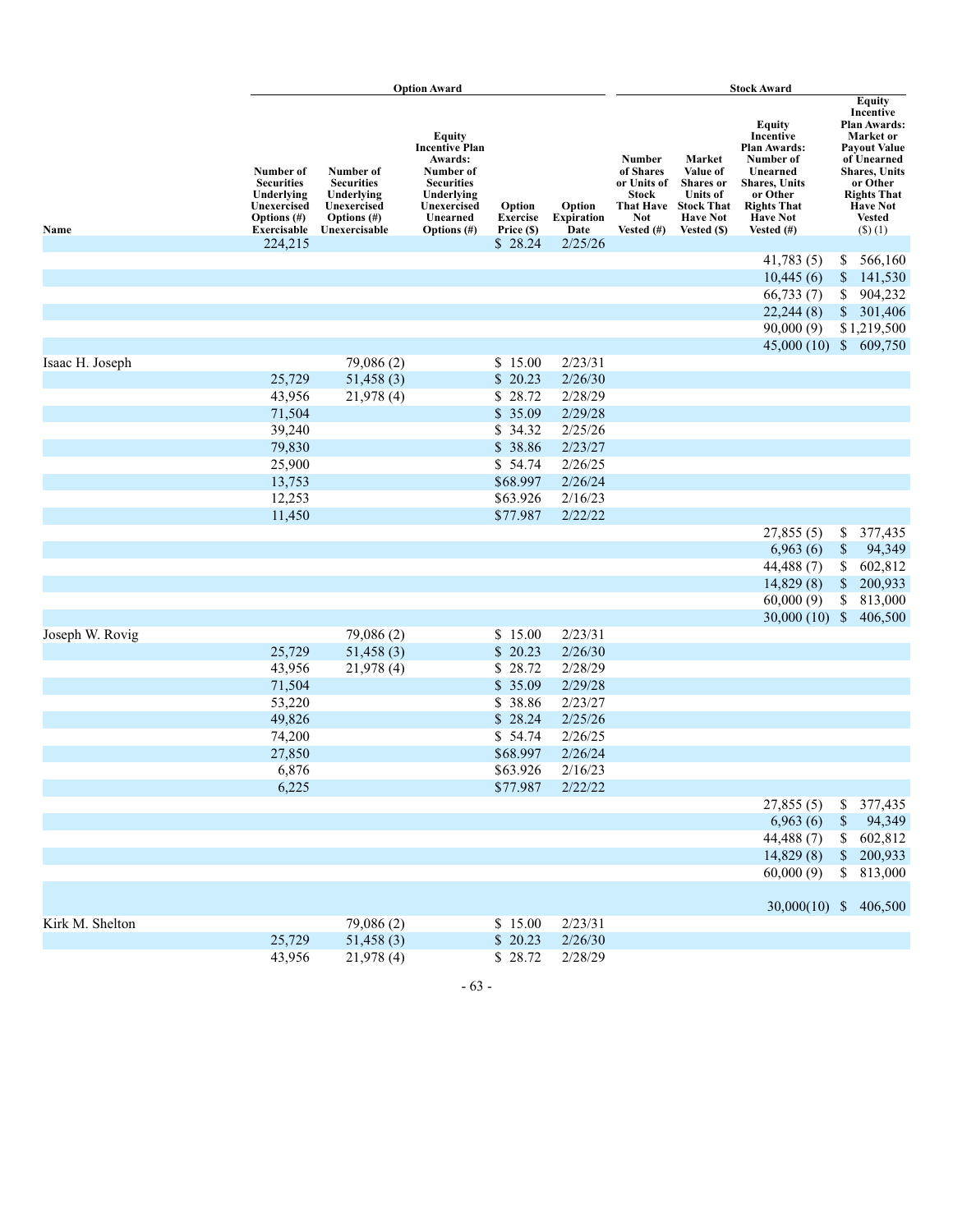|                                                                                                             |                                                                                                | <b>Option Award</b>                                                                                                                     |                                         |                                     | <b>Stock Award</b>                                                                                    |                                                                                                                  |                                                                                                                                                                   |              |                                                                                                                                                                                                                     |
|-------------------------------------------------------------------------------------------------------------|------------------------------------------------------------------------------------------------|-----------------------------------------------------------------------------------------------------------------------------------------|-----------------------------------------|-------------------------------------|-------------------------------------------------------------------------------------------------------|------------------------------------------------------------------------------------------------------------------|-------------------------------------------------------------------------------------------------------------------------------------------------------------------|--------------|---------------------------------------------------------------------------------------------------------------------------------------------------------------------------------------------------------------------|
| Number of<br><b>Securities</b><br>Underlying<br>Unexercised<br>Options $(\#)$<br>Name<br><b>Exercisable</b> | Number of<br><b>Securities</b><br>Underlying<br>Unexercised<br>Options $(\#)$<br>Unexercisable | Equity<br><b>Incentive Plan</b><br>Awards:<br>Number of<br><b>Securities</b><br>Underlying<br>Unexercised<br>Unearned<br>Options $(\#)$ | Option<br><b>Exercise</b><br>Price (\$) | Option<br><b>Expiration</b><br>Date | <b>Number</b><br>of Shares<br>or Units of<br><b>Stock</b><br>That Have<br><b>Not</b><br>Vested $(\#)$ | Market<br>Value of<br><b>Shares</b> or<br><b>Units of</b><br><b>Stock That</b><br><b>Have Not</b><br>Vested (\$) | Equity<br>Incentive<br><b>Plan Awards:</b><br>Number of<br>Unearned<br><b>Shares, Units</b><br>or Other<br><b>Rights That</b><br><b>Have Not</b><br>Vested $(\#)$ |              | <b>Equity</b><br>Incentive<br><b>Plan Awards:</b><br>Market or<br><b>Payout Value</b><br>of Unearned<br><b>Shares, Units</b><br>or Other<br><b>Rights That</b><br><b>Have Not</b><br><b>Vested</b><br>$($ \$ $)(1)$ |
| 71,504                                                                                                      |                                                                                                |                                                                                                                                         | \$35.09                                 | 2/29/28                             |                                                                                                       |                                                                                                                  |                                                                                                                                                                   |              |                                                                                                                                                                                                                     |
| 79,830                                                                                                      |                                                                                                |                                                                                                                                         | \$38.86                                 | 2/23/27                             |                                                                                                       |                                                                                                                  |                                                                                                                                                                   |              |                                                                                                                                                                                                                     |
| 44,843                                                                                                      |                                                                                                |                                                                                                                                         | \$28.24                                 | 2/25/26                             |                                                                                                       |                                                                                                                  |                                                                                                                                                                   |              |                                                                                                                                                                                                                     |
| 54,700                                                                                                      |                                                                                                |                                                                                                                                         | \$54.74                                 | 2/26/25                             |                                                                                                       |                                                                                                                  |                                                                                                                                                                   |              |                                                                                                                                                                                                                     |
| 27,850                                                                                                      |                                                                                                |                                                                                                                                         | \$68.997                                | 2/26/24                             |                                                                                                       |                                                                                                                  |                                                                                                                                                                   |              |                                                                                                                                                                                                                     |
| 13,753                                                                                                      |                                                                                                |                                                                                                                                         | \$63.926                                | 2/16/23                             |                                                                                                       |                                                                                                                  |                                                                                                                                                                   |              |                                                                                                                                                                                                                     |
| 12,450                                                                                                      |                                                                                                |                                                                                                                                         | \$77.987                                | 2/22/22                             |                                                                                                       |                                                                                                                  |                                                                                                                                                                   |              |                                                                                                                                                                                                                     |
|                                                                                                             |                                                                                                |                                                                                                                                         |                                         |                                     |                                                                                                       |                                                                                                                  | 27,855(5)                                                                                                                                                         | \$           | 377,435                                                                                                                                                                                                             |
|                                                                                                             |                                                                                                |                                                                                                                                         |                                         |                                     |                                                                                                       |                                                                                                                  | 6,963(6)                                                                                                                                                          | $\mathbb{S}$ | 94,349                                                                                                                                                                                                              |
|                                                                                                             |                                                                                                |                                                                                                                                         |                                         |                                     |                                                                                                       |                                                                                                                  | 44,488 (7)                                                                                                                                                        | \$           | 602,812                                                                                                                                                                                                             |
|                                                                                                             |                                                                                                |                                                                                                                                         |                                         |                                     |                                                                                                       |                                                                                                                  | 14,829(8)                                                                                                                                                         | \$           | 200,933                                                                                                                                                                                                             |
|                                                                                                             |                                                                                                |                                                                                                                                         |                                         |                                     |                                                                                                       |                                                                                                                  | 60,000(9)                                                                                                                                                         | S.           | 813,000                                                                                                                                                                                                             |
|                                                                                                             |                                                                                                |                                                                                                                                         |                                         |                                     |                                                                                                       |                                                                                                                  | 30,000(10)                                                                                                                                                        | \$.          | 406,500                                                                                                                                                                                                             |

- (1) Calculations based upon the closing price (\$13.55) of the Company's common stock on December 31, 2021, the last trading day of the year.
- (2) 2021 Stock Option Grant Stock options vest at the rate of 33 1/3% per year, with vesting dates of 2/22/2022, 2/22/2023 and 2/22/2024.
- (3) 2020 Stock Option Grant Stock options vest at the rate of 33 1/3% per year, with vesting dates of 2/25/2021, 2/25/2022 and 2/25/2023.
- (4) 2019 Stock Option Grant Stock options vest at the rate of 33 1/3% per year, with vesting dates of 2/27/2020, 2/27/2021 and 2/27/2022. (5) 2019 Performance Share Award Grant – The performance share awards will be earned by the executives only by performance against established goals and vest three years from the grant date. The performance share awards are divided into two independent parts that are subject to two separate performance metrics: 85% in value based on the Company's TSR (total shareholder return) goal and 15% in value based on the Company's internal NVA goal (returns on capital metric). The TSR portion of the award is based on the Company's TSR performance as measured against the TSR of the constituents of the OSX Index over a three-year performance period. The NVA portion of the award is based on the Company's improvement in NVA from the beginning of the three-year performance period until the end of the performance period. NVA shall be calculated as an amount equal to the Company's (a) gross cash earnings less (b) average gross operating assets times an amount equal to a required return on assets.
- (6) 2019 Grant of Restricted Stock Awards The restricted stock awards granted by the Company to its executive officers vest in three equal annual installments commencing on the first anniversary of the date of grant, provided that such executive officer remains continuously employed with the Company during such time period.
- (7) 2020 Performance Share Award Grant The performance share awards will be earned by the executives only by performance against established goals and vest three years from the grant date. The performance share awards are divided into two independent parts that are subject to two separate performance metrics: 85% in value based on the Company's TSR (total shareholder return) goal and 15% in value based on the Company's internal NVA goal (returns on capital metric). The TSR portion of the award is based on the Company's TSR performance as measured against the TSR of the constituents of the OSX Index over a three-year performance period. The NVA portion of the award is based on the Company's improvement in NVA from the beginning of the three-year performance period until the end of the performance period. NVA shall be calculated as an amount equal to the Company's (a) gross cash earnings less (b) average gross operating assets times an amount equal to a required return on assets.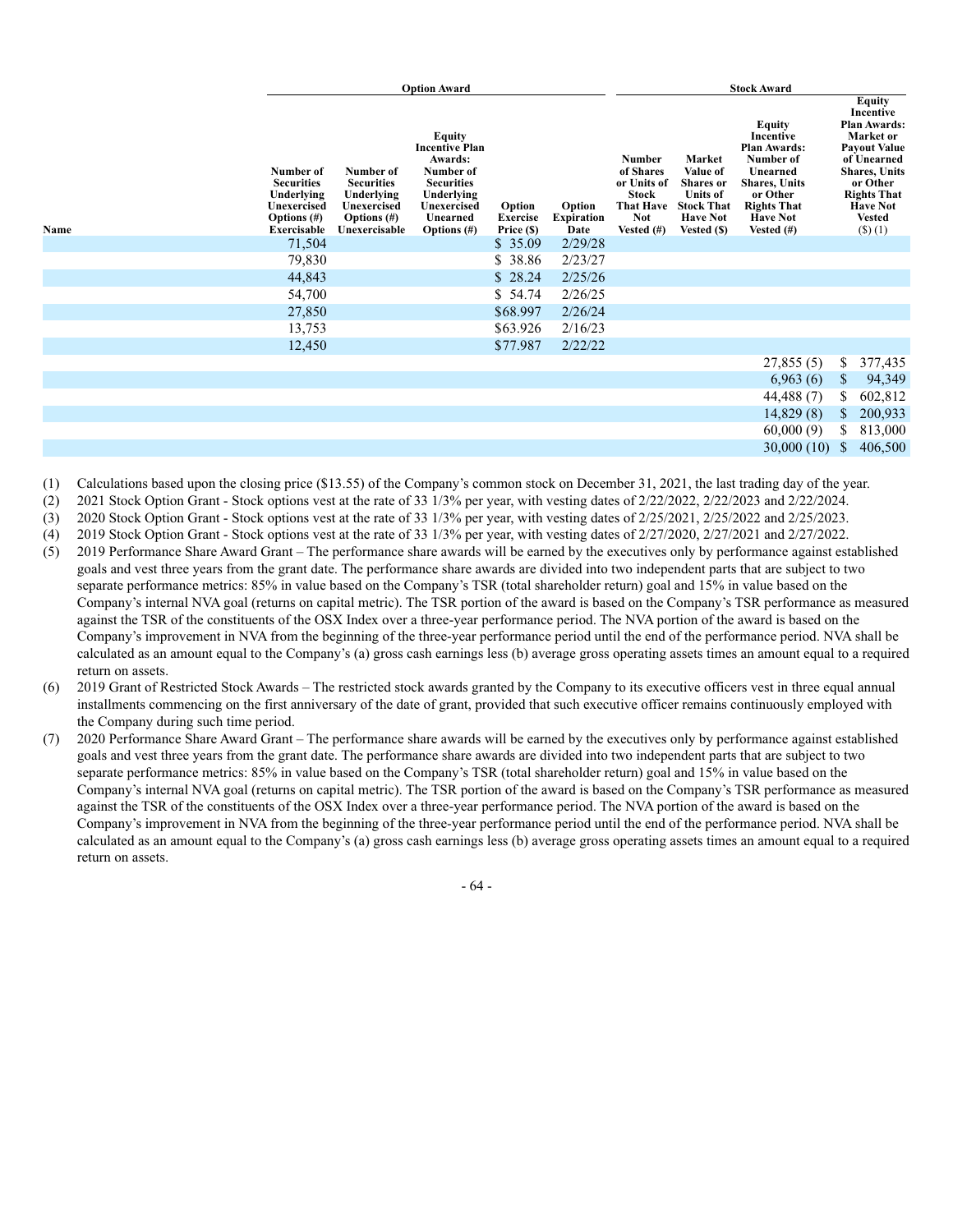- (8) 2020 Grant of Restricted Stock Awards The restricted stock awards granted by the Company to its executive officers shall in three equal annual installments commencing on the first anniversary of the date of grant, provided that such executive officer remains continuously employed with the Company during such time period.
- (9) 2021 Performance Share Award Grant The performance share awards will be earned by the executives only by performance against established goals and vest three years from the grant date. The performance share awards are divided into two independent parts that are subject to two separate performance metrics: 85% in value based on the Company's TSR (total shareholder return) goal and 15% in value based on the Company's internal NVA goal (returns on capital metric). The TSR portion of the award is based on the Company's TSR performance as measured against the TSR of the constituents of the OSX Index over a three-year performance period. The NVA portion of the award is based on the Company's improvement in NVA from the beginning of the three-year performance period until the end of the performance period. NVA shall be calculated as an amount equal to the Company's (a) gross cash earnings less (b) average gross operating assets times an amount equal to a required return on assets.
- (10) 2021 Grant of Restricted Stock Awards The restricted stock awards granted by the Company to its executive officers shall in three equal annual installments commencing on the first anniversary of the date of grant, provided that such executive officer remains continuously employed with the Company during such time period.

The following table provides information on the amounts received by the Named Executive Officers during 2021 upon exercise of stock options or vesting of stock awards.

#### **Option Exercises and Stock Vested**

|                  |                                                        | <b>Option Awards</b>                      | <b>Stock Awards</b> |         |                                          |             |  |
|------------------|--------------------------------------------------------|-------------------------------------------|---------------------|---------|------------------------------------------|-------------|--|
| <b>Name</b>      | Number of<br><b>Shares Acquired</b><br>on Exercise (#) | <b>Value Realized</b><br>on Exercise (\$) |                     |         | <b>Value Realized</b><br>on Vesting (\$) |             |  |
| Clay C. Williams |                                                        | S                                         |                     | 124,190 |                                          | \$3,308,333 |  |
| Jose A. Bayardo  |                                                        |                                           |                     | 44.701  |                                          | \$1,044,730 |  |
| Isaac H. Joseph  |                                                        | \$                                        | 0                   | 31,050  | S.                                       | 696,475     |  |
| Joseph W. Rovig  |                                                        | \$                                        |                     | 31,050  | \$                                       | 696,475     |  |
| Kirk M. Shelton  |                                                        |                                           |                     | 31,028  |                                          | 696,475     |  |

#### **2021 Pension Benefits Table**

|                  |                  | Number of             | <b>Present Value of</b> | <b>Payments</b>      |
|------------------|------------------|-----------------------|-------------------------|----------------------|
|                  |                  | <b>Years Credited</b> | Accumulated             | <b>During Fiscal</b> |
| Name             | <b>Plan Name</b> | Service               | <b>Benefit</b>          | Year                 |
| Clay C. Williams | Varco SERP       | 0.75<br>ر ، ، ر       | 47.139<br>.             |                      |

Assumptions:

- Measurement Date: December 31, 2021
- Interest Rate for Present Value: 1.80%
- Assumed Retirement Age: the earliest unreduced retirement age at age 65
- Mortality: None
- Form of Payment: 10 years Certain
- All other assumptions, data and plan provisions are based on the ASC 715 year-end disclosure for fiscal year ending December 31, 2021
- Service in column (c) reflects plan freeze as of December 31, 2005

#### - 65 -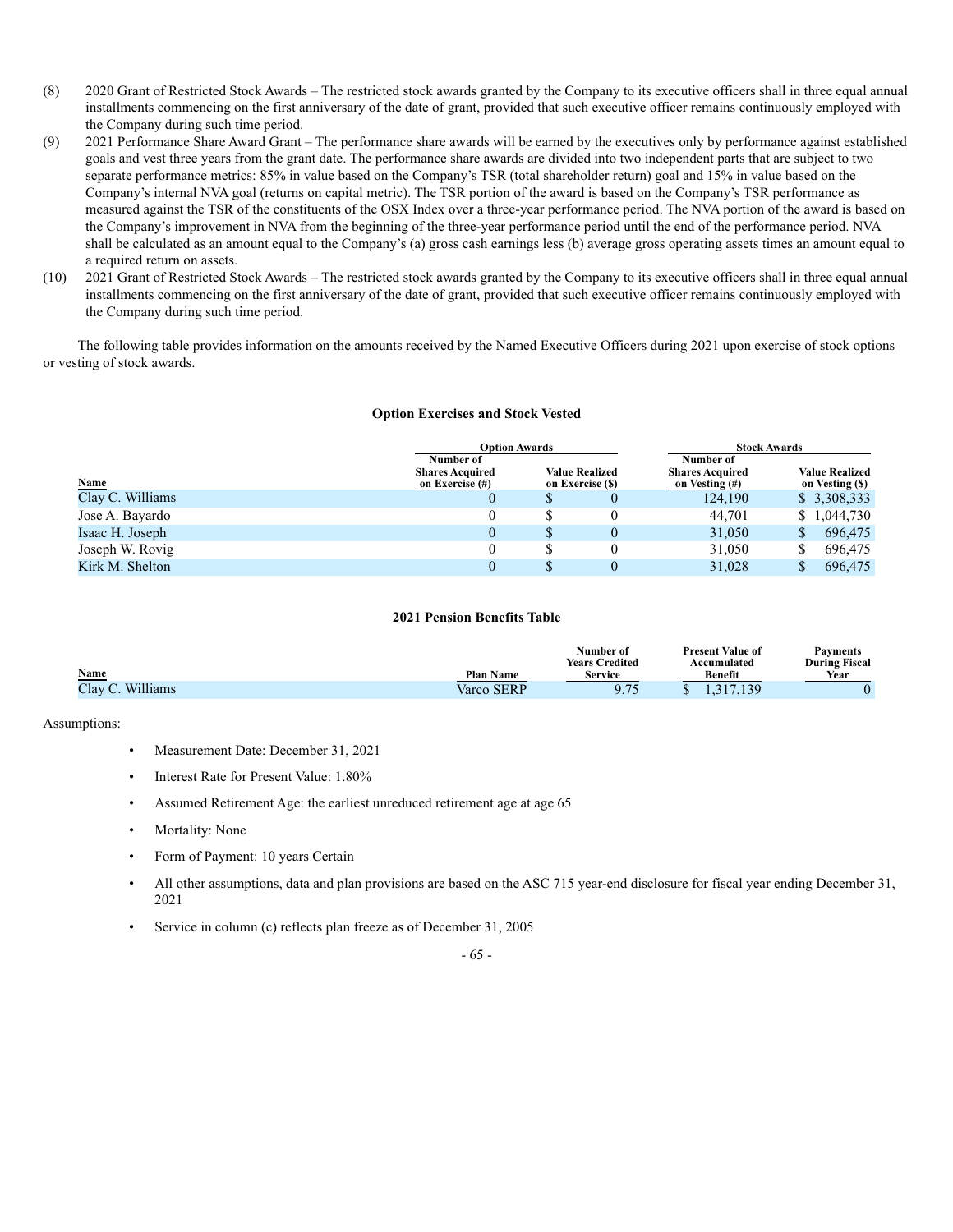#### **Post-Employment Compensation**

The following table provides information on nonqualified deferred compensation provided under the Supplemental Plan to the Named Executive Officers during the fiscal year ended December 31, 2021. For a more detailed discussion, see the section titled "Compensation Discussion and Analysis – Retirement, Health and Welfare Benefits".

#### **Nonqualified Deferred Compensation**

| Name             | Executive<br>Contributions<br>in Last FY<br>$($ \$ $)(1)$ |        | Registrant<br><b>Contributions</b><br>in Last FY<br>() (2) |        | Aggregate<br>Earnings in<br>Last $FY($)$<br>$\left(3\right)$ |              | Aggregate<br>Withdrawals/<br><b>Distributions</b><br>(S) |           |    | Aggregate<br><b>Balance at Last</b><br>$\textbf{FYE}$ (\$) |
|------------------|-----------------------------------------------------------|--------|------------------------------------------------------------|--------|--------------------------------------------------------------|--------------|----------------------------------------------------------|-----------|----|------------------------------------------------------------|
| Clay C. Williams |                                                           |        |                                                            | 18.144 |                                                              | \$738,211    |                                                          |           |    | \$3,330,461                                                |
| Jose A. Bayardo  |                                                           | 27.402 |                                                            | 10.118 |                                                              | \$113,788    |                                                          |           |    | 665,402                                                    |
| Isaac H. Joseph  |                                                           | 17.101 |                                                            | 9.052  |                                                              | \$127,234    |                                                          | 150,011   |    | 915,650                                                    |
| Joseph W. Rovig  |                                                           |        |                                                            | 5.426  |                                                              | $-$ \$19,125 |                                                          | \$125,178 | S. | 1,888,107                                                  |
| Kirk D. Shelton  |                                                           |        |                                                            | 6.959  |                                                              | 6.774        |                                                          |           |    | 456,379                                                    |

(1) Executive contributions were from the executive's salary or incentive compensation payments and are included in the Summary Compensation Table under the "Salary" column and in some cases under "Non-Equity Incentive Plan Compensation" column.

(2) Registrant contributions are included in the Summary Compensation Table under the "All Other Compensation" column. Registrant contributions under the Supplemental Plan were suspended on May 15, 2020.

(3) Aggregate earnings reflect the returns of the investment funds selected by the executives and are not included in the Summary Compensation Table.

As discussed further in the section titled "Compensation Discussion and Analysis – Retirement, Health and Welfare Benefits" above, the Company eliminated all employer contributions to the 401k Plan in 2020 (with the exception of certain unions that participate in the 401k Plan and are covered by collective bargaining agreements). This included both the Safe Harbor 4% match as well as the Retirement Contribution, which was based on years of service with the Company.

In connection with this process, it was determined that the 401k Plan had an "adjusted" compensation limit for 2020 based on the date in 2020 when the Company match was stopped. The revised compensation limit through May 2020 was calculated to be \$105,122.95 (as opposed to the regular limit of \$285,000 set by the IRS). It was then determined that 15 executives received "excess contributions" of both match and retirement contributions totaling approximately \$48,894 due to the adjusted compensation limit. This excess contribution payment was removed from the executives' 401(k) accounts (as well as the investment gains/losses applicable to those amounts) and moved to the forfeiture account within the plan as they are not eligible for this money per IRS regulations.

Total amount of excess contributions and investment gains was \$66,567.70 (inclusive of the \$39,898.56 outlined below to the Named Executive Officers). The Compensation Committee made the decision to contribute an amount equal to the forfeiture to each of the executives' Supplemental Plan accounts. Below are the amounts for the Named Executive Officers, which were contributed to their respective Supplemental Plan accounts in 2021.

- 66 -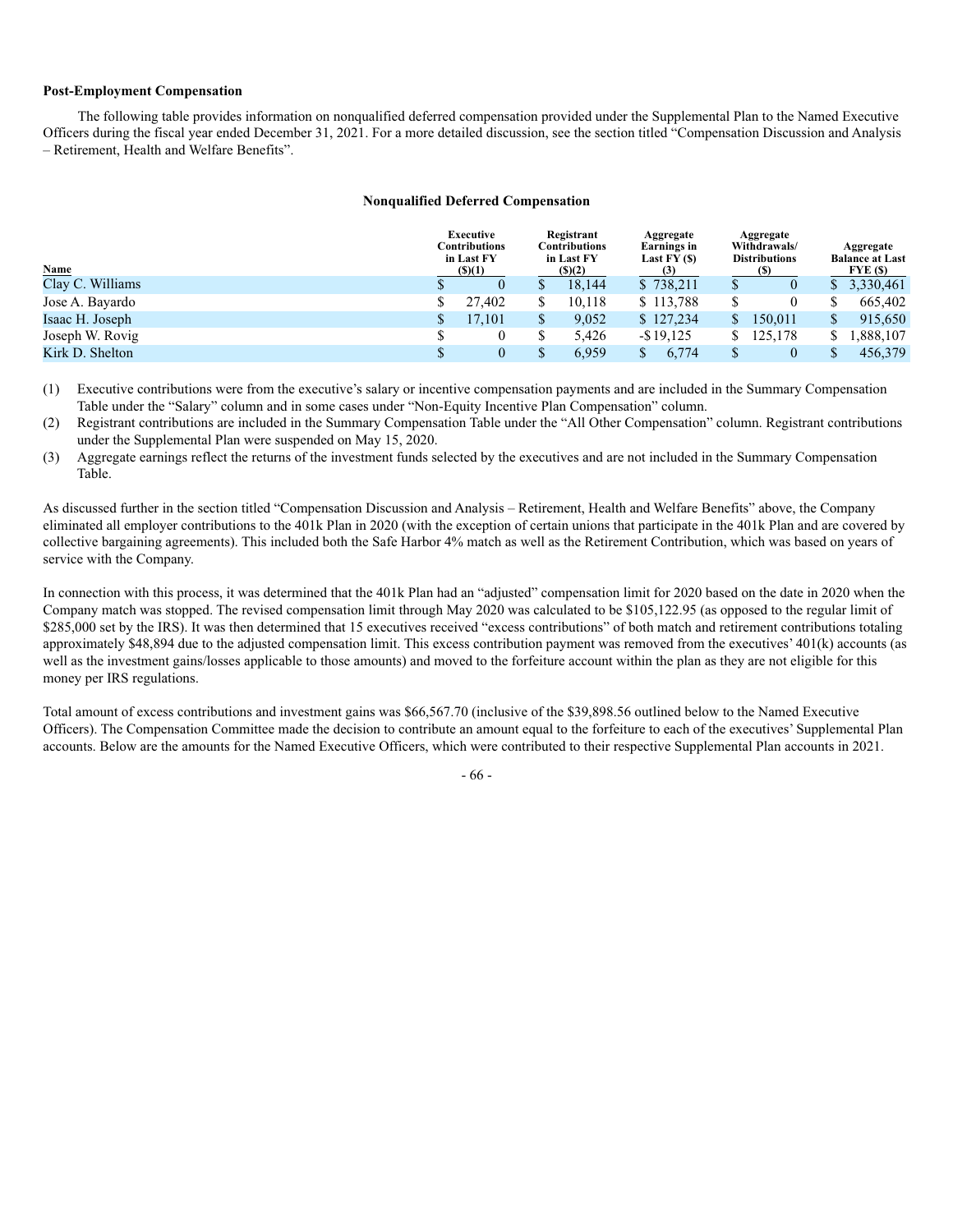| <b>Name</b>      | <b>Excess</b><br>Match |          | <b>Excess</b><br>Retirement<br>Contribution | <b>Excess Retirement</b><br>Contribution<br>Earnings | Total |          |
|------------------|------------------------|----------|---------------------------------------------|------------------------------------------------------|-------|----------|
| Clay C. Williams | \$7,195                | \$3.174  | 5.396                                       | \$                                                   | 2,379 | \$18,144 |
| Jose A. Bayardo  | \$4,900                | \$ 2.457 | . 838                                       |                                                      | 921   | \$10,118 |
| Isaac H. Joseph  | \$3,135                | \$1,694  | 2,743                                       |                                                      | 1,479 | \$9,052  |
| Joseph W. Rovig  | \$2,582                | 756      | . 614                                       |                                                      | 474   | \$5,426  |
| Kirk D. Shelton  | \$3,410                | 69       | 3.410                                       |                                                      | 69    | \$6,959  |

#### **Employment Contracts and Termination of Employment and Change-in-Control Arrangements**

#### *Employment Agreements*

The Company entered into executive employment agreements with Messrs. Williams, Bayardo, Joseph, Rovig and Shelton on December 4, 2020. Under the employment agreement, Messrs. Williams, Bayardo, Joseph, Rovig, and Shelton are provided an annual base salary. The employment agreements also entitle each executive to receive an annual bonus and to participate in the Company's incentive, savings and retirement plans. The employment agreements have a fixed term of three years after which time employment will be at-will. The employment agreements do not have change-in-control or excise tax gross-up provisions. The employment agreements address the vesting of options, restricted stock and/or performance awards in the event of a termination due to death or disability.

In addition, the employment agreements contain certain termination provisions. If the employment relationship is terminated by the Company for any reason other than:

- voluntary termination by the executive;
- termination for cause (as defined below);
- death; or
- disability;

or if the employment relationship is terminated by the executive for Good Reason, as defined below, the executive is entitled to receive:

(A) the executive's accrued base salary through the date of termination, the executive's annual bonus for the year prior to termination, assuming the applicable performance goals have been met and such bonus remains unpaid, and accrued and unpaid vacation pay; (B) an amount equal to two times the sum of (i) the executive's base salary and (ii) a percentage of the executive's base salary (which percentages for each executive are as follows: Mr. Williams – 125% and Messrs. Bayardo, Joseph, Rovig and Shelton – 80% and (C) an amount equal to the annual bonus payable in the year of termination, such bonus to be prorated and based on actual Company performance. The cash severance payment described in Item (B) above will be paid in twelve (12) monthly installments. Furthermore, in such event, the executive shall also be entitled to continuation of health benefits for two years. Additionally, the executive's stock options will continue to vest under the terms of the award for a period of up to three years plus ninety days, the executive's unvested time-based restricted stock awards shall be 100% vested, and the executive's unvested performance-based equity awards will continue until the original vesting date on a pro-rated basis.

- 67 -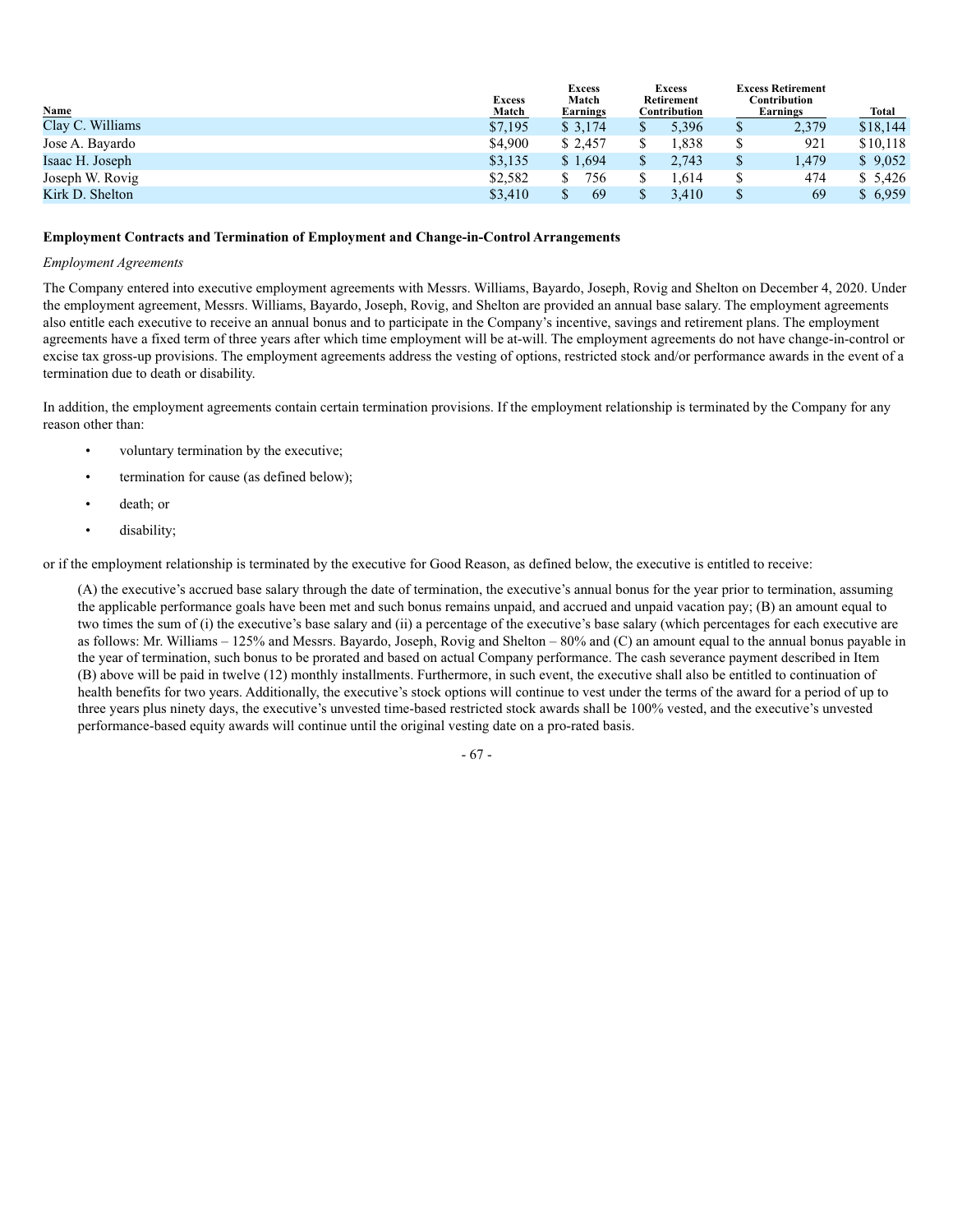Under the employment agreements, termination by the executive for "Good Reason" means:

- a material diminution in the executive's authority, duties, or responsibilities as contemplated by Section 2(a) of the employment agreement (generally, a diminution in position, other than a diminution resulting from the executive's incapacity due to physical or mental illness) excluding for this purpose an isolated, insubstantial or inadvertent action not taken in bad faith and which is remedied by the Company promptly after receipt of notice thereof given by the executive;
- any action or inaction that constitutes a material breach by the Company of any of the provisions of Section 2(b) of the employment agreement (generally, a material reduction in the executive's compensation or benefits, other than a reduction in the executive's compensation as a result of the executive's failure to comply with the Company's stock ownership guidelines, if applicable); or
- the Company's requiring the executive to be based at any office or location other than as provided in Section  $2(a)(i)(B)$  of the employment agreement (generally, a relocation in excess of seventy-five miles from the executive's current work location, other than a change in the Company's corporate headquarters) or the Company's requiring the executive to travel on Company business to a substantially greater extent than required to properly discharge his or her duties; or
- any purported termination by the Company of the executive's employment otherwise than as expressly permitted by the employment agreement; or
- any failure by the Company to comply with and satisfy Section 8(c) of the employment agreement (generally, failure by the Company to obtain agreement from any successor to the Company to assume and perform the employment agreement).

# Under the employment agreement, "Cause" means:

- the willful and continued failure of the executive to perform substantially the executive's duties with the Company or one of its affiliates (other than any such failure resulting from the executive's incapacity due to physical or mental illness), after a written demand for substantial performance is delivered to the executive by the Board or the Chief Executive Officer which specifically identifies the manner in which the Board or Chief Executive Officer believes that the executive has not substantially performed the executive's duties,
- the willful engaging by the executive in illegal conduct or gross misconduct which is materially and demonstrably injurious to the Company or one of its affiliated companies. For purposes of this provision, no act, or failure to act, on the part of the executive shall be considered "willful" unless it is done, or omitted to be done, by the executive in bad faith or without reasonable belief that the executive's action or omission was in the best interests of the Company and its affiliates. Any act, or failure to act, based upon authority given pursuant to a resolution duly adopted by the Board or upon the instructions of the Chief Executive Officer or of a senior officer of the Company or based upon the advice of counsel for the Company will be conclusively presumed to be done, or omitted to be done, by the executive in good faith and in the best interests of the Company and its affiliates;
- the executive being convicted of or a plea of nolo contendere to the charge of a felony;
- a material breach of the employment agreement by the executive; or
- a material breach of the Company's code of conduct or ethics policies by the executive.

The employment agreements also contain customary non-competition, non-solicitation and non-disparagement provisions.

#### *Severance Agreements*

The Company entered into severance agreements with each of Messrs. Williams and Rovig on November 20, 2014, with Mr. Shelton on November 21, 2014, with Mr. Bayardo on August 28, 2015, and with Mr. Joseph on June 15, 2016. The severance agreement will only become effective in the event the executive's employment agreement expires and is not replaced by a new employment agreement. The severance agreement will remain in effect until it is terminated by the Company or by the executive. The severance agreements do not have change-in-control or excise tax gross-up provisions.

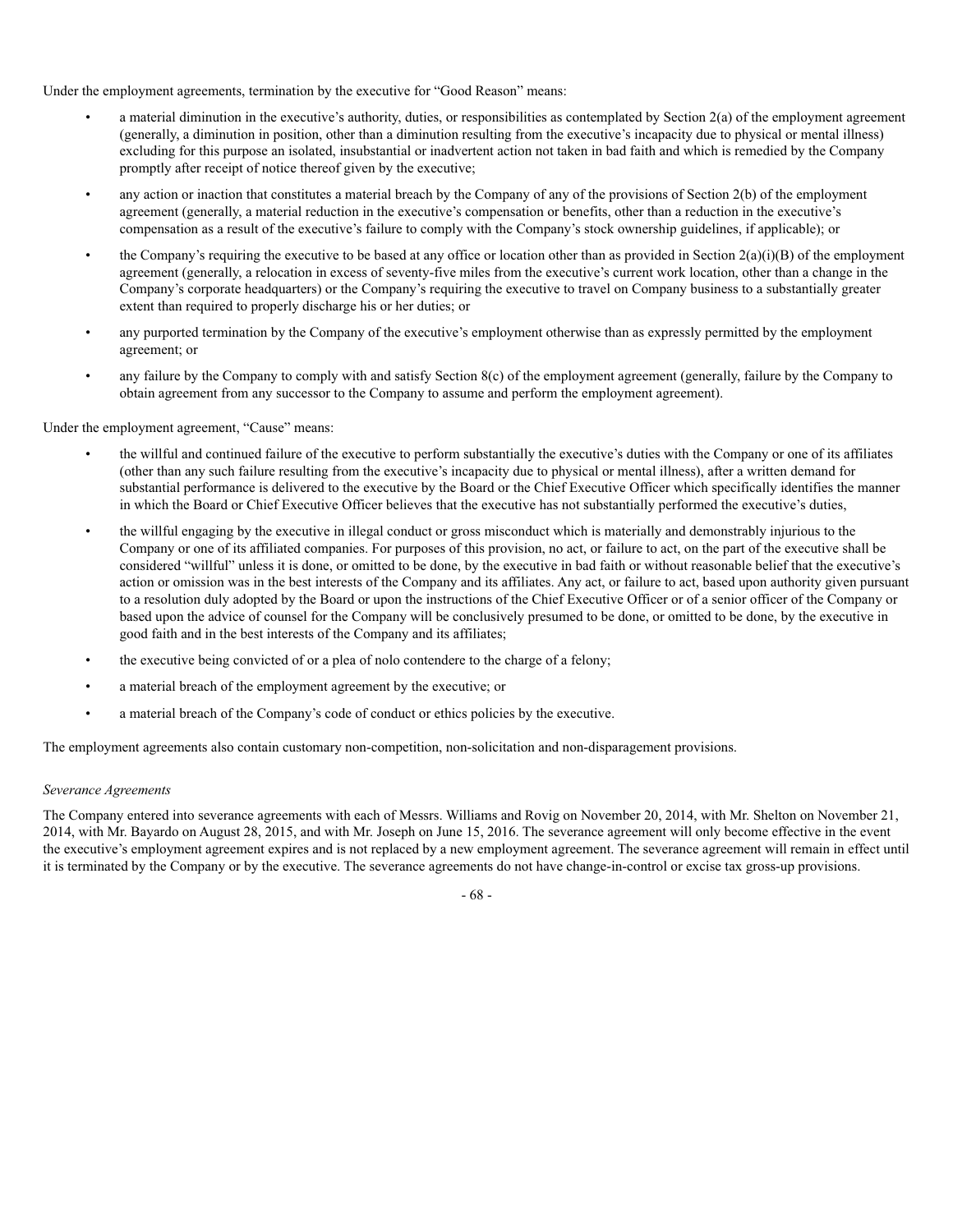In addition, the severance agreements contain certain termination provisions. If the employment relationship is terminated by the Company for any reason other than:

- voluntary termination;
- termination for Cause (as described below);
- death; or
- disability;

or if the employment relationship is terminated by the employee for Good Reason, as defined below, the executive is entitled to receive:

(A) the executive's accrued base salary through the date of termination, the executive's annual bonus for the year prior to termination, assuming the applicable performance goals have been met and such bonus remains unpaid, and accrued and unpaid vacation pay; (B) an amount equal to one times the sum of (i) the executive's base salary and (ii) a percentage of the executive's base salary (which percentages for each executive are as follows: Mr. Williams – 125% and Messrs. Bayardo, Joseph, Rovig and Shelton – 80%, and (C) any time-based restricted stock held by the executive and not already vested shall be 100% vested.

Under the severance agreement, termination by the executive for "Good Reason" means:

- a material diminution in the executive's authority, duties, or responsibilities (other than any such diminution resulting from the executive's incapacity due to physical or mental illness) excluding for this purpose an isolated, insubstantial or inadvertent action not taken in bad faith and which is remedied by the Company promptly after receipt of notice thereof given by the executive;
- a material reduction in the executive's annual base salary (other than a reduction in the executive's annual base salary as a result of the executive's failure to comply with the Company's stock ownership guidelines, if applicable);
- the Company's requiring the executive to be based at any office or location more than seventy-five miles from the location where the executive was employed immediately preceding the date of the severance agreement (other than as a result of a change in the Company's corporate headquarters) or the Company's requiring the executive to travel on Company business to a substantially greater extent than required to properly discharge his or her duties; or
- any failure by the Company to comply with and satisfy Section 7(c) of the severance agreement (generally, failure by the Company to obtain agreement from any successor to the Company to assume and perform the severance agreement).

The definition of "Cause" under the severance agreement is substantially similar to the definition of "Cause" under the employment agreement.

The severance agreements also contain customary non-competition, non-solicitation and non-disparagement provisions.

Additionally, the Company's stock option agreements, restricted stock agreements and performance award agreements provide for full vesting of unvested outstanding options and restricted stock, respectively, in the event of a change of control of the Company and a change in the holder's responsibilities following a change of control.

- 69 -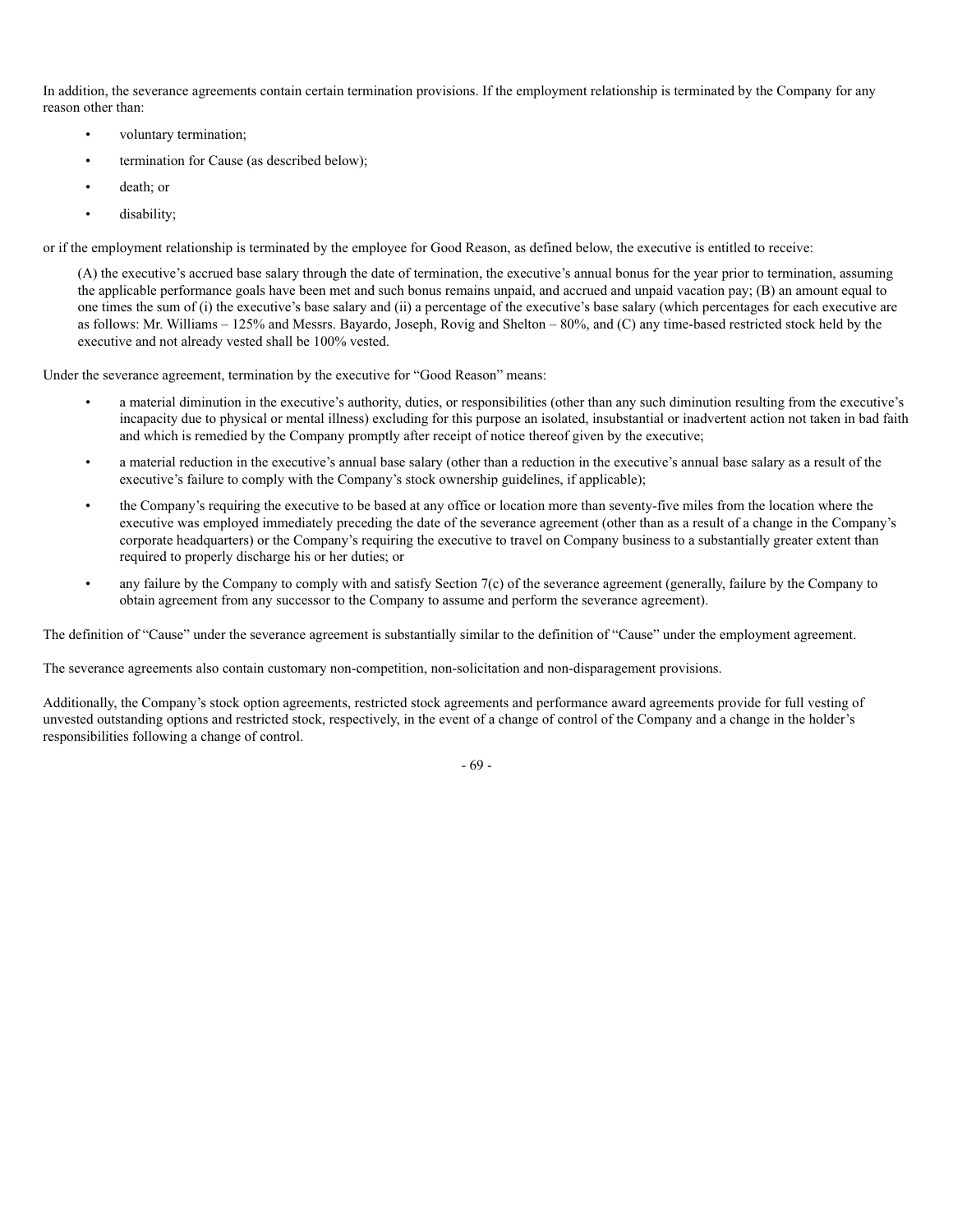#### *Other Agreements with Clay C. Williams*

In addition to the rights and benefits provided to Mr. Williams under his executive employment agreement and severance agreement, Mr. Williams is also entitled to certain benefits pursuant to the following plans:

*Varco Supplemental Executive Retirement Plan*. Mr. Williams was a participant in the Amendment and Restatement of the Supplemental Executive Retirement Plan of Varco International, Inc. which was assumed by the Company as a result of the merger (the "Merger") with Varco (the "Amended SERP"). The Amended SERP provides for retirement, death and disability benefits, payable over 10 years. The annual benefit amount is generally equal to 50% of the average of a participant's highest five calendar years of base salary, or if greater, in the case of a change of control that occurs prior to January 1, 2006 (which occurred as a result of the Merger), 50% of the average salary in effect since January 2001. This annual benefit is subject to a service reduction in the event the participant retires or his employment is terminated prior to reaching age 65 (excluded from this reduction are terminations following a change in control).

Mr. Williams is currently fully vested in the benefits provided by the Amended SERP. Based on historical earnings and presuming normal retirement at age 65, Mr. Williams would be entitled to an annual benefit of approximately \$159,000.

*Amendment and Restatement of the Varco Executive Retiree Medical Plan. Mr. Williams was a participant in the Amendment and Restatement of the* Varco International, Inc. Executive Retiree Medical Plan which was assumed by the Company as a result of the Merger (the "Medical Plan"). Upon and following (i) certain retirements of a participant at or after age 55, or (ii) the death or disability of a participant, or (iii) terminations of a participant prior to age 55 (but benefits are not payable until age 55), the participant, his spouse and dependent children shall be provided the medical, dental, vision and prescription drug benefits that are then provided to the Company's executive officers. These Medical Plan benefits are, however, conditioned upon the Company's receipt of a monthly cash contribution in an amount not greater than that paid by the executive officers for similar benefits, and, in certain circumstances, the participant having achieved 10 years of service with the Company or any of its predecessor companies prior to retirement or termination of employment.

Mr. Williams is currently fully vested in the benefits provided by the Medical Plan.

#### **Potential Payments Upon Termination Under the Employment Agreements and Severance Agreements**

The Company has entered into certain agreements and maintains certain plans that will require the Company to provide compensation to the Named Executive Officers if: (1) the Company terminates the executive's employment with the Company other than for "Cause" (as defined in the employment agreement or severance agreement), death or disability; or (2) the executive terminates his employment with the Company for "Good Reason" (as defined in the employment agreement or severance agreement), both events hereinafter referred to as "Termination".

The Company's Compensation Committee believes the payment and benefit levels provided to its Named Executive Officers under their employment agreements and/or severance agreements upon Termination should correspond to the level of responsibility and risk assumed by the Named Executive Officer. Thus, the payment and benefit levels for Messrs. Williams, Bayardo, Joseph, Rovig and Shelton are based on their levels of responsibility and market considerations at the time the Company entered into the relevant agreements.

The amount of compensation payable to each Named Executive Officer in each situation is listed in the tables below.

The following table describes the potential executive benefits and payments upon termination under the Employment Agreements to each Named Executive Officer as of December 31, 2021.

- 70 -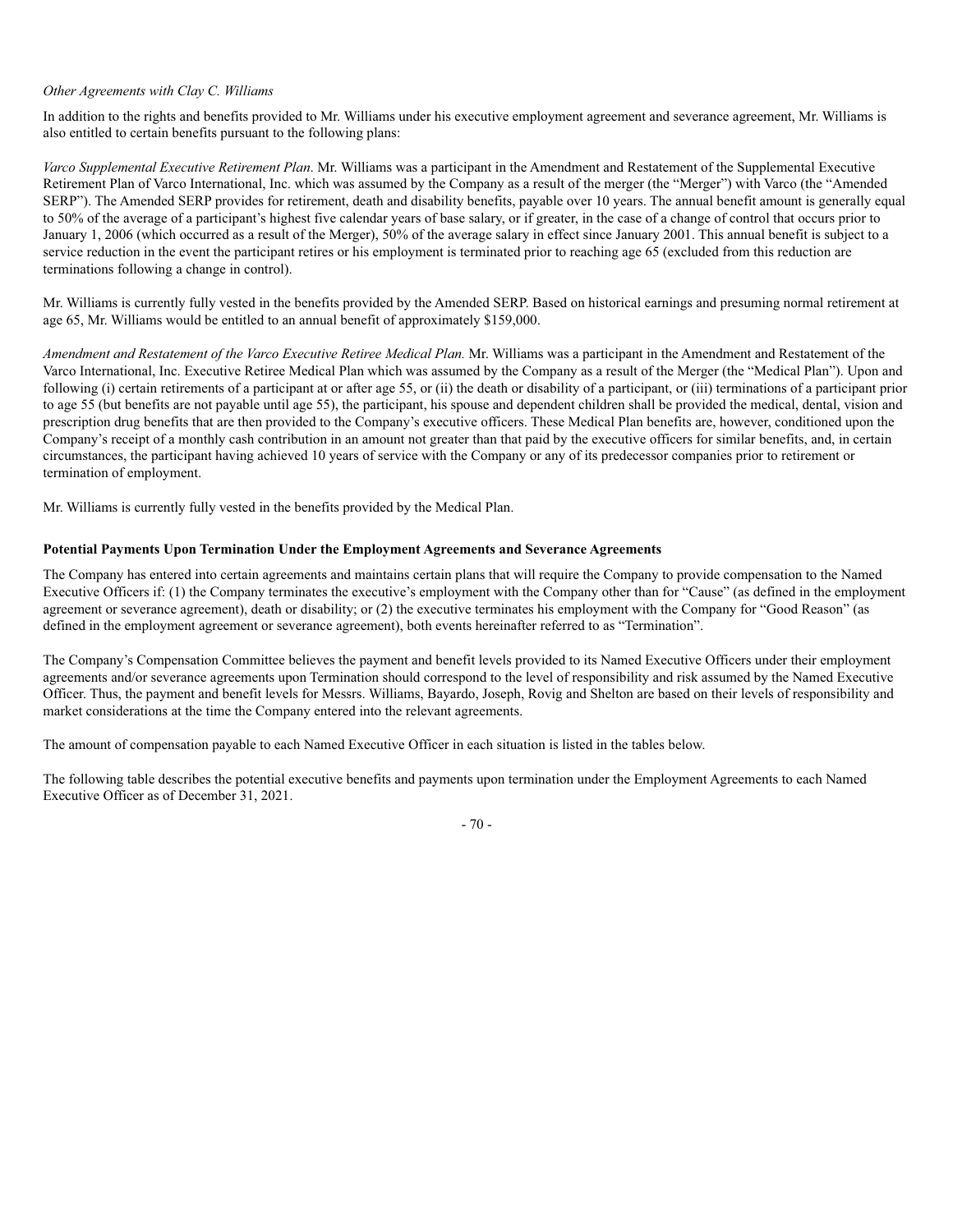#### **Executive Benefits/Payments under the Employment Agreement (1)**

|                                                   | Clay C.<br>Williams | Jose A.<br>Bayardo | Isaac H.<br>Joseph       | Joseph W.<br>Rovig      | Kirk M.<br>Shelton |
|---------------------------------------------------|---------------------|--------------------|--------------------------|-------------------------|--------------------|
| Cash Severance (2)                                | \$4,230,000         | \$2,466,000        | \$2,052,000              | \$2,052,000             | \$1,980,000        |
| Continuing medical benefits (3)                   | 33.724              | 25,602             | 13.373                   | 49.124                  | 9.513              |
| Value of Unvested Stock Options (4)               | 0                   |                    | $\Omega$                 | $\Omega$                | $\theta$           |
| Value of Unvested Time-Based Restricted Stock (5) | \$ 3,333,544        | \$1,052,686        | <sup>\$</sup><br>701.782 | 701.782<br><sup>S</sup> | 701.782<br>S.      |
| Value of Unvested Performance Awards (6)          | \$8,517,964         | \$2,689,892        | \$1,793,248              | \$1,793,248             | \$1,793,248        |
| Total                                             | \$16,115,232        | \$6,234,180        | \$4,560,402              | \$4,596,153             | \$4,484,542        |

- (1) The table describes the potential executive benefits and payments upon termination under the Employment Agreements to each Named Executive Officer as of December 31, 2021. Assumes the employment relationship is terminated by the Company for reasons other than for "Cause" (as defined in the employment agreement), death, disability, or by the executive for "Good Reason" (as defined in the employment agreement). For purposes of this analysis, we used the executive's base salary as of December 31, 2021. Value of unvested stock options, restricted stock awards and performance awards is based on a share price of \$13.55, the Company's closing stock price on December 31, 2021.
- (2) Cash severance is an amount equal to two (2) times the sum of (i) the executive's base salary and (ii) a percentage of the executive's base salary (Williams - 125%, Bayardo - 80%, Joseph - 80%, Rovig - 80%, Shelton - 80%).
- (3) Value of post-employment continuation of benefits for 24 months following Termination.
- (4) Unvested stock options will continue to vest for a period of up to three years following the date of Termination, while unexercised options will expire at either expiration date or 90 days after the three-year anniversary of the date of Termination.
- (5) Unvested time-based restricted stock will be 100% vested upon Termination.
- (6) Awards will continue according to their terms through the end of the original performance period but be prorated for employment during the threeyear performance period. For purposes hereof, we have assumed that the awards vest at target (100%) at the end of the performance period.

The following table describes the potential executive benefits and payments upon termination under the Severance Agreements to each Named Executive Officer as of December 31, 2021.

#### **Executive Benefits/Payments under the Severance Agreement (1)**

|                                                   | Clav C.<br>Williams | Jose A.<br>Bavardo | Isaac H.<br>Joseph    | Joseph W.<br>Rovig | Kirk M.<br>Shelton |
|---------------------------------------------------|---------------------|--------------------|-----------------------|--------------------|--------------------|
| Cash Severance (2)                                | \$2,115,000         | \$1,233,000        | \$1,026,000           | \$1,026,000        | 990,000<br>S.      |
| Value of Unvested Time-Based Restricted Stock (3) | \$3,333,544         |                    | \$1,052,686 \$701,782 | \$ 701.782         | \$ 701,782         |
| Total                                             | \$5,448,544         | \$2,285,686        | \$1,727,782           | \$1,727,782        | \$1,691,782        |

(1) The table describes the potential executive benefits and payments upon termination under the severance agreements to each Named Executive Officer as of December 31, 2021. Assumes the employment relationship is terminated by the Company for reasons other than for "Cause" (as defined in the severance agreement), death, disability, or by the executive for "Good Reason" (as defined in the severance agreement). For purposes of this analysis, we used the executive's base salary as of December 31, 2021. Value of restricted stock is based on a share price of \$13.55, the Company's closing stock price on December 31, 2021.

## - 71 -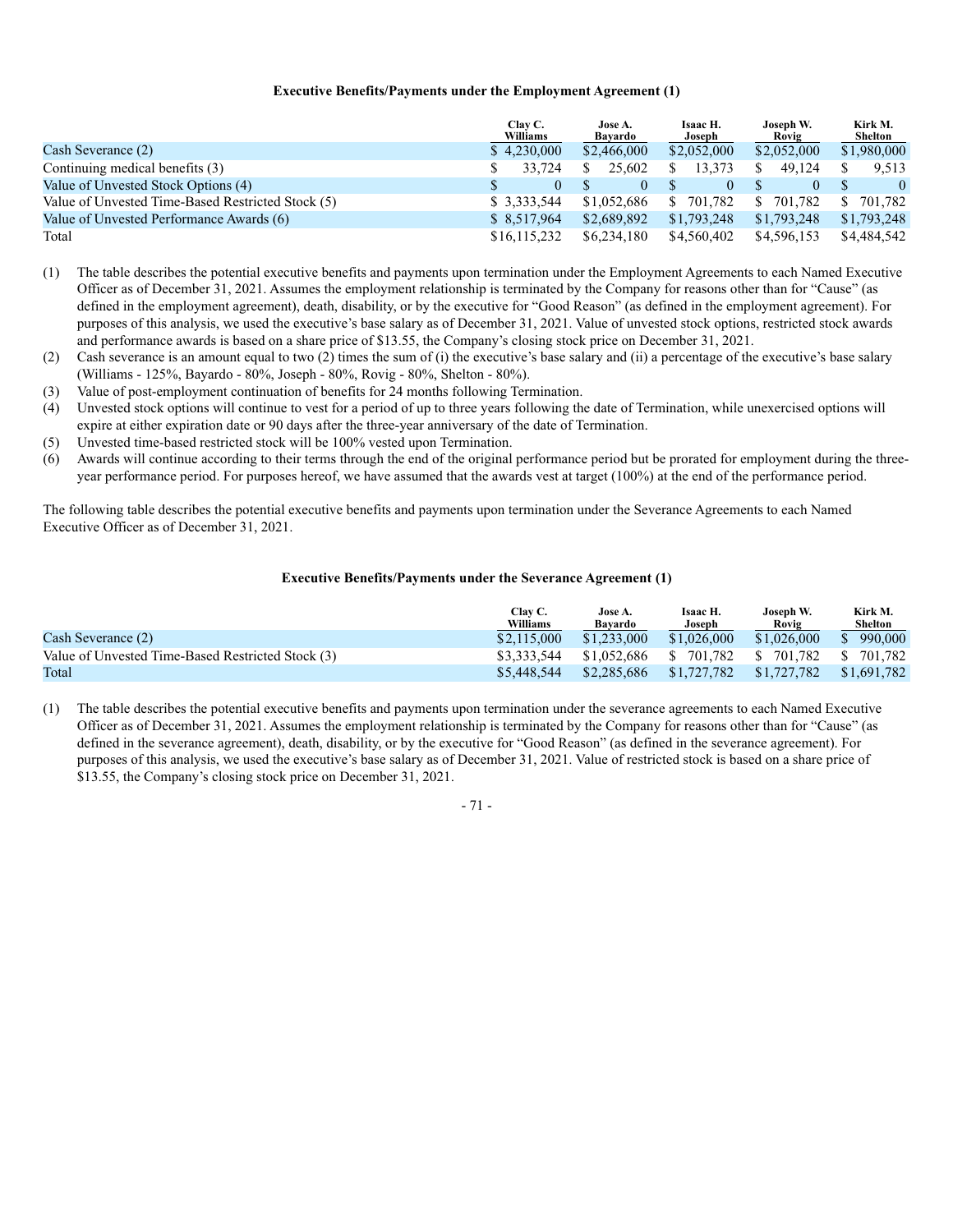- (2) Cash severance is an amount equal to one (1) times the sum of (i) the executive's base salary and (ii) a percentage of the executive's base salary (Williams - 125%, Bayardo - 80%, Joseph - 80%, Rovig - 80%, Shelton - 80%).
- (3) Unvested time-based restricted stock will be 100% vested upon Termination.

Except as otherwise provided herein, in the event of a Company termination of an executive's employment for "Cause" (as defined in the employment agreement or severance agreement), death or disability or the executive's voluntary termination of his employment with the Company (not for "Good Reason" (as defined in the employment agreement or severance agreement)), no extra benefits are payable by the Company to the executive as a result of any such events.

#### **CEO Pay Ratio**

As required by Item 402(u) of Regulation S-K, we are providing the following information about the relationship of the median of the annual total compensation of our employees and the annual total compensation of Mr. Clay C. Williams, our Chief Executive Officer (our "CEO"):

For 2021, our last completed fiscal year:

- the median of the annual total compensation of all employees of our company (other than our CEO), was \$59,494.86; and
- the annual total compensation of our CEO was \$5,035,577.02.

Based on this information, for 2021 the ratio of the annual total compensation of Mr. Clay C. Williams, our Chief Executive Officer, to the median of the annual total compensation of all employees was 85 to 1.

The "median employee" that was used for purposes of calculating the ratio of the annual total compensation of our CEO to the median of the annual total compensation of all employees is the same employee that was identified for purposes of our 2021 Proxy Statement disclosure. There has been no significant change in our employee population or employee compensation arrangements since that median employee was identified that we believe would significantly impact our pay ratio disclosure.

#### **Certain Relationships and Related Transactions**

We transact business with companies with which certain of our Directors are affiliated. All transactions with these companies are on terms competitive with other third-party vendors, and none of these is material either to us or any of these companies.

A "conflict of interest" occurs when a director or executive officer's private interest interferes in any way, or appears to interfere, with the interests of the Company. Conflicts of interest can arise when a director or executive officer, or a member of his or her immediate family, have a direct or indirect material interest in a transaction with us. Conflicts of interest also arise when a director or executive officer, or a member of his or her immediate family, receives improper personal benefits as a result of his or her position as a director or executive officer of the Company. The Company's Code of Business Conduct and Ethics for Members of the Board of Directors and Executive Officers provides that directors and executive officers must avoid conflicts of interests with the Company. Any situation that involves, or may reasonably be expected to involve, a conflict of interest with the Company must be disclosed immediately to the Chair of the Company's Audit Committee for his review and approval or ratification. This code also provides that the Company shall not make any personal loans or extensions of credit to nor become contingently liable for any indebtedness of directors or executive officers or a member of his or her family.

- 72 -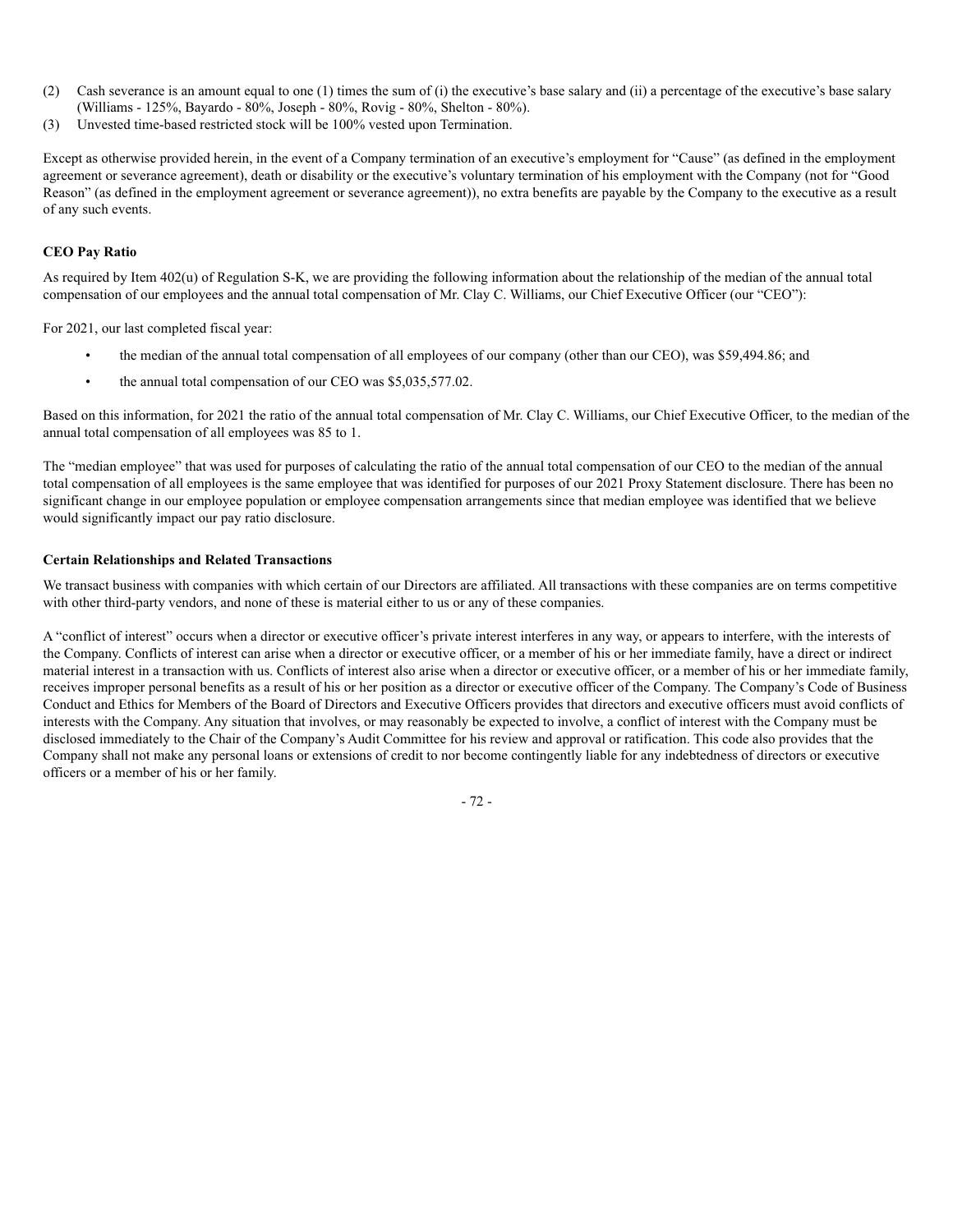#### **DIRECTOR COMPENSATION**

Directors who are employees of the Company do not receive compensation for serving on the Board of Directors. The following table sets forth the compensation paid by the Company to its non-employee members of the Board of Directors for the year ended December 31, 2021.

| Name               | Fees<br><b>Earned or</b><br>Paid in<br>Cash (1) | <b>Stock</b><br>Awards<br>(2) | Option<br>Awards         | Non-<br><b>Equity</b><br>Incentive<br>Plan<br>Comp | Change in<br>Pension<br>Value and<br>Nonqualified<br><b>Deferred</b><br>Compensation<br>Earnings | All<br>Other<br>Comp | <b>Total</b>  |
|--------------------|-------------------------------------------------|-------------------------------|--------------------------|----------------------------------------------------|--------------------------------------------------------------------------------------------------|----------------------|---------------|
| Greg L. Armstrong  | \$122,500                                       | \$162,014                     |                          |                                                    |                                                                                                  |                      | \$284,514     |
| Marcela E. Donadio | \$115,000                                       | \$162,014                     | $\overline{\phantom{a}}$ |                                                    |                                                                                                  |                      | \$277,014     |
| Ben A. Guill       | \$115,000                                       | \$162,014                     |                          |                                                    | __                                                                                               |                      | \$277,014     |
| James T. Hackett   | \$108,125                                       | \$162,014                     |                          |                                                    |                                                                                                  |                      | \$270,139     |
| David D. Harrison  | \$130,000                                       | \$162,014                     |                          |                                                    |                                                                                                  |                      | \$292,014     |
| Eric L. Mattson    | \$116,875                                       | \$162,014                     |                          |                                                    |                                                                                                  | ___                  | \$278,889     |
| Melody B. Meyer    | \$115,625                                       | \$162,014                     |                          |                                                    |                                                                                                  |                      | \$277,639     |
| William R. Thomas  | \$117,500                                       | \$162,014                     |                          |                                                    |                                                                                                  |                      | \$279,514     |
| Robert S. Welborn  | S<br>$\mathbf{0}$                               | $\theta$                      |                          |                                                    |                                                                                                  |                      | $\theta$<br>D |

(1) Due to a clerical error that was made when the third quarter of 2021 board fees were processed, Mr. Armstrong received an underpayment of \$2,500, Mr. Hackett received an overpayment of \$3,125, Mr. Mattson received an underpayment of \$625 and Ms. Meyer received an overpayment of \$625. The Company intends to rectify these payments when the first quarter of 2022 board fees are paid.

(2) The aggregate number of outstanding shares of restricted stock as of December 31, 2021 for each director are as follows: Mr. Armstrong – 9,819; Ms. Donadio – 9,819; Mr. Guill – 9,819; Mr. Hackett – 9,819; Mr. Harrison – 9,819; Mr. Mattson – 9,819; Ms. Meyer – 9,819 and Mr. Thomas – 9,819.

#### **Board Compensation**

The Compensation Committee, with the consultation of Meridian, annually reviews the Company's non-employee director compensation program. The Compensation Committee engaged Meridian to analyze and review its current director compensation program in November 2020 using the same peer group as the peer group used to benchmark executive compensation. Meridian's analysis found that the director compensation program was positioned between peer 25th and 50th percentiles (roughly 5.5% below median) of the peer group due to the 10% reduction in the director equity retainer in 2020 (i.e., reduced from \$180,000 to \$162,000). On that basis, the Compensation Committee and the Board determined that no changes were required for the Company's non-employee director compensation

Members of the Company's Board of Directors who are not full-time employees of the Company receive the following cash compensation, paid quarterly:

| <b>Annual Board Retainer</b>            |              | \$100,000 |
|-----------------------------------------|--------------|-----------|
| Lead Director Retainer                  |              | \$25,000  |
| Annual Committee Chair Retainer         |              |           |
| <b>Audit Committee</b>                  |              | \$30,000  |
| <b>Compensation Committee</b>           |              | \$15,000  |
| Nominating and Governance Committee     |              | \$10,000  |
| <b>Annual Committee Member Retainer</b> |              |           |
| Audit Committee                         |              | \$10,000  |
| <b>Compensation Committee</b>           | $\mathbb{S}$ | 7,500     |
| Nominating and Governance Committee     | S            | 5.000     |
|                                         |              |           |

- 73 -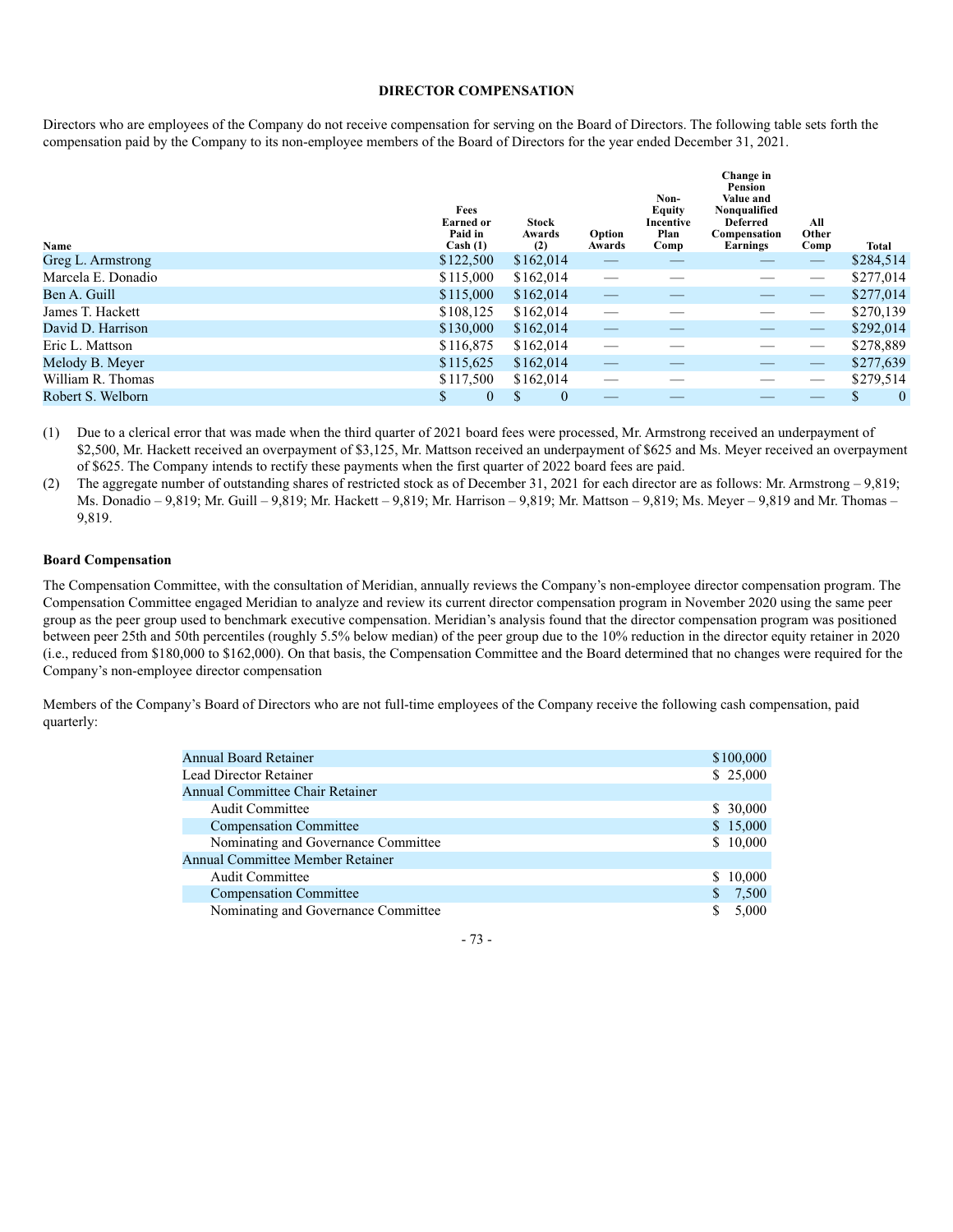Members of the Board are also eligible to receive stock options and awards, including restricted stock, performance awards, phantom shares, stock payments, or SARs under the National Oilwell Varco, Inc. 2018 Long-Term Incentive Plan.

The Board approved the grant of 9,819 shares of restricted stock awards on May 19, 2021 to each non-employee director under the National Oilwell Varco, Inc. 2018 Long-Term Incentive Plan. The restricted stock award shares vest 100% on the first anniversary of the date of the grant.

### **Director Non-Qualified Deferred Compensation Program**

On April 10, 2017, the Board adopted the Company's Director Non-Qualified Deferred Compensation Plan. The plan is a nonqualified deferred compensation plan and participation is completely voluntary. Under the plan, non-employee Directors are permitted to defer all or part of their board retainers and meeting fees and all the shares of common stock underlying their restricted stock awards when they vest. If a non-employee Director elects to defer their board retainers and meeting fees under the plan, then the Director may elect to have his or her deferred cash compensation accumulate under an interest-bearing account maintained by the Company or receive deferred NOV Inc. common stock in lieu of their cash compensation on a quarterly basis. In such case, each quarterly cash retainer/meeting fee would be converted to the equivalent value of deferred stock.

If a non-employee Director elects to defer receipt of the shares of common stock underlying his or her restricted stock awards when they vest, then those shares are retained as deferred stock under the plan. The deferred cash compensation will be held in an interest-bearing account. The account is credited quarterly with interest based on the 1-year treasury rate. The rate is reset each year based on the first published day in January.

The deferred stock account and deferred restricted stock awards are credited quarterly with dividend equivalents based on the same dividend rate as the Company common stock. The dividend equivalents are converted into "phantom shares" at each dividend date by on the closing price of the Company's stock. Dividend equivalents and phantom shares will be credited to the account and paid in cash at the time of distribution.

Directors may choose to have their distributions begin either (1) on a specific date, or (2) upon the termination of service, each as designated at the time a deferral election is filed. Distributions under the plan may be made in a single distribution or in annual installments over a 1 to 5 year period as elected by the director. The deferred cash compensation will be paid in cash on the applicable distribution date. The deferred stock awards will be paid in the form of NOV stock on the applicable distribution date.

Messrs. Guill and Harrison and Ms. Donadio have elected to defer part or all of their 2021 director compensation under the plan. Messrs. Guill and Harrison each elected to defer their quarterly board and committee retainers under the plan. Mr. Harrison and Ms. Donadio each elected to defer their 2021 restricted stock awards under the plan.

- 74 -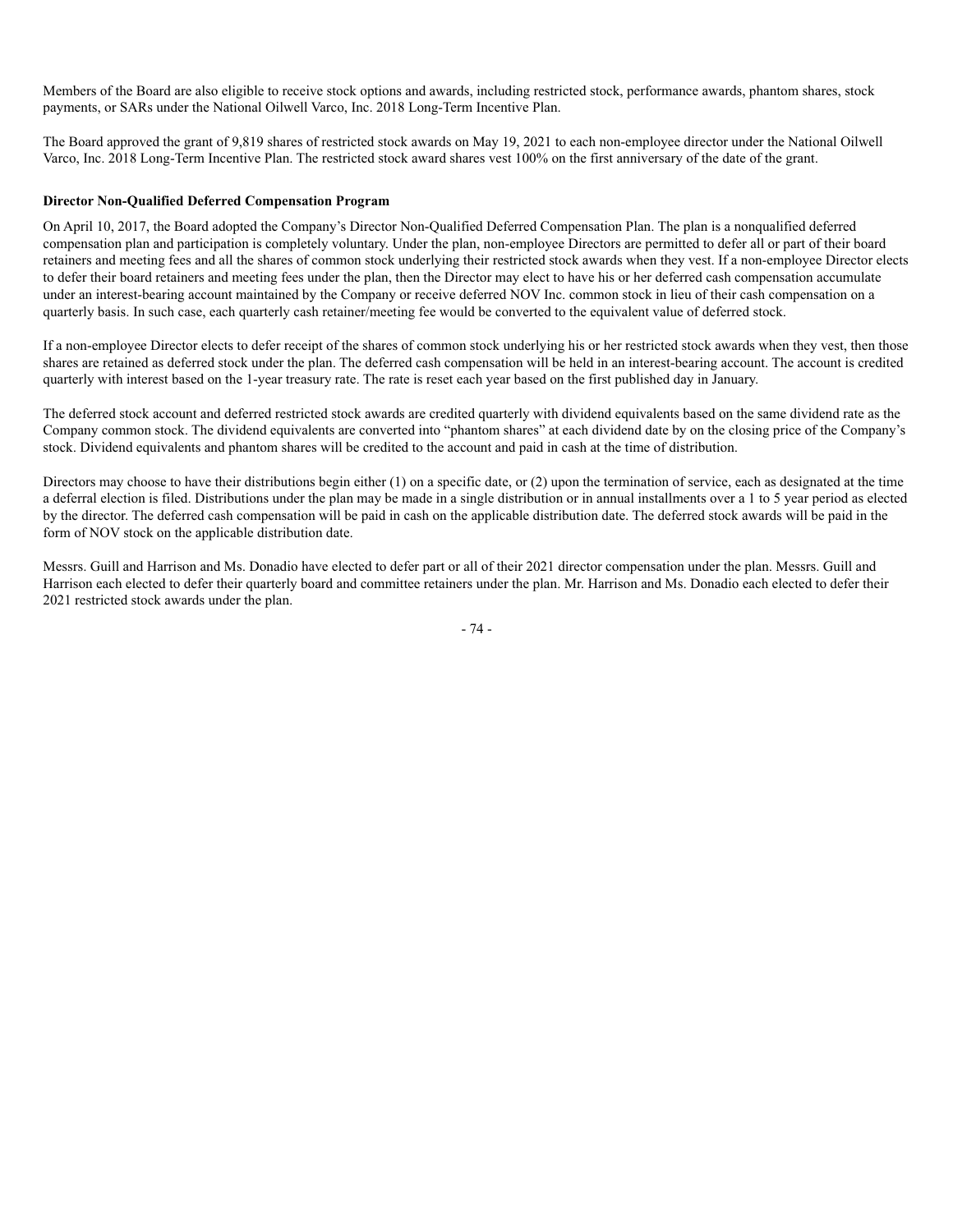# **Non-Employee Director Stock Ownership Guidelines**

Under the Company's stock ownership guidelines, each non-employee director must own Company stock equal to six times the directors' annual cash retainer. For a discussion of the types of shares that count towards the ownership guidelines, please read "Compensation Discussion and Analysis - Stock Ownership Guidelines for Executives". With the exception of Mr. Welborn who joined the Board in October 2021, all of the Company's non-employee directors are currently in compliance with the Company's stock ownership guidelines as of January 1, 2022.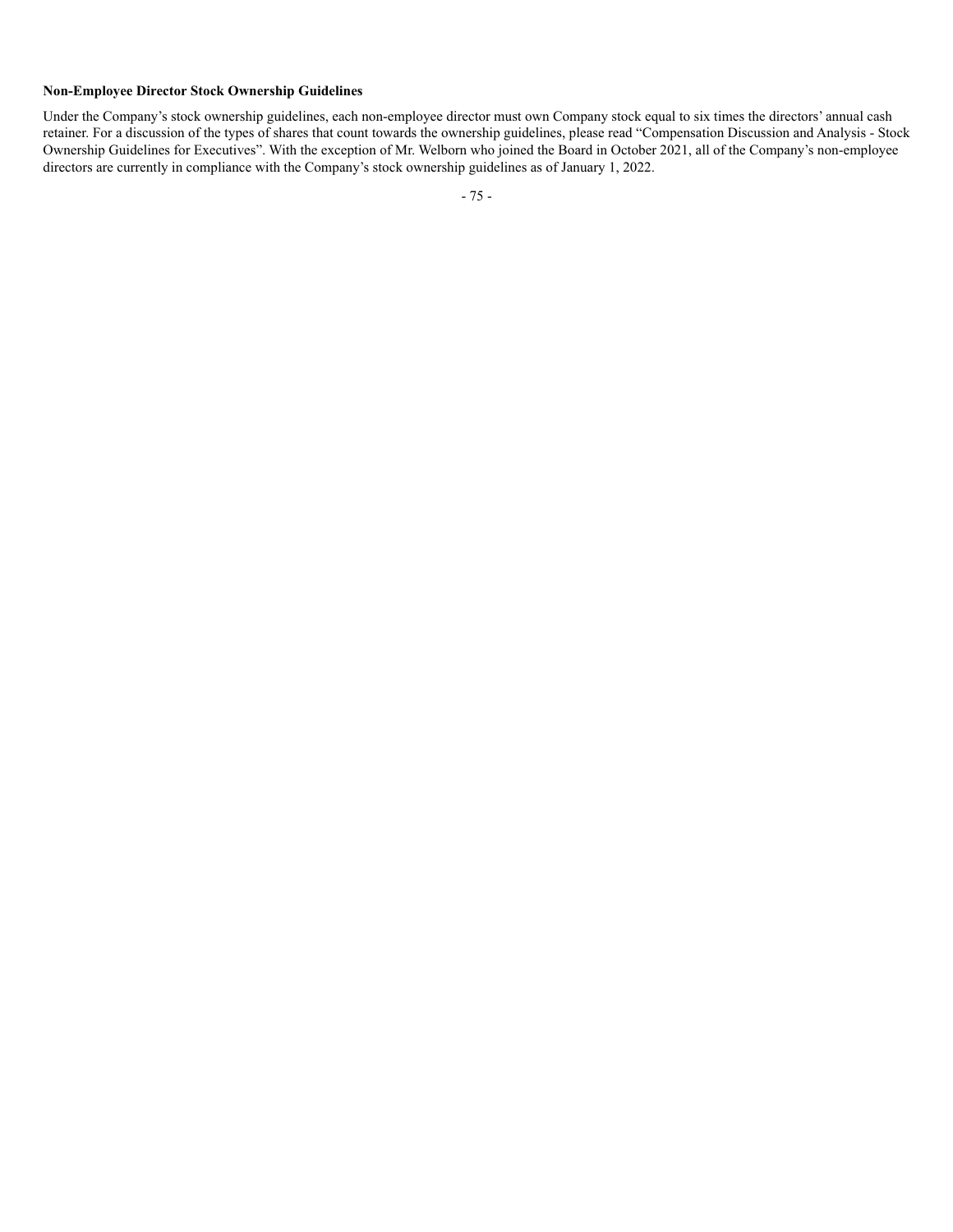#### **STOCKHOLDER PROPOSALS FOR THE 2023 ANNUAL MEETING**

If you wish to submit proposals to be included in our 2023 Proxy Statement, we must receive them on or before December 9, 2022. Please address your proposals to: **Craig L. Weinstock, Senior Vice President, General Counsel and Secretary, NOV Inc., 7909 Parkwood Circle Drive, Houston, Texas 77036**.

If you wish to submit proposals at the meeting that are not eligible for inclusion in the Proxy Statement, you must give written notice no earlier than November 9, 2022 and no later than December 9, 2022 to: **Craig L. Weinstock, Senior Vice President, General Counsel and Secretary, NOV Inc., 7909 Parkwood Circle Drive, Houston, Texas 77036**. If you do not comply with this notice provision, the proxy holders will be allowed to use their discretionary voting authority on the proposal when it is raised at the meeting. In addition, proposals must also comply with NOV's bylaws and the rules and regulations of the SEC.

#### **ANNUAL REPORT AND OTHER MATTERS**

At the date this Proxy Statement went to press, we did not know of any other matters to be acted upon at the meeting other than the election of directors, ratification of the appointment of independent auditors, approval on an advisory basis of the compensation of our named executive officers, and approval of amendments to the National Oilwell Varco, Inc. 2018 Long-Term Incentive Plan as discussed in this Proxy Statement. If any other matter is presented, proxy holders will vote on the matter in accordance with their best judgment.

NOV's 2021 Annual Report on Form 10-K filed on February 11, 2022 is included in this mailing, but is not considered part of the proxy solicitation materials.

By order of the Board of Directors,

*/s/ Craig L. Weinstock*

Craig L. Weinstock Senior Vice President, General Counsel and Secretary

Houston, Texas April 8, 2022

- 76 -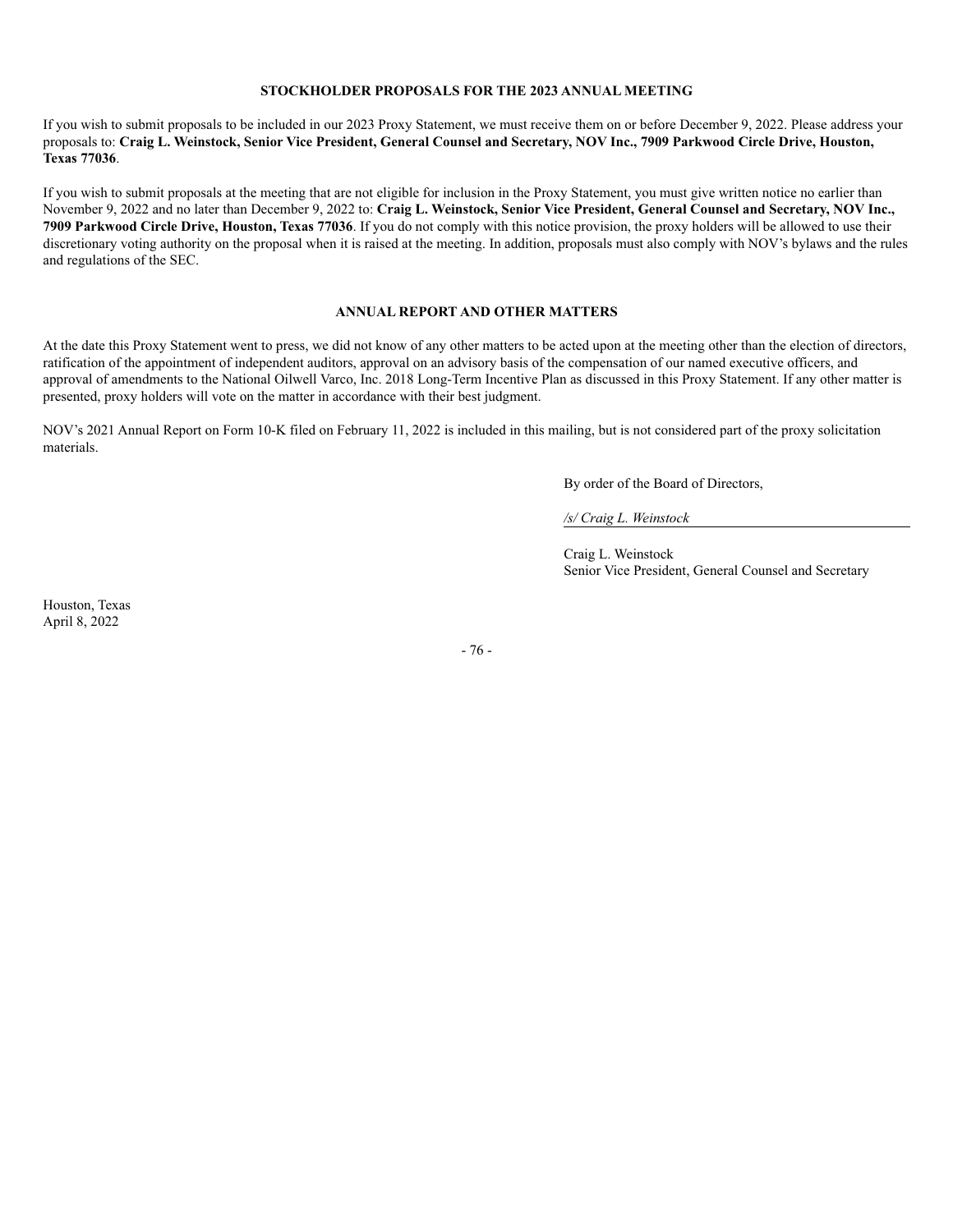#### **NATIONAL OILWELL VARCO, INC. 2018NOV INC. LONG-TERM INCENTIVE PLAN (as amended and restated as of May 20, 2020May 24, 2022)**

#### **SECTION 1. Purpose of the Plan.**

The National Oilwell Varco, Inc. 2018NOV Inc. Long-Term Incentive Plan (the "Plan") is intended to promote the interests of National Oilwell Varco, Inc. NOV Inc., a Delaware corporation (the "Company"), by encouraging Employees, Consultants and Directors to acquire or increase their equity interest in the Company and to provide a means whereby they may develop a sense of proprietorship and personal involvement in the development and financial success of the Company, and to encourage them to remain with and devote their best efforts to the business of the Company, thereby advancing the interests of the Company and its stockholders. The Plan is also contemplated to enhance the ability of the Company and its Subsidiaries to attract and retain the services of individuals who are essential for the growth and profitability of the Company.

#### **SECTION 2. Definitions.**

As used in the Plan, the following terms shall have the meanings set forth below:

"Award" shall mean an Option, Restricted Stock, Performance Award, Phantom Share, Stock Payment, SAR, or Restricted Stock Unit.

"Award Agreement" shall mean any written or electronic agreement, contract, instrument or document evidencing any Award, which may, but need not, be executed or acknowledged by a Participant.

"Board" shall mean the Board of Directors of the Company, as constituted from time to time.

"Change of Control" means the occurrence of one of the following events: (a) a report is filed with the SEC on Schedule 13D or Schedule 14D-1 (or any successor schedule, form, or report), each as promulgated pursuant to the Exchange Act, disclosing that any "person" (as the term "person" is used in Section 13(d) or Section 14(d)(2) of the Exchange Act) is or has become a beneficial owner, directly or indirectly, of securities of the Company representing 35% or more of the combined voting power of the Company's then outstanding securities; (b) the Company is merged or consolidated with another corporation and, as a result thereof, securities representing less than 50% of the combined voting power of the surviving or resulting corporation's securities (or of the securities of a parent corporation in case of a merger in which the surviving or resulting corporation becomes a wholly-owned subsidiary of the parent corporation) are owned in the aggregate by holders of the Company's securities immediately before such merger or consolidation; (c) all or substantially all of the assets of the Company are sold in a single transaction or a series of related transactions to a single purchaser or a group of affiliated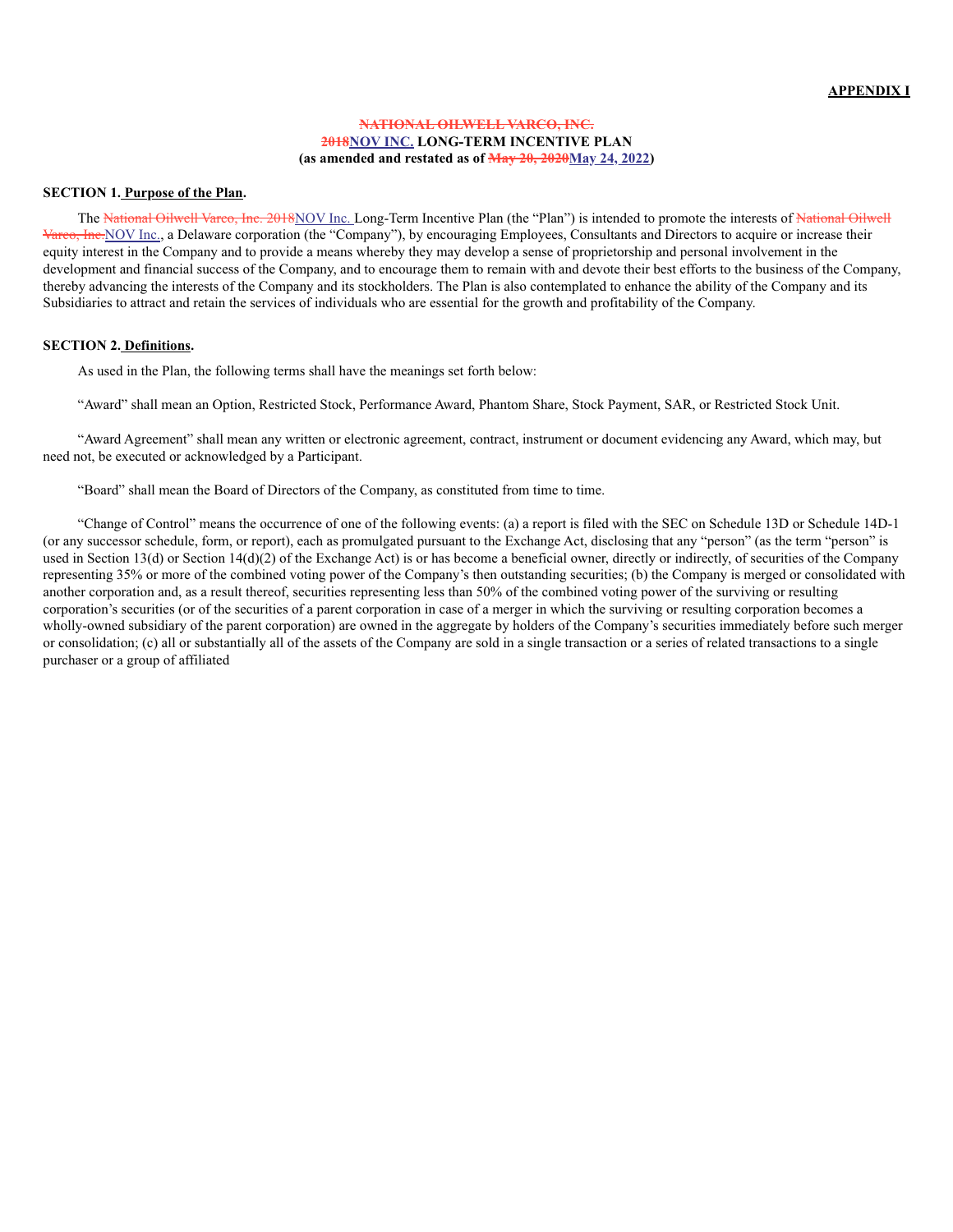purchasers; or (d) during any period of 24 consecutive months, individuals who were Directors at the beginning of the period cease to constitute at least a majority of the Board unless the election, or nomination for election by the Company's shareholders, of more than one half of any new Directors was approved by a vote of at least two-thirds of the Directors then still in office who were Directors at the beginning of the 24 month period.

Notwithstanding the foregoing provisions, to the extent that any payment or acceleration hereunder is subject to Section 409A of the Code as deferred compensation, the term Change of Control shall mean an event described in the foregoing definition of Change of Control that also constitutes a change in control event as defined in Treasury Regulation Section 1.409A-3(i)(5).

"Code" shall mean the Internal Revenue Code of 1986, as amended from time to time, and the rules and regulations thereunder.

"Committee" shall mean the administrator of the Plan in accordance with Section 3, and shall include reference to the Compensation Committee of the Board (or any other committee of the Board designated, from time to time, by the Board to act as the Committee under the Plan), the Board or subcommittee, as applicable.

"Consultant" shall mean any individual who is not an Employee or a member of the Board and who provides consulting, advisory or other similar services to the Company or a Subsidiary.

"Director" shall mean any member of the Board who is not an Employee.

"Employee" shall mean any employee of the Company or a Subsidiary or a parent corporation.

"Exchange Act" shall mean the Securities Exchange Act of 1934, as amended.

"Fair Market Value" shall mean, as of any applicable date, the last reported sales price for a Share on the New York Stock Exchange (or such other national securities exchange which constitutes the principal trading market for the Shares) for the applicable date as reported by such reporting service approved by the Committee; provided, however, that if Shares shall not have been quoted or traded on such applicable date, Fair Market Value shall be determined based on the next preceding date on which they were quoted or traded, or, if deemed appropriate by the Committee, in such other manner as it may determine to be appropriate. In the event the Shares are not publicly traded at the time a determination of its Fair Market Value is required to be made hereunder, the determination of Fair Market Value shall be made in good faith by the Committee.

"Incentive Stock Option" or "ISO" shall mean an option granted under Section 6(a) of the Plan that is intended to qualify as an "incentive stock option" under Section 422 of the Code or any successor provision thereto.

"Non-Qualified Stock Option" or "NQO" shall mean an option granted under Section 6(a) of the Plan that is not intended to be an Incentive Stock Option.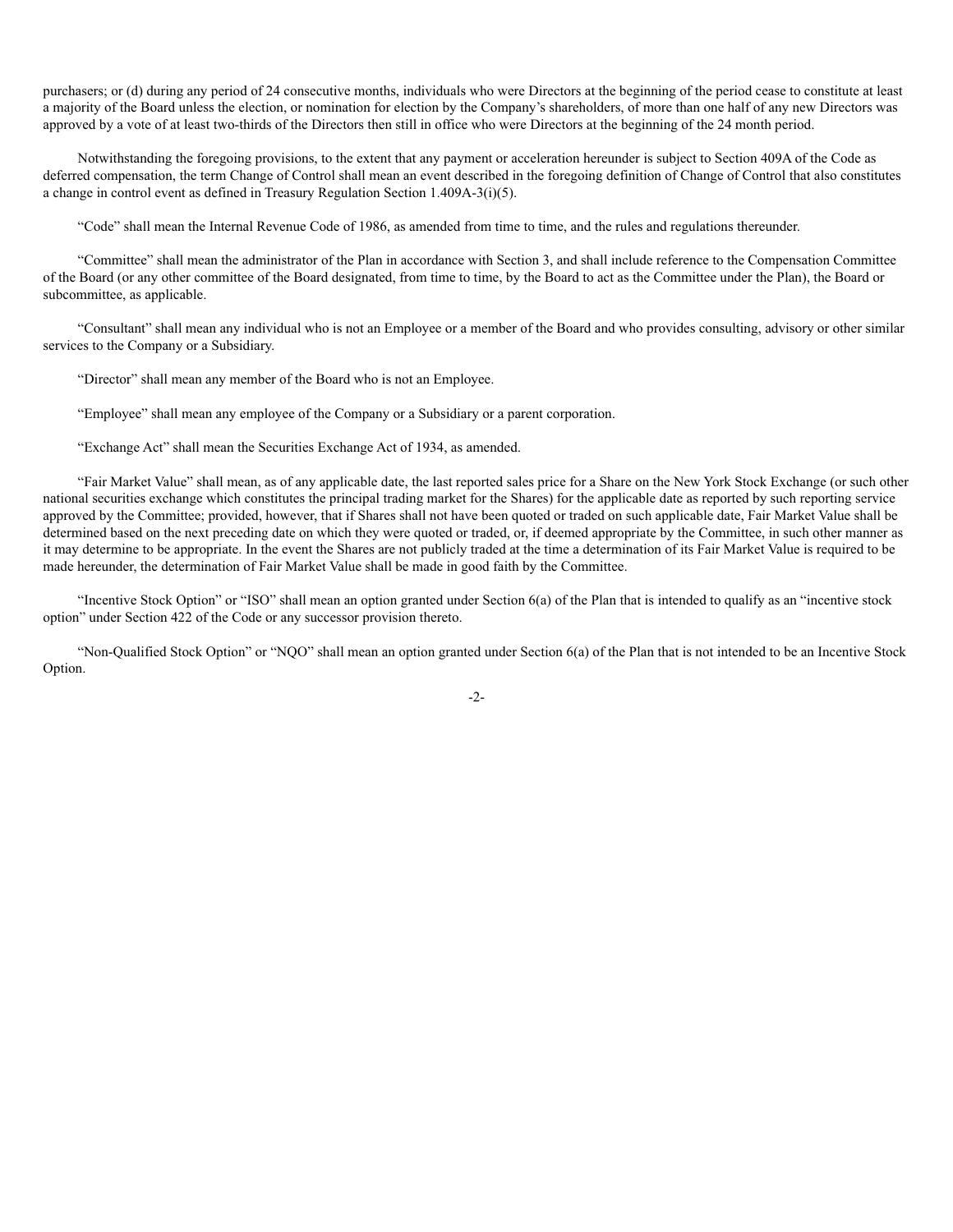"Option" shall mean an Incentive Stock Option or a Non-Qualified Stock Option.

"Participant" shall mean any Employee, Consultant or Director granted an Award under the Plan.

"Performance Award" shall mean any right granted under Section 6(c) of the Plan. "Performance Criteria" shall mean the following business criteria with respect to the Company, any Subsidiary or any division, operating unit or product line: net earnings (either before or after interest, taxes, depreciation and/or amortization), sales, revenue, net income (either before or after taxes), operating profit, cash flow (including, but not limited to, operating cash flow and free cash flow), cash flow return on capital, return on net assets, return on stockholders' equity, return on assets, return on capital, stockholder returns, return on sales, gross or net profit margin, customer or sales channel revenue or profitability, productivity, expense, margins, cost reductions, controls or savings, operating efficiency, customer satisfaction, corporate value measures (including, but not limited to, compliance, safety, environmental and personnel matters), working capital, strategic initiatives, economic value added, earnings per share, earnings per share from operations, price per share of stock, and market share, or any other performance measures and criteria as determined by the Committee, any of which may be measured either in absolute terms or as compared to any incremental increase or as compared to results of a peer group. The Committee will determine whether the foregoing criteria will be computed without recognition of (i) unusual, infrequently occurring, or nonrecurring events affecting the Company or its financial statements, or (ii) changes in applicable laws, regulations or accounting principles. Any Performance Criteria that are financial metrics, may be determined in accordance with United States Generally Accepted Accounting Principles ("GAAP") or may be adjusted when established to include or exclude any items otherwise includable or excludable under GAAP.

"Person" shall mean individual, corporation, partnership, limited liability company, association, joint-stock company, trust, unincorporated organization, government or political subdivision thereof or other entity.

"Phantom Shares" shall mean an Award of the right to receive Shares, cash equal to the Fair Market Value of such Shares or any combination thereof, in the Committee's discretion, which is granted pursuant to Section 6(d) of the Plan.

"Restricted Period" shall mean the period established by the Committee with respect to an Award during which the Award either remains subject to forfeiture, is subject to restrictions or is not exercisable by the Participant.

"Restricted Stock" shall mean any Share, prior to the lapse of restrictions thereon, granted under Section 6(b) of the Plan.

"Restricted Stock Unit" shall mean a bookkeeping unit that represents a right to receive Shares upon the completion of a vesting period and/or the satisfaction of a designated Performance Criteria, which shall be granted to a Participant pursuant to Section 6(f) of the Plan.

-3-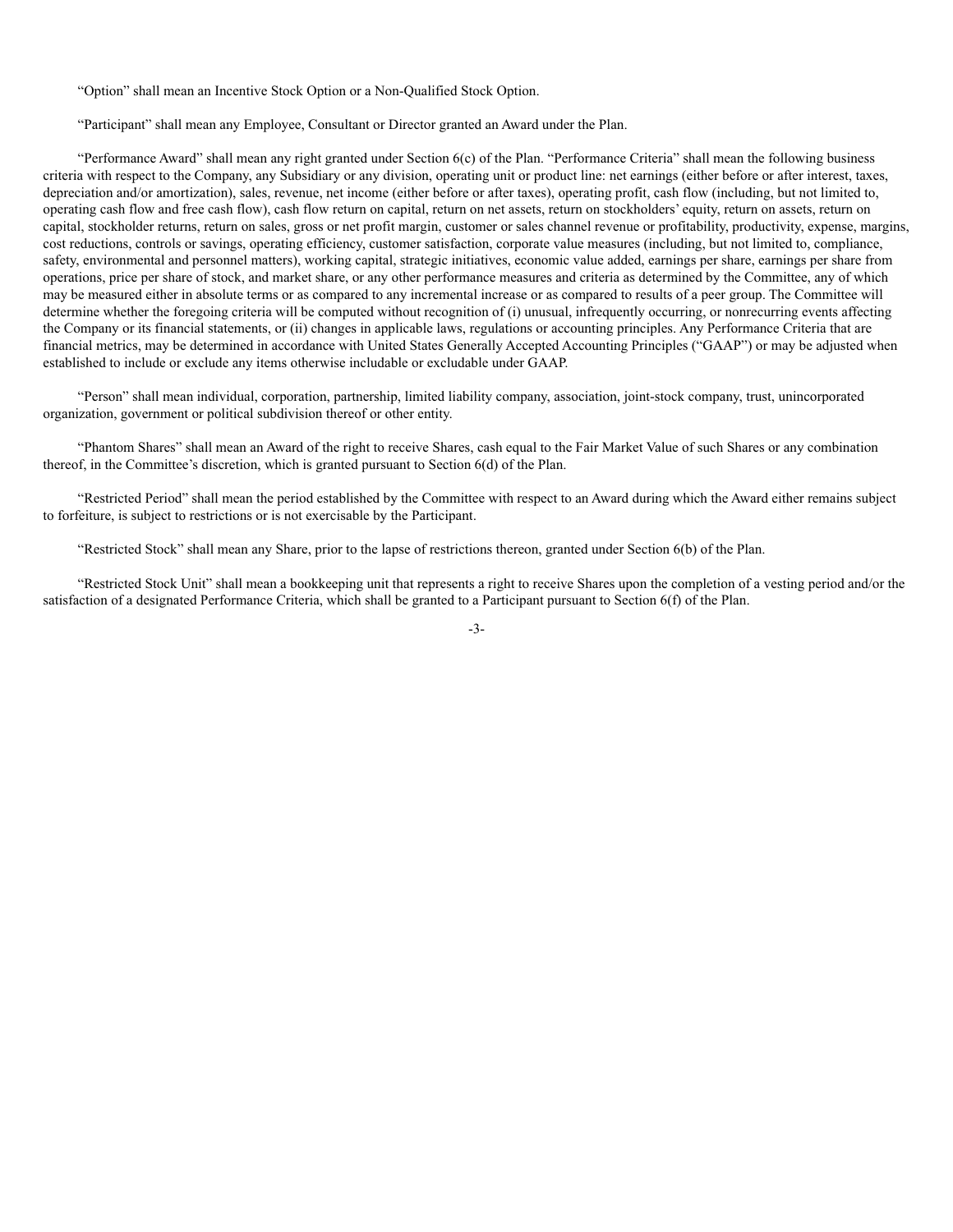"Rule 16b-3" shall mean Rule 16b-3 promulgated by the SEC under the Exchange Act, or any successor rule or regulation thereto as in effect from time to time.

"SAR" shall mean a stock appreciation right granted under Section 6(e) of the Plan that entitles the holder to receive the excess of the Fair Market Value of a Share on the relevant date over the exercise price of such SAR, with the excess paid in cash and/or in Shares in the discretion of the Committee.

"SEC" shall mean the Securities and Exchange Commission or any successor thereto. "Shares" or "Common Shares" or "Common Stock" shall mean the common stock of the Company, \$0.01 par value, and such other securities or property as may become the subject of Awards under the Plan.

"Stock Payment" means (i) a payment in the form of Shares, or (ii) an option or other right to purchase Shares, as part of any bonus, deferred compensation or other arrangement, made in lieu of all or any portion of the compensation, granted pursuant to Section  $6(g)$  of the Plan.

"Subsidiary" shall mean any entity (whether a corporation, partnership, joint venture, limited liability company or other entity) in which the Company owns a majority of the voting power of the entity directly or indirectly, except with respect to the grant of an ISO the term Subsidiary shall mean any "subsidiary corporation" of the Company as defined in Section 424 of the Code.

#### **SECTION 3. Administration.**

(a) The Committee. The Plan shall be administered by the Compensation Committee of the Board (or any other committee of the Board designated, from time to time, by the Board to act as the Committee under the Plan). Notwithstanding the foregoing, Awards made to Directors shall be administered by the Board. The term "Committee" as used herein shall refer to the Compensation Committee (or other Board committee), the Board, or the subcommittee (as defined in paragraph (c) of this Section 3), as applicable.

(b) Committee Powers. A majority of the Committee shall constitute a quorum, and the acts of the members of the Committee who are present at any meeting thereof at which a quorum is present, or acts unanimously approved by the members of the Committee in writing, shall be the acts of the Committee. Subject to the terms of the Plan and applicable law, and in addition to other express powers and authorizations conferred on the Committee by the Plan, the Committee shall have full power and authority to: (i) designate Participants; (ii) determine the type or types of Awards to be granted to a Participant; (iii) determine the number of Shares to be covered by, or with respect to which payments, rights, or other matters are to be calculated in connection with, Awards; (iv) determine the terms and conditions of any Award; (v) determine whether, to what extent, and under what circumstances Awards may be settled or exercised in cash, Shares, other securities, other Awards or other property, or canceled, forfeited, or suspended and the method or methods by which Awards may be settled, exercised, canceled, forfeited, or suspended; (vi) accelerate vesting of any Awards in connection with a Participant's death, Disability or retirement; (vii) interpret and administer the Plan and any instrument or

 $-4-$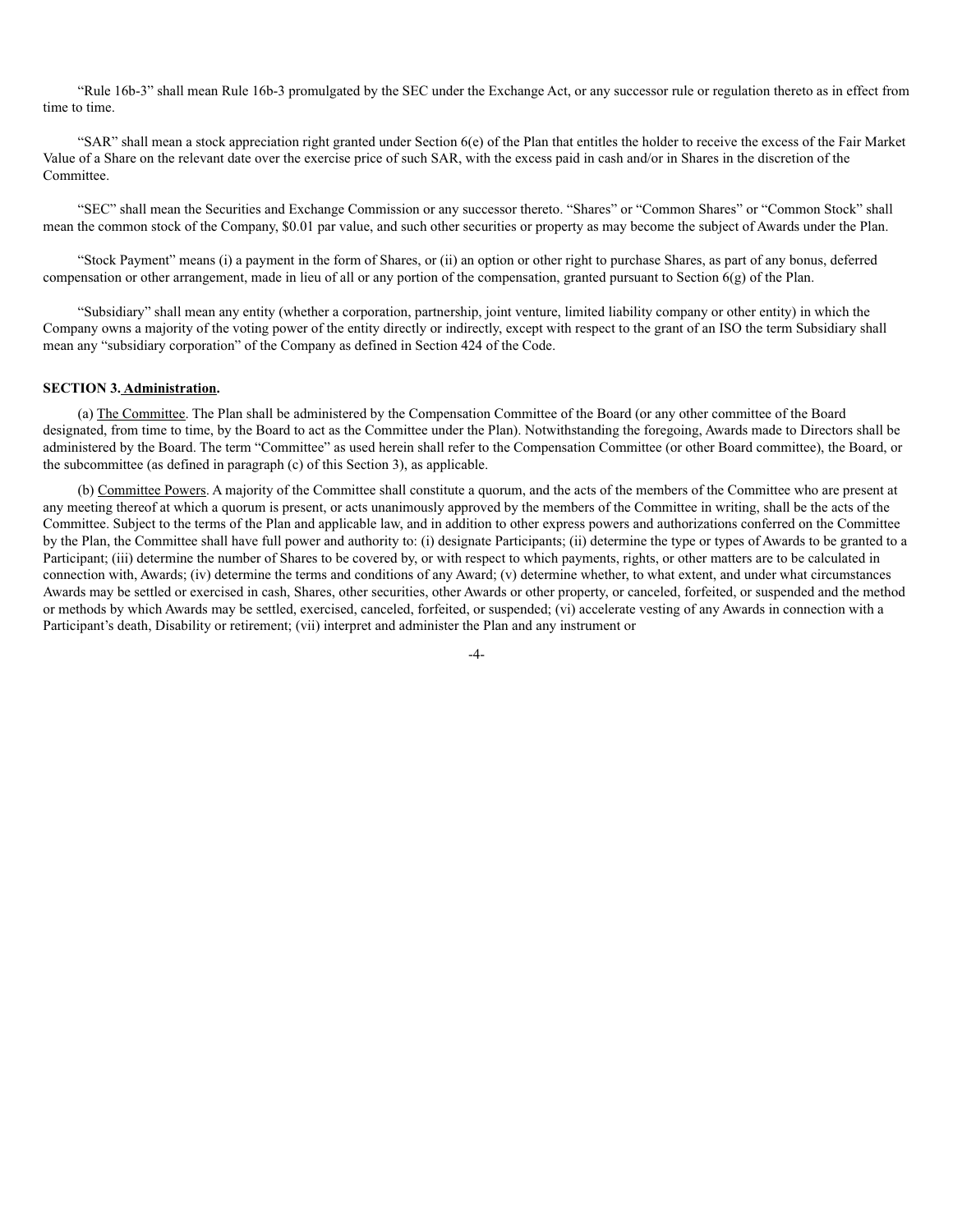agreement relating to an Award made under the Plan; (viii) establish, amend, suspend, or waive such rules and regulations and appoint such agents as it shall deem appropriate for the proper administration of the Plan; and (ix) make any other determination and take any other action that the Committee deems necessary or desirable for the administration of the Plan. Unless otherwise expressly provided in the Plan, all designations, determinations, interpretations, and other decisions under or with respect to the Plan or any Award shall be within the sole discretion of the Committee, may be made at any time and shall be final, conclusive, and binding upon all Persons, including the Company, any Subsidiary, any Participant, any holder or beneficiary of any Award, any stockholder and any other Person.

(c) Delegation to a Subcommittee. The Committee may, subject to any applicable law, regulatory, securities exchange or other similar restrictions, delegate to one or more members of the Board or officers of the Company (the "subcommittee"), the authority to administer the Plan as to Awards to Employees and Consultants who are not subject to Section 16(b) of the Exchange Act. The Committee may impose such limitations and restrictions, in addition to any required restrictions/limitations, as the Committee may determine in its sole discretion. Any grant made pursuant to such a delegation shall be subject to all of the provisions of the Plan concerning this type of Award.

(d) Modification of Awards. Subject to the limitation set forth at the end of Section 3(b) above, at any time after grant of an Award, the Committee may, in its sole and absolute discretion and subject to whatever terms and conditions it selects:

- (1) accelerate the period during which the Award vests or becomes exercisable or payable; and
- (2) accelerate the time when applicable restrictions or risk of forfeiture or repurchase lapses; and
- (3) extend the period during which the Award may be exercised or paid; and
- (4) extend the term of any Award (other than the maximum 10 year term).

#### **SECTION 4. Shares Available for Awards.**

#### (a) Shares Available.

(1) Subject to adjustment as provided below, the number of Shares that may be issued with respect to Awards granted under the Plan shall be  $42,700,00055,700,000$ .

(2) In connection with the granting of an Option or SAR, and subject to the remaining provisions of this Section 4(a), the number of Shares available for issuance under this Plan shall be reduced by the number of Shares in respect of which the Option or SAR is granted or denominated. In connection with the granting of an Award that is not an Option or SAR, and subject to the remaining provisions of this Section 4(a), the number of Shares available for issuance under this Plan shall be reduced by a number of Shares equal to the product of (i) the number of Shares in respect of which the Award is granted and (ii)  $2.5(A)$  with respect to Awards issued prior to May 24, 2022, 2.5, and (B) with respect to Awards issued on or after May 24, 2022, 1.5. However, Awards that by their terms do not permit settlement in Shares shall not reduce the number of Shares available for issuance under this Plan.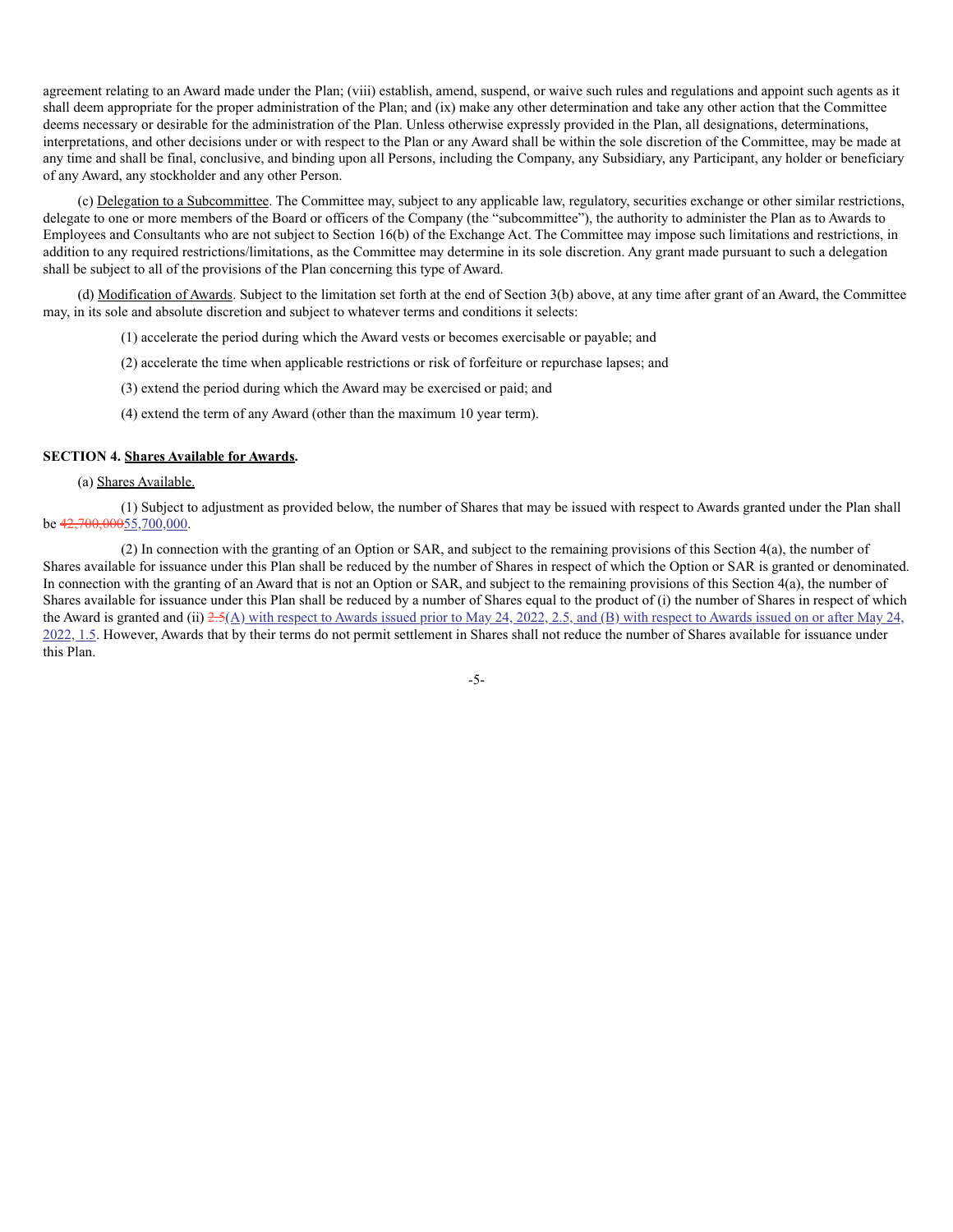(3) Any Shares that are tendered by a Participant or withheld as full or partial payment of withholding or other taxes or as payment for the exercise or conversion price of an Award under this Plan, including any Shares not delivered to a Participant upon exercise of an Option pursuant to a "net exercise" as permitted by Section 6(a)(2) below, shall not be added back to the number of Shares available for issuance under this Plan. Any calculation of the number of Shares which become available for issuance under this Plan based on this Section  $4(a)(3)$  shall reflect the share adjustment in the second to last sentence of Section  $4(a)(2)$  above.

(4) Whenever any outstanding Option or other Award (or portion thereof) expires, is cancelled or forfeited or is otherwise terminated for any reason without having been exercised or payment having been made in the form of Shares, the number of Shares available for issuance under this Plan shall be increased by the number of Shares allocable to the expired, forfeited, cancelled or otherwise terminated Option or other Award (or portion thereof). Any calculation of the number of Shares which become available for issuance under this Plan based on the forgoing sentences of this Section  $4(a)(4)$  shall reflect the share adjustment in the second to last sentence of Section  $4(a)(2)$  above.

(5) Shares delivered under the Plan in settlement of an Award issued or made (i) upon the assumption, substitution, conversion or replacement of outstanding awards under a plan or arrangement of an acquired entity, or (ii) as a post-transaction grant under such a plan or arrangement of an acquired entity shall not reduce or be counted against the maximum number of Shares available for delivery under the Plan, to the extent that an exemption from the stockholder approval requirements for equity compensation plans applies under the rules or listing standards of the principal national securities exchange on which the Shares are listed.

(b) Sources of Shares Deliverable Under Awards. Any Shares delivered pursuant to an Award may consist, in whole or in part, of authorized and unissued Shares or of treasury Shares.

(c) Adjustments. In the event of a stock dividend or stock split with respect to Shares, the number of Shares with respect to which Awards may be granted, the number of Shares subject to outstanding Awards, the grant or exercise price with respect to outstanding Awards and the individual annual grant limits with respect to Awards (other than dollar denominated Awards) automatically shall be proportionately adjusted, without action by the Committee; provided, however, such automatic adjustment shall be evidenced by written addendums to the Plan and Award Agreements prepared by the Company and, with respect to Options, shall be in accordance with the Treasury Regulations concerning Incentive Stock Options. Further, in the event that the Committee determines that any distribution (whether in the form of cash (other than a regular cash dividend), Shares, other securities, or other property), recapitalization, reorganization, merger, spin-off, combination, repurchase, or exchange of Shares or other securities of the Company, or other similar corporate transaction or event affects the Shares such that an adjustment is determined by the Committee to be appropriate in order to prevent dilution or enlargement of the benefits or potential benefits intended to be made available under the Plan, then the Committee shall, in such manner as it may deem equitable,

-6-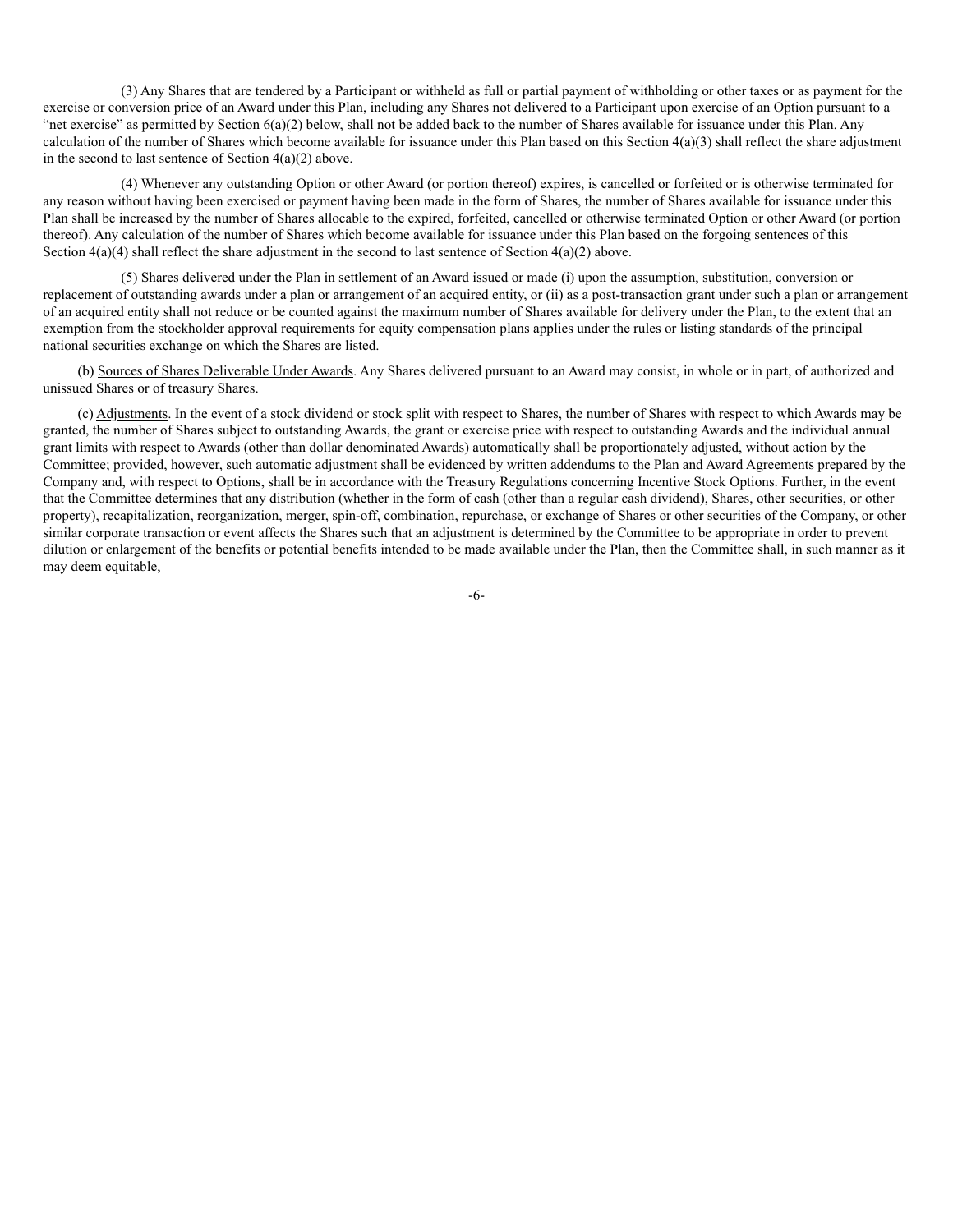adjust any or all of (i) the number and type of Shares (or other securities or property) with respect to which Awards may be granted, (ii) the number and type of Shares (or other securities or property) subject to outstanding Awards, and (iii) the grant or exercise price with respect to any Award or, if deemed appropriate, make provision for a cash payment to the holder of an outstanding Award; provided that the number of Shares subject to any Award denominated in Shares shall always be a whole number.

#### (d) Award Limits.

(1) Subject to adjustment pursuant to Section 4(c) above, the maximum aggregate number of Shares that may be subject to Sharedenominated Awards granted under the Plan to any individual during any calendar year shall not exceed 4,000,000.

(2) The maximum amount of dollar-denominated Awards that may be granted to any individual during any calendar year shall not exceed \$10,000,000.

(3) Subject to adjustment pursuant to Section 4(c) above, the maximum dollar value of Share-denominated Awards that may be granted under the Plan to any individual Director during any calendar year shall not exceed \$600,000, as determined on the date of grant for such Awards.

#### **SECTION 5. Eligibility.**

Any Employee, Consultant or Director shall be eligible to be designated a Participant by the Committee. No individual shall have any right to be granted an Award pursuant to this Plan.

#### **SECTION 6. Awards.**

(a) Options. Subject to the provisions of the Plan, the Committee shall have the authority to determine Participants to whom Options shall be granted, the number of Shares to be covered by each Option, the purchase price therefor and the conditions and limitations applicable to the exercise of the Option, including the following terms and conditions and such additional terms and conditions, as the Committee shall determine, that are not inconsistent with the provisions of the Plan. The Committee shall determine the term during which a Participant may exercise an Option, but in no event may a Participant exercise an Option, in whole or in part, more than 10 years from the date of grant. No dividends or dividend equivalents shall be paid on or with respect to Options.

(1) Exercise Price. The purchase price per Share purchasable under an Option shall be determined by the Committee at the time the Option is granted, but shall not be less than the Fair Market Value per Share on the effective date of such grant.

(2) Time and Method of Exercise. The Committee shall determine and provide in the Award Agreement or by action subsequent to the grant the time or times at which an Option may be exercised in whole or in part, and the method or methods by which, and the form or forms (which may include, without limitation, cash, check acceptable to the Company, Shares already-owned, Shares issuable upon Option exercise, a "cashlessbroker" exercise (through procedures approved by the Committee), other securities or other property, or any

-7-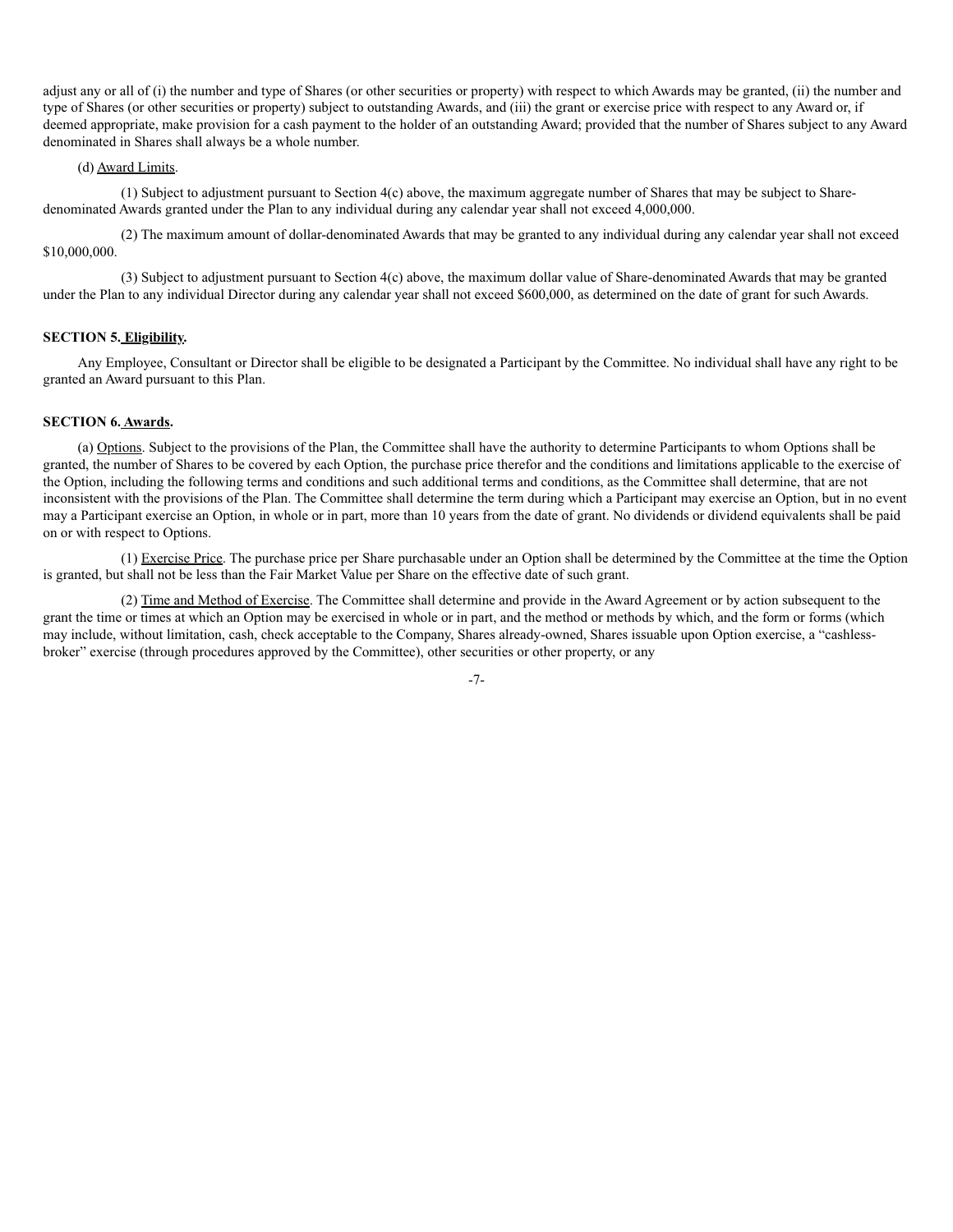combination thereof, having a Fair Market Value on the exercise date equal to the relevant exercise price) in which payment of the exercise price and tax withholding obligation with respect thereto may be made or deemed to have been made. In addition, at the election of the Committee, any Option may be exercised by the Participant pursuant to a "net exercise" method. For purposes of this Plan, a "net exercise" means the delivery of a properly executed notice which directs the Company to pay the Exercise Price and/or any required tax withholding with respect to an Option by withholding from the delivery of the Shares as to which such Option is exercised a number of Shares having a Fair Market Value equal to the applicable Exercise Price and/or the amount of any required tax withholding. If a Participant elects to use a "net exercise" method, the Company shall cancel the withheld Shares, which shall no longer be available for exercise under the terms of the Option, and deliver the remaining Shares to the Participant. Any Shares retained and cancelled by the Company pursuant to a "net exercise" shall no longer be outstanding under the terms of the Option and shall again be available for issuance under the Plan's terms to the extent provided by Section 4(a)(3) above. Notwithstanding any other provision of the Plan to the contrary, no Participant who is a member of the Board or an "executive officer" of the Company within the meaning of Section 13(k) of the Exchange Act shall be permitted to pay the exercise price of an Option in any method which would violate Section 13(k) of the Exchange Act. The Committee shall also determine the performance or other conditions, if any, that must be satisfied before all or part of an Option may vest and be exercised. No portion of an Option which is unexercisable at termination of the Participant's employment or service, as applicable, shall thereafter become exercisable, except as may be otherwise provided by the Committee either in the Award Agreement or by action following the grant of the Option.

(3) Incentive Stock Options. An Incentive Stock Option may be granted only to an individual who is an Employee of the Company or any parent or subsidiary corporation (as defined in Section 424 of the Code) at the time the Option is granted and must be granted within 10 years from the date the Plan was approved by the Board or the shareholders, whichever is earlier. To the extent that the aggregate Fair Market Value (determined at the time the respective Incentive Stock Option is granted) of Common Stock with respect to which Incentive Stock Options are exercisable for the first time by an individual during any calendar year under all incentive stock option plans of the Company and its parent and subsidiary corporations exceeds \$100,000, such Incentive Stock Options shall be treated as a Non-Qualified Stock Option. The Committee shall determine, in accordance with applicable provisions of the Code, Treasury Regulations and other administrative pronouncements, which of a Participant's Incentive Stock Options will not constitute Incentive Stock Options because of such limitation and shall notify the Participant of such determination as soon as practicable after such determination. No Incentive Stock Option shall be granted to an individual if, at the time the Option is granted, such individual owns stock possessing more than 10% of the total combined voting power of all classes of stock of the Company or of its parent or subsidiary corporation, within the meaning of Section 422(b)(6) of the Code, unless (i) at the time such Option is granted the option price is at least 110% of the Fair Market Value of the Common Stock subject to the Option and (ii) such Option by its terms is not exercisable after the expiration of five years from the date of grant. An Incentive Stock Option shall not be transferable otherwise than by will or the laws of descent and distribution, and shall be exercisable during the Participant's lifetime only by such Participant or the Participant's guardian or legal representative. The terms of any Incentive Stock Option granted under the Plan shall comply in all respects with the provisions of Section 422 of the Code, or any successor provision, and any regulations promulgated thereunder.

-8-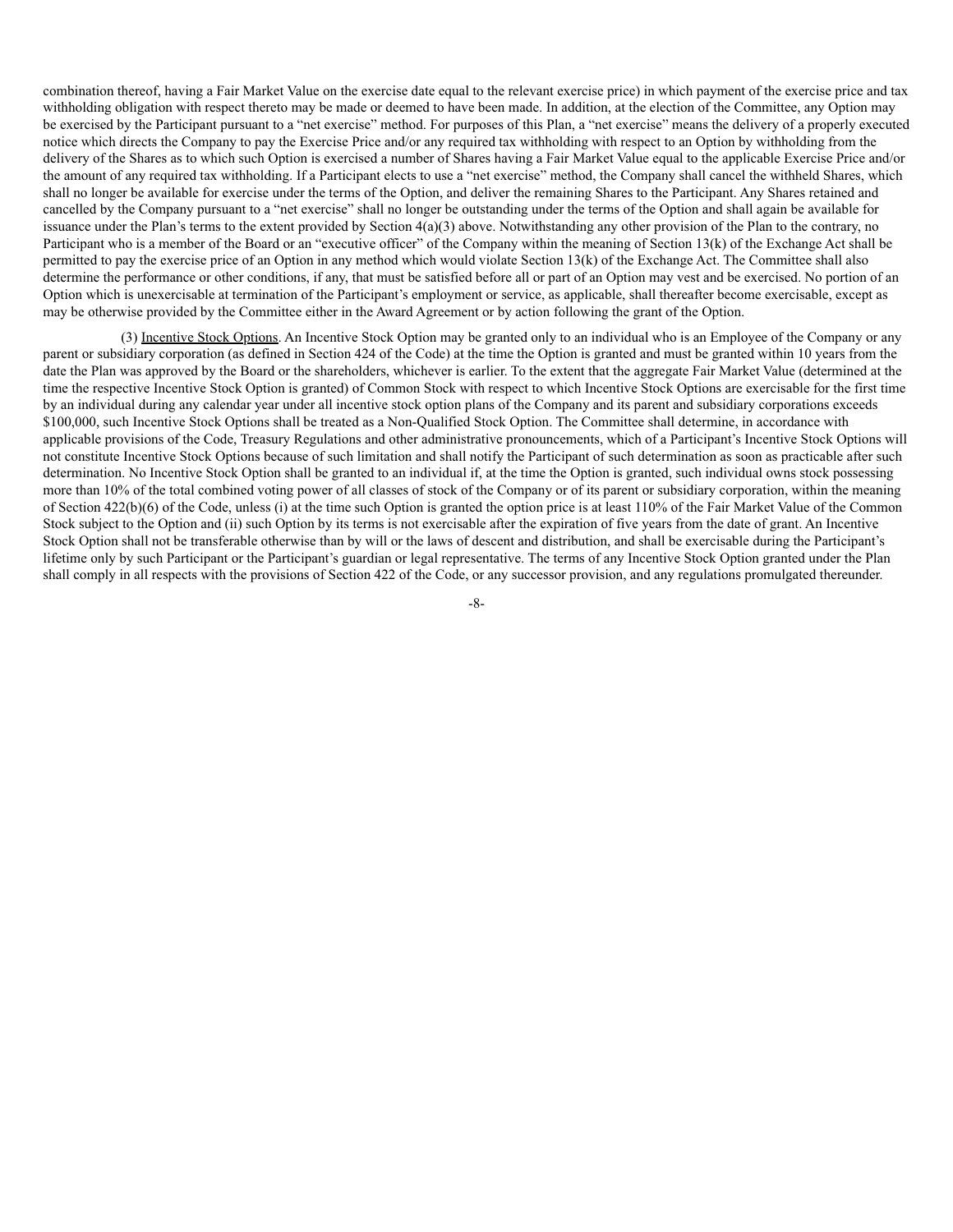(4) Substitution of Stock Appreciation Rights. Subject to the limitations set forth in Section 7(1), the Committee, in its sole discretion, shall have to right to substitute a SAR for an Option at any time prior to or upon exercise of such Option, subject to the provisions of Section 6(e) hereof; *provided* that such SAR shall be exercisable for the same number of shares of Stock as such substituted Option would have been exercisable for.

(b) Restricted Stock. Subject to the provisions of the Plan, the Committee shall have the authority to determine the Participants to whom Restricted Stock shall be granted, the number of Shares of Restricted Stock to be granted to each such Participant, the duration of the Restricted Period during which, and the conditions, including the Performance Criteria or other specified criteria, including the passage of time, if any, under which the Restricted Stock may vest or be forfeited to the Company, and the other terms and conditions of such Awards.

(1) Dividends. Cash dividends paid on Restricted Stock Awards and any other property (other than cash) distributed as a dividend or otherwise with respect to the number of Shares covered by a Restricted Stock Award shall be accumulated (unless the applicable Award Agreement provides that no such dividends or distributions shall be accumulated) and shall be subject to restrictions and risk of forfeiture to the same extent as the underlying Shares covered by the Restricted Stock Award with respect to which such cash, Shares or other property has been distributed and shall be paid at the time such restrictions and risk of forfeiture lapse.

(2) Registration. Any Restricted Stock may be evidenced in such manner as the Committee shall deem appropriate, including, without limitation, book-entry registration or issuance of a stock certificate or certificates. In the event any stock certificate is issued in respect of Restricted Stock granted under the Plan, such certificate shall be registered in the name of the Participant and shall bear an appropriate legend referring to the terms, conditions, and restrictions applicable to such Restricted Stock.

(3) Forfeiture and Restrictions Lapse. Except as otherwise determined by the Committee or the terms of the Award Agreement, upon a Participant's termination of employment or service (as determined under criteria established by the Committee) for any reason during the applicable Restricted Period, all Restricted Stock shall be forfeited by the Participant and re-acquired by the Company. Unrestricted Shares, evidenced in such manner as the Committee shall deem appropriate, shall be issued to the holder of Restricted Stock promptly after the applicable restrictions have lapsed or otherwise been satisfied.

(4) Restrictions. Restricted Stock shall be subject to such restrictions on transferability and other restrictions as the Committee may impose (including, without limitation, restrictions on the right to vote Restricted Stock or the right to accumulate dividends on the Restricted Stock). These restrictions may lapse separately or in combination at such times, pursuant to such circumstances, in such installments, or otherwise, as the Committee determines at the time of the grant of the Award or thereafter. During the Restricted Period, Restricted Stock will be subject to such limitations on transfer as necessary to comply with Section 83 of the Code.

-9-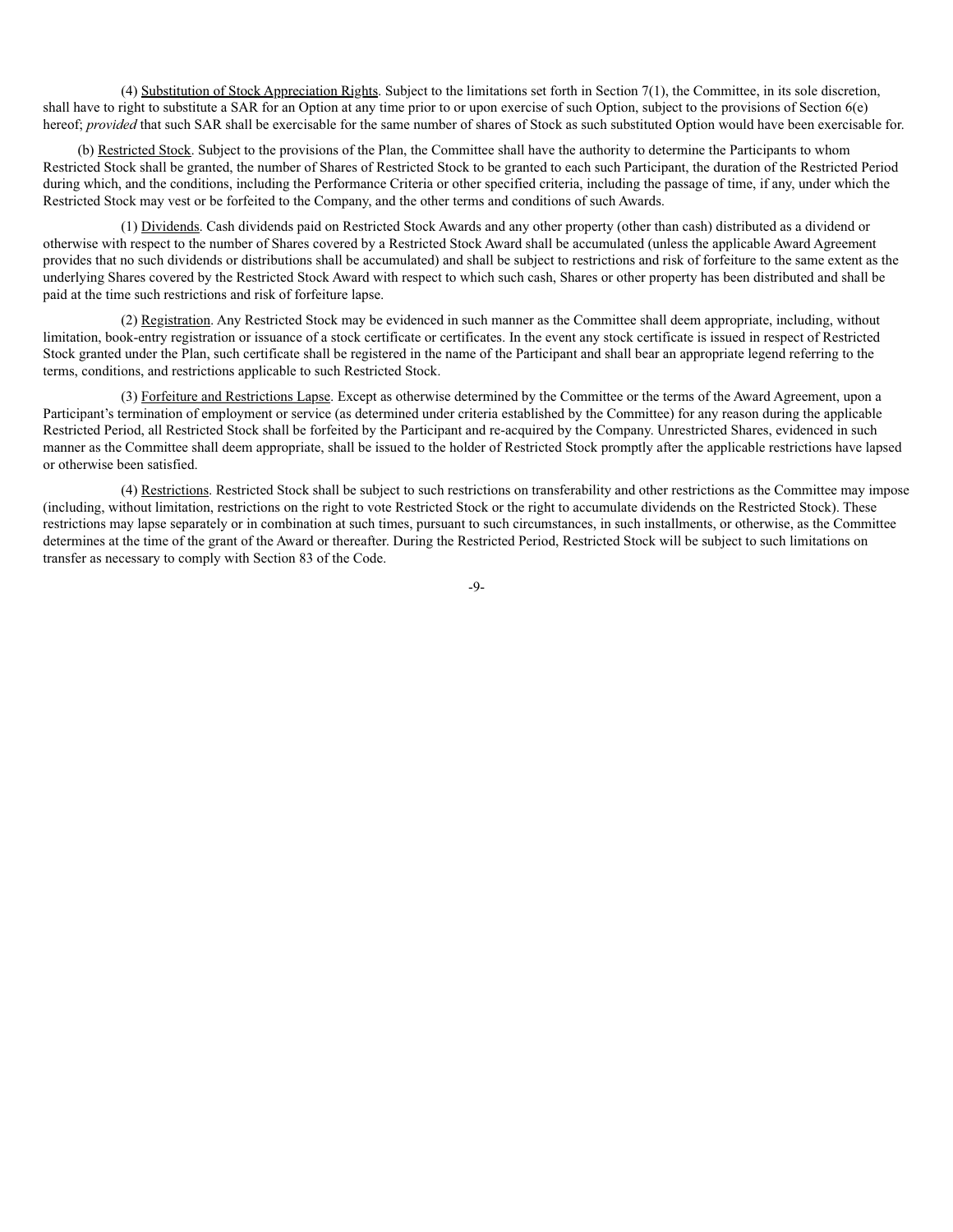(c) Performance Awards. The Committee shall have the authority to determine the Participants who shall receive a Performance Award, which shall be denominated as a cash or share amount at the time of grant and confer on the Participant the right to receive all or part of such Award upon the achievement of such performance goals (based on the Performance Criteria or any other specified criteria) during such performance periods as the Committee shall establish with respect to the Award.

(1) Terms and Conditions. Subject to the terms of the Plan and any applicable Award Agreement, the Committee shall determine the performance goals to be achieved during any performance period, the Performance Criteria or other criteria upon which the performance goals are to be based, the length of any performance period and the amount of any Performance Award.

(2) Payment of Performance Awards. Performance Awards may be paid (in cash and/or in Shares, in the sole discretion of the Committee) in a lump sum or in installments following the close of the performance period, or at such later deferral date elected by the Participant, in accordance with procedures established by the Committee with respect to such Award.

(3) Forfeiture and Restrictions Lapse. Except as otherwise determined by the Committee or the terms of the Award Agreement that granted the Performance Award, upon a Participant's termination of employment or service, as applicable (as determined under criteria established by the Committee) for any reason during the applicable Restricted Period, all Performance Awards shall be forfeited by the Participant and re-acquired by the Company. Unrestricted Shares, evidenced in such manner as the Committee shall deem appropriate, shall be issued to the holder of Performance Awards promptly after the applicable restrictions have lapsed or otherwise been satisfied.

(d) Phantom Shares. The Committee shall have the authority to grant Awards of Phantom Shares to Participants upon such terms and conditions as the Committee may determine.

(1) Terms and Conditions. Each Phantom Share Award shall constitute an agreement by the Company to issue or transfer a specified number of Shares or pay an amount of cash equal to the Fair Market Value of a specified number of Shares, or a combination thereof to the Participant in the future, subject to the fulfillment during the Restricted Period of such conditions, including those linked to the Performance Criteria or other specified criteria, including the passage of time, if any, as the Committee may specify at the date of grant. During the Restricted Period, the Participant shall not have any right to transfer any rights under the subject Award, shall not have any rights of ownership in the Phantom Shares and shall not have any right to vote such shares.

(2) Dividend Equivalents. A Phantom Share award shall provide that any or all dividends or other distributions paid on Shares during the Restricted Period be credited in a cash bookkeeping account (with or without interest) or that equivalent additional Phantom Shares be awarded (unless the applicable Award Agreement provides that no such dividends or distributions shall be credited or that no such equivalent Phantom Shares shall be awarded), which account or Phantom Shares shall be subject to the same restrictions and risk of forfeiture as the underlying Award.

-10-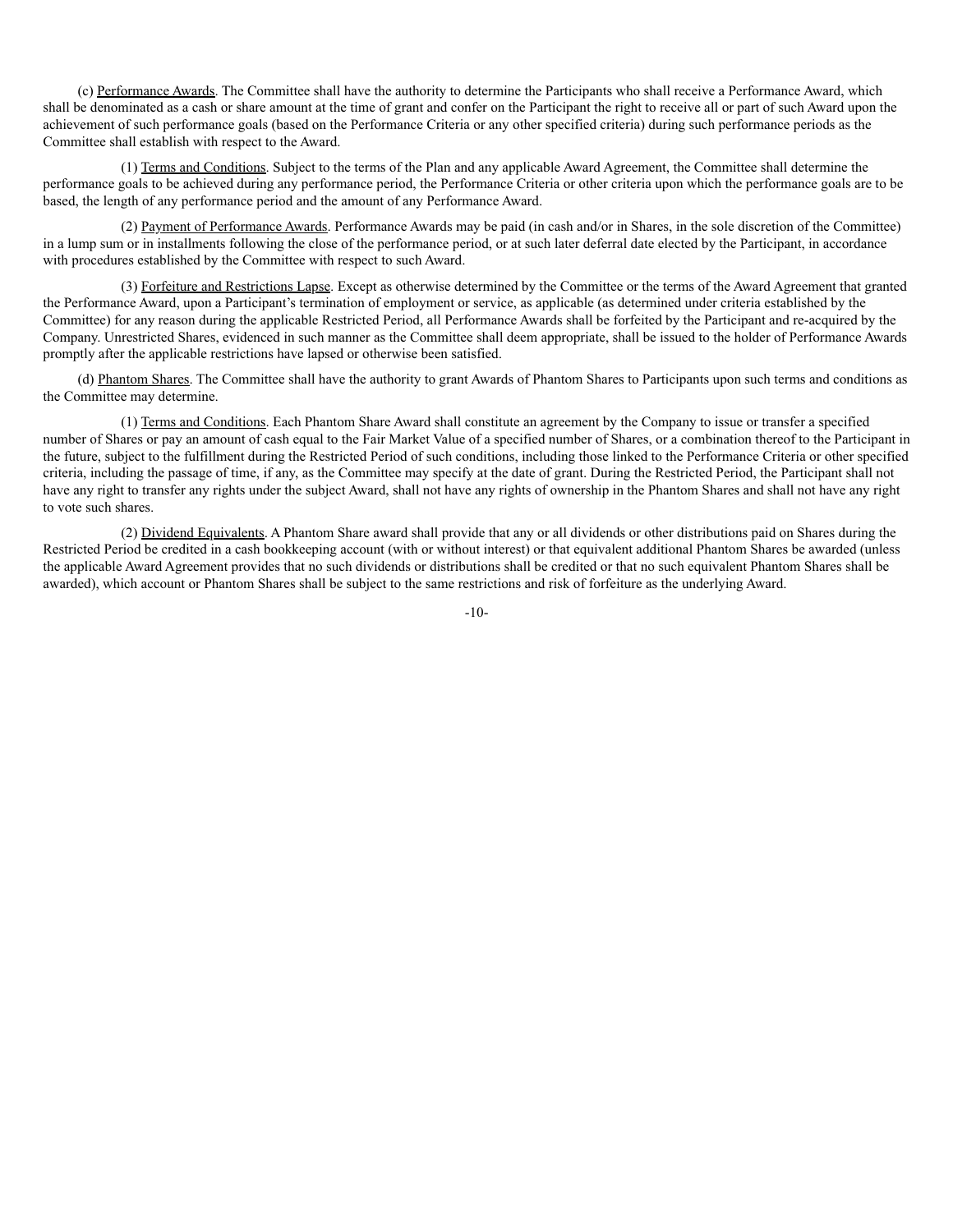(3) Forfeiture and Restrictions Lapse. Except as otherwise determined by the Committee or set forth in the Award Agreement, upon a Participant's termination of employment or service (as determined under criteria established by the Committee) for any reason during the applicable Restricted Period, all Phantom Shares shall be forfeited by the Participant.

(4) Payment of Phantom Shares. Phantom Shares may be paid (in cash and/or in Shares, in the sole discretion of the Committee) in a lump sum or in installments following the close of the Restricted Period, or at such later deferral date elected by the Participant, in accordance with procedures established by the Committee with respect to such Award.

(e) SARs. Subject to the provisions of the Plan, the Committee shall have the authority to determine Participants to whom SARs shall be granted, the number of Shares to be covered by each SAR, the exercise price and the conditions and limitations applicable to the exercise of the SAR, including the following terms and conditions and such additional terms and conditions, as the Committee shall determine, that are not inconsistent with the provisions of the Plan. A SAR may be granted (i) in connection and simultaneously with the grant of an Option, (ii) with respect to a previously granted Option, or (iii) independent of an Option. The Committee shall determine the term during which a Participant may exercise an SAR, but in no event may a Participant exercise an SAR, in whole or in part, more than 10 years from the date of grant. No dividends or dividend equivalents shall be paid on or with respect to SARs.

(1) Exercise Price. The exercise price per SAR shall be determined by the Committee at the time the SAR is granted, but shall not be less than the Fair Market Value per Share on the effective date of such grant.

(2) Time of Exercise. The Committee shall determine and provide in the Award Agreement the time or times at which a SAR may be exercised in whole or in part.

(3) Method of Payment. The Committee shall determine, in its discretion, whether the SAR shall be paid in cash, shares of Common Stock or a combination of the two.

(f) Restricted Stock Units. The Committee may, subject to the limitations of the Plan and the availability of Shares reserved but not previously awarded under this Plan, grant Restricted Stock Unit Awards to eligible individuals upon such terms and conditions as it may determine to the extent such terms and conditions are consistent with the following provisions. A "Restricted Stock Unit" Award is the grant of a right to receive Shares in the future.

(1) Settlement of Restricted Stock Unit Award. A Restricted Stock Unit Award shall be settled either by the delivery of whole Shares or by the payment of cash based upon the Fair Market Value of a specified number of Shares, in the discretion of the Committee, subject to the terms of the applicable Award Agreement. Unless otherwise determined by the Committee and evidenced in an applicable Award Agreement, any stock certificate evidencing the Shares payable under a Restricted Stock Unit Award will be issued (or cash paid) within an administratively reasonable period after the date on which the Restricted Stock Unit vests so that the payment of Shares qualifies for the short-term deferral exception under Section 409A of the Code.

-11-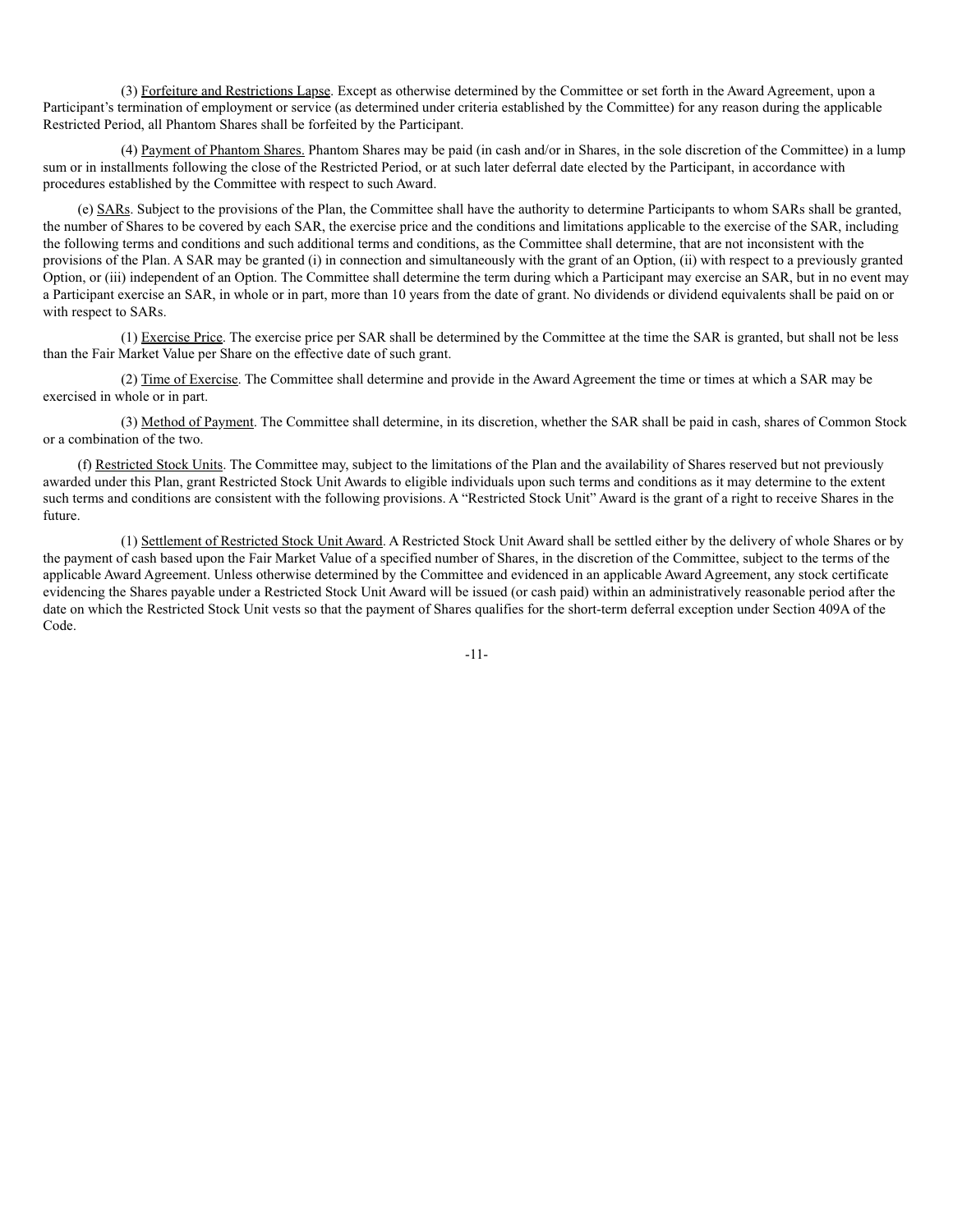(2) Terms of Restricted Stock Unit Awards. The Committee shall determine the dates on which Restricted Stock Units granted to a Participant shall vest and any specific conditions or performance goals which must be satisfied prior to the vesting of any Award. Notwithstanding other paragraphs in this Section 6(f), the Committee may, in its sole discretion, accelerate the vesting of any Restricted Stock Units. The acceleration of any Restricted Stock Unit Award shall create no right, expectation or reliance on the part of any other Participant or that Participant regarding any other Restricted Stock Unit Award.

(3) Termination of Service. Unless otherwise determined by the Committee and evidenced in an applicable Award Agreement, upon a Participant's termination of employment for any reason, the Participant's unvested Restricted Stock Units as of the date of termination shall be forfeited and any rights the Participant had to such unvested Awards shall become null and void.

(4) Dividends and Other Distributions. Cash dividend equivalents with respect to any Restricted Stock Unit Award and any other property (other than cash) distributed as a dividend or otherwise with respect to the number of Shares covered by a Restricted Stock Unit Award that vests based on achievement of performance goals shall be accumulated (unless the applicable Award Agreement provides that no such dividends or distributions shall be accumulated) and shall be subject to restrictions and risk of forfeiture to the same extent as the Restricted Stock Units with respect to which such cash, Shares or other property has been distributed and shall be paid at the time such restrictions and risk of forfeiture lapse.

(5) Deferral. Unless expressly permitted by the Committee in the Award Agreement, a Participant does not have any right to make any election regarding the time or form of any payment pursuant to a Restricted Stock Unit Award. To the extent permissible under applicable law, the Committee may permit a Participant to defer payment under a Restricted Stock Unit to a date or dates after the Restricted Stock Unit vests, provided that the terms of the Restricted Stock Unit and any deferral satisfy the requirements to avoid imposition of the "additional tax" under Section 409A(a)(1)(B) of the Code.

(g) Stock Payments. Stock Payments may be awarded in such amount and may be based upon such Performance Criteria or other specific criteria, if any, determined appropriate by the Committee, determined on the date such Stock Payment is made or on any date thereafter. Cash dividends paid on Stock Payments and any other property (other than cash) distributed as a dividend or otherwise with respect to the number of Shares covered by a Stock Payment shall be accumulated (unless the applicable Award Agreement provides that no such dividends or distributions shall be accumulated) and shall be subject to restrictions and risk of forfeiture to the same extent as the underlying Shares covered by the Stock Payment with respect to which such cash, Shares or other property has been distributed and shall be paid at the time such restrictions and risk of forfeiture lapse.

-12-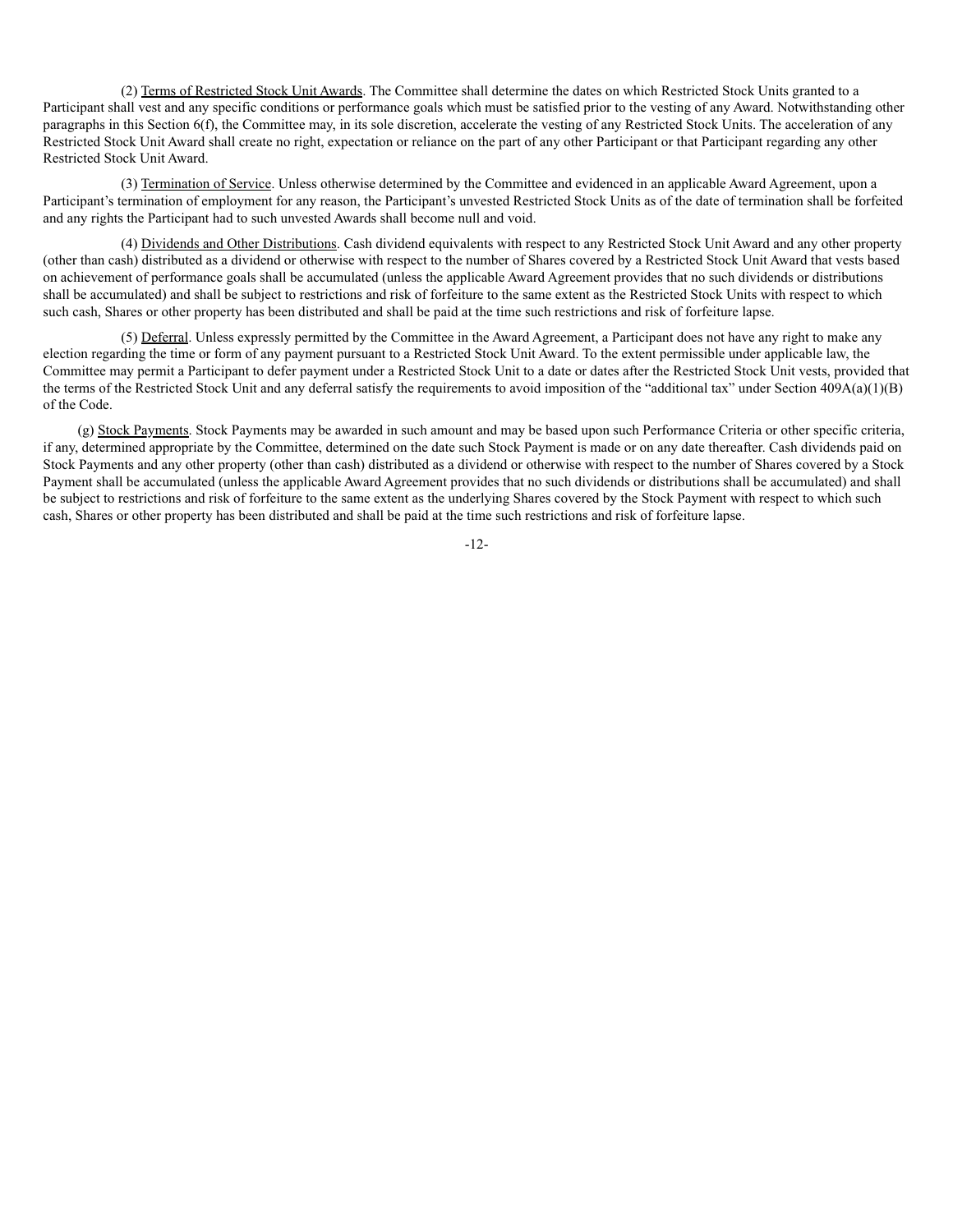(h) Substitute Awards. Awards may be granted under the Plan in substitution of similar awards held by individuals who become Employees, Consultants or Directors as a result of a merger, consolidation or acquisition by the Company or a Subsidiary of another entity or the assets of another entity. Such substitute awards may have exercise prices less than the Fair Market Value of a Share on the date of such substitution.

#### (i) General.

(1) Awards May Be Granted Separately or Together. Awards may, in the discretion of the Committee, be granted either alone or in addition to, in tandem with, any other Award granted under the Plan or any award granted under any other plan of the Company or any Subsidiary. Awards granted in addition to or in tandem with other Awards or awards granted under any other plan of the Company or any Subsidiary may be granted either at the same time as or at a different time from the grant of such other Awards or awards.

#### (2) Limits on Transfer of Awards.

(A) Except as provided in paragraph (C) below, each Award, and each right under any Award, shall be exercisable only by the Participant during the Participant's lifetime, or if permissible under applicable law, by the Participant's guardian or legal representative as determined by the Committee.

(B) Except as provided in paragraph (C) below, no Award and no right under any such Award may be assigned, alienated, pledged, attached, sold or otherwise transferred or encumbered by a Participant otherwise than by will or by the laws of descent and distribution, and any such purported prohibited assignment, alienation, pledge, attachment, sale, transfer or encumbrance shall be void and unenforceable against the Company or any Subsidiary.

(C) To the extent specifically approved in writing by the Committee, an Award (other than an Incentive Stock Option) may be transferred for no consideration to immediate family members or related family trusts, limited partnerships or similar entities or other Persons on such terms and conditions as the Committee may establish or approve.

(3) Terms of Awards. The term of each Award shall be for such period as may be determined by the Committee; provided, that in no event shall the term of any Award exceed a period of 10 years from the date of its grant.

(4) Minimum Vesting Period. Each Award (or portion thereof) issued under this Plan's terms shall have a vesting period of not less than one (1) year; provided, however, that, as determined by the Committee in its sole discretion, up to five percent (5%) of the Shares listed in Section 4(a) (1) shall above may be issued as Awards that do have such minimum vesting period.

(5) Share Certificate. All certificates for Shares or other securities of the Company or any Subsidiary delivered under the Plan pursuant to any Award or the exercise thereof shall be subject to such stop transfer orders and other restrictions as the Committee may deem advisable under the Plan or the rules, regulations, and other requirements of the SEC, any stock exchange upon which such Shares or other securities are then listed, and any applicable federal or state laws, and the Committee may cause a legend or legends to be put on any such certificates to make appropriate reference to such restrictions.

-13-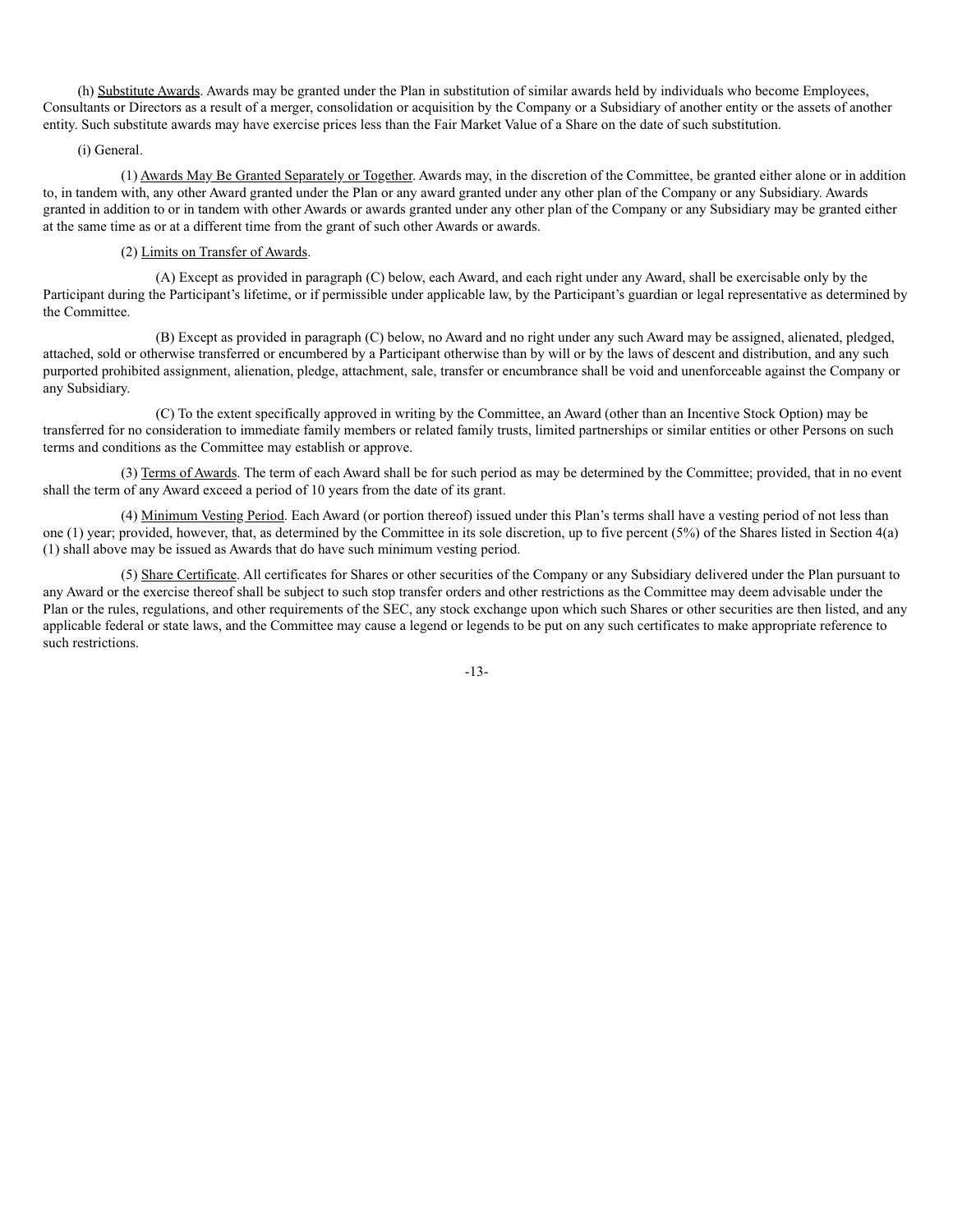(6) Consideration for Grants. Awards may be granted for no cash consideration or for such consideration as the Committee determines including, without limitation, such minimal cash consideration as may be required by applicable law.

(7) Delivery of Shares or other Securities and Payment by Participant of Consideration. No Shares or other securities shall be delivered pursuant to any Award until payment in full of any amount required to be paid pursuant to the Plan or the applicable Award Agreement (including, without limitation, any exercise price or tax withholding) is received by the Company. Such payment may be made by such method or methods and in such form or forms as the Committee shall determine, including, without limitation, cash, Shares, other securities, other Awards or other property, withholding of Shares, cashless exercise with simultaneous sale, or any combination thereof, provided that the combined value, as determined by the Committee, of all cash and cash equivalents and the Fair Market Value of any such Shares or other property so tendered to the Company, as of the date of such tender, is at least equal to the full amount required to be paid pursuant to the plan or the applicable Award Agreement to the Company.

(8) Dividends on Performance Based Awards. Notwithstanding anything herein to the contrary, distributions on the shares of Common Stock underlying Performance Awards or Awards with Performance Criteria, including dividends and dividend equivalents, shall accrue (unless the applicable Award Agreement provides that no such dividends or distributions shall be accrued) and be held by the Company without interest until the Award with respect to which the distribution was made becomes vested or is forfeited and then paid to the Award Participant or forfeited, as the case may be.

(j) Performance Based Compensation. The Committee shall establish performance goals applicable to those Awards which are intended to have performance based vested based upon the attainment of such target levels of one or more of the Performance Criteria, over one or more periods of time, which may be of varying and overlapping durations, as the Committee may select. The Performance Criteria shall be subject to adjustment as determined by the Committee in its sole discretion. Performance Criteria may be absolute, relative to one or more other companies, or relative to one or more indexes, and may be contingent upon future performance of the Company or any Subsidiary, division, unit or product line thereof. A performance goal need not be based upon an increase or positive result under a Performance Criteria and could, for example, be based upon limiting economic losses or maintaining the status quo. Which Performance Criteria to be used with respect to any grant, and the weight to be accorded thereto if more than one factor is used, shall be determined by the Committee, in its sole discretion, at the time of grant. Following the completion of each specified performance period, the Committee shall certify in writing whether the applicable performance goals have been achieved for such performance period. In determining the amount earned by a Participant, the Committee shall have the right to increase, decrease or eliminate the amount payable at a given level of performance to take into account additional factors that the Committee may deem relevant to the assessment of individual or corporate performance for the performance period.

(k) Change of Control. Notwithstanding any other provisions of the Plan, the provisions of this Section 6(k) shall apply to equity settled compensation awards in the event a Change of Control. The Committee may, in any individual Award Agreement, provide for less favorable vesting provisions with respect to an equity settled Award, including forfeiture upon closing of a Change of Control, but may not provide for accelerated vesting in the absence of termination of employment in connection with or following a Change of Control.

-14-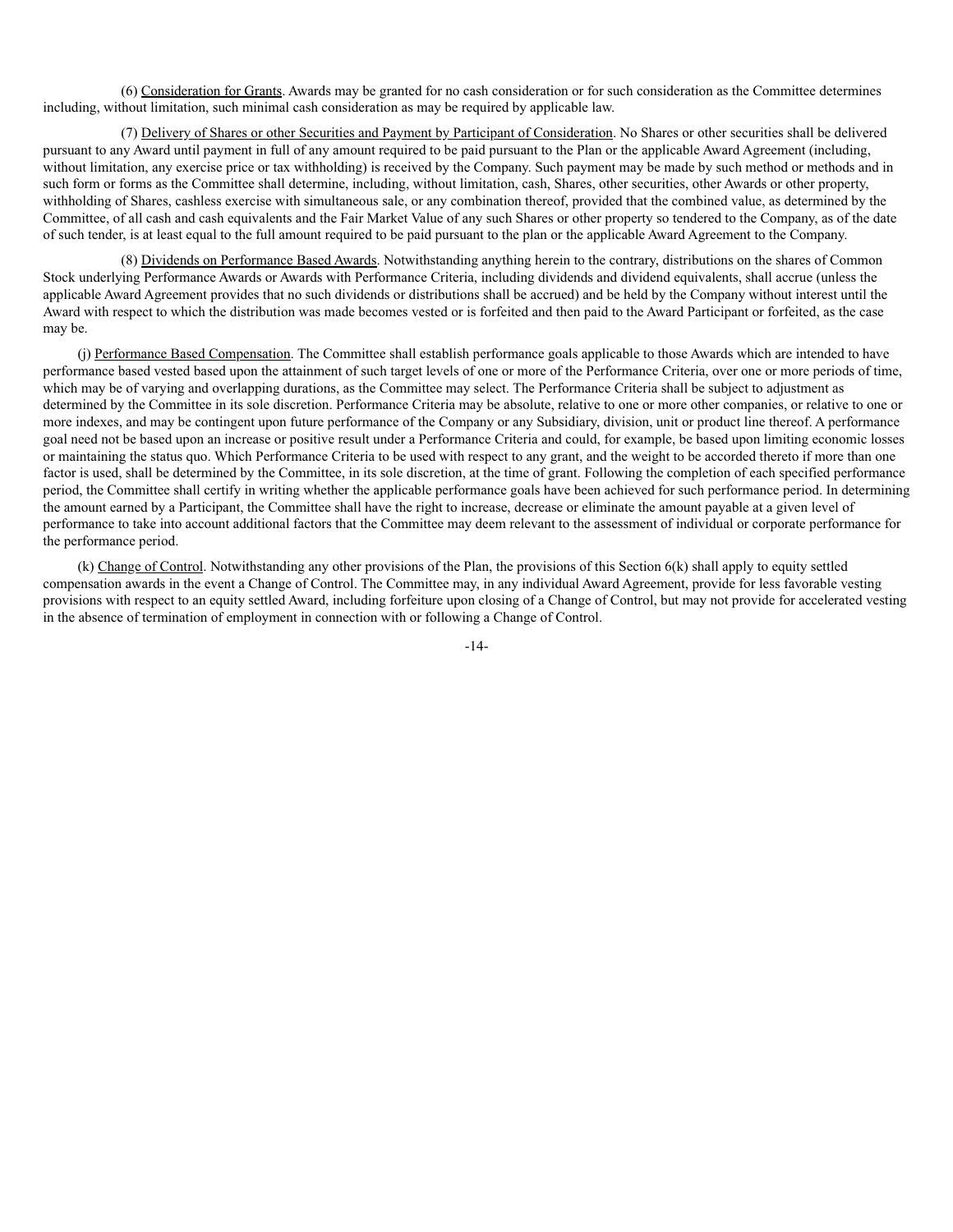(1) If a Participant is employed by the Company or one of its Affiliates on the date a Change of Control occurs and such employment is, within the 24 month period commencing on the effective date of such Change of Control, either involuntarily terminated by the Company or, if the Employee has an employment agreement which permits resignation for "good reason" the Employee resigns for "good reason" as defined in such employment agreement (each referred to as a "Qualifying Termination"), then immediately prior to such termination (i) each Award granted under this Plan to the Employee shall become immediately vested and fully exercisable and any restrictions applicable to the Award shall lapse; provided that the amount payable under a Performance Award shall be determined under subparagraph (3) below; and (ii) if the Award is an Option or SAR, the Award shall remain exercisable until the expiration of the remaining term of the Award. The amount payable under clause (i) shall be paid in cash, Shares or a combination thereof as provided for under the applicable Award Agreement within thirty (30) days following the date of the Employee's Qualifying Termination (except to the extent that settlement of the Award must be made pursuant to its original schedule in order to comply with Section 409A of the Code), notwithstanding that the applicable performance period, retention period or other restrictions and conditions have not been completed or satisfied.

(2) Notwithstanding the provisions of Section  $6(k)(1)$ , if any Award constitutes a "nonqualified deferred compensation plan" within the meaning of Section 409A of the Code, the timing of settlement of such Award pursuant to this Section 6(k) shall be in accordance with the settlement terms set forth in the applicable Award Agreement if such Change of Control fails to constitute a "change in the ownership of the corporation," a "change in effective control of the corporation" or a "change in the ownership of a substantial portion of the assets of the corporation," within the meaning of Section  $409A(a)(2)(A)(v)$  of the Code.

(3) The vesting and settlement of a Performance Award in connection with a Change of Control shall be made in accordance with the following:

(A) The amount payable with respect to each Performance Award shall be equal to the greater of (i) the amount payable if each of the Performance Criteria shall be deemed to be satisfied at the target payment level, provided the Award shall be prorated based on the total number of days during the Performance Period prior to date of the Employee's Qualifying Termination in relation to the total number of days during the Performance Period, or (ii) the amount payable based on the actual performance for each of the Performance Criteria through the date of the Employee's Qualifying Termination.

(B) The amount payable under subparagraph (A) shall be paid in cash, Shares or a combination thereof as provided for under the applicable Award Agreement within thirty (30) days following the date of the Employee's Qualifying Termination (except to the extent that settlement of the Award must be made pursuant to its original schedule in order to comply with Section 409A of the Code), notwithstanding that the applicable performance period, retention period or other restrictions and conditions have not been completed or satisfied.

-15-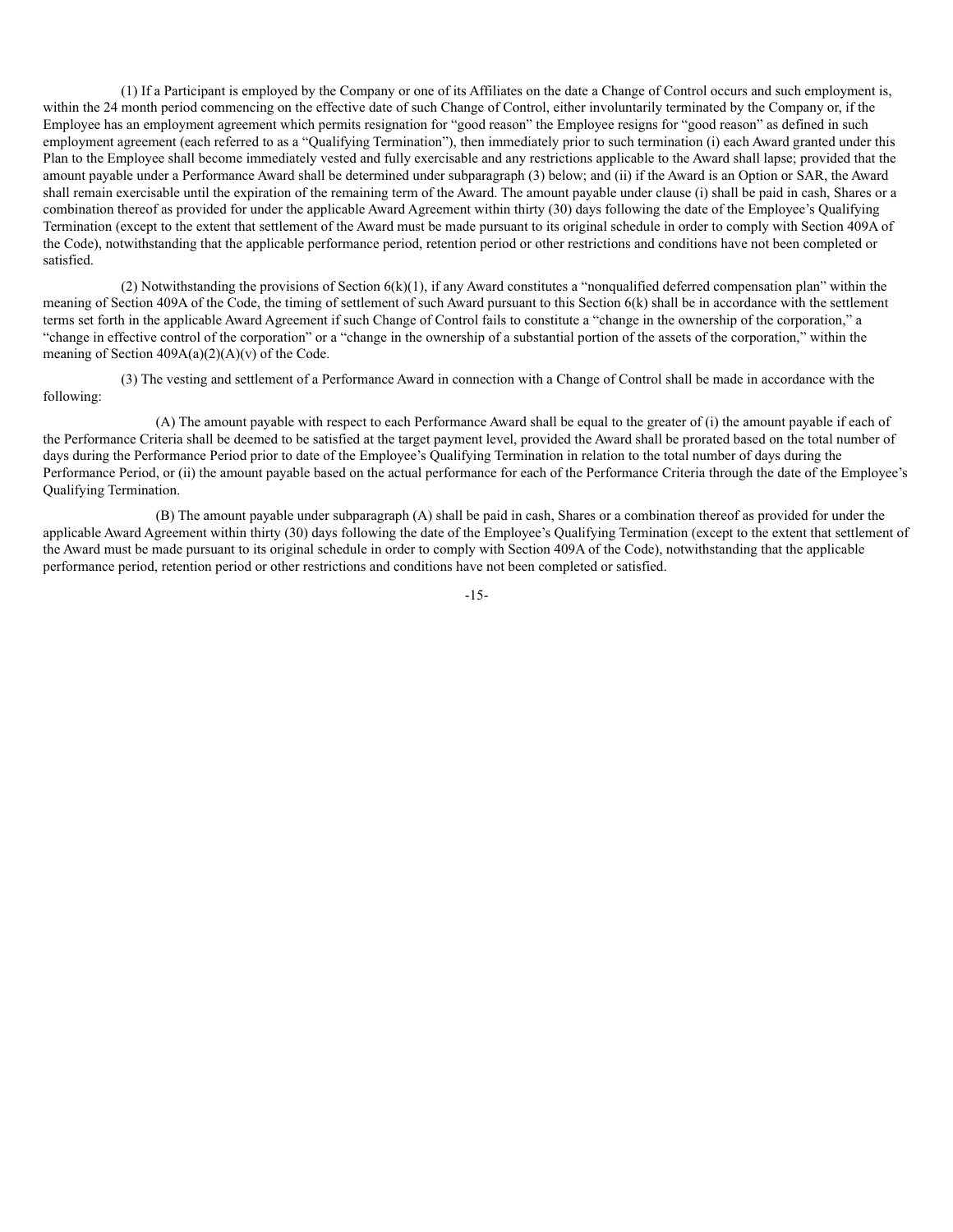#### **SECTION 7. Amendment and Termination.**

Except to the extent prohibited by applicable law and unless otherwise expressly provided in an Award Agreement or in the Plan:

(1) Amendments to the Plan. The Board or the Committee may amend, alter, suspend, discontinue, or terminate the Plan without the consent of any stockholder, Participant, other holder or beneficiary of an Award, or other Person; provided, however, notwithstanding any other provision of the Plan or any Award Agreement, without the approval of the stockholders of the Company no such amendment, alteration, suspension, discontinuation, or termination shall be made that would (i) increase the total number of Shares that may be issued under the Plan, except as provided in Section  $4(c)$  of the Plan, or (ii) other than pursuant to an equitable adjustment contemplated by Section  $4(c)$  hereof or a Change of Control, permit the exercise price of any outstanding Option or SAR to be reduced, cancel outstanding Options or SARs in exchange for Options or SARs with an exercise price that is less than the exercise price of the original Options or SARs, or cancel or replace an "underwater" Option or SAR in exchange for cash or a new Award.

(2) Amendments to Awards. Subject to Paragraph (1) above and Section 3(b), the Committee may waive any conditions or rights under, amend any terms of, or alter any Award theretofore granted, provided no change in any Award shall adversely affect the rights of a Participant under the Award without the consent of such Participant.

#### **SECTION 8. General Provisions.**

(a) No Rights to Awards. No Participant or other Person shall have any claim to be granted any Award, there is no obligation for uniformity of treatment of Participants, or holders or beneficiaries of Awards and the terms and conditions of Awards need not be the same with respect to each recipient.

(b) Tax Withholding. The Company or any Subsidiary is authorized to withhold from any Award, from any payment due or transfer made under any Award or from any compensation or other amount owing to a Participant the amount (in cash, Shares, or other property) of any applicable taxes required to be withheld by the Company or Subsidiary in respect of the Award, its exercise, the lapse of restrictions thereon, or any payment or transfer under the Award and to take such other action as may be necessary in the opinion of the Company to satisfy all of its obligations for the payment of such taxes. In addition, the Committee may provide, in an Award Agreement, that the Participant may direct the Company to satisfy such Participant's tax withholding obligations through the withholding of Shares otherwise to be acquired upon the exercise or payment of such Award, but only to the extent such withholding does not cause a charge to the Company's financial earnings.

(c) No Right to Employment or Retention. The grant of an Award shall not be construed as giving a Participant the right to be retained in the employ of the Company or any Subsidiary or under any other service contract with the Company or any Subsidiary, or to remain on the Board. Further, the Company or a Subsidiary may at any time dismiss a Participant from employment or terminate any contractual agreement or relationship with any Consultant, free

-16-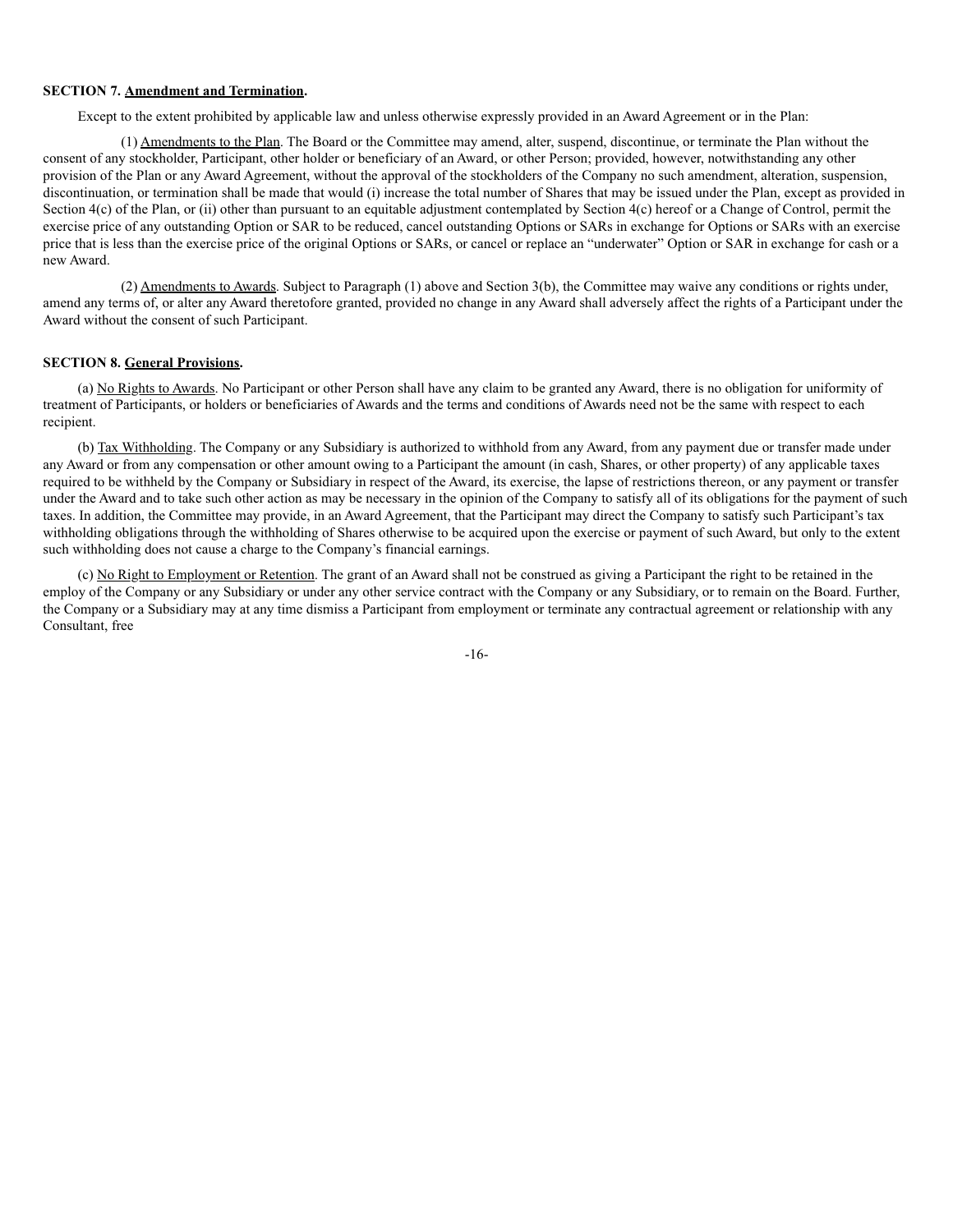from any liability or any claim under the Plan, with or without cause, unless otherwise expressly provided in the Plan, in any Award Agreement or any other agreement or contract between the Company or a Subsidiary and the affected Participant. If a Participant's employer ceases to be a Subsidiary, such Participant shall be deemed to have terminated employment for purposes of the Plan, unless specifically provided otherwise in the Award Agreement.

(d) Unusual Transactions or Events. Subject to Section 6(k) above, in the event of any distribution (whether in the form of cash, Shares, other securities, or other property), recapitalization, reorganization, merger, spin-off, combination, repurchase, or exchange of Shares or other securities of the Company, or other similar corporate transaction or event or any unusual or nonrecurring transactions or events affecting the Company, any affiliate of the Company, or the financial statements of the Company or any affiliate, or of changes in applicable laws, regulations or accounting principles, and whenever the Committee determines that action is appropriate in order to prevent the dilution or enlargement of the benefits or potential benefits intended to be made available under the Plan or with respect to any Award under the Plan, to facilitate such transactions or events or to give effect to such changes in laws, regulations or principles, the Committee, in its sole discretion and on such terms and conditions as it deems appropriate, either by amendment of the terms of any outstanding Awards or by action taken prior to the occurrence of such transaction or event and is hereby authorized to take any one or more of the following actions:

(1) To provide for either (A) termination of any such Award in exchange for an amount of cash, if any, equal to the amount that would have been attained upon the exercise of such Award or realization of the Participant's rights (and, for the avoidance of doubt, if as of the date of the occurrence of the transaction or event described in this Section 8(d) the Committee determines in good faith that no amount would have been attained upon the exercise of such Award or realization of the Participant's rights, then such Award may be terminated by the Company without payment), or (B) the replacement of such Award with other rights or property selected by the Committee in its sole discretion;

(2) To provide that such Award be assumed by the successor or survivor corporation, or a parent or subsidiary thereof, or shall be substituted for by similar options, rights or awards covering the stock of the successor or survivor corporation, or a parent or subsidiary thereof, with appropriate adjustments as to the number and kind of shares and prices;

(3) To make adjustments in the number and type of shares of common Stock (or other securities or property) subject to outstanding Awards, and in the number and kind of outstanding Awards and/or in the terms and conditions of (including the grant or exercise price), and the criteria included in, outstanding Awards and Awards which may be granted in the future;

(4) To provide that such Award shall be exercisable or payable or fully vested with respect to all shares covered thereby, notwithstanding anything to the contrary in the Plan or the applicable Award Agreement; and

(5) To provide that the Award cannot vest, be exercised or become payable after such event.

-17-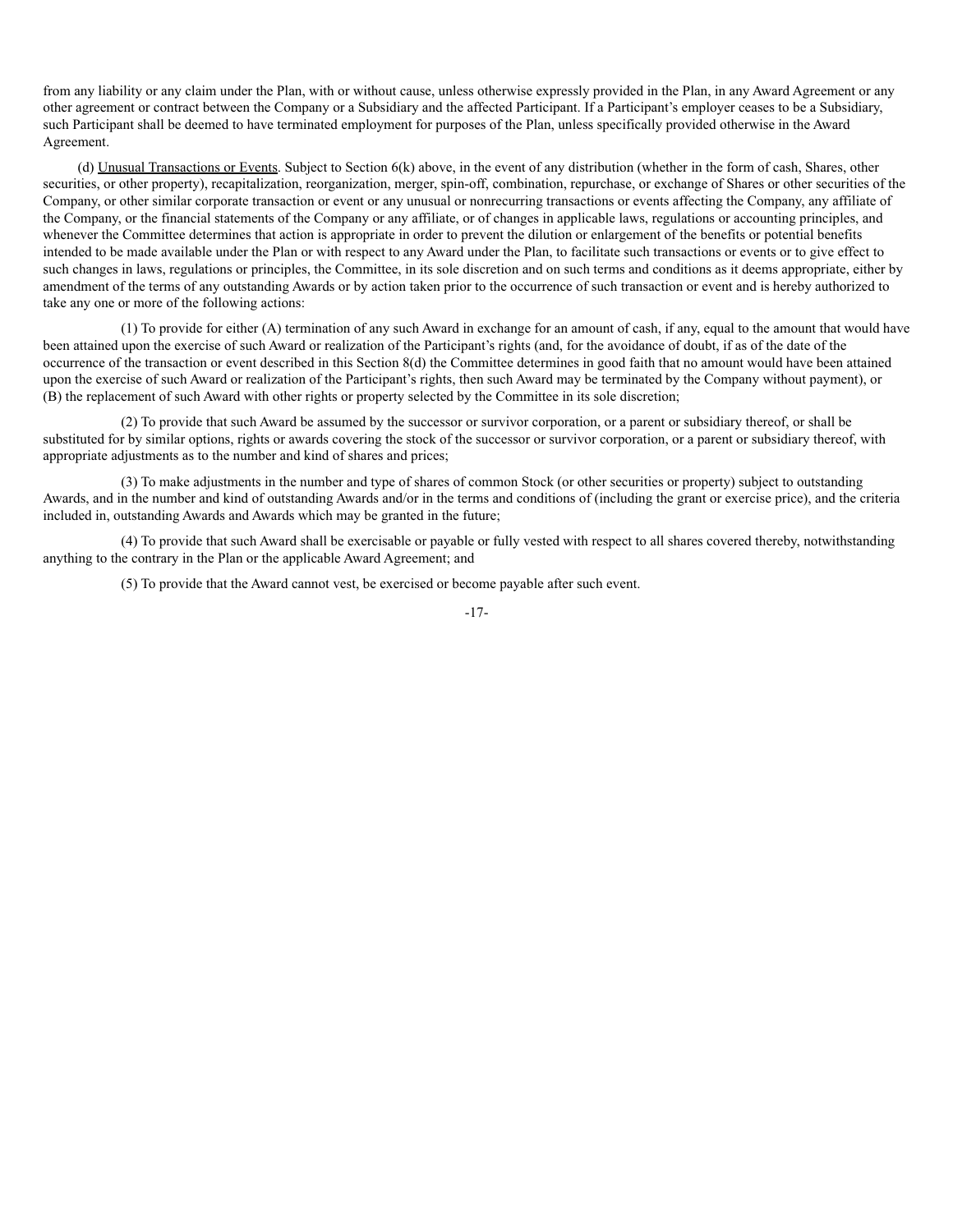Notwithstanding the foregoing: (i) any adjustments made pursuant to Section 4(c) and this Section 8(d) to Awards that are considered "deferred compensation" within the meaning of Section 409A of the Code shall be made in compliance with the requirements of Section 409A of the Code unless the Participant consents otherwise; (ii) any such adjustments made to Awards that are not considered "deferred compensation" subject to Section 409A of the Code shall be made in such a manner as to ensure that after such adjustment, the Awards either continue not to be subject to Section 409A of the Code or comply with the requirements of Section 409A of the Code unless the Participant consents otherwise; and (iii) the Committee shall not have the authority to make any such adjustments to the extent that the existence of such authority would cause an Award that is not intended to be subject to Section 409A of the Code to be subject thereto.

(e) Governing Law. The validity, construction, and effect of the Plan and any rules and regulations relating to the Plan shall be determined in accordance with the laws of the State of Texas and applicable federal law.

(f) Severability. If any provision of the Plan or any Award is or becomes or is deemed to be invalid, illegal, or unenforceable in any jurisdiction or as to any Person or Award, or would disqualify the Plan or any Award under any law deemed applicable by the Committee, such provision shall be construed or deemed amended to conform to the applicable laws, or if it cannot be construed or deemed amended without, in the determination of the Committee, materially altering the intent of the Plan or the Award, such provision shall be stricken as to such jurisdiction, Person or Award and the remainder of the Plan and any such Award shall remain in full force and effect.

(g) Other Laws. The Committee may refuse to issue or transfer any Shares or other consideration under an Award, permit the exercise of an Award and/or the satisfaction of its tax withholding obligation in the manner elected by the Participant, holder or beneficiary if, acting in its sole discretion, it determines that the issuance of transfer or such Shares or such other consideration, the manner of exercise or satisfaction of the tax withholding obligation might violate any applicable law or regulation, including without limitation, the Sarbanes-Oxley Act, or entitle the Company to recover the same under Section 16(b) of the Exchange Act, and any payment tendered to the Company by a Participant, other holder or beneficiary in connection with the exercise of such Award shall be promptly refunded or refused, as the case may be, to the relevant Participant, holder or beneficiary.

(h) No Trust or Fund Created. Neither the Plan nor the Award shall create or be construed to create a trust or separate fund of any kind or a fiduciary relationship between the Company or any Subsidiary and a Participant or any other Person. To the extent that any Person acquires a right to receive payments from the Company or any Subsidiary pursuant to an Award, such right shall be no greater than the right of any general unsecured creditor of the Company or any Subsidiary.

(i) No Fractional Shares. No fractional Shares shall be issued or delivered pursuant to the Plan or any Award, and the Committee shall determine whether cash, other securities, or other property shall be paid or transferred in lieu of any fractional Shares or whether such fractional Shares or any rights thereto shall be cancelled, terminated, or otherwise eliminated.

-18-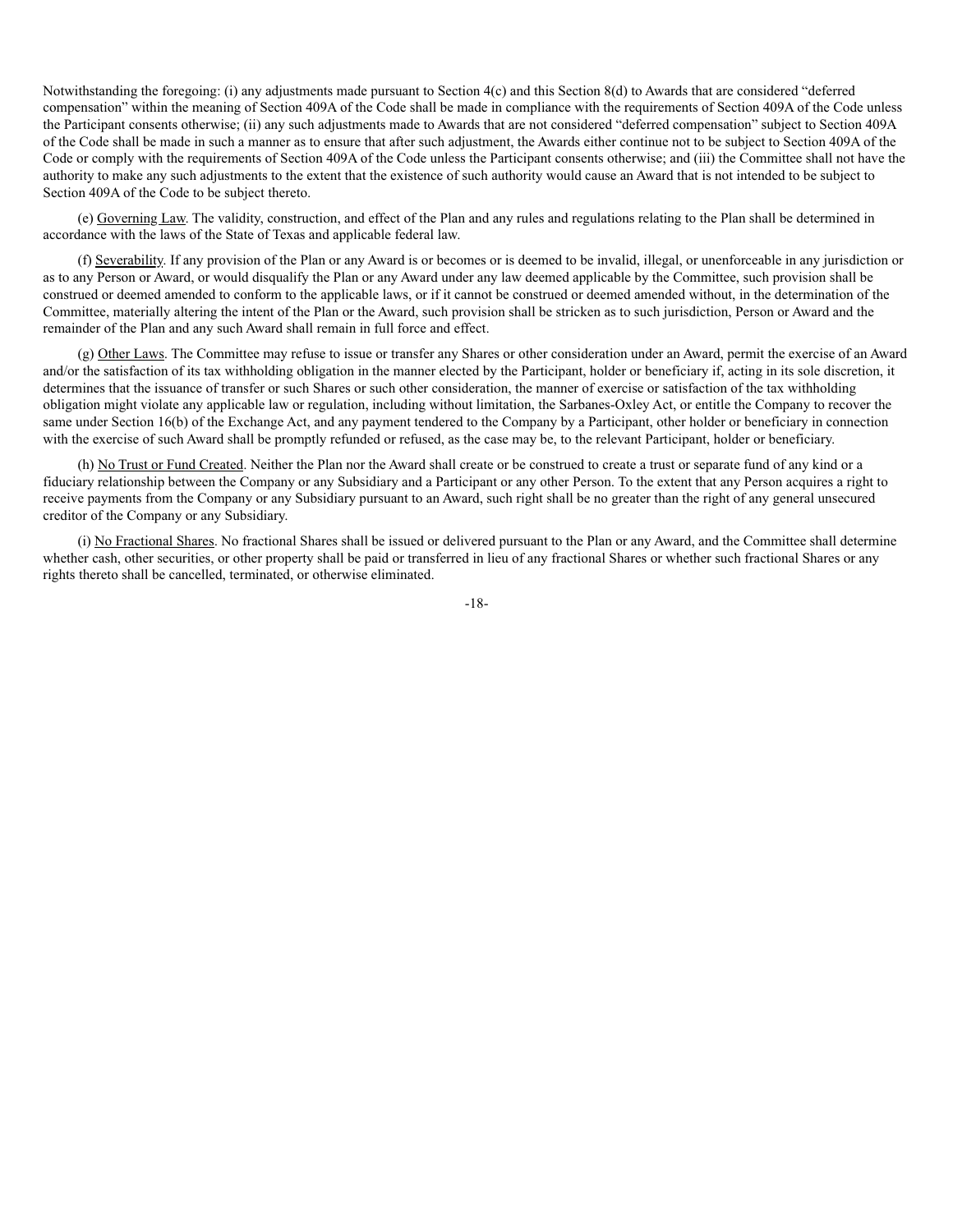(j) Headings. Headings are given to the Section and subsections of the Plan solely as a convenience to facilitate reference. Such headings shall not be deemed in any way material or relevant to the construction or interpretation of the plan or any provision thereof.

#### **SECTION 9. Effective Date of Plan.**

The Plan, as amended and restated, shall become effective as of the date it is approved by the stockholders of the Company. If the amendment and restatement of the Plan is not approved by the stockholders of the Company, the terms of the current plan document shall continue to apply as if such amendment and restatement had not occurred.

#### **SECTION 10. Forfeiture in Certain Circumstances ("Clawback").**

All Awards granted under the Plan will be subject to recoupment in accordance with any Clawback policy that the Company is specifically required to adopt pursuant to the listing standards of any national securities exchange or association on which the Company's securities are listed or as is otherwise specifically required by the Dodd-Frank Wall Street Reform and Consumer Protection Act or other applicable law. In addition, the Committee may, at its sole discretion, terminate any Award if it determines that the recipient of the Award has engaged in material misconduct. For purposes of this Clawback provision, material misconduct includes conduct adversely affecting the Company's financial condition, results of operations, or conduct which constitutes fraud or theft of Company assets, any of which require the Company to make a restatement of its reported financial statements. The Committee may also specify other conduct requiring the Company to make a restatement of its publicly reported financial statements as constituting material misconduct in future Award Agreements. If any material misconduct results in any error in financial information used in the determination of compensation paid to the recipient of an Award and the effect of such error is to increase the payment amount pursuant to an Award, the Committee may also require the recipient to reimburse the Company for all or a portion of such increase in compensation provided in connection with any such Award. In addition, if there is a material restatement of the Company's financial statements that affects the financial information used to determine the compensation paid to the recipient of the Award, then the Committee may take whatever action it deems appropriate to adjust such compensation.

#### **SECTION 11. Prohibition on Deferred Compensation**.

It is the intention of the Company that no Award shall be "deferred compensation" subject to Section 409A of the Code unless and to the extent that the Committee specifically determines otherwise and so provides in the terms of an Award Agreement, and the Plan and the terms and conditions of all Awards shall be interpreted accordingly. The terms and conditions governing any Awards that the Committee determines will be subject to Section 409A of the Code, including any rules for elective or mandatory deferral of the delivery of cash or Shares pursuant thereto, shall be set forth in the applicable Award Agreement, and shall comply in all respects with Section 409A of the Code. Notwithstanding any provision herein to the contrary, any Award issued under the Plan that constitutes a deferral of compensation under a "nonqualified deferred compensation plan" as defined under Section 409A(d)(1) of the Code and is not specifically designated as such by the Committee shall be modified or cancelled to comply with the requirements of Section 409A of the Code, including any rules for elective or mandatory deferral of the delivery of cash or Shares pursuant thereto.

-19-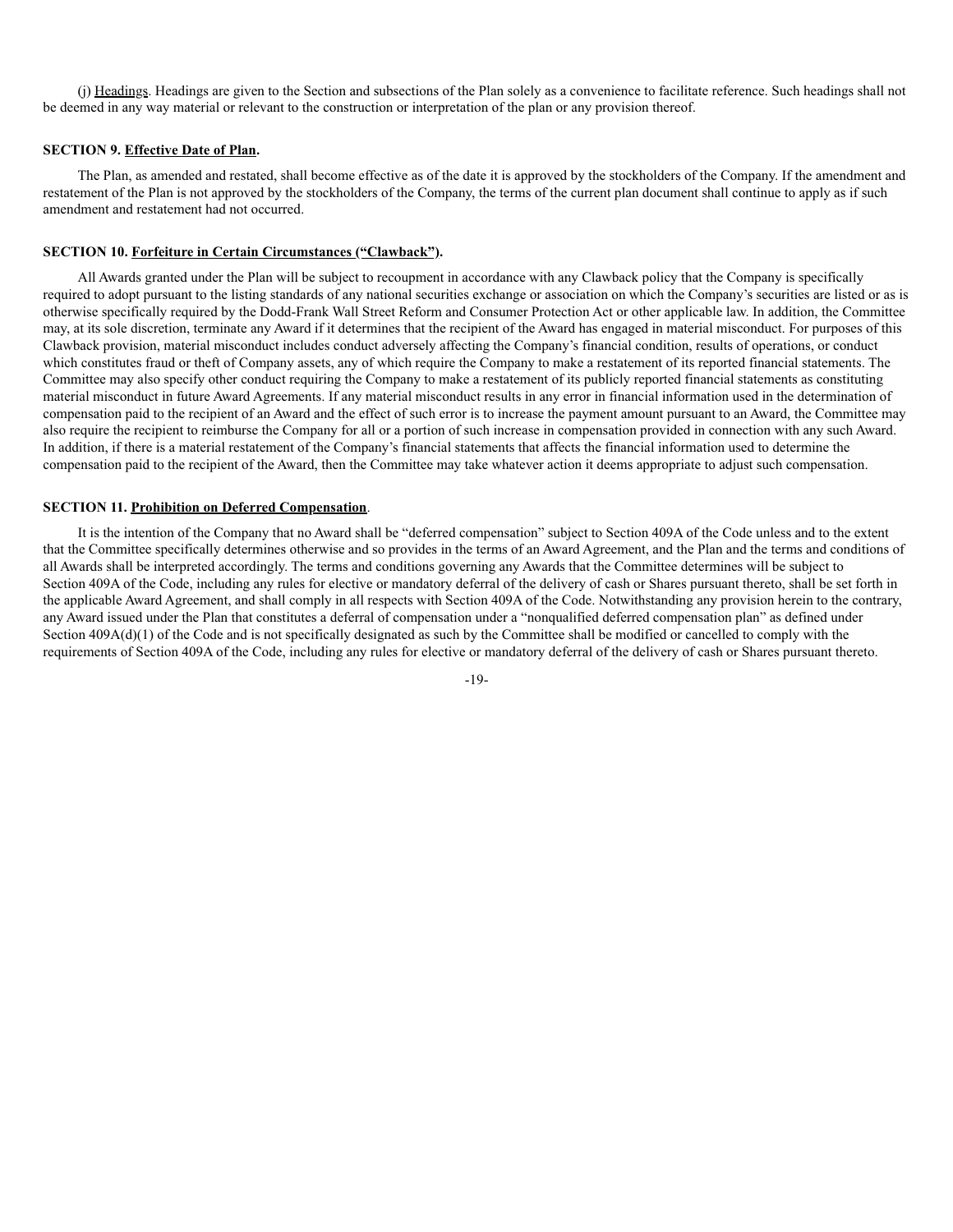# **SECTION 12. Term of the Plan.**

No Award shall be granted under the Plan after May 11, 2028. However, unless otherwise expressly provided in the Plan or in an applicable Award Agreement, any Award granted prior to such termination, and the authority of the Board or the Committee to amend, alter, adjust, suspend, discontinue, or terminate any such Award or to waive any conditions or rights under such Award, shall extend beyond such termination date.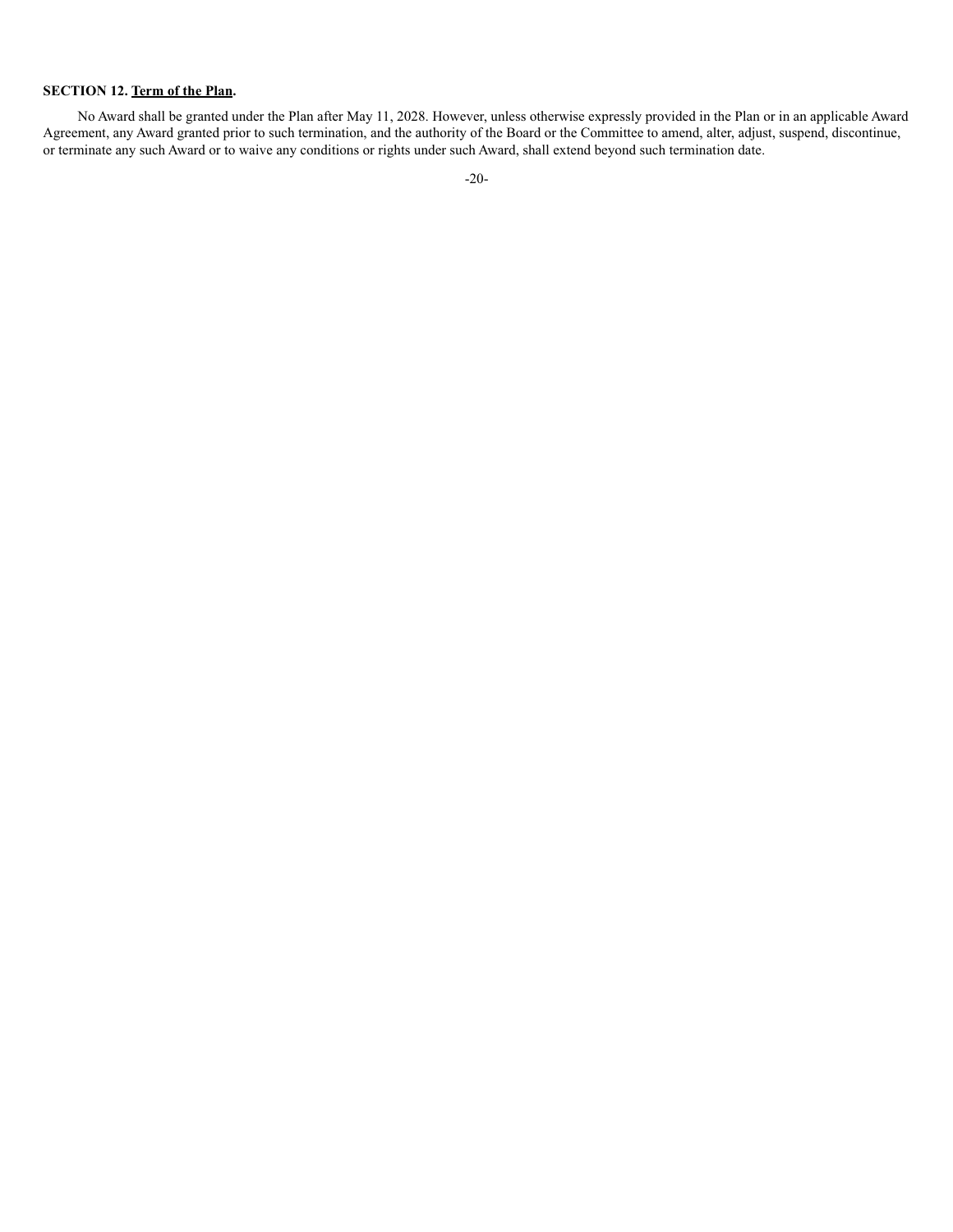*NOV INC. ATTN: LEGAL DEPT 7909 PARKWOOD CIRCLE DR. HOUSTON, TEXAS 77036*



#### **VOTE BY INTERNET - www.proxyvote.com or scan the QR Barcode above**

Use the Internet to transmit your voting instructions and for electronic delivery of information. Vote by 11:59 P.M. ET on 05/23/2022<br>for shares held directly and by 11:59 P.M. ET on 05/19/2022 for shares held in a Plan. H

If you would like to reduce the costs incurred by our company in mailing proxy materials, you can consent to receiving all future<br>proxy statements, proxy cards and annual reports electronically via e-mail or the Internet.

Use any touch-tone telephone to transmit your voting instructions. Vote by 11:59 P.M. ET on 05/23/2022 for shares held directly<br>and by 11:59 P.M. ET on 05/19/2022 for shares held in a Plan. Have your proxy card in hand whe instructions. **VOTE BY MAIL**

Mark, sign and date your proxy card and return it in the postage-paid envelope we have provided or return it to Vote Processing, c/o Broadridge, 51 Mercedes Way, Edgewood, NY 11717.

#### TO VOTE, MARK BLOCKS BELOW IN BLUE OR BLACK INK AS FOLLOWS:

1d. Ben A. Guill

1f. David D. Harrison

KEEP THIS PORTION FOR YOUR RECORDS

 — — — — — — — — — — — — — — — — — — — — — — — — — — — — — — — — — — — — — — — — — — — — — — — — — — — — — — — — — — — — — — — —— — — **THIS PROXY CARD IS VALID ONLY WHEN SIGNED AND DATED.-** DETACH AND RETURN THIS PORTION ONLY **The Board of Directors recommends you vote FOR the following:** 1. To elect ten nominees as directors of the Company for a term of one year. Nominees **For Against Abstain** 1a. Clay C. Williams ☐ ☐ ☐ **The Board of Directors recommends you vote FOR proposals 2, 3 and 4. For Against Abstain** 1b. Greg L. Armstrong ☐ ☐ ☐ 2. To ratify the appointment of Ernst & Young LLP as independent auditors of the Company for 2022. ☐ ☐ ☐ 1c. Marcela E. Donadio ☐ ☐ ☐ 3. To approve, on an advisory basis, the compensation of our named executive officers. ☐ ☐ ☐

> □ □ **NOTE:** Such other business as may properly come before the meeting or any adjournment thereof.

4. To approve amendments to the National Oilwell Varco, Inc. 2018 Long-Term Incentive Plan. ☐ ☐ ☐

Please sign exactly as your name(s) appear(s) hereon. When signing as attorney, executor,<br>administrator, or other fiduciary, please give full title as such. Joint owners should each sign<br>personally. All holders must sign.

1e. James T. Hackett ☐ ☐ ☐

1h. Melody B. Meyer ☐ ☐ ☐

1i. William R. Thomas ☐ ☐ ☐

1j. Robert S. Welborn ☐ ☐ ☐

☐ ☐ ☐

1g. Eric L. Mattson ☐ ☐ ☐

| Signature [PLEASE SIGN WITHIN BOX] | Date | Signature (Joint Owners) | Date |
|------------------------------------|------|--------------------------|------|